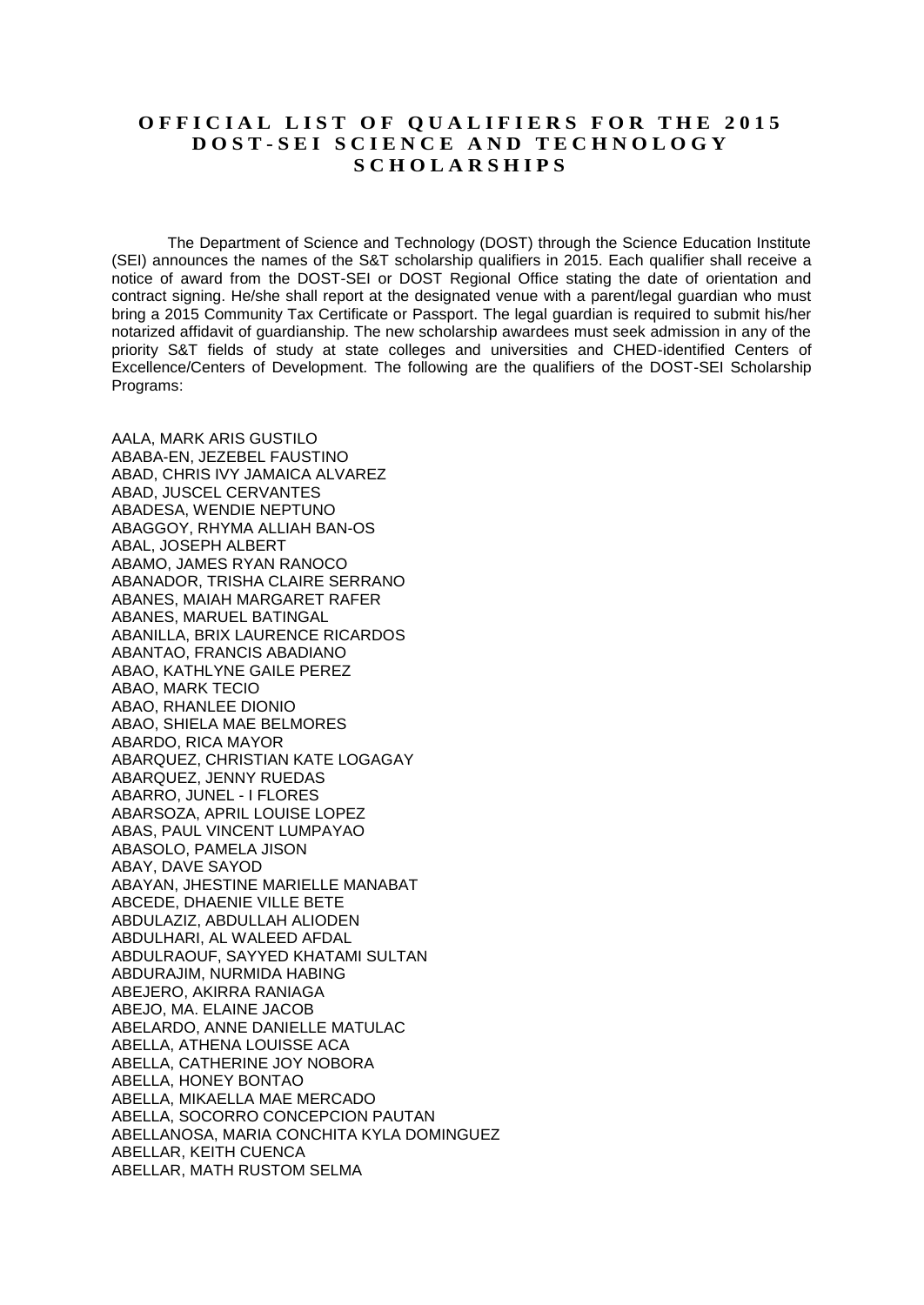ABENDANIO, CARLO CONSULTADO ABENDANIO, JOAN MENDOZA ABENIDO, SHAIRA DISTOR ABERGAS, JHON LLOYD LLEGO ABETRIA, JOY BALANE ABGAO, RUBENSON PRAJES ABIERA, CRISJAHLENE BANDOLON ABIERA, ELIJAHCRIS BANDOLON ABITONG, JUN CANINDO ABJELINA, SORREN ESTANO ABLAN, LEO ANDRIE OCCIDENTAL ABOG, JOHANN PAOLO ALBORES ABOGADO, AIRON ACE AMULAR ABON, MARK JAYSON ASUNCION ABONAL, MARIA LOU ISABEL PANAGA ABONALES, RONDOE CRECENSIO ABRASALDO, GALILEO GREGORY II ABARCA ABRIOL, JOHN CHLOE CABALLERO ABUAN, BALDWIN EUGENIO ABUAN, KIEL TOLEDO ABUBACAR, ABDUL NHAFFY OROGAN ABUCAR, JEFFREY PADILLA ABUCAY, ZYRAH VALDEZ ABUNDABAR, EDBERT IAN MENDIOLA ABUNDO, CAMILLE ROSE SORIAO ABUTIN, MARC GEO ALVEZ ABUYABOR, JOHN FELIX DE LOS SANTOS ABUZO, ANN KATHERINE BACSARSA ACA-AC, KHRYSS DOMINIC QUISEL ACACIO, ANGELA WILLMIA BAYSA ACAG, PAULINE JANE DE GUZMAN ACEBEDO, MICHELLE CORPUZ ACEDERA, GINALYN REMOS ACEDO, JOSEPHINE PAULA CAADAN ACERON, JOHN ADRIAN FADULLO ACERON, JUAN BENEDICTO LECAROZ ACEVEDA, FRETHEL FRAULEENE ADEVA ACHAWON, JORDAN LEE DINGAL ACHUMBRE, MARY LEENEILLE BARINA ACILO, TRISHIA JADE ACOSTA, ANGEL ANN SANORIA ACQUEN, MELANIE RABINO ACRAMAN, SITTIE NAJMAH CORNELL ACUNA, DYLAN JOSHUA EUSEBIO ACUPIDO, NOEMIE LIQUIRAN ADALIN, EDGAR JERICHO BARRIENTOS ADANIEL, VONN ANDREW BANDIOLA ADARLO, JEWEL NERRY ADAO ADAYA, REYMART JAY GENABE ADDU, JAY-SON RODRIGUEZ ADINO, BOBBY PACQUIAO ADJUL, SCHAHIDZKARL DAUD ADLAON, ELLEN FAITH HIBA ADLAON, JULIETA MELENDREZ ADLAWAN, ARMANDO SANCHEZ, JR. ADOLFO, KERLENE ARIANNE JAVATE ADONA, LENARD ESTIPULAR ADORNA, JERALD PERALTA ADRANEDA, ANGELINE IBO ADRIANO, KAISER RANDI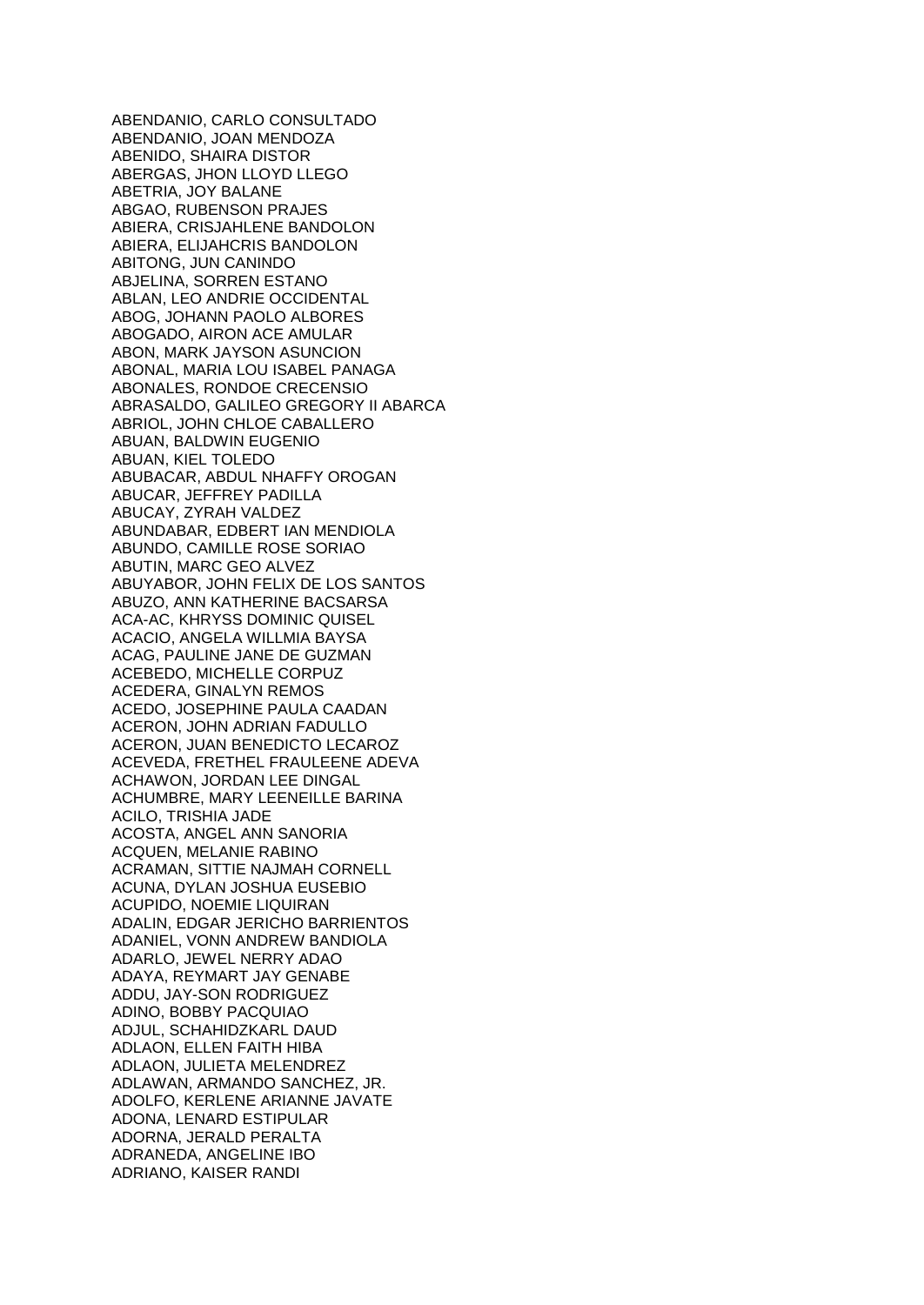ADRIANO, MARC JOSEPH QUINTO ADRIANO, QUIRINO MARILLA, JR. ADVINCULA, ANDREA RICA ABELLA ADVINCULA, GIOVANI BESA AFIDCHAO, SCHEDYN LIZETH DEL ROSARIO AFUNGGOL, JOSEL MALATE AGAGEN, KNELLIE JHYNE LISKING AGANAN, JOHN IVAN DE GUZMAN AGAS, ROSALIE AGATO, KRISTINE FAITH ATUEL AGBISIT, KIANA AURORA LARA AGBUYA, GIOVANNI SALOMON AGGABAO, ERIS CHRISTIAN BAUI AGGABAO, JOHN PAUL PASICOLAN AGGARAO, MARYFLOR ABAD AGLUBA, JUSTIN FORONDA AGNABO, GIL NINO BALISTAMON AGNO, PATRICIA MARIE NIEPES AGREGADO, NIZELLE ALEXA DICHOSO AGUA, ARCHEL LEONO AGUCAY, MARVIN JOHN LAURON AGUDA, JOSEPH ANGELO JOSUE AGUDO, ELAINE KAYE SOLAR AGUILA, ALYSSA MAY LACANDAZO AGUILA, JANZEN CHRISTIAN DIMAPILIS AGUILA, PRISCILLA ANNE BILOG AGUILAR, AURA PAULINE PAMA AGUILAR, IDAH QUENIE BUENAVISTA AGUILAR, JOHN JOSEPH SOLIS AGUILAR, JUAN MIGUEL DE VEYRA AGUILAR, JUSTINE ALETTA SISON AGUILAR, MELVIN PATDO AGUILAR, ROBERT GIANFRANCO FORTUNADO AGUILAR, SHIRLEY YOLIP AGUILERA, JOSELITO SURUELA AGUINALDO, CAMILLE ANNE VALENTIN AGUISANDA, MARA DOMINIQUE TOLENTINO AGULTO, KATE WRAE HABAL AGUNDAY, SHERWIN TED BADAYOS AGUSTIN, ANGELINE JEAN TAGALICUD AGUSTIN, DINA COROTAN AGUSTIN, EDWARD JOSEPH TUAZON AGUSTIN, JERICO RICARDO AJEDA, MARY JOY CABRAL AJERO, HAZEL SEDUTAN AJERO, JOHN WEBSTER GERALD CANETE ALABADO, JESSA MAE OBNIMAGA ALACDES, FREDA UGALDE ALAG, JOYCE ANN VILVESTRE ALALID, ANSHERINE (CHING) NER ALAMADA, PRINCESS ALTHEYA MAE POMPONG ALAN, ANGELICA DIVINE BALISI ALANIS, JANELLE ALARBA, CLARE MARIE PALMA ALARCON, HONEY JANE ASUNCION ALARCON, LORENZO MIGUEL BUROY ALARMA, ALJOHN SANCHEZ ALBA, JHON RONALD SARON ALBAN, JESHURUN EPHRAIM CAMERO ALBANO, FAY KAILEEN CAMALIG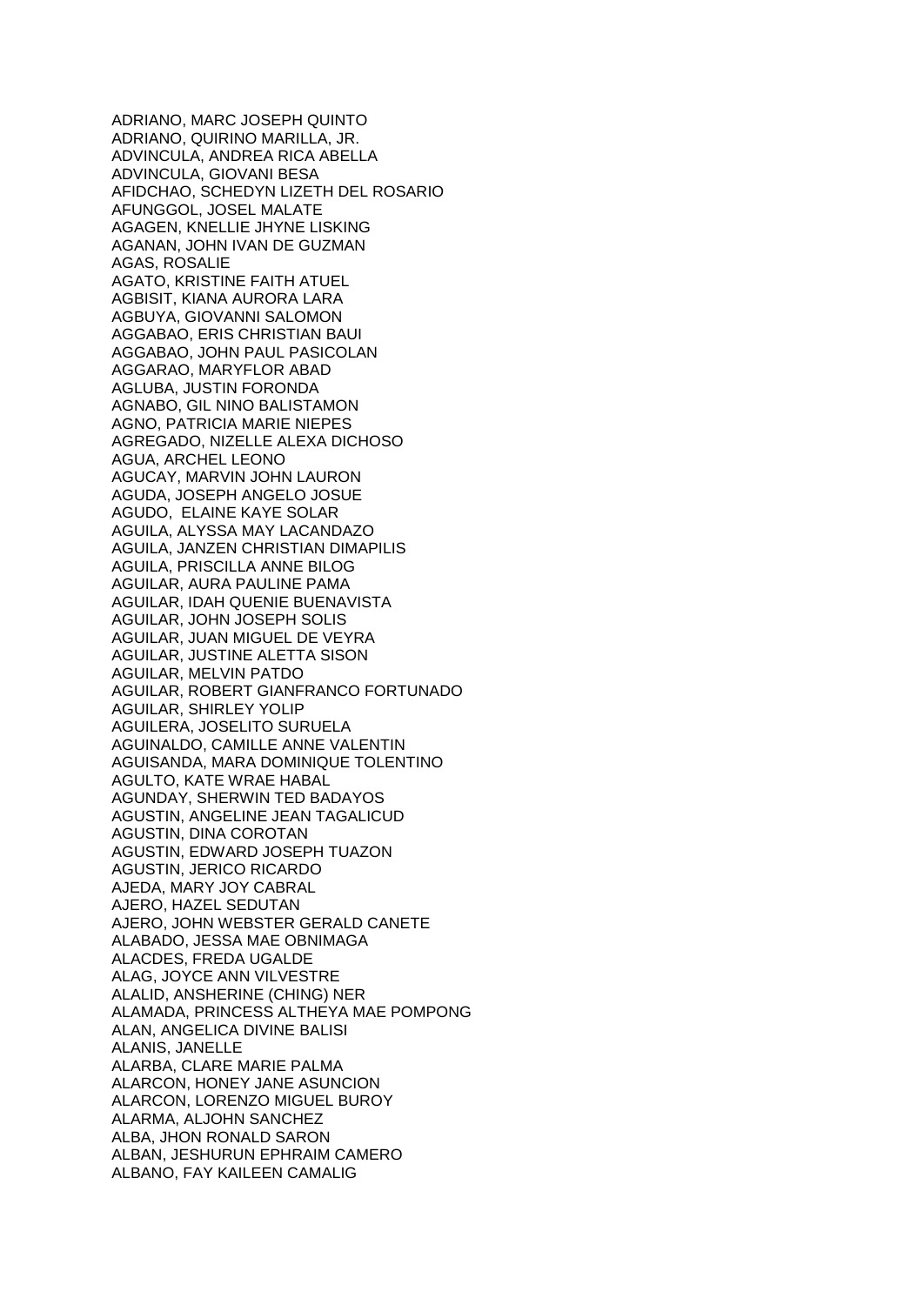ALBANO, LOVILLIE MAE LACAR ALBASIN, GENEVIEVE GUEVARRA ALBELAR, NINA KRISANTA ALFAFARAS ALBERTO, ISABELLE ROSE INOS ALBEUS, CHRISTINE JOY MOSQUERA ALBIA, BIANCA ALBONIA, CLAUDE MARTIN MORALES ALBONIAN, RHEVIE ROSE GUMBAN ALBUERO, HAINER PANERGALING ALCANTARA, MAC JOWIN BOCAGO ALCAREZ, JUNEMIE KENT GUCOR ALCOMPADO, KRISHNA MAE MOWIT ALCONCHER, JUNSTON BUMATAY ALCONERA, CHRISTELLE JHAN PODILLANA ALDANA, CHESKA MAE PANLILIO ALDAY, LILIE ANNE RELEVO ALDERITE, CHRISTIAN NICOLE PETALLANA ALEJANDRINO, JAYNARD SABLADA ALERIA, MINCHIE VILLANUEVA ALFARO, KAYE ALFEREZ, MICHAEL STEVEN ALFEREZ, RAVEN PASCO ALFEREZ, VERN JASMINE MALAZARTE ALFONSO, PHILIP ARIEL PENA ALFORJA, REENA ANDREA MALAVEGA ALGO, CHRIS NORMAN MAMINTA ALGOPERA, REX JAYGAR GUEVARRA ALIBANGBANG, VANESSA ADAP ALICANTE, KARYSTEL ZAPANTA ALIDO, JANELLE ALEXES YAPE ALIDON, NYRVELI ASADON ALIG, MICHEL JEO BANAYAG ALIGWAY, GIO JAY BARICUATRO ALILING, MA. JASMINE MONTON ALIMAN, GEORGE BALADING ALIMBUBUYOG, JOHN CODERES ALINA, ERIC DORIA ALINA, NEIL JIEGO BOMBANE ALINIOS, VICTORIA ANNE BRION ALINSUG, LEXAH DIANO ALIP, RAYMOND ENRIQUEZ ALIPIO, MARK JOCENT ARCA ALIT, CHRISTIAN SANRAMON ALLAS, CHRISTIAN EMMANUEL REBOSURA ALLAWAN, DONNA JANE REPAL ALLEJOS, PRINCESS SHIELA TURLA ALLESA, JULLIE GRACE RONCAL ALMARIO, JOHN RESTY BELDA ALMAZAN, GNEISS LOUIE GEM CALVENTAS ALMEDILLA, MILJOY GONZALES ALMOGUERRA, JASMIN LLANTO ALMORADIE, LEAH BABAYSON ALMORADIE, LENIE BABAYSON ALMUENDA, ORVEN KIT AMIGLEO ALOB, ROGELIO BAUTISTA, II ALOJADO, PAUL VINCENT CABUGAO ALOLINO, JEZER YOLORES ALONSAGAY, KIM RYAN BORDAJE ALONTO, BRENT LAWRENCE ALONZO, ERNESTO MORONG, JR.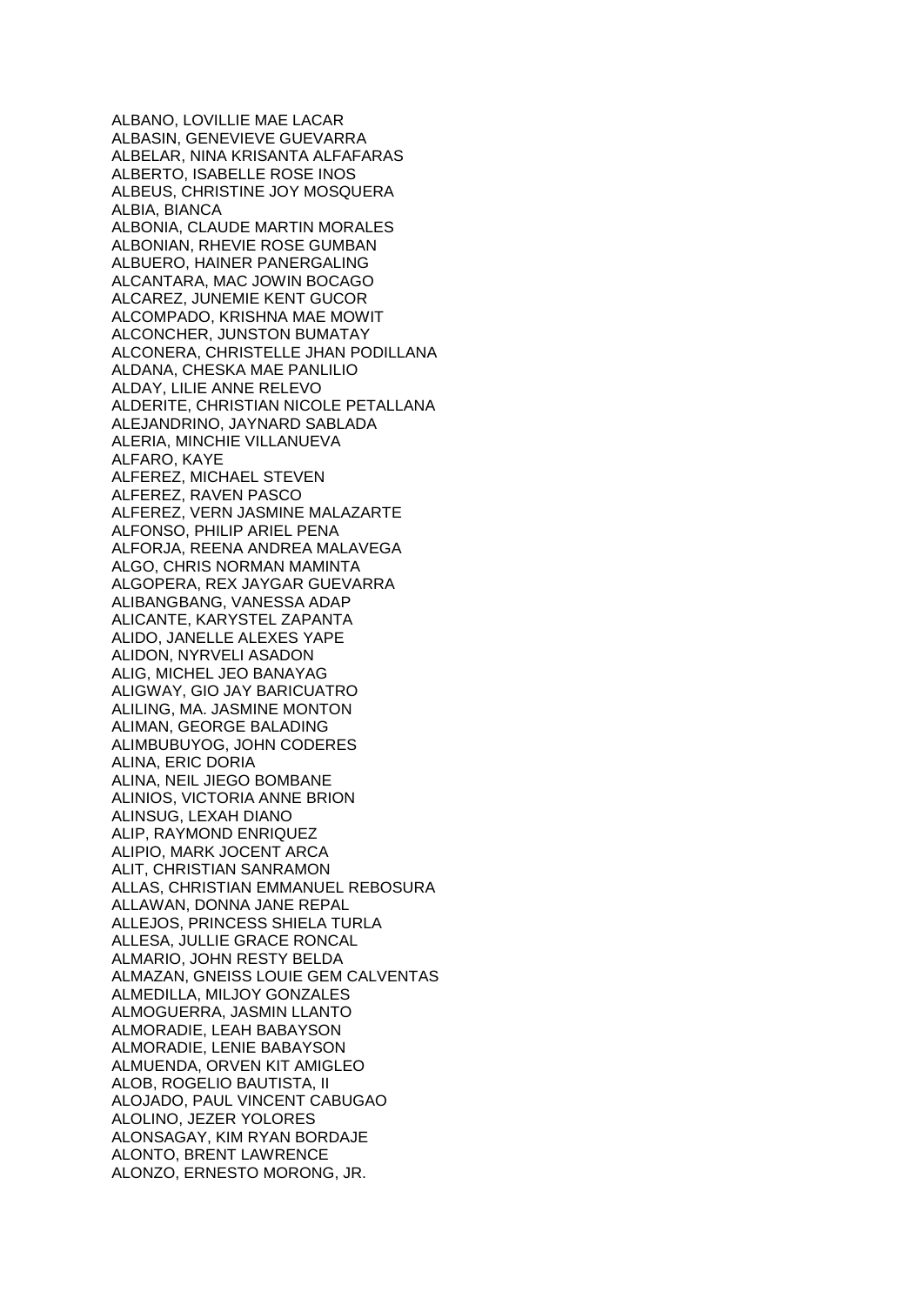ALONZO, MARVIN JAY PIDAZO ALONZO, MARY GRACE TORRES ALOYODAN, JAN CARLO FABIA ALSONADO, JESRIEL IGOT ALVARADO, JARED IBRAHIM OGUIS ALVARADO, JOHN RAY VILLANUEVA ALVARADO, MILADEL VALENCIA ALVARAN, MARIA ANGELIKA PAULINE EXSON ALVAREZ, CHRIS INGALLA ALVAREZ, JOHN VINCENT CENA ALVIAR, PETER ANDREI BRACERO ALVIEDO, ALLIA JADYN BULDA ALVINA, KRISTINE CARINO ALZATE, WILLARD ROY DIZON AMADOS, JERIC ARANJA AMAHAN, DANIELLA RIVERA AMAO, JOSE JESS SABELLA AMARLES, KLEO JUDE SAYLANON AMBAGAN, CHRISTINE JOY COLUMBUS AMBAL, ANGELO CABUNDOC AMBAS, MICHAELA QUANICO AMBATALI, ANGELENE LAGAZO AMBROCIO, KECILYN OSINSAO AMBROCIO, ROLAND MIGUEL MIRANDILLA AMBRONA, JAHARA DEBRA LYN SASTRILLAS AMEROL, LUTHFIA RACMAN AMINO, ESMIRALDA ABDUL AMISTAS, DEZA ALIPAT AMISTOSO, D` CARYL JUNE AMMIDDIN, ABDUL MALIK RINGON AMOR, LEO ARNELLE PAQUIBOT AMORA, HERBERT BAUTISTA AMORA, KAREN BERNASOR AMORADO, JOSHUA PEREZ AMORES, VLADEMIR URBANO AMORIO, SHIENNA MARIE GABUTAN AMPARO, LADY DIANNE OGDOC AMPASO, SOMAILA UMPA AMPER, JOHANNA LEEN ARABEJO AMPER, MARTIENE GABRIELLE GALUS AMPUAN, SALMA THALIA ALFONSO ANABO, DIEGO SALAZAR ANACTA, NEIL ANAGAP, ANGELIE GANZO ANAGON, REDEN ODIONG ANAJAO, REAH CASTONES ANANO, ANABING NICDAO ANAQUE, GINAMAE NUGUIT ANAS, ABIGAIL NACIONAL ANAY, ANTHONY ABORDO ANCHES, HONEY CHRISTINE TULO ANCHETA, KENNETH JUSTINE PASCUA ANDALES, MARK WENCIS ESTUITA ANDAWEY, JOSWEEH BUTENG ANDAYA, RANDEL CYRILL DELOS REYES, III ANDRADA, JOSHUA LABARRO ANDRADE, DIANNE KAYE SARATE ANDRE-I, DESEMAR PAMONAG ANDRES, MIKE JERSON MALINAY ANDRES, NORMAN ACE ORDONA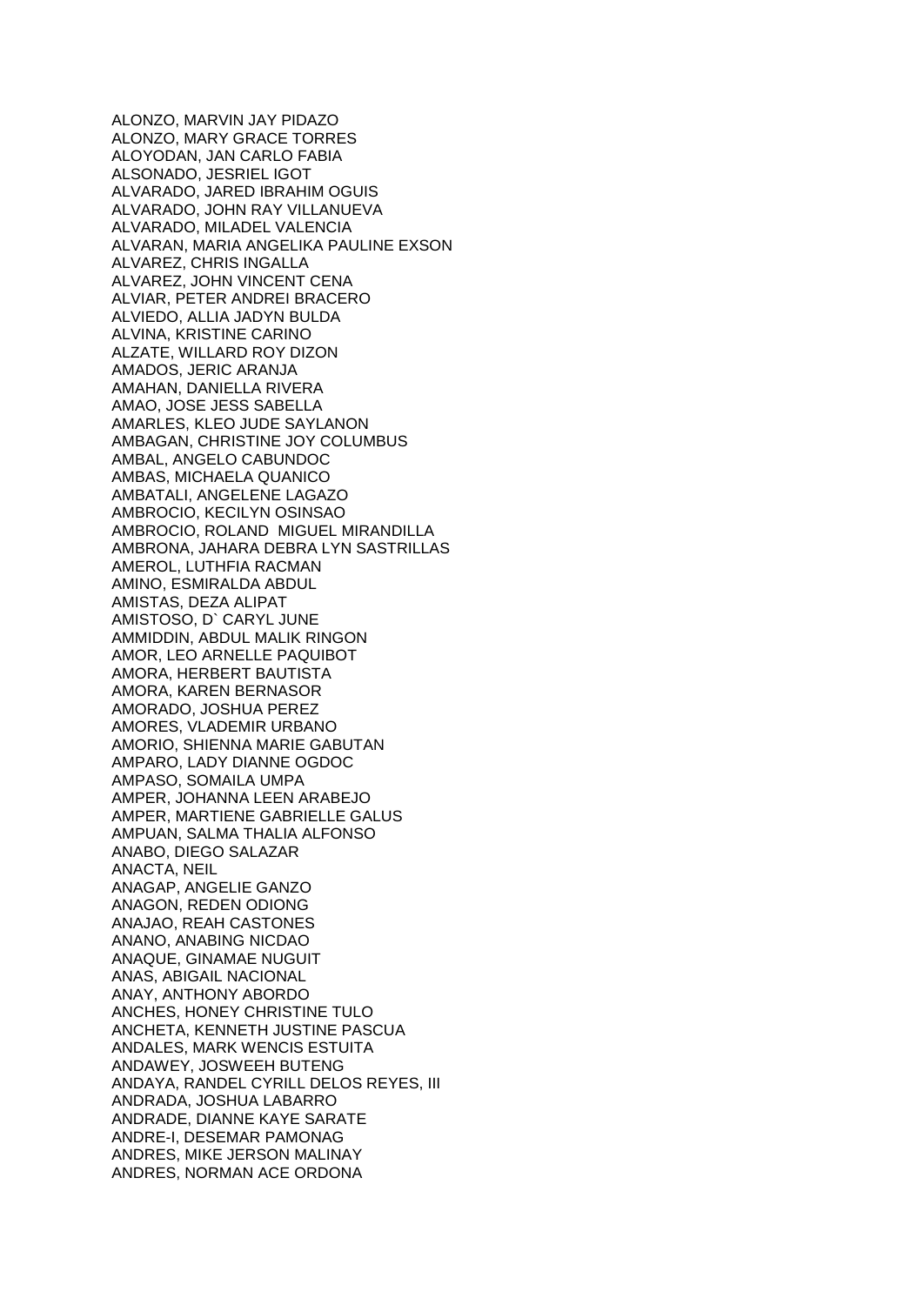ANDRES, RANIELLA YBANEZ ANDRIN, MARIA FERLIN MENDOZA ANDRINA, AIKE DARREN DALAG ANDRINO, JENECIL LEPON ANDUS, REYNALD SAMUT ANEZ, CHRISTIAN BAUTISTA ANG, ALLYSSA PAIGE GONZALES ANGARA, MARVIN OSORIO ANGCAO, JUSTINE LAMERA ANGELES, HARVEY JARON ANGELES, JANNA MAY ZULUETA ANGELES, RONALD ALLEN GUIZ ANGHAG, SHEILA MARIE MACHETE ANGLI, HEDAYA MANGORANGCA ANGUS, FHEBE LAGA-AC ANICETO, SONNY BOY PAHILANGCO, JR. ANILA, JEMIMA BIAN TAN ANINON, ALDREN ARNAIZ ANINON, MARY ANGELIE BALILI ANNAGUEY, KING PHILIP GUMALLAOI ANOCHE, CARMEL LEEHANEY SOLINAP ANORE, GAUIS ANITO TABUNO, II ANORE, MARRY ANN ESCUBIDO ANOTA, LYRA MAE YAP ANQUILLANO, DENNICE MARIE ARISGA ANSAY, ELLA CANAS ANTIOQUIA, ANGELICA MAE CRISANTO ANTOLIN, EDZER ROGER DE LEON ANTONIANO, KASSANDRA CRISTINA ANGON ANTONIO, ALEXA MARIE SALAZAR ANTONIO, HAZEL JADE LAZAGA ANTONIO, KENNETH CUELLO ANTONIO, RENIER FABILE ANTONIO, RODEL PALATTAO ANTONIO, ROSE ANN BIAGTAN ANTONIO, UNICA FAITH GOMEZ ANTOPUESTO, LITO JAY DIAPUES ANUADA, MARIEL GAYO ANULGA, DIETHER CALUNOD APA, MARIJOY PEPITO APANGCHAN, KYROS ESPIRITU APANITAN, ADRIAN DELANDAO APAO, JECEL ANGAYAN AP-APID, RADIGAN DE GUZMAN APAT, BRANDON KRISTOFF BAYATON APELLADO, CAMILLE LLANTERO APIAG, HOLROYD APILADA, DENMARK MANIQUIZ APOG, KARL MAURICE CUYOS APOLONIO, JHONEL BRYAN BALISI APONDAR, AARON MARIANO APOSTOL, RONNIELA FRANCISCO APOYA, FRANCES CAMILLE YBANEZ APOYON, MARY ROSE COTINGJO APUES, MA. LEADIN CORILLO APURADO, JOSEPH GRANT BAID AQUILIZAN, ZIA FELIZ PENACHO AQUINO, AARON JOSHUA GUTIERREZ AQUINO, EMERSON REFUERZO AQUINO, JAMES PAUL DANGUILAN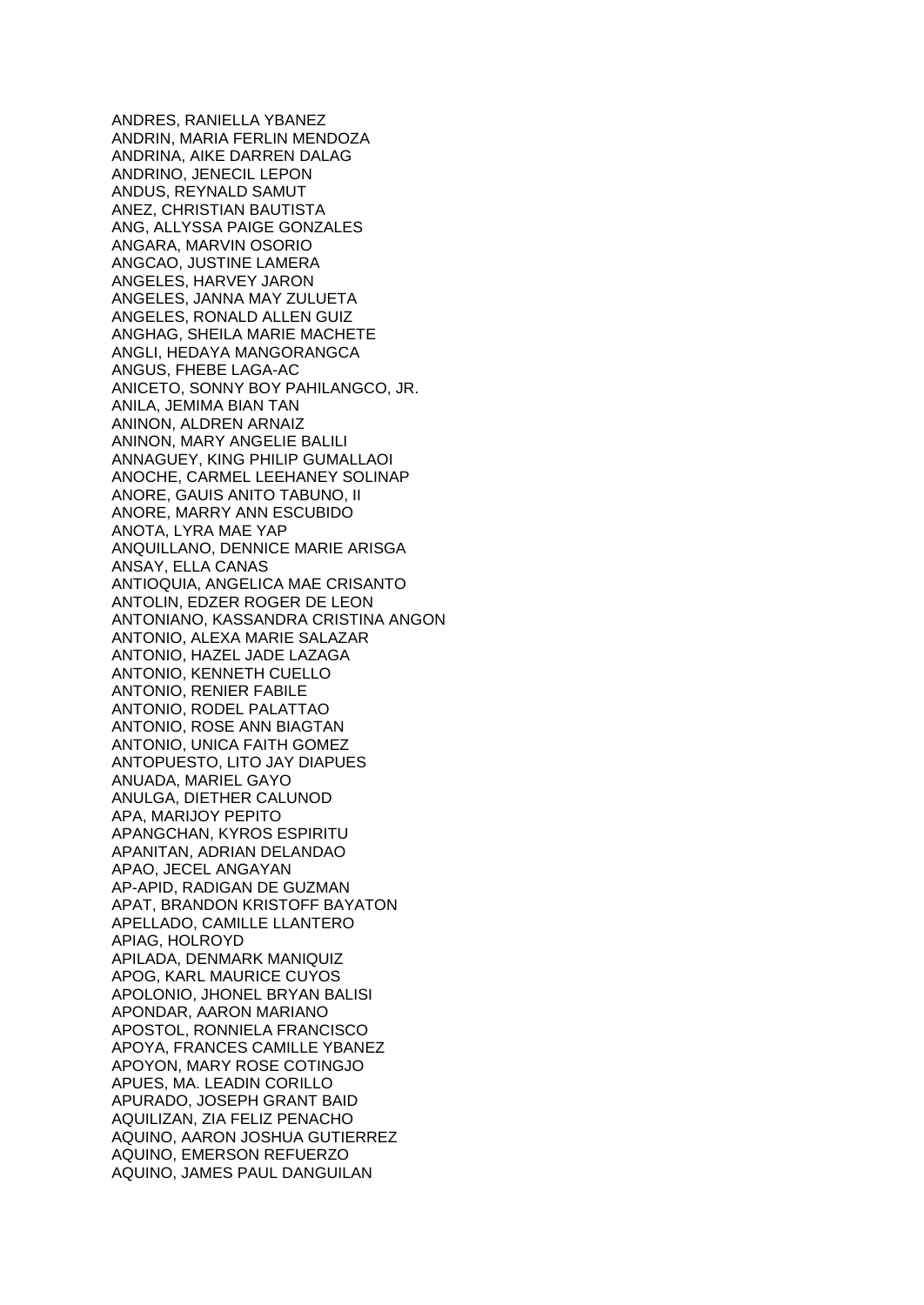AQUINO, JENNY ROSE YAP AQUINO, JOHN ISRAEL BREGANA AQUINO, KYLE SHAUN MAGALLANES AQUINO, MARIELYN LINAMAS AQUINO, PINKY SARLINZ PALOMILLO AQUITANIA, ANGELU KRISTINA GERONIMO AQUITANIA, DOREEN NIKKA PASCUAL ARABACA, RANDY MINA ARADA, MABEL JOY ARAGO ARANA, JHONALYN ARMAS ARANDIA, FRANCIS HOYLA ARANEZ, CLARICE ALVAREZ ARANGCO, ANJENETH ABAGON ARANJUEZ, STEVE BOLONGAITA ARANSADO, JEFRY EBIO ARANZADO, JAMES RYAN DIONEDA ARANZADO, MARY ROSE ISAYAS ARASA, MARK ANTHONY BAUTISTA ARATIA, MARIA KRISTINA PERINO ARAYA, CARL ANGELO ANORICO ARBIS, JOHN RONNEL MACASA ARBOLADO, ANDREW MARI BUENA ARBOLEDA, VINCE ROBERT PAHATI ARCANO, ANZETTE ABBY MAPANAO ARCENO, THEA ALISSA DELA CRUZ ARCETA, MIKAELA HERAS ARCIGA, MICHAEL ESTURAS ARCILLA, JAIMY CAMILLE DELFINO ARCILLA, MC DENZY INSIGNE ARCILLAS, KING BANAGA ARCINO, ROGINE DE ASIS ARCIPE, MIKE DANIEL TORRECAMPO ARCONCIL, JOANNA ROSE ESCOBAR ARCUENO, JEDDAH VILLANUEVA ARCUENO, JOSEPH WYNFORD TAMBAGO ARDENO, CRISTINE BERNALES ARDIENTE, JOHN LOYD TRESVALLES ARE, JEFF IRVIN MESTIDIO ARELLADO, MICAH PORCAL ARELLANO, EIAN CARLO DE GUZMAN ARELLANO, JOLIBETH STEPHANIE HARABE ARELLANO, MARIA ELOISA ANGELIE GRIPON ARELLANO, NINO LEQUIGAN ARELLANO, PAUL CADA ARENDAIN, JESSIE JAY ARENILLA, JULIE ANN ROSALES ARENILLO, RENZ CARLO LLANES AREVALO, JAYCEE BONA ARGAME, GERRIEL JOHN MERCADO ARGAME, IRISH BENJA MERCADO ARGONCILLO, MA. DAYNA PEDRINA ARGOTE, IAN BENEDICT BUDY ARGUELLES, BERN IRISH BRINGAS ARGUELLES, JEGS BASA ARGUELLES, JOHN LLOYD HERNANDEZ ARGUELLES, KLIENCE ESCANO ARIAS, TRISHA JOY DE LA CUESTA ARIATE, JR JIMENEZ ARIDEDON, DEXTER RAZAL ARIMAO, NOR-IMAN AMBOL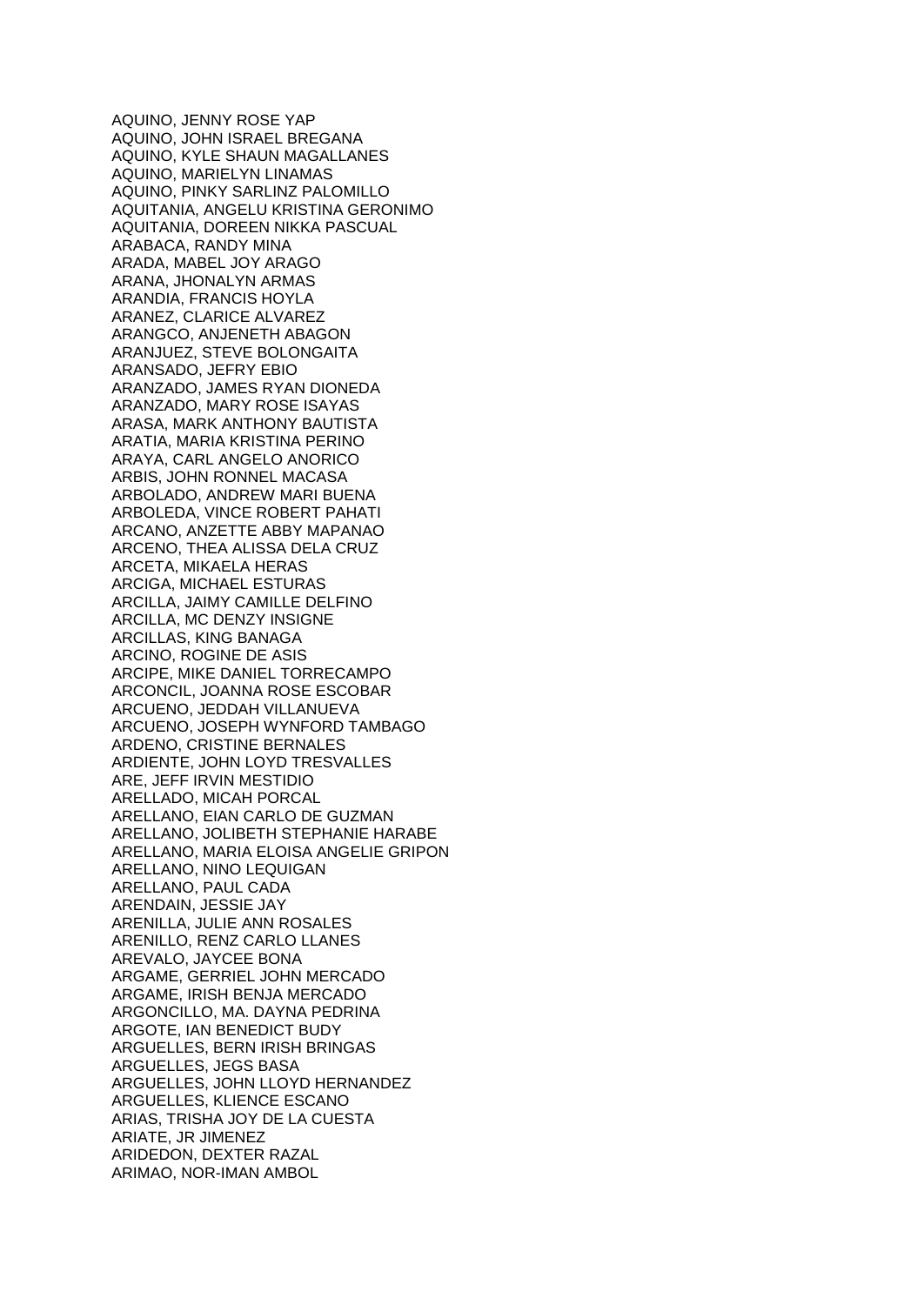ARINGO, GERRYFERD CLENT MARANTAL ARINO, JOHN HENRY MOLLANEDA ARINZOL, JOHN ZEUS LAZO ARIOLA, ALWIN ERMITA ARLAN, VICTOR BADIANG ARNADO, GABRIEL BURI ARNAIZ, JOSHUA JOHN ARNAIZ, MARY GRACE MARSAN ARNEDO, ALBERT JUSTINE GARCIA AROCENA, MARK DENVER GRUEZO AROCHA, JESTONE CANDAY AROMIN, JESSA QUIMADA ARON, JEMWEL BANICO ARONG, BETHOOVEN JAMES SENERPIDA ARQUIZA, DAVE ANGELO MA. LINDA ARRIESGADO, CHEENA LOU MISTULA ARRIESGADO, FE MARIE SITCHON ARRIESGADO, JHONWELL MANAYAN ARRIESGADO, QUEENIBEL SORENO ARRIESGADO, RAYCHEL SABAS ARRIOLA, MARIJO SELORIO ARROGANTE, JOHN LAWRENCE AGUSTIN ARROYO, KHAELVIN HARDER ARTETA, MA. LOUELLA GONZAGA ARTIFICIO, JAIRAMAY PEDRAJAS ARTITA, NATHANIEL CARINO ARTUZ, BEA BAROLO ASEQUIA, DAN MICHAEL AGOSTERO ASIS, REINHARDT MUMAR ASIS, SWEETLANA BUENO ASNAN, LOUISE ANGELI ASPERILLA, DANA FAYE DECLARO ASTEJADA, LYNNETTE SUPREMO ASTILLERO, GELYN MANATAD ASUMBRA, KARL JAN AZUELO ASUNCION, JOY SHEENA MAE DEUS ASUNCION, MARIA ELORA ARCA ASUNCION, RIZZA MAE AGPAOA ASUR, JILLYN MAGALE ATANACIO, JARED LARANJO ATANANTE, ROLAND MARQUEZ ATE, ARL JAY MIMAY ATENTO, ERIC MADRONIO ATIBAGOS, AL GREGG BANDOL ATIENZA, JOHN LOUIS ORIBIANA ATIENZA, JOSEPH BUENO ATIENZA, PATRICIA MARIE ATIONG, DIANE LORREN ATON, VANESA ATTOLBA, LENBON JOHN TAMULONG AURE, ANGELO CARLO DE GUZMAN AURELIO, FELIX PURA, JR. AURELLANO, VENES BOLO AUREO, MONIQUE MARIE GERTOS AUSTRIA, ARIANE BARTOLOME AVANZADO, RANDELL DAN LEANO AVELINO, ANNE LORELIE MANUEL AVELINO, DWIGHT ABRERA AVELLANEDA, LEI SANTA SABES AVENTURA, MELBERT MALAGSIC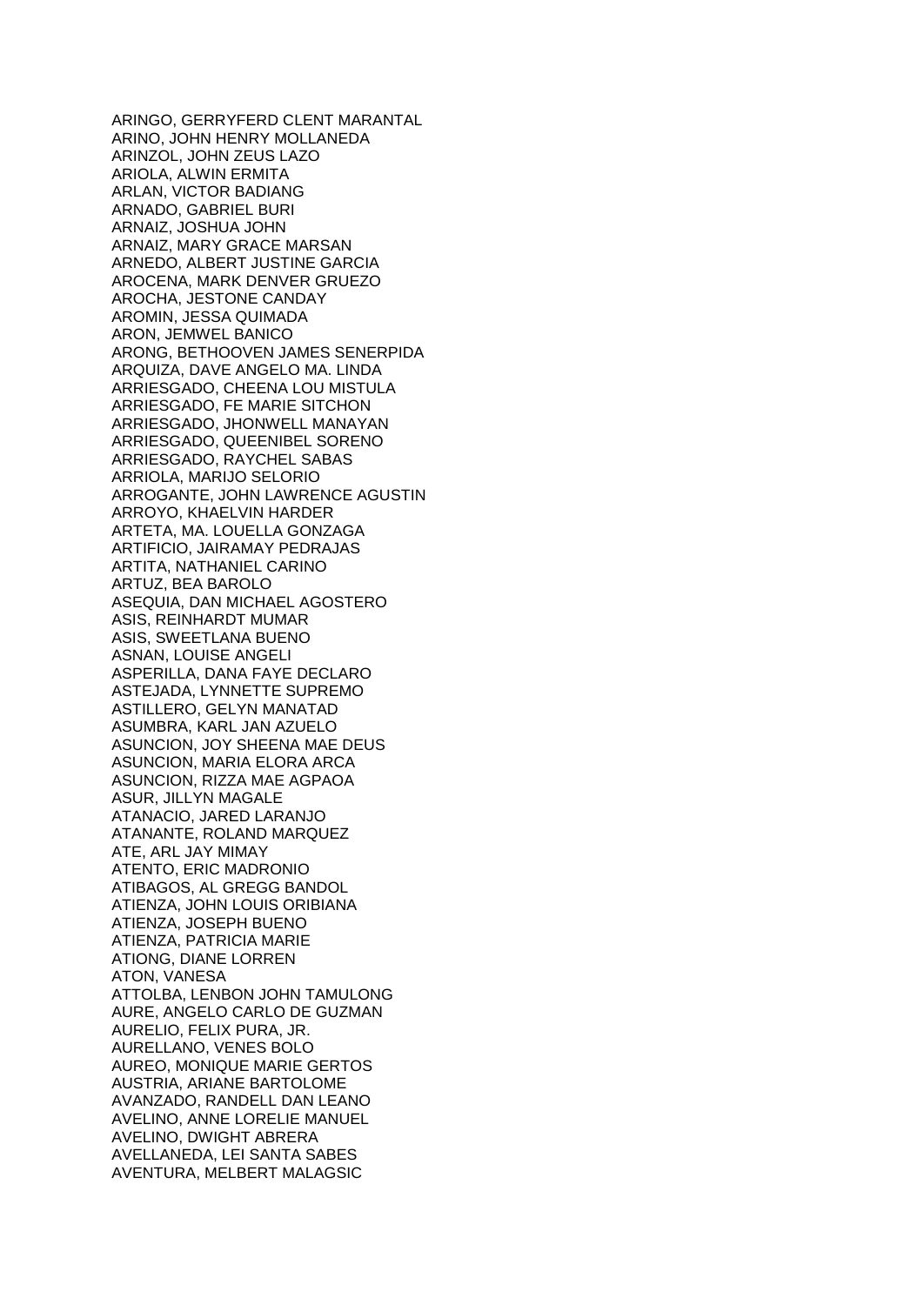AVES, MARK JOSEPH ROSAL AVESTRUZ, JOHN LLOYD GITO AVILA, ALEX CAUYONG, JR. AVILA, ALLYZSSA EUNICE OBCINA AVILA, JOEVEL SABAS AVILA, MICHAEL ANGELO RIVERA AVILES, RUBY ANNE OLIVEROS AYALA, SANDER ROY BATICADUS AYALIN, PETER JOHN MATTE AYASAO, MAVERICK SIGNABON AYCARDO, SHARA MURCIA AYO, JOHN PHILIP RACI AYSON, BRIGETTE VILLANUEVA AYSON, MARK JOEY SILONGA AZACHEE, JHUDIEL DIGNOS AZANA, YVONNE SEVILLA AZORES, KATLINE JOY FLORIDA AZURA, KARL VLADIMIR GUARINO BABIA, JHON HARVEY CAGAPE BACALSO, GENEVEVE ALATRACA BACALSO, MARX LOUISE GONZALES BACANI, CAVENDEL KLEIGN EVANGELISTA BACARISAS, JOHN DUKE SALADAGA BACARIZA, CRISTLYN VILLAMOR BACAT, SONNY BOY NEMENZO BACATE, IRENE RODRIGUEZ BACIT, RENAN DELOS SANTOS BACKONG, JESSA MAE LAPANGAN BACROYA, HANNAH MAE PALENCIA BACROYA, PIAH MONICA ARABELO BACU, ROEL BACUD, CHERRY ANN PINCA BACULINAO, MICAH ABONADO BACULINAO, RENA SANDY HERNANDO BACUS, GENIVIVE MORENO BACUYAG, FLORENCE MAE SALEM BADAJOS, DEXTER ROMERO BADAJOS, JUSTINE CLARE TAMARES BADARAN, JHON MARK NEL QUITAT BADAYOS, ROSA MAE CALAPUAN BADE, KENNETH DAVE BADENAS, PAMELA GARCIA BADIANG, RODETH GRACE FALLADO BADINAS, LYNNYL ZYLYN ANTONIETTE MONTIBON BADO, RHEYNALIE INIGO BADO, VINCENT VERON OPLE BADRON, SAIFODEN CALI BAGACINA, NESTOR PADERES, JR. BAG-AO, CHRISTIAN JOY BULLIDO BAGASALA, MARIA TISHA CANDA BAGCATIN, JAYMOR DIOSMANOS BAGGAY, DELONIX KIM PERKINS DONGASO BAGO, RUEL CASTOLO BAGOTCHAY, KAREN COSCOS BAGTANG, MARIEL BLESS ELIG BAGUIDUDOL, JAYSHEY WANAG BAGUINDO, RECHILLE MAE CEA BAGUIO, CHERIE ANN MAGSALAY BAGUIO, PRETTY JOY LUNJAS BAGUS, ANNA BEATRIZ DILAY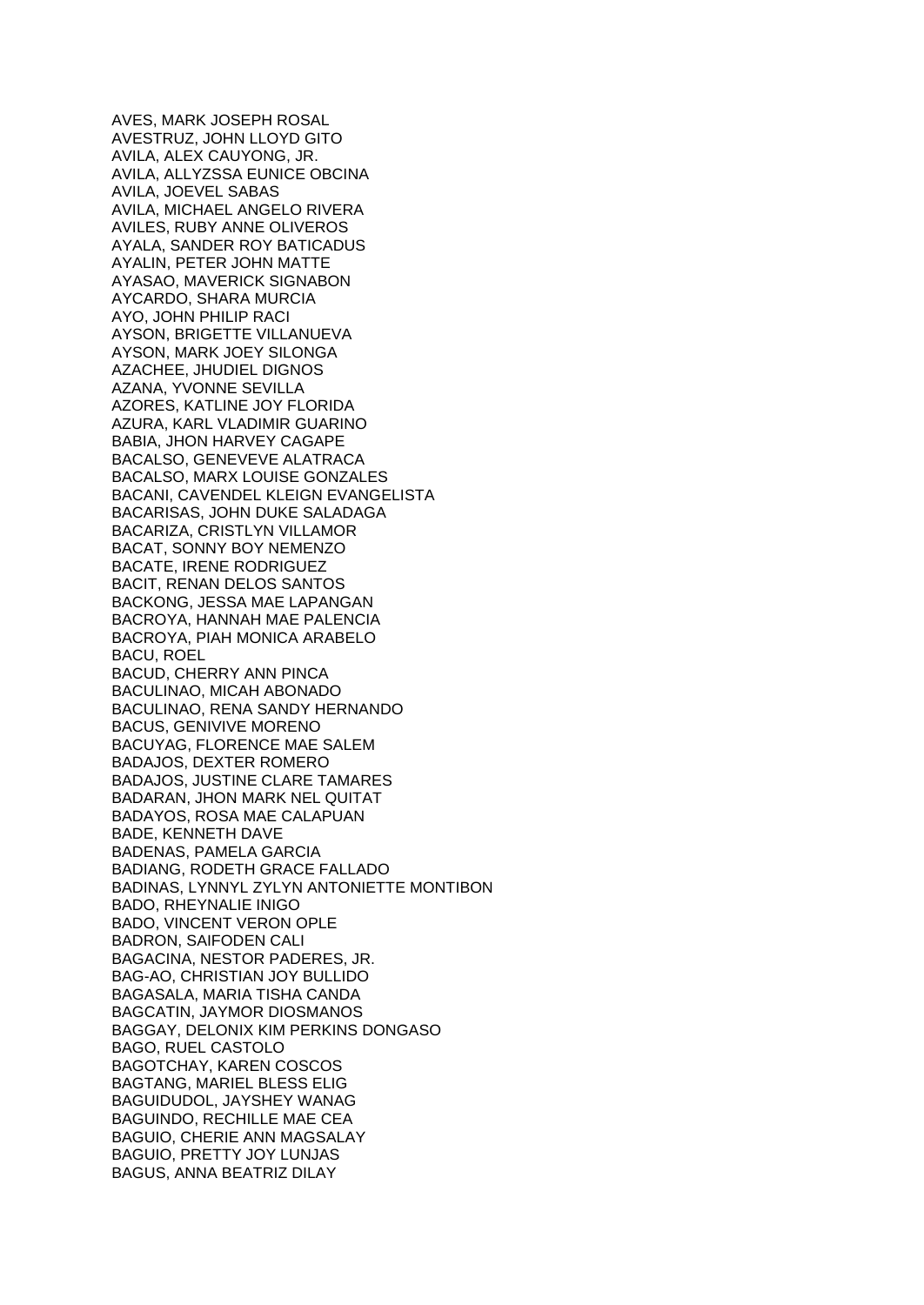BAHIA, LANCE THOMAS DIEGO BAHIA, RENZ JIRHEL DELGADO BAILON, VINCE DEANDRE CHING BAJALIA, MARK ARIEL ABES BAJAMUNDI, KINJO GAROFIL BAJAR, ANDREW ABRIL BAKIDAN, VENAROSE LUBUANGON BALACY, RECHEL ANN LIGUTOM BALADAD, LOVELY DIANNE VIDUYA BALAGULAN, ALDRIN SAPUNGAN BALAIS, ABIGAEL GONZALES BALAN, MICHELLE ANGELICA DULATRE BALANAY, DELWIN MANDANG, JR. BALANG, JEREMIE CABALTERA BALANON, ARMINA NICOLE CARAS BALANON, SHIELA MARIE MONTANEZ BALAO, PAOLO HOWARD BALAORO, ALDWIN BAJARO BALASTA, JINKY LABRADOR BALATBAT, LOURENCE NATAD BALAURO, JOHN RENZ SANCHEZ BALAYAN, CHRISTIAN JARED RUIZ BALAYO, APPLE KAYE DE AUSEN BALBADA, JASPER JOHN GENERAL BALBADORES, NICOLE ABUEVA BALBEDINA, JAKE MANGULABNAN BALBIDO, AILEEN UY BALBUENA, IRRA THERESA MACANTAN BALDE, CATHERINE JOY JARABELO BALDELOMAR, ROY PICINIO BALDOMERO, CARL PHILIP BORRA BALDONIDO, NINA MARIE JARDINERO BALDOZA, MA. RINIA SORIOSO BALDOZA, MARY FRANCE OYALES BALEGAN, LENIE ANN CARBORO BALIBAG, ARESIO DOCIL, JR. BALIBALOS, RODVER ARLOS BALIDIONG, TRISTAN KYLE ALBERO BALIGASA, JONEL ACOJEDO BALIGOD, CLARIZA BALIDOY BALILI, CHLOE KARINA MANILA BALINGAS, NEIL ALBERT GARCIA BALINGASA, ARJHON BANADOS BALINGIT, IVAN CARLO MURILLO BALI-OS, RENZ GIMENA BALITAAN, JEAMNARD DIB-DIB BALITE, ANDRE ZON PALPAGAN BALIZA, SAMANTHA HERMOSO BALLARES, JUSTINE PAUL CAMBA BALLERO, HEITHER ANN ENRILE BALLESTEROS, DAVID ISRAEL DACANAY BALMES, PATRICIA RAS BALNEG, JOHN LOYD ABENOJAR BALOCA, CHRISTIAN KOBE DELA CRUZ BALTAZAR, ERIK ASADA BALTAZAR, RACHEL PALANTANG BALUALUA, LORRY JOY ACOB BALUAN, ALFHADZ HAJAL BALUBAL, KASEL VILLAFURTE BALUCAS, NIKKI DIWAYAN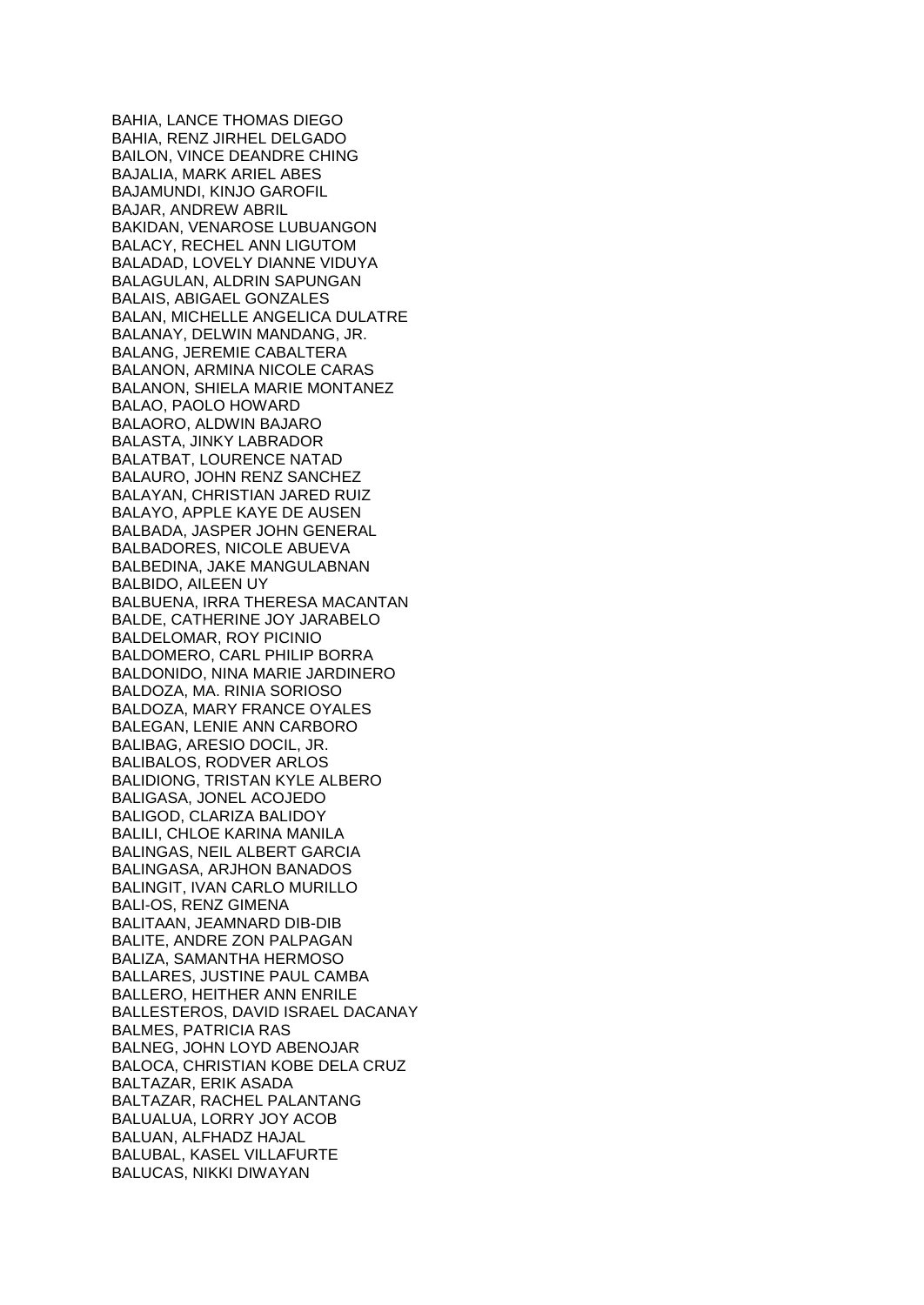BALUCIO, JOSE EDGARDO BAROMA BALUNSAY, JAMES ADAM LONGASA BANAC, MARIDEN FAUSTINO BANACO, PRINCESS CANGRIHILLA BANADA, LORENZ MOLINA BANADERA, BRANDON BRIONES BANAN, JAN PAULLENE MARIA GAMIAO BANANA, JAN MARI ALLYSON SANCHEZ BANARES, JANICE LLANTERO BANARES, PHILIP JOHN PATINO BANAS, RICKY AVANCENA, JR. BANASTAS, JAZZEL DURUIN BANAYLO, MICHAEL JAN RACA BANAYNAL, RON JOSHUA SUGANOB BANCAYA, NADIEN ABANTE BANDA, NAOME ANGELA LAPAY BANDEJAS, RONALYN AMORES BANDERADA, JUSTINE ODI BANDOL, JOMAR LOPERA BANDOQUILLO, GREGIN SEMILLANO BANES, KIMBERLY BALDELOVAR BANEZ, MARLON BENITEZ BANGSE-IL, GEORGETTE GABOL BANGUIS, WENDYLYN REYES BANGUIT, SHANIA SARITA BANOGON, THARRAH ANNE OLORES BANQUIL, CHRISTOPHER JOHN TINDAN BANSAO, JHOHARY LAGO BANTAL, REYNA JOY IMBING BANTANG, JENNY NICOLE DACLAN BANTASAN, IVY PEARL DADO BANTIGUE, BIANCA JENELLA CABALQUINTO BANTIGUE, PRINCESS CASEY BANTILAN, ZESREAL CAIN VILLAMOR BANTILOC, JESZARETH MAXIMO BANTING, KENO ANTHONY ADVINCULA BANTUGON, VANESSA BERON BANZON, REILLY IGNATIUS SALAZAR BAQUIRAN, JUDY ANN DE LARA BAQUIRQUIR, MA. JABBA PANTOLLANO BARACLAN, FAITH ANN LINGATONG BARAGO, DARLENE VILLAROYA BARAL, ANGELICA TABBAY BARAL, ARA MAY FORTUNATO BARANAL, GERALD MADULIN BARASI, RONELIO AGAPITO BARATILLA, PATRICIA MAE ERIBAL BARBAC, MIKE STEVEN CLARACAY BARBERAN, REDENTOR BARROGA BARCELONA, ASHER RENE CAMACHO BARCENAS, ROMULO DEALCA, JR. BARICAUA, MELVITO TOMO, JR. BARIMBAO, CHRISTIAN JAMES ESTOSE BARING, CHERIE ANN SUBING-SUBING BARIOGA, MARK JAY JAVELLO BARJA, JOHN MICHAEL VALLESTERO BARJA, RIZA JANE ENDRINAL BARLUADO, ELJIE COLLADO BARNACHEA, JOCELYN DOCTOR BARRACA, KHREZIA JANE BAG-O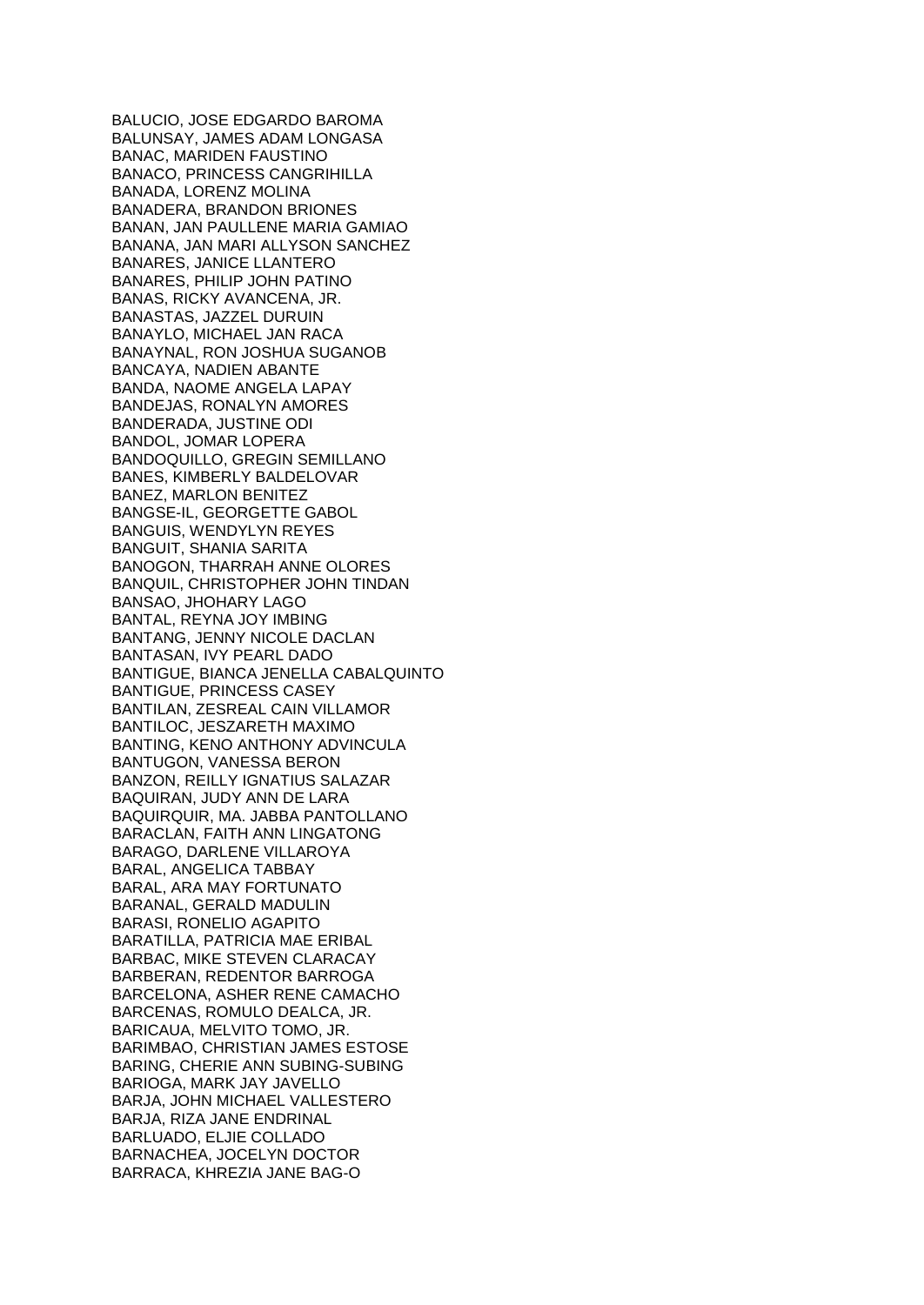BARREDO, ALECX KEANNE SINAPUELAS BARRIENTOS, MARCO ALFREDO JOSOL BARRIGA, KAYE BERENICE GICA BARRINA, DAVE GILBIER BANATE BARRIO, MARJORIE SALOMON BARRO, REYMARK CAJENTA BARTIDO, DAISY CHARISSE ARQUILOS BARTIDO, RIVENN EDUARD DIZON BARTILAD, KELVIN BALAORO BARTOLATA, SHEENA AGUIRRE BARTOLOME, JOHN EDMON DUBLAN BASA, ALDRIN NIELL MENDIOLA BASALLO, LUIS DAVID BALUYOT BASAT, PHILIP AJON MANANGAN BASAYSAY, EHRA JOY YANZON BASBAS, CARLO ANDAL BASCA, MIKE ANGELO CHAVEZ BASCONES, CANDELLE VINACE BATIQUIN BASCONES, LEAN BABE TAN BASIBAS, JHON LLOYD VILLABLANCA BASILIO, MARICHELLE BASILIO, MICHAEL ANTHONY CORREA BASILLA, CHRISTY REGONIA BASINILLO, PAOLA ANN EUNICE RONDINA BASIO, JOCELYN BACULI BASIR, SHARIEMA PASPASAN BASMAYOR, RENZ MICHAEL PARRENO BASTERO, CHESTER DWIGHT DAYTO BASUL, MERRY GRACE TADIPA BATAAN, TEODY UMANGAY, JR. BATALLONES, ARIANNE JOY ALABE BATALUNA, REMBERT BUHAYANG BATARIO, ABEGAIL DANO BATASLAC, RACHELLE JANE BULOSAN BATERBONIA, MILLVON TOCLE BATERNA, RACHELLE DEL MONTE BATHAN, PRINCESS EVOL LANDICHO BATIANCILA, QUEENIE JOY PANES BATINGAN, VON ANGELO DINO BATI-ON, MARK VINCENT TAMULAC BATO, JASPER NATIVIDAD BATOCAEL, MARIA TERESA ALETA BATOSALEM, ANGELIKA CAPULONG BATUHAN, MIKE LESTER TULID BAUN, JONAH JAHARA GARCIA BAUTE, RONBEN MAYOR BAUTISTA, ALLYSA FELICIANO BAUTISTA, ANDREY JAY IGNACIO BAUTISTA, ASHLEY MAE ORDONEZ BAUTISTA, CHARISSE CAPUNITAN BAUTISTA, CHRISTIAN JAY ANDRES BAUTISTA, DONNA DAY BAUTISTA, FABZ URBINA BAUTISTA, GABRIEL JUMAO-AS BAUTISTA, JAMES EBRADA BAUTISTA, JANELLE KAYE YABES BAUTISTA, JOHN PAUL TURLA BAUTISTA, MA. RUTH JAMBARO BAUTISTA, MIGUELITO MANALANSAN BAUTISTA, MILES MARTIN ESCANLAR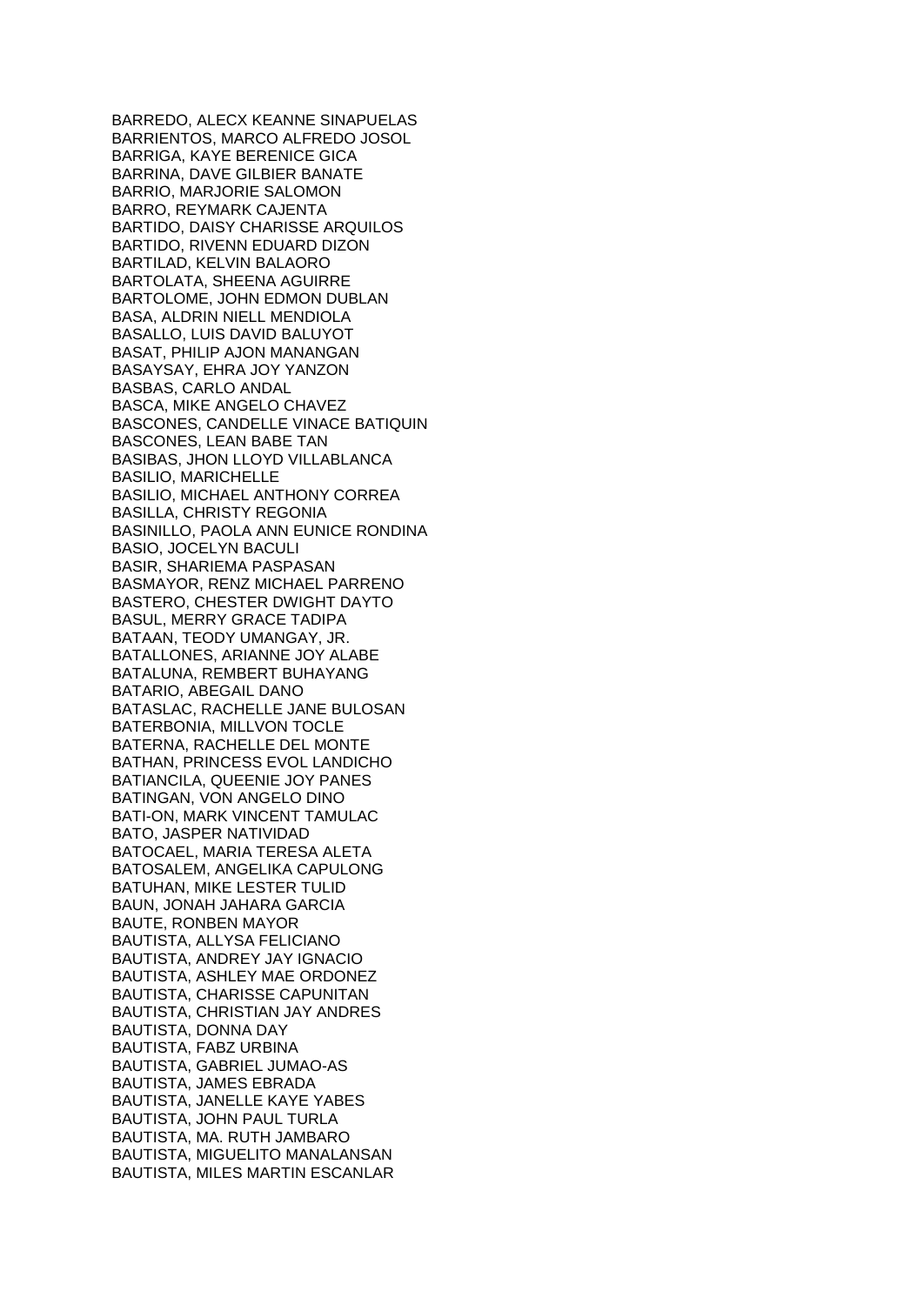BAUTISTA, QUIRINO FERATERO, JR. BAUTISTA, ROSAMAE RABE BAYA, WENDELYN JUDIADAN BAYALAS, JUDY KRISTEL VERGARA BAYANG, ANDRO POLIRAN BAYASEN, REX AGILA CORPUZ BAYATON, CLYDE SMITH ABELLO BAYLO, SONNYLYN BELARDO BAYLON, FREDERICK SULTERAS BAYLON, LEYVA MAE GALAN BAYLON, MARTIN DOBLON, JR. BAYLON, VANESSA RUTH ASIS BAYOC, MARK FRANCO ILAGA BAYOCA, RAYMOND BAYONETA, JAYREY JAN NAVARRO BAYOTAS, JESSICA SUZANNE DELIGERO BAYRANTE, ALJON BERSABAL BAYRANTE, KATHYRINE SANTILLAN BAYRON, RODEN LORD SALVANA BEBIERA, KATRINA BEIRA BEDAYO, LOVELIE PRISCILLEN GUARRA BEGUIA, PRECIOUS JADE DURUSAN BEJAGAN, FLORENCE MICHELLE CARZANO BEJOC, CARLO BELANO, JANELLE SOLIJON BELARMINO, DANICA ARIZAI DUNGCA BELARMINO, SHEILA OLIVA BELEN, ANDREA FAYE TRINIDAD BELEN, SHIENALYN JOY VARGAS BELENA, ICEE LEGASPI BELGERA, FELTON FLINT LARANJO BELGIRA, LANCE JOSHUA DYCOCO BELIA, AIRENE FAITH ABACIAL BELICAN, EULASONNA LOU KUIZON BELINGON, ROTSHEN JAE TIAM BELIR, RONNEL PAOLO MALALUAN BELLECA, RENZ CRISTOFFER SUZ BELLES, MARIA ANNE VENICE BELLEZA, CHRISTIAN RAFAEL BELLOGA, DANA DOMINIQUE ROBIN MOBO BELLOSILLO, JOHN MARK CRUZ BELMIS, VICTORIA MARIAN BEJAR BELNAS, JOBENZ RAVANERA BELO, VERONICA BALANZA BELORIA, CYR EDUARD PHIL ALONZO BELORO, LAWRENZ CHRIST GILE BELTRAN, ADRIAN LUNAS BELTRAN, JIMMEL ACE SUMALIAN BELVIS, JANNAH MAE DELOS REYES BENAIRES, KENNEY DELA CRUZ BENAMER, HONELYN MANIAGA BENAVIDEZ, MYKA CLARICE DEMEGILLO BENAVIDEZ, TIMOTHY JOHN ESTRERA BENCIO, BEVERLY GERPACIO BENDILLO, ROCILA PASCUA BENEDICTOS, MARIA CLAIRE VERONICA CUNANAN BENIN, JOSEBELL GAMBOA, JR. BENITEZ, DANIEL ARTEO KAIRUZ BENITO, JOHAINA RAUGAN BENLOT, KYLLA RUTH DAGUIO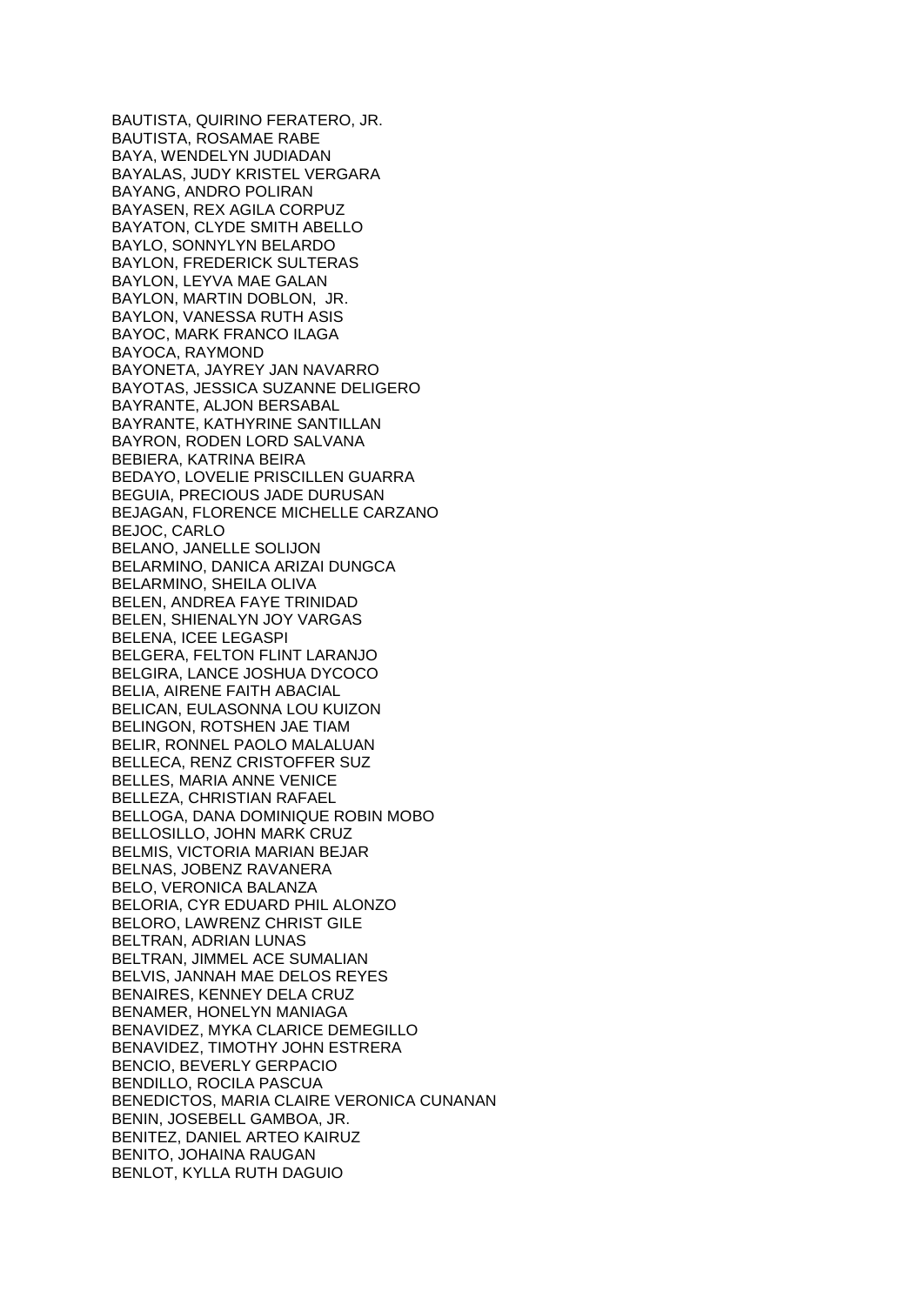BENSIG, JOSHUA RUSSEL SOLIJON BENTAYO, JEANY ROSE VAGILIDAD BENZONAN, NATHANIEL CATANYAG BERAME, AUDI JUDE BRONIOLA BERBON, ANDREI MIKHAIL DEL PRADO BERDON, NESRAH JANE MARIE YBANEZ BERINA, PAULA JEAN CORTEZ BERINO, ROLANDO FLORES, JR. BERMUDEZ, JHEANE MAE RABADON BERMUDO, ANNAJOY CORNELIO BERMUDO, KRIZZA JANE CAGUMBAY BERMUDO, RONI JULLIENNE VALDEZ BERNABE, GEISHER GONZALO BERNADOS, LOWELL CARPIO BERNAL, JAYLORD TUBIERON BERNAL, ROYLE CABUNGCAG BERNAL, VIBIENE NORMA COLOBONG BERNALES, JOYMI DANGATE BERNALES, STEPHANIE JOY OBRERO BERNARDINO, VON JACOB BONIFACIO BERNARDO, JUSTIN EARL KARUNUNGAN BERNARDO, LEIANNE PAULETTE ULANDAY BERNARDO, PATRICK SALONGA BERNAT, GERWIN BERNESTO, BON JOEY JAVILLONAR BERON, JOHN CORL ANSING BERONA, RAZZELLE JAY POTIAN BERONGOY, CHERRY MAE MAQUIDATO BERONILLA, ACE PHILIP ABELLA BERSABA, JR IRENEO ROSAS, III BERSAMINA, ALYSSA MERCADO BERTIZ, KIM BRYAN STA. ROSA BERTOS, ZUSSETTE RESURRECCION BESA, JESS SALVADOR OCQUIANA BESABE, LANDER YABUT BESANA, ALJON HERMOSA BESANA, RASEANBER MERCENE BESARES, CAMILLE CONDUCTO BESARES, LEVY JAY ARELLANO BESINGA, LORENZO MIGUEL FABURADA BESMONTE, HANNAH LOU VALDEZ BETAIZAR, CARL JOHN BATINO BIBERA, COLEEN GRACE ROSAL BIELZA, MAIELLA ANGELA ANGELES BIGAY, HAROLD BOBER BIGCAS, MEGAN JANE PEREZ BIHAG, RUCILLE MARITHES SURIGAO BILAN, MARIA LORELIE AMPER BILAN, RENAN PANES BILAO, HEIDER ABANGAD BILAO, MOHAMIDIN SALIM BILLOHAN, MARY ROSE BRACERO BILOLO, CHRISTIAN GONZALES BINA, MAE TANDOG BINAS, LAWTON ORIGEN BINAS, SHERLY MAE GABALDON BINASOY, RACHELLE MASACAYAN BINT-ALICAYA, NASHIBA HADJI AMER BIONA, NIKKO OBANA BIONG, BIENVENIDO QUIAMBAO, III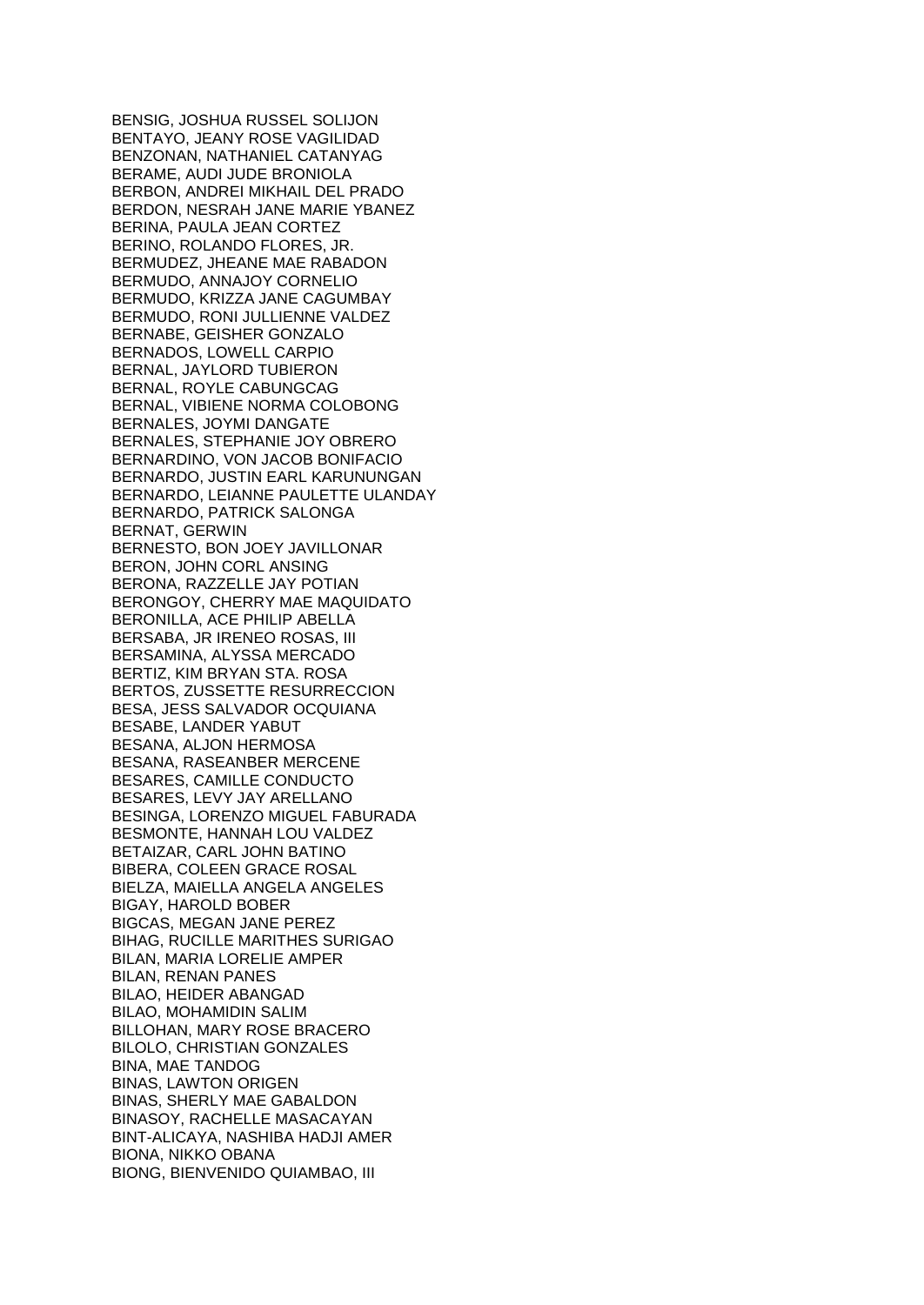BIONG, RISALYN LARANJO BITANGA, ROSS VINCENT BANAL BLANCAFLOR, AMIRA REYES BLANCAFLOR, ARLENE BOLATA BLANCAFLOR, MARYLUZ JAMELLA ALOMBRO BLANCO, MARIAN JOY TANALEON BLANQUERA, MARY GRACE CAMACHO BLANZA, IVY GRACE LAMBERTE BLASE, REYMOND ESCLITO BOBIS, ANGELICA CALICA BOBIS, EMIL MENGAIS BOBIS, JOENEL ROCUYAN BODAY, HIGINIO SANTOS, III BOGOY, JOHN VIC SANTILLAN BOHIYAN, GIRLY PAN BOHOL, ARNOLD RODRIGO BOILES, MARISHINE UBA BOJORCELO, JASON MORATALLA BOKO, JERAMEEL MANCAO BOLA, IMMANUEL BRIMBUELA BOLADO, NINA JANE BELMONTE BOLANO, CASSIE GIGANTE BOLANTE, CHERRYLENE MANALO BOLIDO, CHRISTIAN PAUL SINGSON BOLIDO, JESSIE THOM DELGADO BOLILAN, IVAN AUSTERO BOLINA, LOREN MAE ALBASON BOLONIAS, JENNY BOLSO, MARK LEMUEL DELA CRUZ BOMBAY, JEZLIAH GRACE TAGLE BOMBIO, FARAH CAROLINA ALMANZA BOMBOC, JOYMAR CASE BOMITIVO, RYAN ATULI BONAGUA, WILFRED PAUL BONCOLMO BONAO, JOSE NICOLE BONDAD, JUNER LIMA BONDAUG, JOHN CHRISTIAN SEMILLA BONDOC, ALFIE SARBINI BONDOC, HANS JOREN LONGNO BONDOC, LIZA KAREY DE LEON BONGALOS, ELLA GABUTERO BONGALOS, JOMER GRASPELA BONGAT, GEREMY JOHN ACOSTA BONGIAD, MICA ANGELA PARDILLO BONGO, ROLANDO PASIGAY, JR. BONGON, PATRICIA ANN GUEVARA BONI, ROBERT BONIAO, MARK MAGHUYOP BONIFACIO, AINA MARIE BAWAG BONIFACIO, JON ANGELO MARIA ZETA BONIFACIO, SHEEDAH DELBARRIO BONIFACIO, SOFIA PAMELA QUEJADO BONONO, CINDY SUMANDO BONTO, RHEA MAE BUENO BONTOGON, MENDY ELEN BOOC, LOVELY ABALLE BORAGAY, GILDA GERVACIO BORBON, MATHEAUS JOHANNES FERNANDEZ BORBON, RICO EDISON REYES BORDA, IMARI JOY CAMIT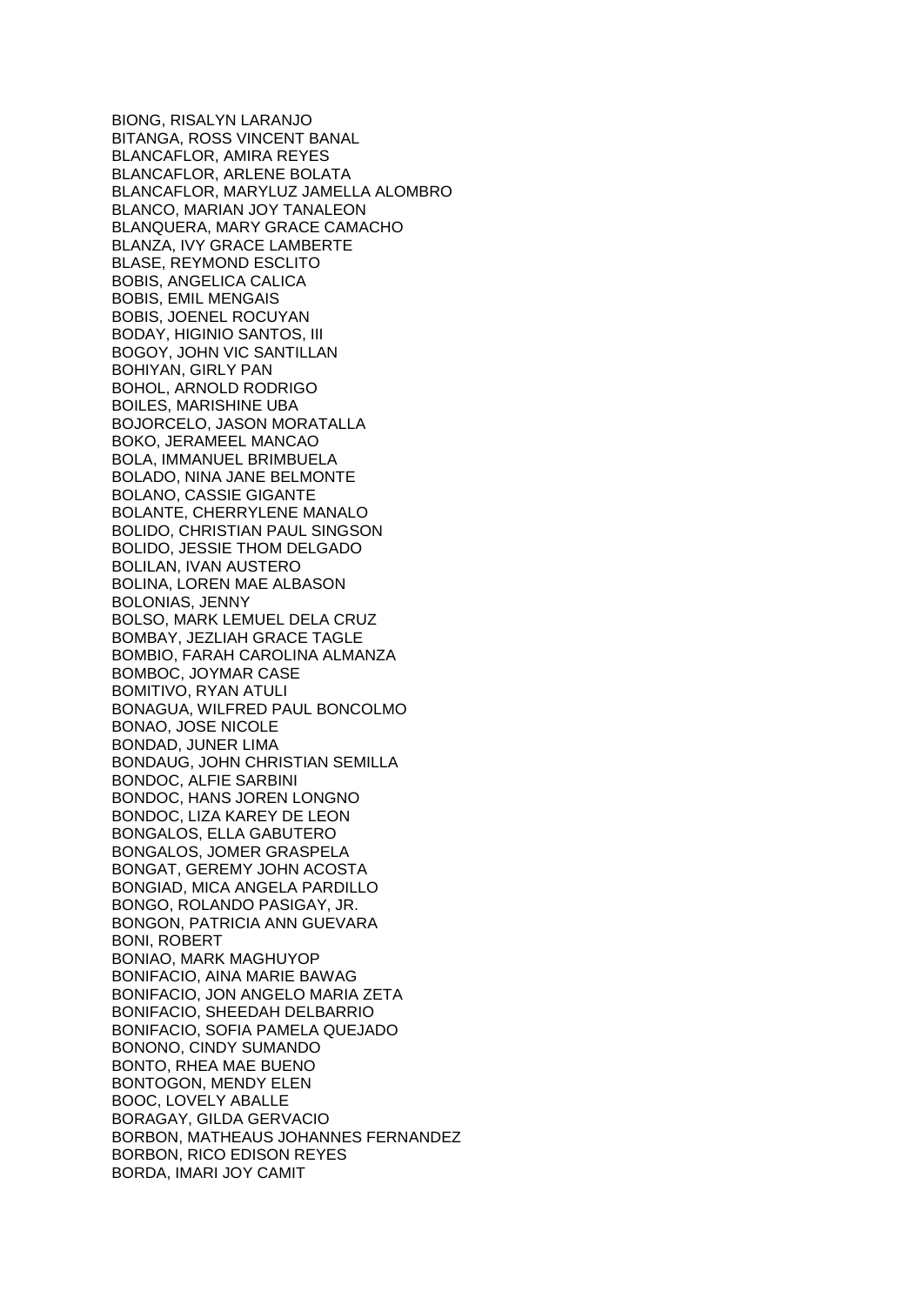BORDAGO, ARIEL ESTOCONING BORDALLO, GLADY NICE VASQUEZ BORDEOS, NEIL RIEZA BORILLA, MARY JOY BRITO BORJA, AIRA DAYTO BORNEA, LERA JEAN DELA CRUZ BORON, WILFRED OTERO BORREL, CENDY STEPHANIE LABASBAS BORREO, QUEEN BABY JANE TORRES BORROMEO, A-JAY BOBIER BORROMEO, ISIDRO LUIS BAULA BORROMEO, NIEL FRANK SOLERA BOTE, ERICA BIANCA DELA PENA BOTIN, ERIKA MAE LONGORIA BOTOOG, MILLER AMOGAWEN BOYLES, FATIMA GONZALES BOYONGAN, ALLYNE BELLO BRAGA, FRANCES CLAIRE CARTAGENA BRAGAIS, EDWARD KEVIN BERTIZ BRAGANCIA, IAN JOSEPH VELASCO BRANZUELA, KENNETH COLINAREZ BRAVO, LOUISE ANTONIO VILLEGAS BREIS, CLOEI ANN FURISCAL BREZUELA, MONETTE ALBALATE BRIGOLE, MIKE LOURENCE PAQUERA BRILLO, BRYAN DALMINO BRIONES, SELWYN BALANON, JR. BRIOSO, NICO FRITS GARAY BRIZUELA, ANNIE INFANTE BROBIO, FRANCO RODOLFO PANCHO BROFAR, JOHN KARL AUSTRIA BROMA, AJAY BASAYSAY BRONDIAL, RICA UVERO BRONOLA, BRIAN PARANAL BROQUEZA, JAN NICOLE BITANCUR BRUCAL, LESTER DUCA BUARON, JES DAVID ADRIEL RAMIREZ BUAYA, JASTEN NEPANGUE BUAYA, JERELLE ZALDY OGARIO BUBAN, EPHRAIM ROI DELANTES BUCAO, RALPH BENEDICT ITORALBA BUELA, JOSHUA BURCER BUENAFE, RECHELLE MARIE ERAMES BUENAFLOR, NOOR ANNE BIRUAR BUENAGUA, JOSE RICO VARGAS BUENAOBRA, NEIL CHRISTIANE FACTO BUENAVENTURA, CAMILLE ARTETA BUENAVENTURA, ELA ELAINE KATE GABISAN BUENAVISTA, KENDALL MARIE BUENDIA, MARIA ANDREA MABUTIN BUENO, GILBERT ESPIEL BUENO, JAYSON BOMBITA BUENO, MICHAEL NINO MANGINLAUD BUENO, RAMILYN ORAYA BUENSUCESO, MARYLUZ OLMO BUGAGAO, JOAN MAE HERRERA BUGARIN, JOVELYN DIWATA BUGNADON, DALLAS MABIASAN BUGTAI, KARL MALINAO BUGTONG, NORALYN GUZMAN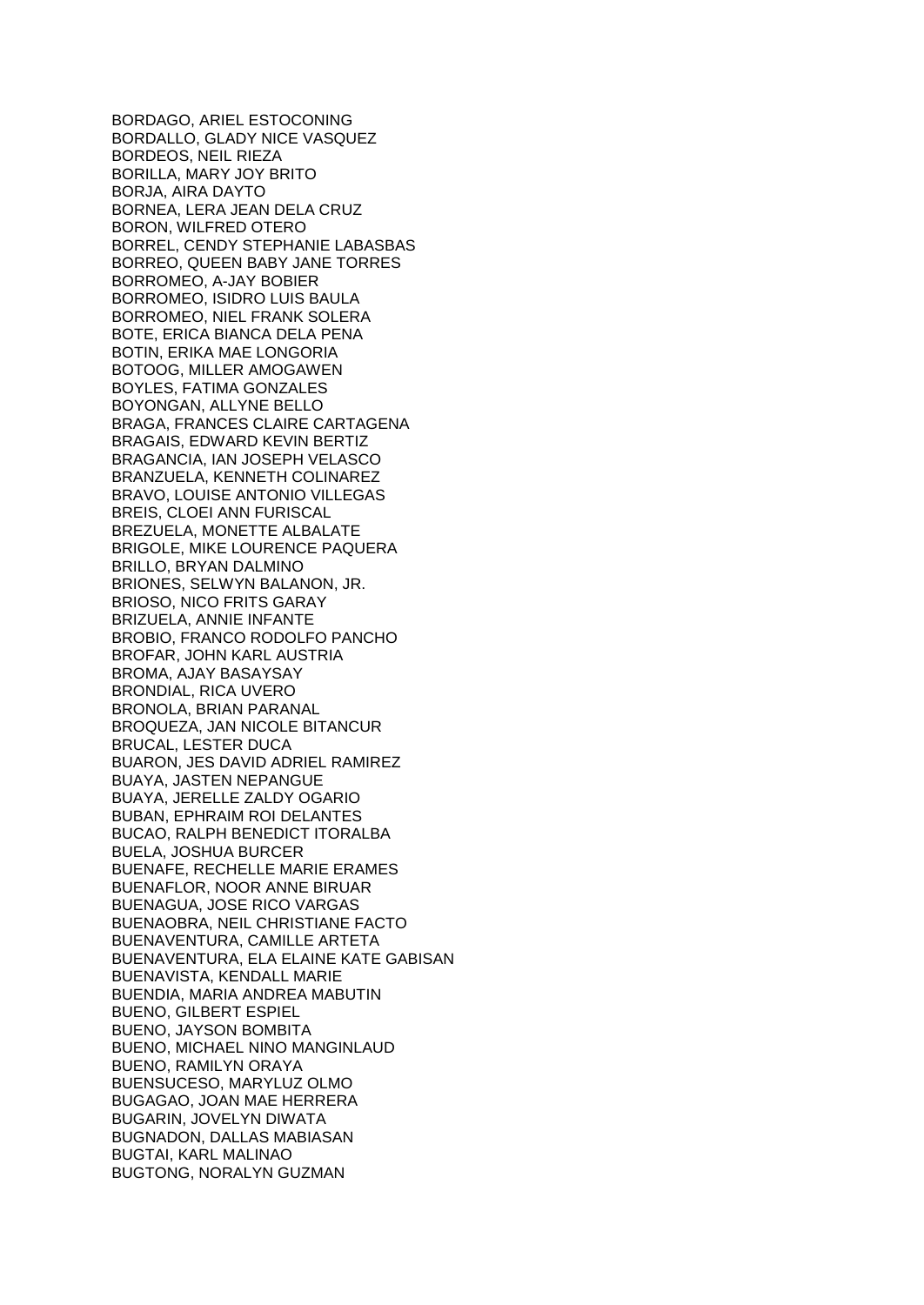BUGUAT, JOMARIE MANGASIN BUIZON, LAWRENCE FULGAR BULADO, JUDYLEE FUENTES BULANHAGUI, INA PATRICIA ABRUGENA BULAO, HONEY MAY CASTRO BULATAO, ERICK LAWRENCE MILLORA BULATAO, HERA BIANCA CORDOVA BULAYO, CHRISTINE ROSE DUMAYACA BULFA, REAH BESTUDIO BULION, JUDHEL REY ANSIBEY BUMANLAG, PATRICE SALES BUNAGAN, JOLES BASSIG BUNAGAN, MARC JASON PUGEDA BUNAO, RUBY ANNE SALUPAN BUNDA, JASTINE MARC BODINO BUNGOR, JACQUELOU AFALLA BURCE, ALLAN EARVIN SAAVEDRA BURDEOS, DANIELLA ANDRADE BURDEOS, MARK ANTHONY MAMSA BURGOS, EUNICE RAYA QUIRANTE BURGOS, LORIANNE DANE MOCAM BURGOS, MARY GRACE MANLIGUEZ BURLAS, NEIL JOSHUA BENAIRES BURLAZA, REGINE SIRUELA BURTON, NELCY HACUTINA BUSRAN, NAIMAH UMPA BUSTO, EMMAN JOSHUA BALITON BUTAC, TROY JOHN GASPAR BUTALON, BENJIE ABSIN BUTANAS, JOHN MICHAEL GAILANAN BUTARDO, BRENDA HAZEL DE CHAVEZ BUTIAL, ZYRA BONCODIN BUYONG, ROJAN MICHAEL SAMANIEGO CAAYAO, XAVIER LELAND EMMANUEL CRUZATA CABABAN, GERWELL VICTORAMA CABAHUG, DEAN EUNICE SUELA CABAL, JOHN LOUISE ROSALES CABALAN, FROILEN ANTHONY BADAYOS CABALHUG, JAMES HAROLD PAQUIBOT CABALLERO, ALDWIN VILLAMORA CABALLERO, AVEN MAR SOLANO CABALLES, DJENDELLE HAZEL CABALSA, KRISTINE JOYCE AGUILAR CABALZA, ANTON RAPHAEL SANTIAGO CABANELES, KHYZER JAKE PAPAS CABANERO, ANGELO RAPHAEL CAPATI CABANERO, PAULO REMOLLENO CABANETE, TED BRYON BINAYAO CABANEZ, KATE NATHALIE BALASABAS CABANGON, CLARIZA YANTO CABANGON, GLENFORD AGONOY CABANIT, JOYCE DIANNE DE JESUS CABANLIT, ALVIN KENNETH ARROYO CABANO, IAN NICOLSON BAJAO CABANOG, KENT JUSTINE ESTRERA CABANSAY, DOMINIQUE FATIMA GALLEGO CABARCO, RENZO MIGUEL BATARA CABASAG, HANNA FE ENIOSAN CABASAG, MIKHO ANGELO ANANARIO CABASAN, CHUREYN GALLEGO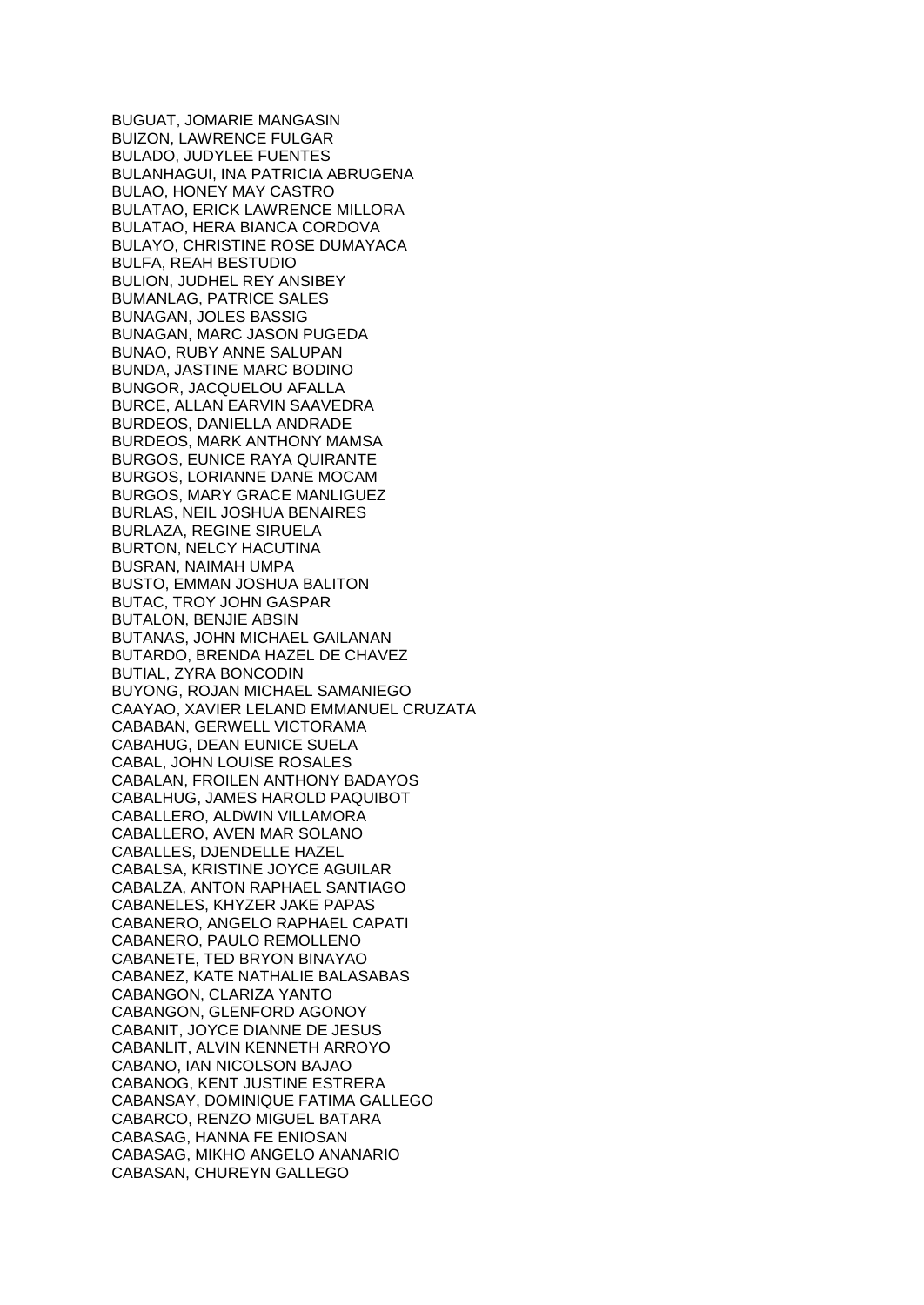CABASE, JERICK SAIN CABELLA, ABEGAIL QUIJAS CABICO, JONH PHILIP CEDENO CABIDOG, VERGEL BADEO CABILAN, ALLAINE PAUL JOHN ENIOLA CABILIN, JEFFERSON PORRAS CABILLO, CRISTELLE LYN JAMON CABINONG, JOHN LLOYD CABONILAS, MARIE STELLA DOBA CABRADILLA, MARY ANN REBLANDO CABRAL, ARCHIE HUIT CABRAL, JOMARIE ALCAYDE CABRELA, JUNNEL SALMITE CABRERA, CHRISTINE ANGELA TORDESILLAS CABRERA, JAN LOUISE DELA CRUZ CABRIANA, MOISES RIVERA CABRIETO, JUDY ANN DOSDOS CABRIGA, ADRIAN MAANO CABUANG, MARK WENDELL QUILAPIO CABUCO, MICHELLE CARLA MITRA CABUENAS, JAYZON GENERALE CABUG, QUENNIE ROSE BALUNGCAS CABUHAT, DANIELLE FRANCISCO CABULOY, JEROME BACCAY CABUNOC, IAN JEFREY TORRES CABURNAY, ADRIAN GALANO CABURNAY, PRINCE AMOR BONDAD CABUSAO, DARRY BHOY NOPIA CABUSAO, JULIET TILLO CABUYADAO, ERIKA LOUISE BAUTISTA CABUYAO, JOVIROSE BONIFACIO CACANINDIN, JORDAN FORTUNATO CACAO, KRIS CELESTIAL CACATIAN, CHERRY ANN SEGURO CACAYAN, JIM KELLY FUERTE CACHERO, CARLA CARYL ARQUERO CACHO, IMEE KASSANDRA ESTOMO CACHO, OEN MAR LATORENA CACUYONG, JONAH EVAGELISTA CADALIG, IVAN DAYLE GURREA CADALIN, ALEXANDER ARTIGO CADALSO, VANN IAN OBENITA CADANGEN, KRISHA KAI AYEO-EO CADAVONA, DESIREE JOY AGSALDA CADAY, MARCEL CEA CADIGAL, MA. SHEENA MARQUEZ CADION, LEMAR GALIDO CADIZ, ELVIE OGRIMEN CADIZ, MARIA MICHELLE FERRARIS CAGAMPANG, KENNAH ORTALIZ CAGANG , JOSELITO BIADNES, JR. CAGAPE, JOHN EZIEKEL DUMADAG CAGAPE, SHEILA MAE NERI CAGUIMBAL, AIZEL HIZON CAGUIOA, ALDRIN RAMIREZ CAHATOL, JOSHUA JOEL FUDOLIG CAHILIG, CHARMAINE FAITH DELA CRUZ CAHILIG, JEVIC ISMIL CAIGAS, JAYRENZE CATIIS CAIRO, JEREMIAH JHUN SALAZAR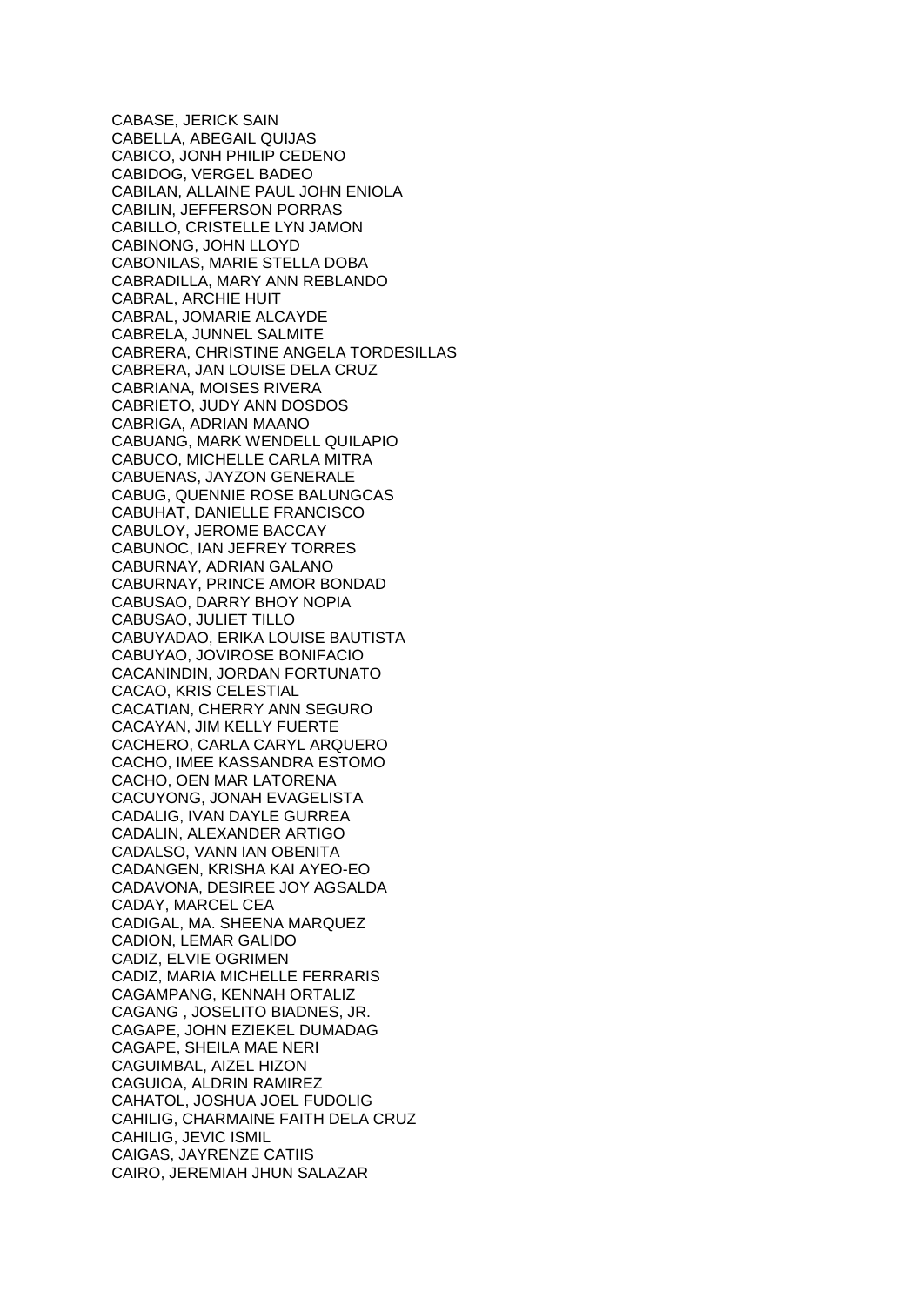CAISIP, RYAHWEL EM CAJALNE, RUSTY JAMES RICALDE CAJIGAS, VHENN GERALD MAGDURULAN CAJOCON, REMBRANDT ENOY CAJUGUIRAN, VLADIMIR JULIAN CAL ORTIZ, JARVIS LYLE ESPIRITU CALABAN, MABEL SHAIRA PACHECO CALAG, JOSE EMMANUEL BALEJON CALAGAN, KARL KHUMO TUMBAGA CALAGUIN, TRIXIE ANNE CARINAN CALAMBA, FRANCIS LEE BRAYAN MESIONA CALAMIGAN, MARIA CARMELA ABEJA CALANDA, JOE MICHAEL JARANTILLA CALANOGA, VIN GABRIEL CORALDE CALARANAN, QUEENIE ROSE PASCUAL CALATA, LLOYD ELWYN TIGAS CALAUNAN, JOEBEN ABAD CALAUTIT, JOEMAR GABAGAT CALAWA, CATHY ROSE VIDAL CALAWAGAN, RUTHERFORD BALISCAO CALAWEN, MARK ARON ACFIAWEN CALDERON, DEXTER FRANK VIRTUCIO CALDERON, HANS SIMON DE VERA CALDERON, JESS BENEDICT ROTAMOLA CALDERON, NICAH ALLYSA BUENVIAJE CALDERON, RAYMOND ILAGAN CALDO, LEO REY LIBAY CALICA, DEITHER JAN ARMENIO CALIGAYAHAN, SAIMON ERREL SULABO CALIMA, AMILYN AMPASO CALIMLIM, JEN NICOLE VERZOSA CALIMLIM, NIKKO RAMOS CALINGANGAN, CHRISTIAN JAY CABILES CALINGASAN, JAY JAY BANSIL CALIPES, JAMES KARL BOL-ANON CALIXTERIO, GERSON SIGNO CALIXTO, SHEREL JADE MANJARES CALIZO, DANICA CASTILLO CALLEDO, NEIL GABRIEL FORNIS CALLEJA, MARCUS ROLAND GONZALEZ CALLEJA, STEVEN JAY CALLEJO, JOHN CHRISTIAN BAGUIO CALLENA, DAVID XYZ TEMPLE CALLO, ALJON CARLOS CARATAO, III CALLO, JEAN CHARLOTTE NGO CALLO, TRISHA MARIE DELFIN CALO, FEDERICO DABASAN CALOLOT, LEAH ETHEL PINEDA CALPATURA, JAIRUS CARLO FERNANDEZ CALUGCUGAN, VINCENT DELUBIO CALUMNAG, ANDREA MAGAYAM CALUMPANG, CLAIRE REDIRA CALUYO, BIEN JONAS GUMADE CALZITA, CRIS RAMIL LEQUIGAN CAMARAO, ANGELICA NIGPARANON CAMARILLO, HAZEL LYN PANERIO CAMAY, EUNICE JEAN CABALLERO CAMBANGAY, MAURIEN JOY FERNANDEZ CAMERO, FLOURENCE KATE BALISALISA CAMIGUING, FIONA FRITZ GAMALE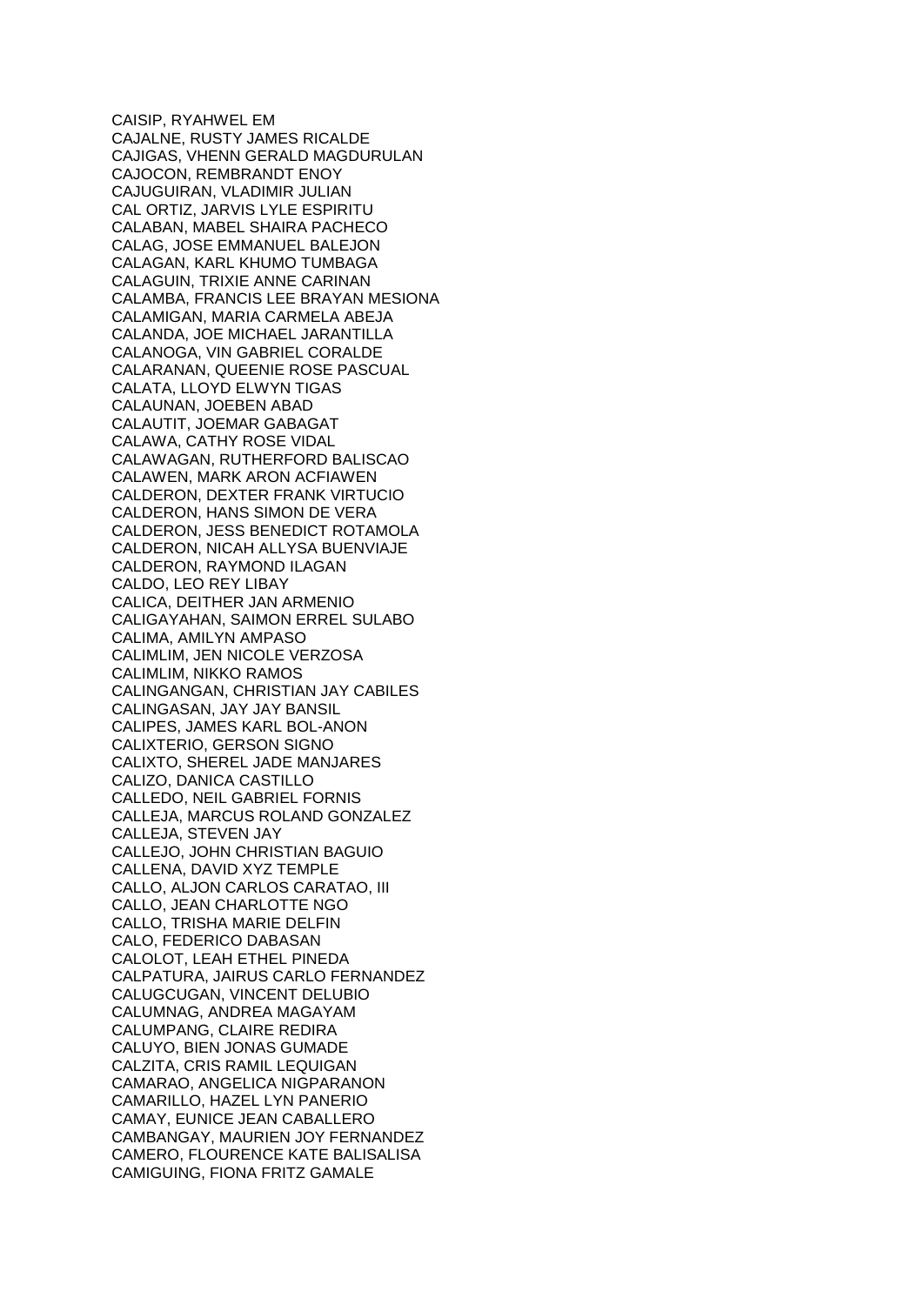CAMINS, ALFRED JOHN MONTALLANA CAMPIT, JHON LORENZ CAMPO, LLOYD GALOS CAMPOMANES, MARIEL PANAGA CAMPOS, JAMES ALBERT RILLERA CAMPOS, JETRO BOLO CAMPOS, TWINA JANE CARBALLO CAMUS, KEZIA LIMASAC CANABANO, ROVIC ATUEL CANALES, ANNE VALERIE VIZCARRA CANALITA, CIARA BEATRICE BAJACAN CANARES, KRISTHEL ALLYANA OLA CANAS, LAWRENCE RAMIREZ CANAVE, JEFFERSON LOCQUIAO CANCICO, CLARISSE GAY OLOFERNES CANCIO, JONATHAN JANDEL RIVERA CANDELARIA, SHAZNA MARIE LANZA CANE, CARIENEL PACUDAN CANELA, CHRISTIAN DE VERA CANETE, KAREN IVAN QUIAO CANICOSA, DIANNE BARNACHEA CANILAO, CHARLOTTE MORALES CANILLO, ANGELICA GLORIA CANJA, MICHELLE SAMILLANO CANNU, JOHN PAUL MAESTRE CANO, ALLEN JAY GALAMAY CANO, ANGEL JOHN DORMIENDO CANONIGO, JYLIANE CASTORICO CANOY, JOSEPHINE DIZON CANSINO, GREGGY BOTE CANTA, JUSTINE JOY JUMARANG CANTAL, JOHN PETERSON DIPASUPIL CANTORES, HARMENE KATHLENE BAHIAN CAPAGALAN, KESEILYN YARZO CAPALLA, ARTLIN PACALDO CAPAROS, JAYMARL CUBAY CAPERIG, FLORENCE LEGASPI CAPERO, ARIES VINCENT TRAWON CAPILI, DENNIS LIMHER RAMIREZ CAPILI, JOHN PAUL JALIMAO CAPILI, JUANITO III JIMENEZ CAPILLAN, JULIUS BAYLOSIS CAPILLAN, PATRICK NATIVIDAD CAPINGIAN, ROSE ANNE SUNIO CAPINPUYAN, CAITLIN ROSE CO CAPISTRANO, ALESSANDRO RAPHAEL GARCIA CAPISTRANO, RICA PAULA DIANNE JAVIERTO CAPULI, CHRESTIAN JOSEPH DOMAOAN CAPUNO, AARON JADE DE VILLA CARABALLE, REYMAR ESCARAN CARAG, BLIZETTE ELENITA BACURIN CARANDANG, MA. ALLISON RICALDE CARANDANG, MHILMAR TORRENUEVA CARANGCARANG, SILVER RIO VENCIO CARANZO, FATIMA BLESS NAVARRO CARASI, JHOLEE ANNE PASCUA CARASIG, JUSTIN MISLANG CARBALLO, ALYSZA ME MENDOZA CARBERO, MARY ANN ABAD CARBO, DEZREY LAPASARAN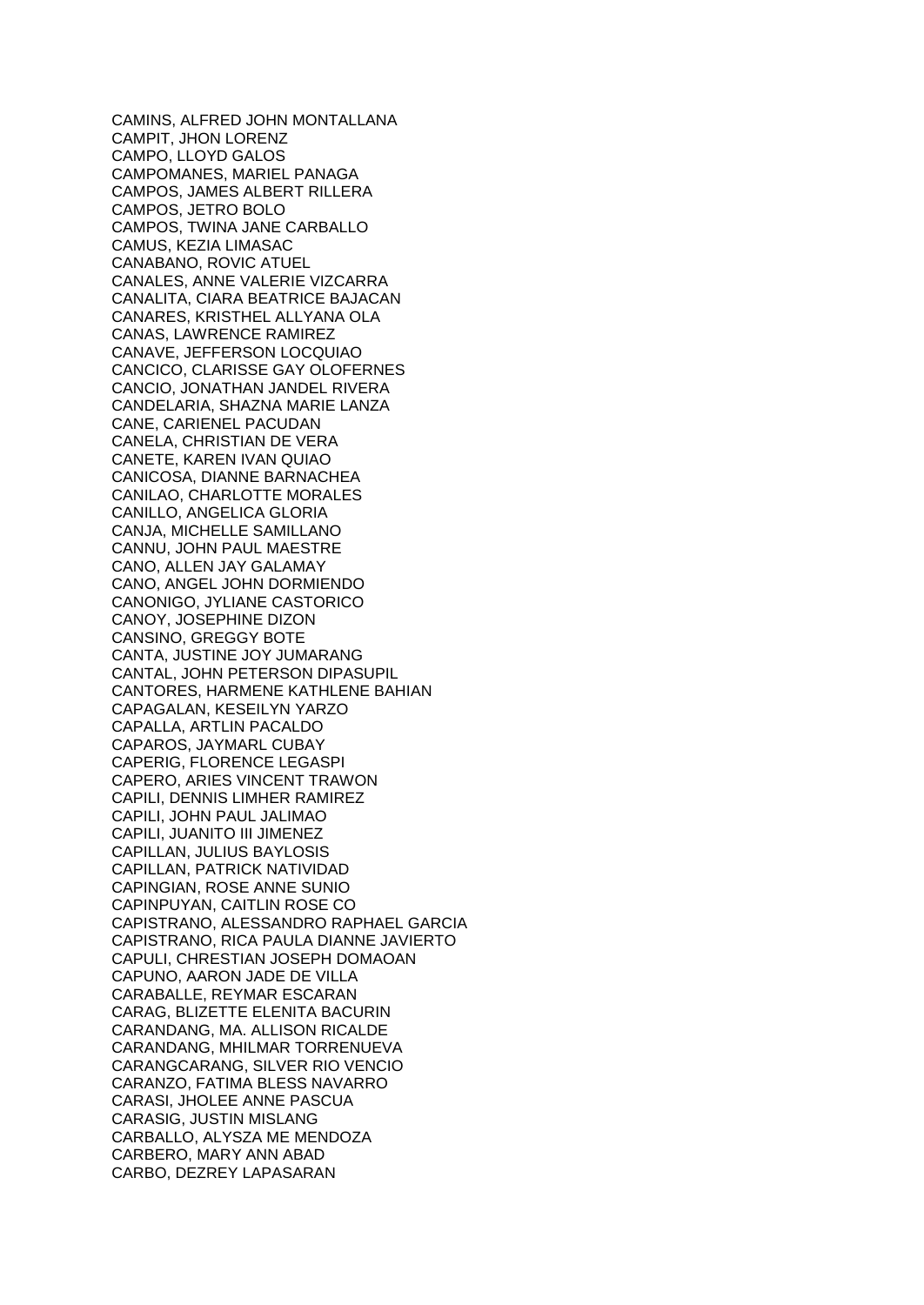CARBONELL, EMILIO VINCE JUN-JUN DANILO MARZO CARCEDO, JEAN SARMENTO CARDENO, PHIL ALDOUS VILLAMAYOR CARDIENTE, CLORICH BURLAS CARDOSA , JAIME GONIDA, JR. CARESS, SOPHIA CHLOE ANGELES CARIAGA, ANGELA FELIPE CARIAGA, MARIA PATRICIA MONTES CARILLA, RUSSEL MANGA CARILLO, JOANNA MARIE POBRE CARINGAL, ANGELIKA BALLON CARINO, ANDREW ANGELO GADIA CARINO, JOEL JOHN SALONGA CARINO, JOHN HENRY NASAYAW CARLOS, EDEL CORNELIO PINEDA CARLOS, JEMILLYN CANARIA CARMONA, IRENE VINUYA CARNAJE, RENEBEN JUNIO CARPIN, ANGELIE MACARON CARPIN, PRINCESS JEAM LOPEZ CARPIO, BERNADETTE CRISOLOGO CARPIZO, APRILJOY PAREJA CARRERA, JAN EMIL OCAY CARRIAGA, DARRYL REY ABACA CARRILLO, DOMINADOR MIGUEL AMON CARTAGENA, JASON PAUL ESMAMA CARTONEROS, JEMER PACOMIOS CARULLO, KIMJOY LAUDES CAS, ALICIA TAYCO CASALMER, CHRISTIAN REY LATUMBO CASANA, LHENNY ROSE CABADA CASAS, JUSTINE ANGEL TIBAY CASE, DANICA GREECE ALOJADO CASERIAL, MARK GLYNDEL LAMSIN CASIANO, REALYN BAAY CASIDO, FRIEDRICH JOSEF TEMPRA CASIN, ANNA PATRICIA RODRIGUEZ CASIPIT, REYMARK ROMASOC CASPI, DIADEM JANELL YANSON CASPILLO, CHRISTIAN PAUL CLAMOCHA CASQUEJO, LAURENCE ESTADOLA CASQUITE, BENEDICTO BLASCO, JR. CASTANARES, RUBEN ENDINO, III CASTELLAR, DANICA ANTIOQUIA CASTELO, JOHN EMMANUEL MAGAS CASTILLANO, SHEZ GILLEINE ALTARES CASTILLO, ATHENA JENICA AGUSTIN CASTILLO, DARYLL CLARK LIRAY CASTILLO, JOSHUA BACSAL CASTILLO, NICOR CASTRO CASTILLO, RAISA MIKAELLE GIRON CASTILLO, VIEJAY ESTABILLO CASTILLO, VINCENT REY SARATUBIAS CASTILLON, JOHN YVES BUENAFLOR CASTINO, KETEL DELIGERO CASTRO, BIENVENIDO LUIS MARCELO CASTRO, DAHFNEY YADAO CASTRO, JULIE MAR SEDINO CASTRO, KENT JEPHUNNEH BAELLO CASTRO, MARY JOY NATINGA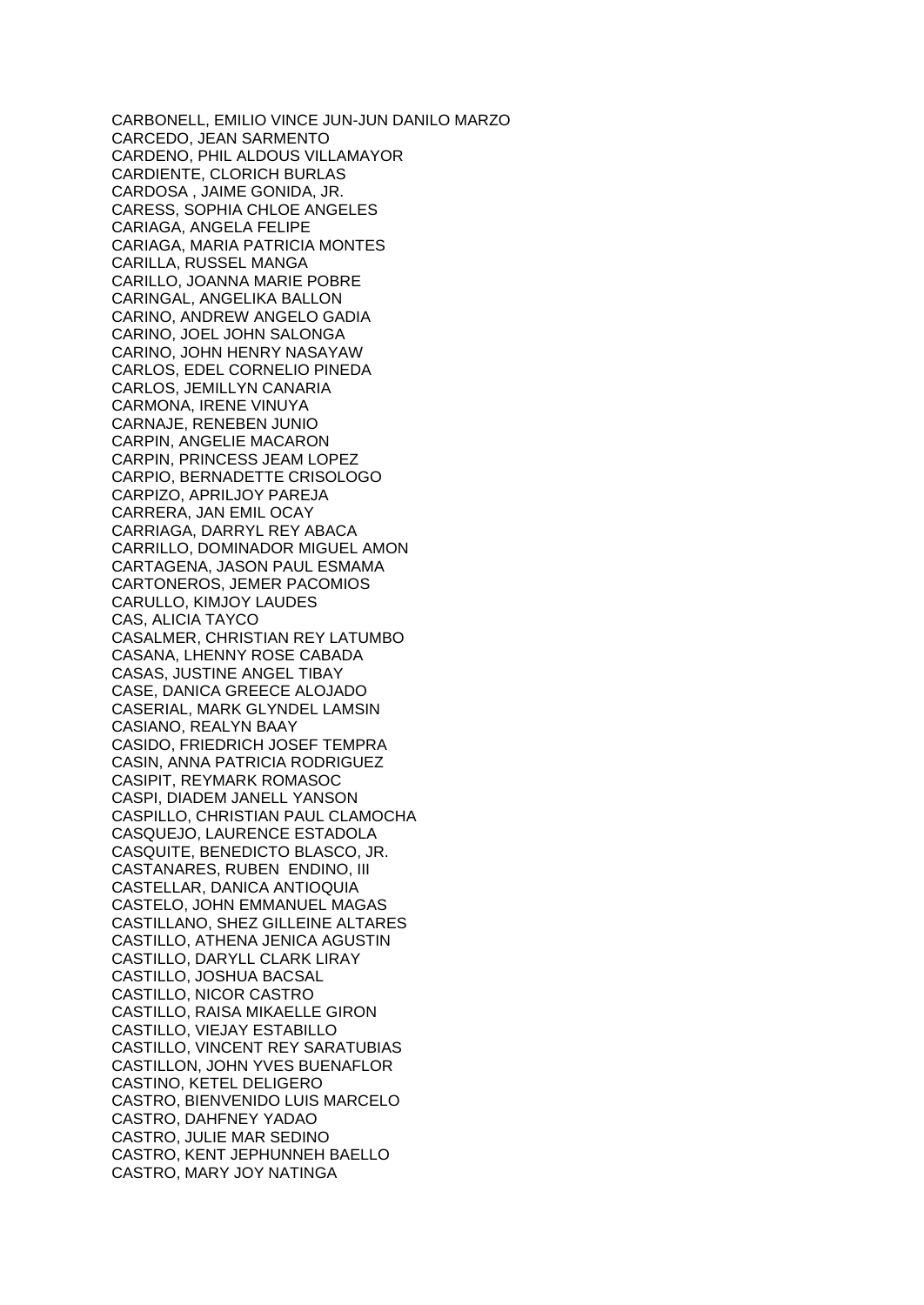CASTRO, MEL JOSEPH GUINARES CASTRO, MICHAEL TAN CASTRO, RICHELLE CAYETANO CASTRO, TANYA LEANA ANDREA LOZANO CASTRO, TROJAN KANE PERSEUS VILLAMOR CASUMPANG, JELYN BUCOD CASUYON, STEMPLE SEMANING CATACUTAN, DEE GYRA JUMAMIL CATACUTAN, MICHAEL SERNADE CATALAN, RUFFA MAE JAMERO CATALLA, LAYA KRISTA BORGONIA CATAMORA, ROWENA JANE MATIAS CATAPANG, CLAIRE MARIE MACALALAD CATAPANG, NEIL JOHN FLORES CATIEL, ARMYN JUSTIN BELTIJAR CATINGUEL, PAULYN CAYTON CATIPON, AARON VINCE TONGOL CATIRI, PRINCESS SALMAIRAH MACARIMBANG CATLI, ABEGAIL QUINLAT CATRIZ, LESLEI JOYE SALES CATUBAY, JIENELLE BEBOSO CATUGAS, SANDRA DONNA ANDAYA CATURAN, KENT CABELTES CATURAN, ROMMIEL MALABANAN CAUBA, CRYSTAL MAE ESCULTOS CAWAING, ANJA BEA GABATAN CAWILAN, LHESLIE WAWEY CAWIT, GENESIS JOY ARAGONA CAYANAN, CHARLES ANTHONY DOMINGO CAYAS, JOHN EDWARD BARRERA CAYAS, RHONNAR ESPIRITU CAYOBIT, RHEA LYN MENDIOLA CAYOG, DARYL CABANERO CAYOSA, NINA MARCELLA FERNAN CEA, KENJIE EARL PALAYPAYON CEDILLA, SANDY RACELIS CEJANO, EMEGDIO III MALINAO CELARIO, RUBY ROSE BUEZA CELESTE, JOBELLE GARCIANO CELESTIAL, MARIAN URBANO CELLONA, KIMBERLEY BALBIN CELMAR, ESTERLITO VILLARIAZA CELON, MARIA CHARLOTTE LLAGAS CENABRE, JEY ECHEVARIA CENAL, KAYE VALERIE CORPUZ CENITA, JOSE ROBERT ABARQUEZ CENO, EDWIN GORIDING CENTENO, CARL JEROME NIERVES CENTRA, NIKKA ROBLES CEPEDA, MA. ANGELICA TOLLO CERBAS, ROSSEL RETIO CERDA, ADRIAN TUBALLAS CERDENA, RALPH JEFFREY ALISMO CERIO, EUGENE ARABIANA CERIOLA, ARVIN CANELA CEROS, RONA JEN MARZO CERVANTES, ALEC CHRISTIAN MANCERA CERVANTES, CHERRY MAE ARADO CESTINA, MARY ROSE CAPUNDAN CEZAR, ALEXANDER BUERE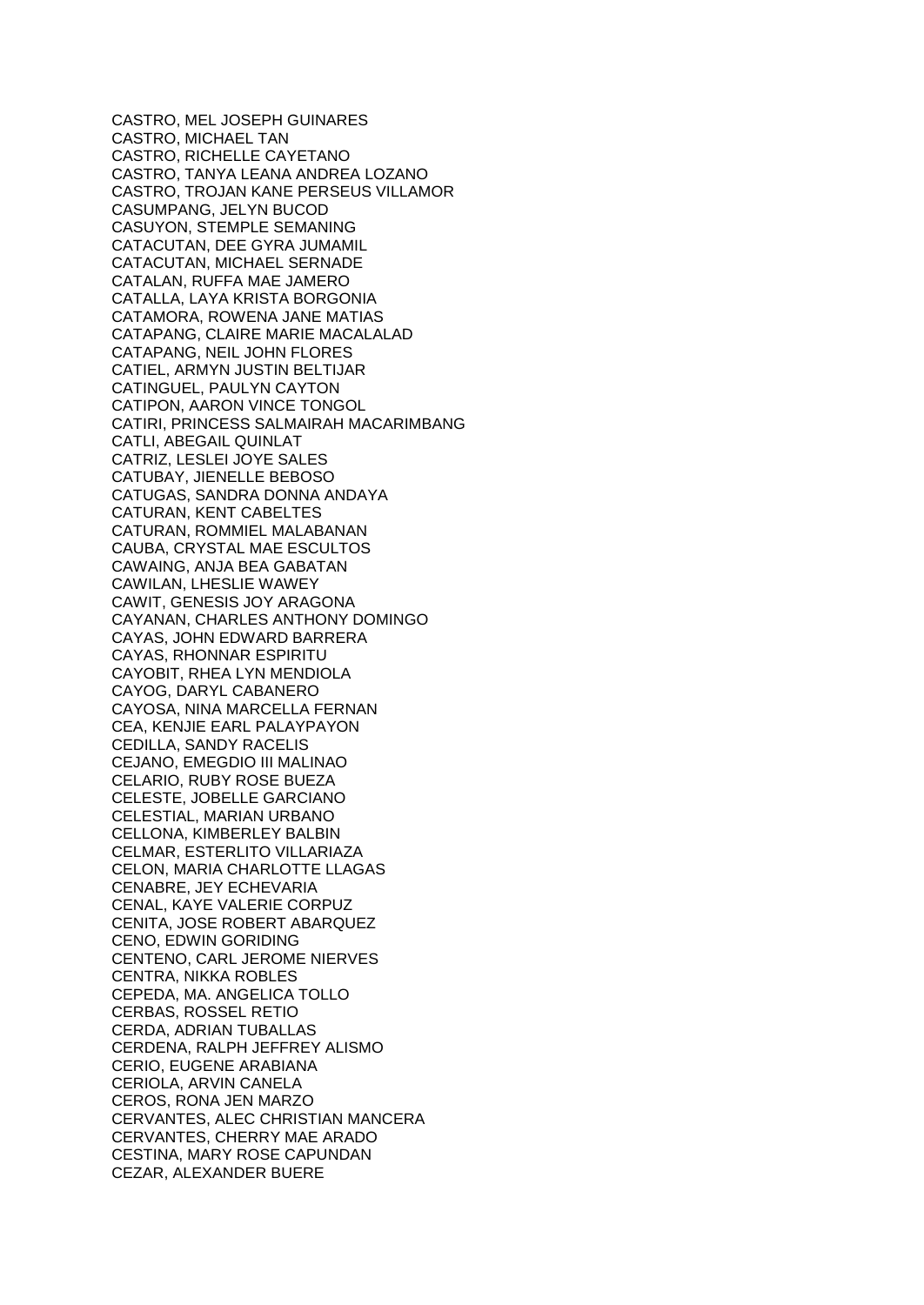CEZAR, ANTONETTE TRESQUIO CHAGAS, NATHANIEL ABANTAO CHAN, JOHN FRANCIS REYES CHAVEZ, MARICA ADORACION CHAVEZ, TRISTAN JOSHUA LEO GENCIANEO CHECA, THERESE ANNE BALADJAY CHENG, ALAN KYLE REPOMANTA CHENG, LESTER JASON TORRES CHING, HERALD RABBI GARCIA CHING, MA. JULIA AUBREY PAVIA CHING, MARIA BELLA CANETE CHING, TRISHA MAE CAGUICLA CHIONG, LIANNE MARISTELLA SABANGAN CHU, WARREN EDRICK GUY CHUA, ALLYSON TINOSO CHUA, CELYNA PATRICE RENDOR CHUA, JOAN CATHERINE ALINDOGAN CHUA, VINCENT TABLADA CIELO, JANELLE CONSUL CINCO, AMIEL GADIN CINCO, ELIZABETH JOY YEPES CIRUJALES, KIMBERLY IBAROLA CIRUJALES, VANESSA MAE LUMACAD CLAMAR, LENNON AYENDE CLAMONTE, JOHNSON ESCANDALLO CLARIN, WENDELLYN ALIMPOOS CLARION, EVAN ALEXIS ADDURU CLARON, SHAZNY FRANCISCO CLAROS, ELAIJAH ISABELLE CLAUDIO CLAVERON, DOMINIQUE MARCELO CLAVILLAS, CLAIRE IVY DE LEON CLEDERA, MARTINA LLUISMA CLEMENTE, APEL JAE NAYAM-AN CLEMENTE, LEDGER RALEON CLEMENTE, RONIEL BARQUIO CLERINO, ARNAH DWAYNE GUITARTE CLIMACOSA, RICA ANDREA DE JESUS CLORADO, MARKHAM ROMANO COBAR, MAE CRIS JOY ROSLIN COBRADOR, JOSEPH JOHN BALTERO COCAMAS, JANN-MARIE MIZPA GIMENO CODESAR, CHRISTY VERA MARIANNE SERAFIN CODILLA, GRANT DEVIN LAYAOG COGUIT, BILL JOHN FRANCISCO COLAR, JAY-JAY PANTALEON COLENDRES, FRANSANDREIMMANUEL CUEPO COLETA, NERELYN DE CHAVEZ COLIS, JORDAN CAJIGAL COLITA, DARYL BRIX RAMOS COLITA, RELLIAN SATURINAS COLLADO, RENZ NIKKO ALBURO COLLONG, ANGELUS ALUYEN COLOMER, PRINCESS MYKA PLACIDO COLOPANO, HANNAH MAE JANDUSAY COLORITO, JOHN PETER ROCHE COLUMNA, JOHN LEOMEL MERCADO COMA, JERALYN AMION COMABIG, ROBERTO SACARE, JR. COMAMO, ERIKA FAYE RABARA COMAYA, MARK ANTHONY SALAMAGOS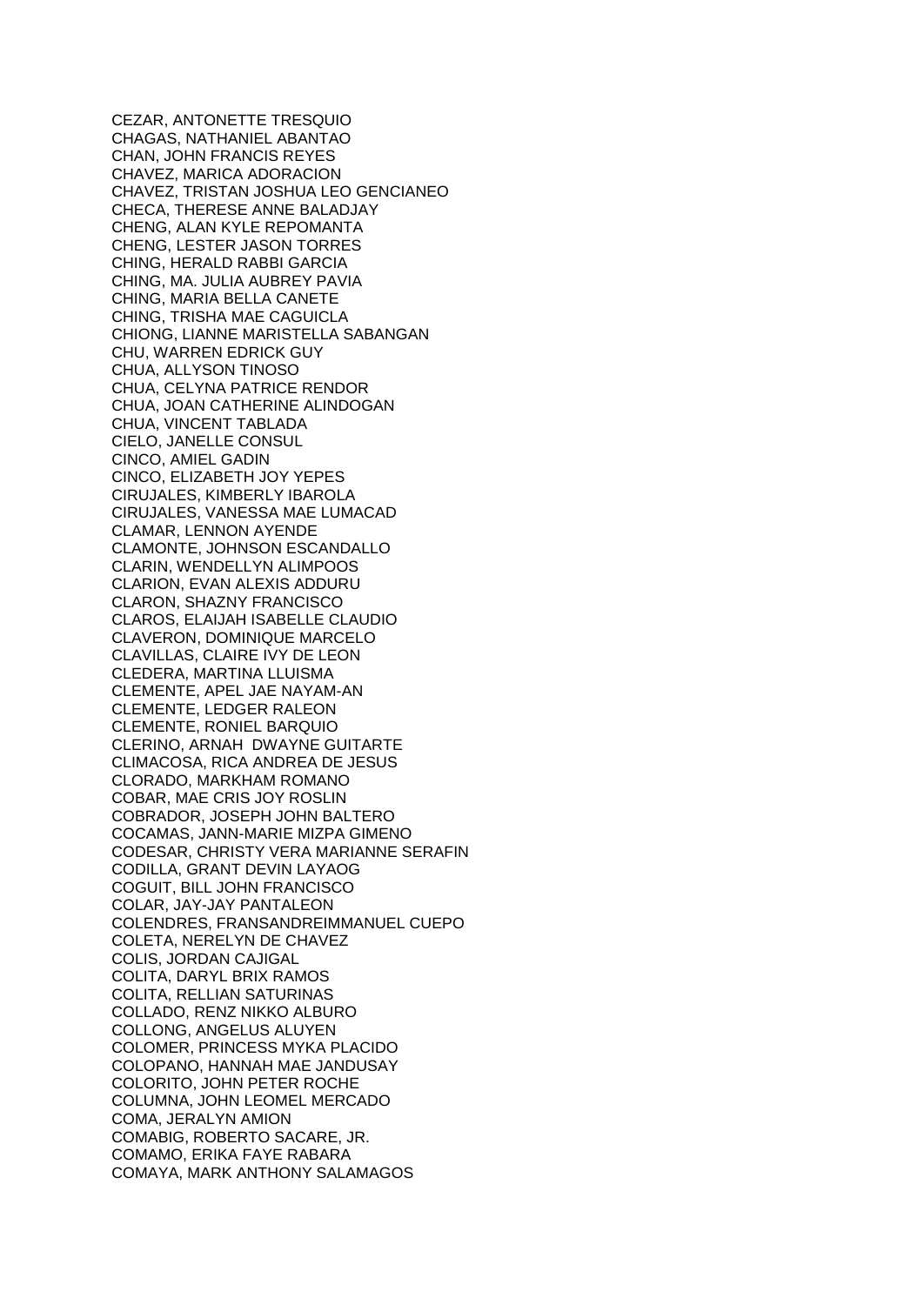COMBINIDO, RITCHEJOY RELATADO COMENDADOR, KEN DAVE LLENARESAS COMIA, JOHN ANGELO EVANGELISTA COMIA, RAMON MIGUEL MENDOZA COMON, JERALD MACALINO CONCEPCION, MARK DANIEL MATIBAG CONCEPCION, WYSTAN DMITRI CLOTARIO CONCIO, CHRISTIAN ANGELO PAEZ CONCON, ALYSSA ANNE POCOT CONDE, BENCRIS ALFORQUE CONDES, BEA ISABEL BILLOTE CONDESA, CAREN PAREDES CONDICION, JOHN EXEKIEL ROJO CONDINO, JOHN DAVID ABU CONSTANTE, LEA CASWANG CONSTANTINO, JASPER GALAM CONSTANTINO, KHYN SHADROCK RUBATON CONSTANTINO, REY ADRIAN SUDARA CONSUEGRA, JUNISSA MADELO CONSULTA, ADRIAN JASPER CHAVEZ CONSUNJI, JANUS AUSTIN GENOVA CONTADO, KARL JAN GLOBIO CONTEMPLACION, PHIL BIEN SANICO COPAS, SARAH MAE LUOANG COPER, VINCENT MARUEL BAGUINAT COPERO, MARJORIE PEG-ANG COQUILLA, NEIL BORBANO CORAL, RYAN CHRISTIAN MERIDA CORDERO, JUSTINE LORENZ VALIENTE CORDERO, REGINE MAE MANALO CORDOVA, JANINE BELLEZA CORDOVA, MELVIN QUINAGORAN CORDUWA, RHODEL BENITEZ CORIAS, DEAN CHRISTIAN PALLO CORNEL, JULIUS GELICAME CORNELL, SITTIE NISHRIN BARAOCOR CORO, ALFREDO III RANES COROLLO, ANGELO REGALARIO CORONADO, RHEALYN CONSEBIDO CORONICA, JAZEL SHYNE PANAGUITON CORPIN, HARVEY NAVARRO CORPUZ, CRIZ ROJEL AMBANLOC CORPUZ, HANNA KATE NANGITOY CORPUZ, JOHN DICIEMBRE CORPUZ, JOHN MICHAEL DINOSO CORPUZ, NOVELYN SALVADOR CORPUZ, RENZO ESTUARIA CORPUZ, SAVINA MARIE SADAMA CORRE, ERICSON CALIZON CORRO, ANDRAE LUIS UY CORSINO, ALBERT JEROME UY CORTEL, MARJORIE DELA CRUZ CORTES JR., CARMELO ALCAZAR CORTES, PRINCE JON METANTE CORTEZ, ANNIE SINFUEGO CORTEZ, BRIGIT ANNE PANDILA CORTEZ, CHRISTELLE ANNE BENEDICTOS CORTEZ, FRANZ DAVID LOZANO CORTEZ, JEREMY KALAQUIAN CORTEZ, JOHN PAULO BALMAS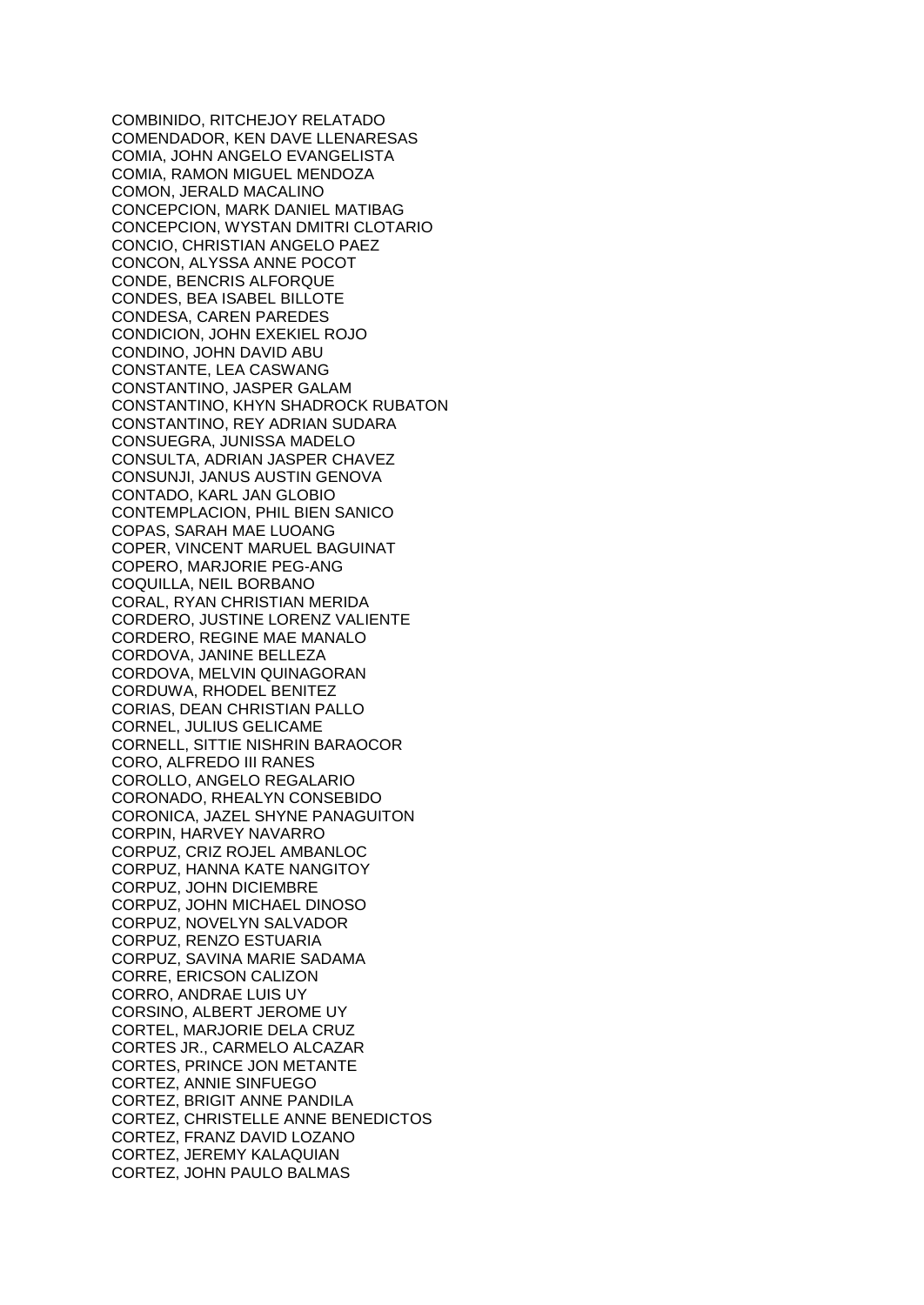CORTEZ, JUAN PABLO TIONGSON CORTEZ, TISHA MARIE LEGASPI COSICO, JEROME GAMIT COSME, FRANCES NICOLE ROZALDES COSME, JEFFERD KURT JOSE COSPADA, ERICA PRUEL COSTALES, ANGELICA EUNICE ESLAVA COSTALES, DANIELLA MARIE RECINTO COSTALES, IAN ISRAEL SIBUN COSTE, CARLO GERONIMO COSTILLAS, CLAIZEL SALONGA COSTILLAS, JANRIEL ANDRADE COSTO, BABYLEN COMBO COTACTE, JOHN NEIL NARAGA COTONER, JULIE ANN BARTOLOME CRAME, ADE PEROSO CREER, CYLWYN RONALD MIJARES CRISOLOGO, DERWIN ANSIT, JR. CRISOLOGO, MATTHEW ELIJAH TUAZON CRISOSTOMO, JEM SHEIN VERDEJO CRISOSTOMO, JULIE THERESE CRISTO, LLYOD MALICDEM CRISTOBAL, GERLYN ISABEL URREA CRISTOBAL, VAN MARYDEL PALOMO CRUDO, HOWELL CATANGUI CRUTA, JUSTIN ACUMABIG CRUZ, AARON SUMAWAY CRUZ, ANNA CLARISSA SALAZAR CRUZ, ANNA MAE DELA CRUZ CRUZ, DEAN CALEB JANDUSAY CRUZ, JIN FLOYD DE LUIS CRUZ, JOSEPH NEOS CALMA CRUZ, LAWRENCE MIGUEL NARAGAS CRUZ, MARNOEL AQUINO CRUZ, MARY MICHELLE OLARTE CRUZ, MERYLL EVE LIBANTE CRUZ, MOIRA LUISA FERNANDEZ CRUZ, NORMAN CHRISTIAN FELICIANO CRUZ, PAUL CHRISTIAN DE GUZMAN CRUZ, RAMON III SALAS CRUZ, RHONA LIZA POTAL CRUZ, ZYRILLE MAY LAEYAN CRUZAT, MICHAEL AERON DELA TORRE CUA, JACOB ANDREW TIOSEJO CUARES, MARY CHRISTINE DEJARME CUARESMA, MARK JORDAN PEREZ CUBELO, VERCHIEL BATUTO CUDAL, ADRIAN GLENN SANGIL CUDIAMAT, ZOEE KIEFFER VALDEZ CUENTO, FRANCIS O`NEIL SALAZAR CUETO, CARL JETHRO BANGIT CUI, CLEO LOUISE DELA CRUZ CUISON, SHERWIN KIO ILUIS CUIZON, JESSICA VENDER CUIZON, LYRA JEAN DAGOHOY CULALA, JAHZIEL MALLARI CULASTE, HANNAH FAYE CAJES CULIS, JERALD BAILO CURIAS, LEE AMHERSTIA QUILATON CUSI, ADRIELLE THERESA DE LARA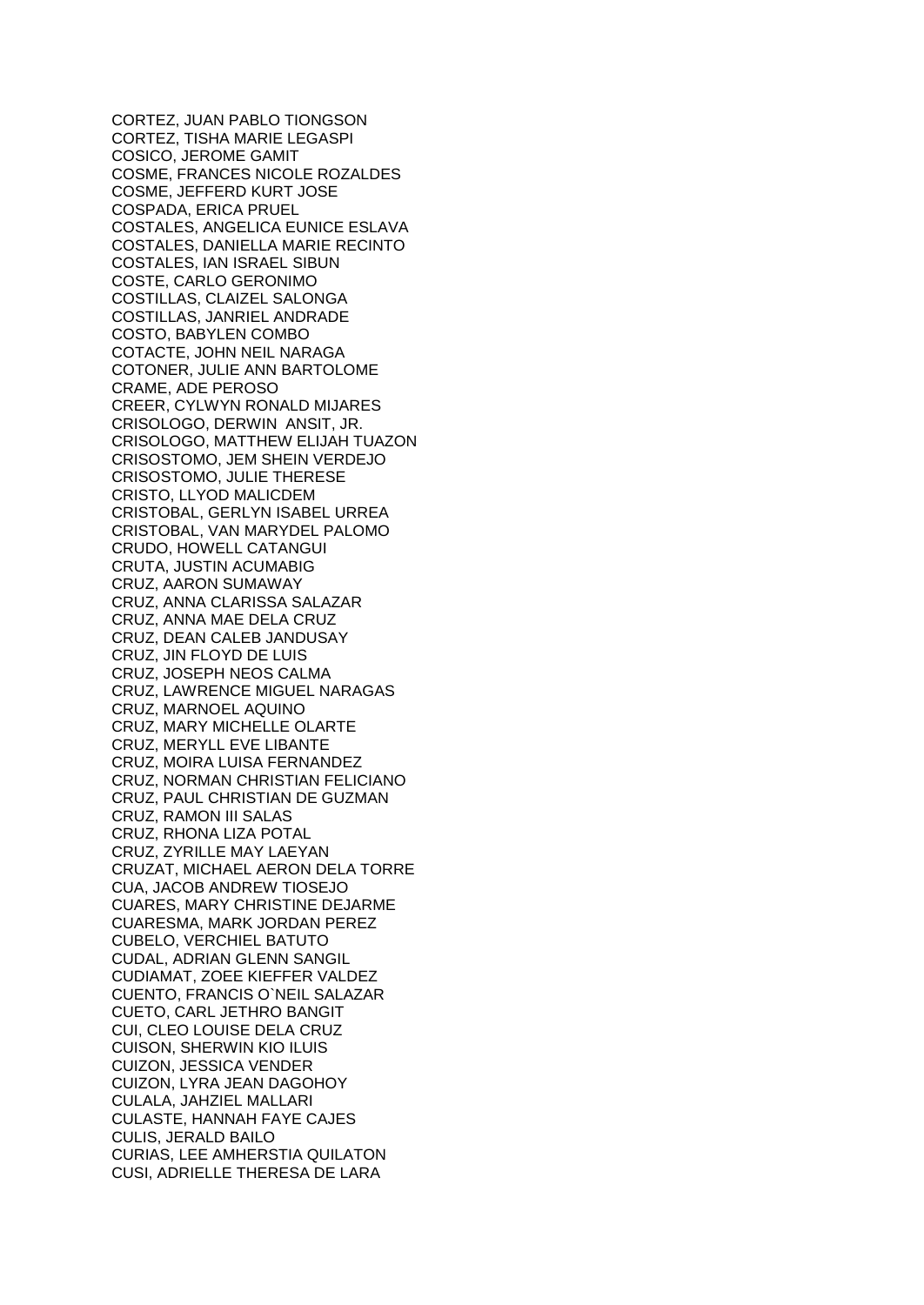CUSTODIO, ALEXANDER BORJA CUYA, GLEN OLIVEROS CUYOS, EDRIAN SIA CUZ, JEROME JADORMEO, JR. DAANO, KRISTEL GRACE SUMERGIDO DABALOS, ARRAH MIE PAGLINAWAN DABON, MINEO FRANCISCO JUMAO-AS, IV DACANAY, VINCENT JOSEPH DACAYA, JEMARI CEN DIZON DACDACO, DEBORAH LANGPAWAN DACLES, ELLA MAE LLANZA DACUBA, OSCAR DJON LLANITA DACULA, KEN JOSEPH AGBO DACULES, KAY CHARISSE SUMANTING DAEL, HAZEL PORTIA CALESIN DAGANATO, EUGENE JANIOLA DAGANDAN, FILCRIS GRANZON DAGANIO, MARK ANGELO TEOPIZ DAGUIMOL, JOHN LLOYD DAGUM, GESON GATUSLAO DAILISAN, ANNA CHRISTINE NALE DAIT, IRVIN ELIJAH SOTERO DAITOL, MITCHELLE RODRIGO DAJAO, JOHN AXL MALANOG DALAGAN, GESON EARL PANGAN DALEON, KIARRAH AMOR CAGO DALIDA, MAEVER MANALO DALIG, RALPH RALEIGH PABLE DALISAY, DAVID JOSHUA MONES DALISAY, JULIUS PORTUGAL DALISAY, LIRA JANE CAPITLE DALMAN, ALBERT YBANEZ DALMAN, DANIELLE ARQUILLANO DALMAN, JOSAM BELLEN DALNAY, QUINNIE NIFCILLE CORTAL DALTON, HANNA JONANE DE PEDRO DAMALERIO, QUEENIE CARPIO DAMEG, ARIANNE JOYCE ANSELMO DAMGO, MARIE DAMIYAY, EXEQUIEL JAN MEDINA DAMMAY, CHESKA ALEXI BALABAG DAMUAG, MAXEL ABE QUINAWOD DANAC, JOSHUA MIGUEL CRISTOBAL DANAL, RHEA MAE SORIANO DANGCALAN, MARY CRIS AMERO DANGCASIL, ALTHEA KHEY ANNE AGUSTIN DANGO, GRACE WAGUINA DANILA, ARIELLE MARIE DE LUMEN DANNUG, VICTOR ANGELO MALLARI DAO-ASEN, JOYCE UMAYBAS DAPAR, NEAD HEART DAQUIOAG, MA. OLIVA NICOLE LIM DAQUIOAG, NELVINSON NARAG DARANTINAO, EDWARD LEGASPI DASALLA, FREDERICK ENRIQUEZ DASING, HONEY BEA BALLASIW DASMARINAS, SEAN DOMINIC DELA CERNA DATAN, CHRISTIAN VIC MADULA DATANGEL, HENRY JOSHUA CALINAO DATARIO, JOHN MICHAEL VINCENT DE VERA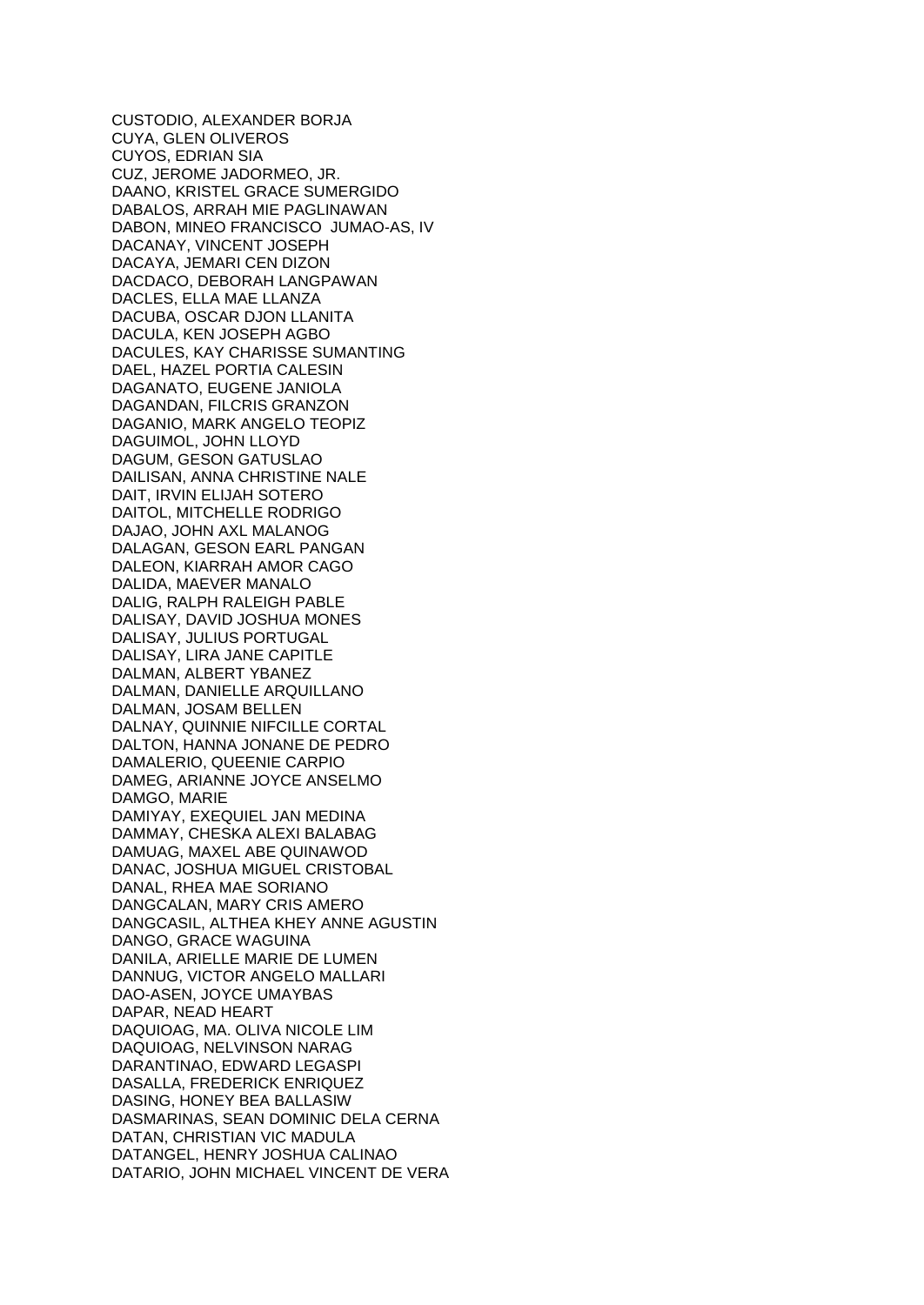DATINGALING, PAOLO STEPHEN PAMINTUAN DATOC, JESSA MAE EMBOC DATOR, MERRY ANN LINAB DATOY, DIRAROSE DAUAG, GENEVIE LORBES DAUD, MARIAM ANGLO DAVA, MARCO GIORGIONE ABIERA DAVID, KATHLEEN CARPIO DAVID, KIM PATRICIA YONG DAVID, MARIE NICA GAVINO DAVID, RALD YAP DAYAO, ALYSSA LAINE CEREMONIA DAYHAM, MAY ROSE ADRIATICO DAYONDON, GIE ANN DAYONDON, JANE VILLANUEVA DAYPUYART, JUSTIN GUILLERMO DAYRIT, RAMILYNE JOYCE BARROT DE CASTRO, JOEREN FALCATAN DE ASIS, HAROLD PABLEA DE CASTRO, CRIZZIA MIELLE MARIANO DE CASTRO, DARA MAE SAAVEDRA DE CASTRO, JAN IVAN MENDOZA DE CASTRO, KRIZA MAE CABUGAO DE CASTRO, KRYSTEL IRIS MEDRANO DE CASTRO, LEBBY REMPILLO DE CASTRO, LYNIEL JAN SORIANO DE CASTRO, NINA BELLE CABIGAO DE CASTRO, VINCENT MORALES DE CHAVEZ, HARVEY JOHN MACATANGAY DE GRANO, LUIS ANGELO CHAN DE GUIA, JENAHLYN MACALAGAY DE GUIA, LORENCE TONIACAO DE GUZMAN, ANGELA MARIE NICOLAS DE GUZMAN, ANGELYCA TEJADA DE GUZMAN, DAFFODIL ANNO DE GUZMAN, DOROTHY AMON DE GUZMAN, FRENCH FAELDONEA DE GUZMAN, JUSTIN MIGUEL BUENVIAJE DE GUZMAN, NINA CLARISSE CRUZ DE GUZMAN, RAFAEL SISON DE GUZMAN, ROMER TACLEON DE JESUS, CHRISTIAN LOUIS TRINIDAD DE JESUS, KRISTIAN DE TORRES DE LA CRUZ, AIRA MAE CAMINIAN DE LA CRUZ, CHARRA JOY SARGENTO DE LA CRUZ, CLIFFORD DE LA CRUZ DE LA CRUZ, FRANCY LUSUEGRO DE LA CRUZ, XAVIER NASOL DE LA PENA, ALLYSSA BAYLON DE LEON, JEREMIAH DAVE REAGO DE LEON, JULIA ROSE GONZALES DE LEON, RICHER ANGELO JULIAN DE LIMA, JAY MARK ALBANO DE LOS SANTOS, CHESA JHEAN ACUPAN DE LOS SANTOS, MARIA ANA ISABEL CORNEJO DE LUNA, MARIE GILLIAN MADRINAN DE MESA, JHUSELLE PATRICE GALLO DE OCAMPO, OBBREI MOSQUITE DE PANO, ALJON DRIJE DE PEDRO, FYBS GALAGATE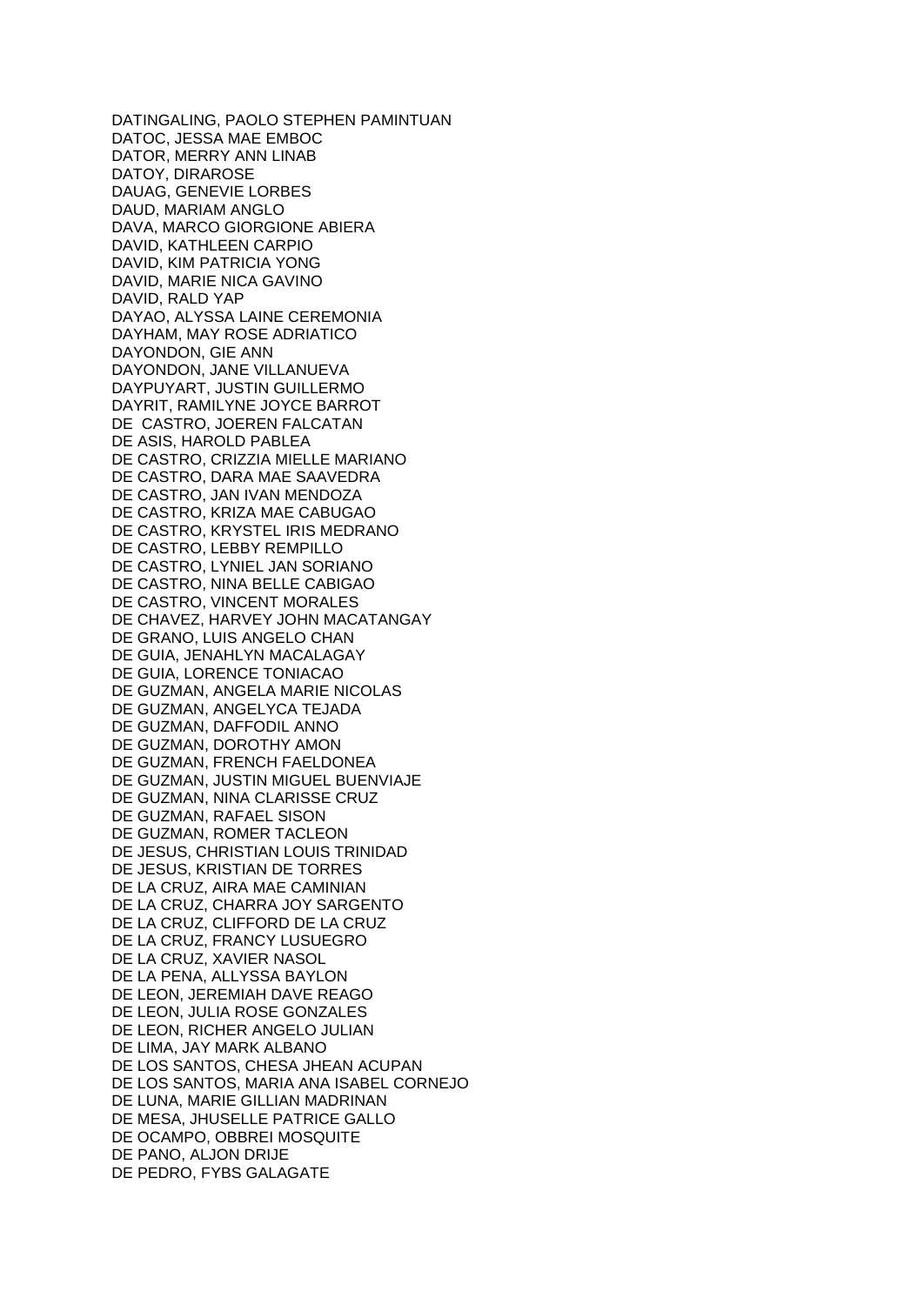DE PERALTA, ELAINE FAYE GACUTAN DE PERALTA, OIGEL FABRO DE TORRES, JANNA LEA RODRIGUEZ DE TORRES, RONNEL ADAME DE VERA, MAGDALENA BORAC DE VERA, RIZA DELOS SANTOS DE VERA, RON RON CEREZO DE VERA, RYAN CHRISTIAN AQUINO DE VERA, SHAMILLE JANE LAUREN LOPEZ DE VERO, ANDREW AQUINO DE VILLA, JONNALYN DE MESA DE VILLA, JUSTIN KATE CIERTE DE VILLA, MICHAELSON BORJA DECENA, DEAN MARK GALZOTE DECENA, JENNIFER GONZALES DECENILLA, JOSEPH CARLOS ANTIVO DECHAVEZ, DOMINEE GEORGIA JAVIER DECHAVEZ, MA. CONCEPCION PAJE DEDUMO, ERIKA PADALAPAT DEDUQUE, DAPHNIE ANNE BIAZON DEFEO, RUTH ANN DERLA DEGAMO, RAYMARK MILAR DEGSI, JIM CARLO MUTONG DEIPARINE, PAULYN JAMILA BIRAO DEJESA, QUEENITA NOLASCO DEJITO, CRISTEN SARONA DEJITO, RICHELLE ANN APORADO DEJOLDE, CRISTINE MAGDARAOG DEL CAMPO, JANIA SOPHINNE UMAYAM DEL CAMPO, KYLE BARORO DEL CARMEN, ABIGAIL TRAZO DEL CARMEN, CLARENCE JAN CARTAGO DEL MONTE, CHRISTIAN SAURE DEL MUNDO, GIDEON BARAQUIO DEL MUNDO, JUSTER MARK SANZ DEL MUNDO, KIM EZEKIEL LOYOLA DEL PRADO, MIGUEL ATANOSO DEL ROSARIO, BLESSY MARIE DEL ROSARIO, EUGENE JUTA DEL ROSARIO, LUIS GABRIEL QUIAMBAO DEL ROSARIO, NICO BARRAMEDA DEL ROSARIO, NICO LORENZO ATIENZA DEL ROSARIO, REYLAN DEL VALLE, JOHN RAVEN DE LUNA DEL VILLAR, DEIYA VIRJ VALERIO DELA CERNA, ANDREA ABELLA DELA CRUZ, ALFRED DEOCAREZA DELA CRUZ, ANTONIO MANOSCA, JR. DELA CRUZ, CLINTH JEZTER GANOTISI DELA CRUZ, DHERICK CARL DELMONTE DELA CRUZ, EMMANUEL LIMONGCO DELA CRUZ, FJORD RAMSES PERIA DELA CRUZ, FRANCIS ZAC QUINTIN DELA CRUZ, GELYN LOBERANDO DELA CRUZ, JARED ANDREI AMISTOSO DELA CRUZ, JELLIANE TEODONO DELA CRUZ, JOSEPH ADRIAN TORDA DELA CRUZ, JOSEPH JHON BRANCA DELA CRUZ, JOSHUA MOSTAJO DELA CRUZ, JULIUS CEASAR JALANDONI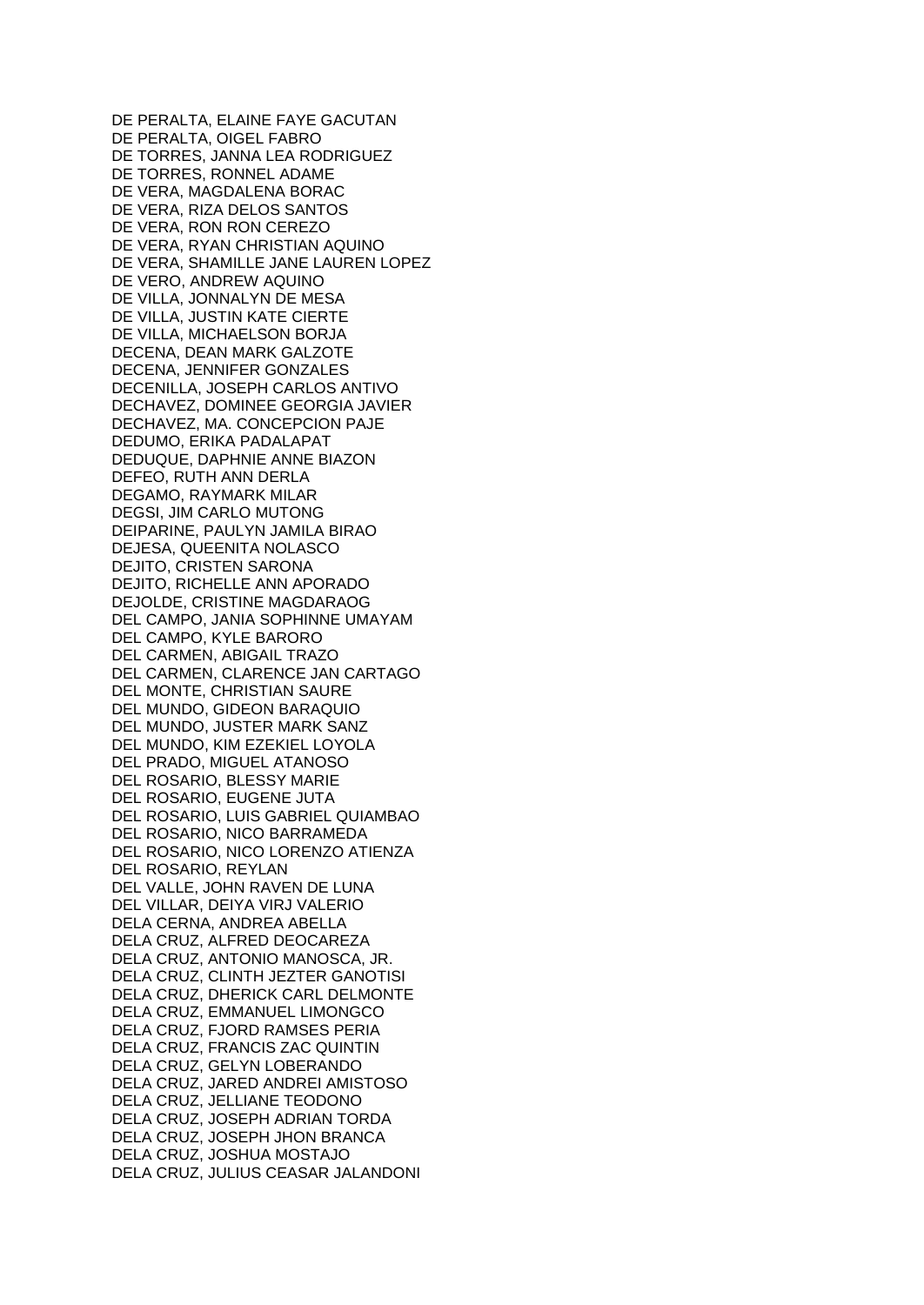DELA CRUZ, KATHRINE FAYE CASIRAYAN DELA CRUZ, KYLE FRANCIS OLIVEROS DELA CRUZ, LEONARD GALAN DELA CRUZ, LORAINNE MARTINEZ DELA CRUZ, MA. CARMELA PEREZ DELA CRUZ, MARIELLA ORTIZ DELA CRUZ, MARILYN DURWIN DELA CRUZ, MARIZ GRABOL DELA CRUZ, MAWREEN VALMOCINA DELA CRUZ, MONA FRANCESCA BUCAYAN DELA CRUZ, RACHELLE ANNE CRISTOBAL DELA CRUZ, RICKY MARTIN CIPRIANO DELA CRUZ, SAM EZRAEL LALIMARMO DELA CRUZ, WILKIN RAY DORUELO DELA LUNA, CYRELL MAE AQUIPO DELA LUZ, YHAYENE MAE SILVERIO DELA PENA, ARVIN OLALIA DELA PENA, JAYPEE DANAO DELA PIEZA, TERRY MAINE JOAQUIN DELA REA, JUSTINE BAUTISTA DELA RIARTE, JUSTINE MONTEBON DELA RIARTE, MARYNEL GABAYERON DELA TORRE, GIO MIKHAIL RAMOS DELA VEGA, ANGELA MARIE DE GUZMAN DELA VEGA, MARIA ANGELA DANIEL DELASTRICO, IAN ROY LUCABAN DELFIN, CARLA JEAN BALBINO DELFINO, DON JANITO DELGADO, DANIEL JOSHUA TURLA DELGADO, JAYNARD SALIDO DELGADO, KEZIA CHARIS PAEZ DELIM, DAME ROAYANIE LOPEZ DELMO, ALYCKA SKY MATURAN DELOS REYES , DARWIN BOMBAHAY, JR. DELOS REYES, LENIE JOY ISIDRO DELOS REYES, LEONARD LOUIE MACARAEG DELOS REYES, RODOLPH VICTOR ALVEYRA DELOS REYES, SHYDEL PERENA DELOS REYES, SIEGFRED IVAN MORIN DELOS SANTOS, DANICA VERON BACAY DELOSO, JERICHO ROQUE BERNIDO DELUMEN, ALYRRA KHATES BRONOSA DELUTE, CYLA CABALLES DEMAFELIZ, GLEN DANIEL TICAR DEMIAR, LALYN JANE GALLEPOSO DENULAN, EULA TRIXIE VILLACORTA DEPALUBOS, JAPPET GONZAGA DEPNAG, CHRYSLER KANE CATACUTAN DEQUINA, JOESHUA REGUYAL DEQUITO, JECIL LAPRICO DERAMA, CRIZRYSHEL LOREEN PENAZO DERECHO, JON MICHAEL ATILLO DERLA, GRACE DELLOSA DERON, HAMZA SARIP DESABILLE, IRIS PALMA DESACADA, DARLENE JOY CORRE DESCALLAR, ELYZZA JUNE LOPEZ DESQUITADO, ROSEMARIE VANZUELA DESTURA, JHANUA MAE FLORES DESUYO, ALMER SEM DEOCARES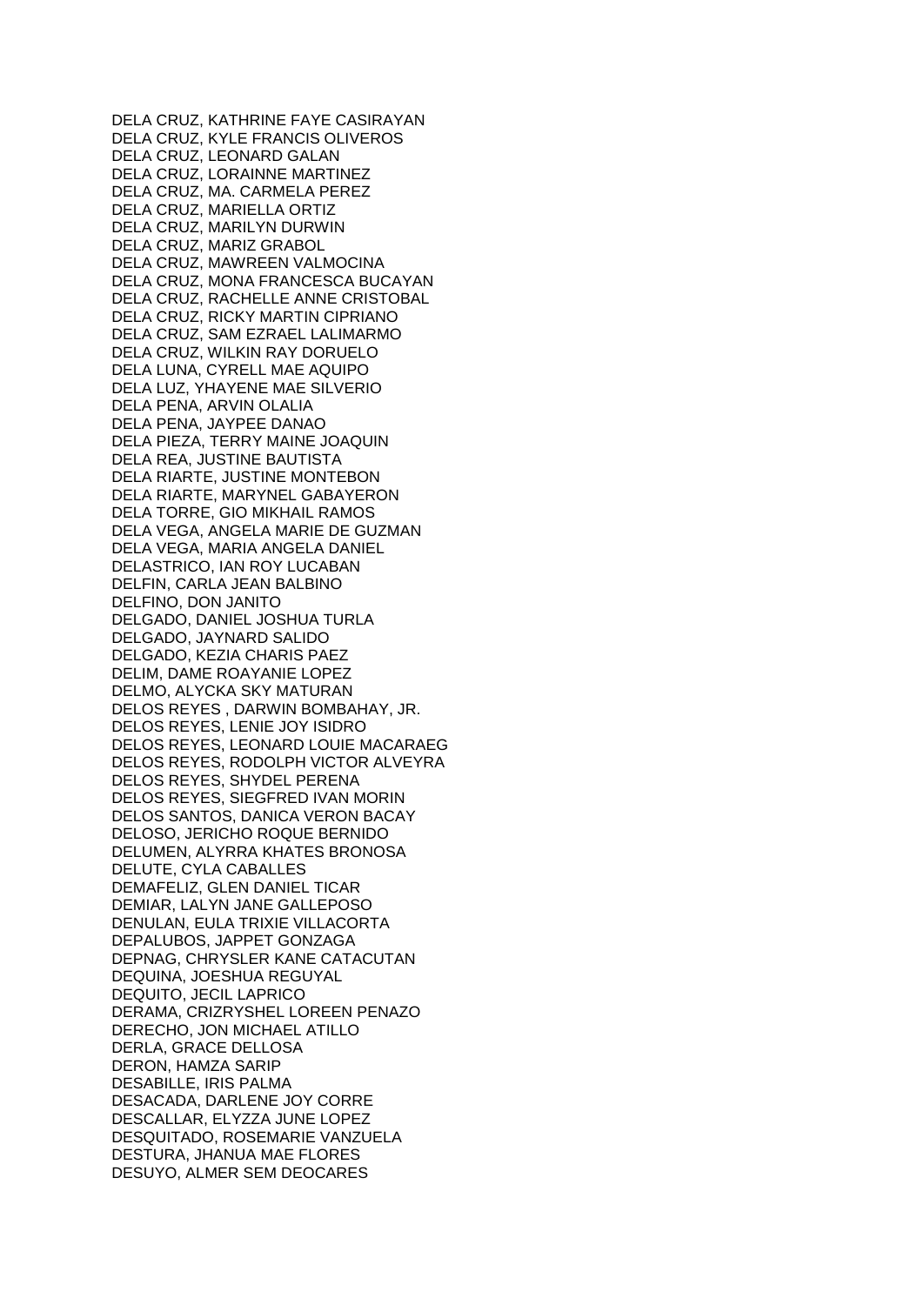DETABLAN, LADY SHEENA OLATA DEUNA, NEMIEL LORAINE PECHARDO DIA, EDNIELLE EPISTOLA DIALA, RIEL AMADEUS ALPAPARA DIANGA, BENJIE SAROL DIASANTA, ANGEL KRYSHNA ELIGARCO DIATA, REMAR LODOR DIAZ, ALLYSA JOY ARABIT DIAZ, CHARLES JASON CRUZ DIAZ, HERMILITO BAUZON, JR. DIAZ, JEREMIAH INVENTOR DIAZ, JOSEPH DEAN BUNDALIAN DIAZ, KIM VAN LLOYD TINONAS DIAZ, MARCHEE KAREN POLINAR DIAZ, MARLOU LANTICSE DIAZ, MAUREEN LACUPANTO DIAZ, MICHAEL CHRISTIAN ESCOVIDAL DIAZ, TERENCE IAN RAMOS DICHOSO, HAROLD NEIL DIAZ DIEZ, ANA ROBERTA MONDONEDO DIGAL, RUSSEL CADARVE DIGIA, LITO TIZON DIGNO, JERICO CARINO DIMAANO, MARLA CHRISAL ARIATE DIMAANO, MELISA MONTALBO DIMABUYU, CARMELITO CAMPANER DIMAGUILA, KENNETH BRYAN DELA CRUZ DIMAPILIS, ORION ARLENUS PALACPAC DIMASAR, AMERA UMPA DINAGA, JUDY FLORES DINGAL, DAN TRISTAN DINGLASA, MA. ELLAINE ASKIN DINGLASAN, SHAINA BALITA DINO, FEDERICO JOSE GLORIA DINOPOL, ERIKA FAY SURALTA DINSAY, NATHANIEL CHAVEZ DIO, JODY ANN SAGUN DIOCARES, LEIZEL VIERNES DIOCTON, JOSE BARONGO DIOLA, NICOLE KATE PEREZ DIOQUINO, BRIANNE PAUL DIOSO, ANGEL JOY NOBLES DIOSO, JOAN VELASCO DISOMIMBA, HARON SALVANERA DISTRITO, GLEN MARTIN ESLABON DIVA, MYKA ANJELA QUINONES DIWAYAN, LIBNOS APAYAO DIZO, KLAUZ GATDULA DIZON, CAMILLE ANN CRUZ DIZON, IRIS NICOLE ASTRID DELA VEGA DOCDOC, HEZEKIAH CRESJA MONTAJES DOCENA, JACQUELINE QUILLOPE DOCTO, MARJORIE MONTA DOFELIZ, FRANZ PIMENTEL DOGILLO, KRIZIA CORPORAL DOGUP, TYREL JUSTIN ALANGSAB DOLAR, MICHAEL RYAN BADIOLA DOLIT, SHAIRA SIAPNO DOLLESIN, KARL JHAY MORA DOLLETE, DIEGO LARON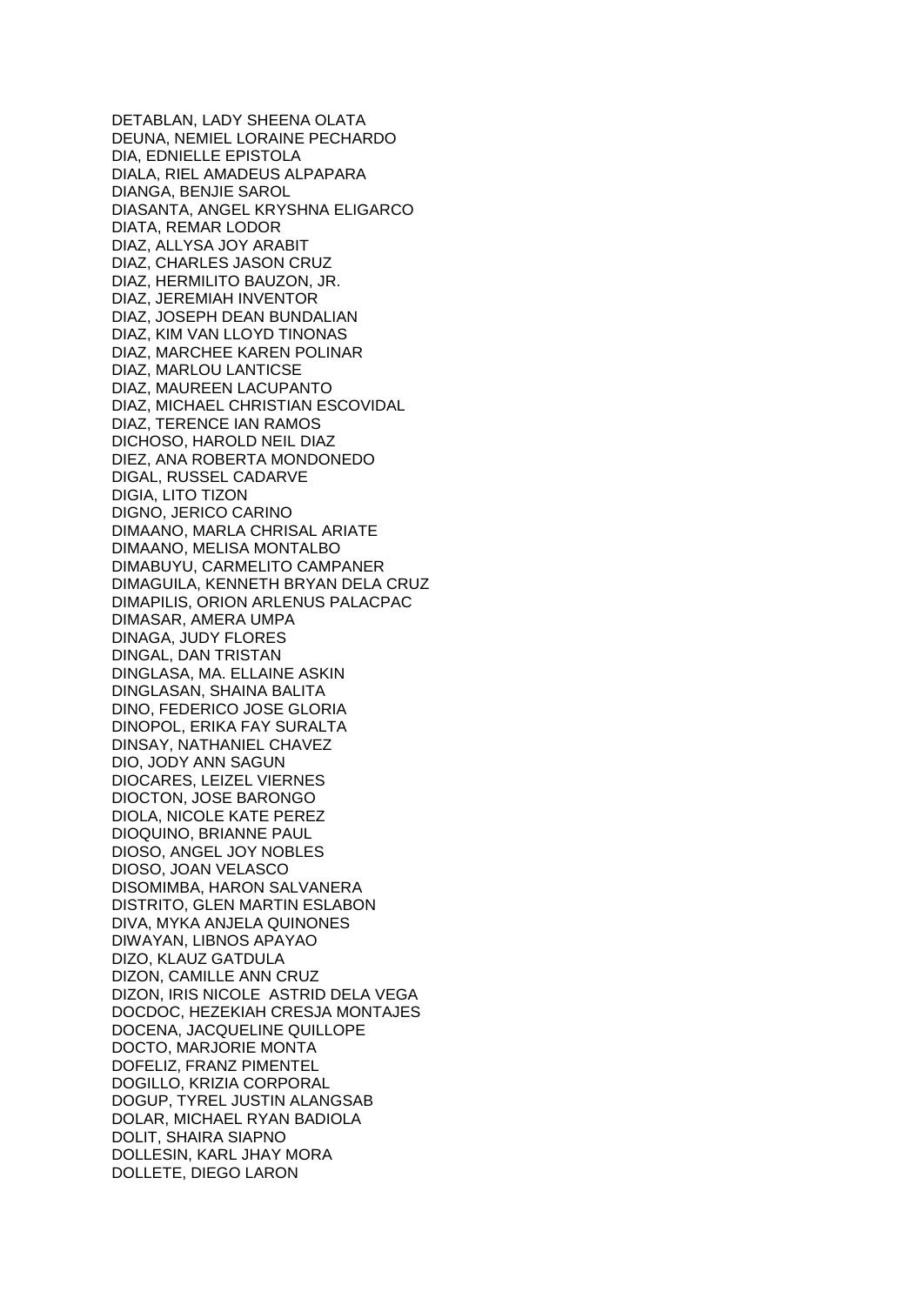DOLLOSO, KENNETH CERVANTES DOLOR, REY CHRISTIAN DEGORIO DOLOROSA, REX VICTOR VILLASANA DOMACENA, ANTONELLO RAPHAEL GUZMAN DOMANTAY, CARMINA JANE GUTIERREZ DOMDOM, EDGARDO BELLO DOMINGO, BILLY JASPER CABUSAO DOMINGO, IHREL FAITH VALERIANO DOMINGO, JHUDDIE LYN BALINONG DOMINGO, JOHN CHRISTIAN DAMASIN DOMINGO, MAERIN SINA-ON DOMINGO, MARY ANGEL VOCAL DOMINGO, PATRICK GLENN JACINTO DOMINGO, RANI AILYNA VERCELES DOMINGO, SARAKIEL YSABEL POSADA DOMINGUEZ, MARIA DARLA GUIANG DOMOCOL, MATT DAVID VILLOCILLO DONDRIANO, ELDON JAY ELMUNDO DONGSAO, MARLO DONOS, GLENNMAR ABARATIGUE DORADO, ANTON CASTILLO DORDAS, PRINCESS NICOLE MAYOR DOROJA, NANETTE BRILLO DOROMAL, RAYMOND GUZMAN DORONELA, MA. AIKA SIBULO DORONGON, EMMANUEL ASENJO DORONGON, MARK BRYAN PURIGAY DOROSAN, MARVIN DE LOS SANTOS DOTAROT, JUSTIN DAVE PO DOTE, VEIANNE MAY BUNAG DOURCE, ALDRINA LEEZA IMANA DREU, ALBERT MENESES DU, KEVIN MICHAEL CALDERON DUAZO, MARAIAH DESIREE BONALOS DUBLIN, RONALD COQUILLA DUCADO, ROBINSON APUYO DUCAO, PRINCESS GRACE GALLO DUCOSIN, JUAN MIGUEL SUING DUENAS, KATE NADJALLA REYES DUENAS, KEN JAMESON LAWAS DUENAS, ROBERT SON DOMINGUEZ DUHAYLUNGSOD, JOHNRYLL SUERTE DUHAYLUNGSOD, JOSEPH DWIN DACER MOLATE DUHIG, JOMARIE LUMBRES DULATRE, JOSEPH DULAY, ALOEVER GACAYAN DULAY, RHONEIL CAOILE DULLAVIN, NICOLE ALEXIS SANTOS DULOS, ABIGAIL PEROL DULPINA, RUTH BONDOY DUMAGO, EARL EDSON DACAYANAN DUMAGUING, DIANA DELA CRUZ DUMAGUING, RUBY ROSE EMPESO DUMALA-OG, MARGARET ROSE FUENTES DUMAMAY, ROGENA RIVERO DUMANCAS, DOMINIC PARAISO DUMANGENG, GILES DINAMLING DUMANTAY, MARIE VIANCA NASAYAO DUMARAN, CLAYDE JAY MAY TRIMIDAL DUMAY, JOHNCHESTER LO-OT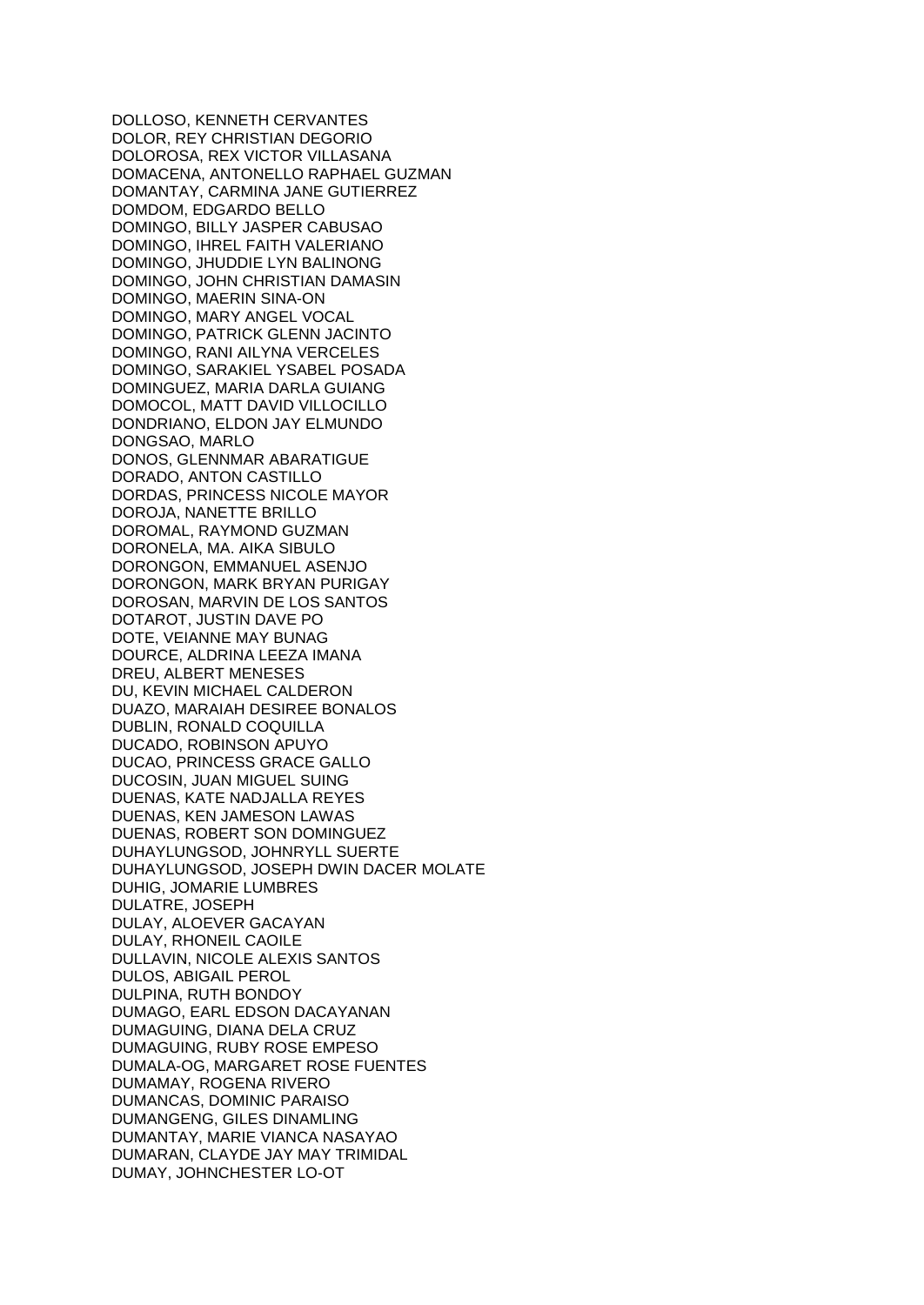DUMBAB, JOLA EDDUBA DUMLAO, ALICIA THERESSE GARMA DUMLAO, JENERICA PAREDES DUMOLONG, MENCHIE JOY BIATINGO DUNGOG, KHENT LLOYD YBANEZ DUPO, LENY JOY RAGMA DUQUE, JEREMY RED MILANA DURAN, CHERRYLIE DESALES DURAN, JUSTIN ABUYEN DURAN, LAARNI DURAN, PETER JHON MARAYAN DURANGO, JHOVEN CARLOTA DURANGO, SHANNEN DENICE LAGUNERO DURANTE, JEANETTE VERSOZA DY, AJIAN PAUL CLACER DY, JAMES ALLEN ERNI DY, JOHN PAUL PENALBA DY, KATE CHARMAINE DECHAVEZ EBO, JAMES DINGCONG EBORA, JESSIE REE ORTEGA EBORA, KEVIN CALONGE ECAT, RALPH TUSOY ECHAVERIA, VOLINE CERVAS ECHAVEZ, RICHELLE ARDIENTE ECHEVARRIA, MART LEONARD JEMINOS EDAYAN, BENJIE ARSIM EDDING, HISHAM NAING EDER, CHRISTINE JOY ABROGAR EDER, DAISY MAE GARCIA EDER, ROSELLE MEA BAKIT EDEROSAS, JOVVANNEY LUCAGBO EDILO, LOVELY GALO EDODOLLON, GEROME BERNABE EDORA, MARIA ALENA ANDRIANO EDQUILA, KATHLEEN MAE VALLEJA EDUARTE, ANGELO MIGUEL DIO EGAY, CLINT VILLAMOR EGUIA, GABRIELLE MARIE ROMANA EGURROLA, RODGE KEVIN CABALLA EJE, CLAIRE NAJITO ELAO, DANNIELLE ANGELO ESTANOL ELARDO, JESSA MARIE JUSTINIANO ELEAZAR, CARLOS SEBASTIAN REYES ELGO, JERIC SAN MARTIN ELICO, KERWIN ANDILAB ELIGADO, JOEY PEPE RANJO ELIGIO, DANILO BIGAY, JR. ELIZAGAQUE, HANNAH FAYE GALANG ELLAZO, MARY NICOLE PINEDA ELLORAN, ELLA JANE AREVALO ELLOSO, CHRISZIA LYN RAMON ELTAGON, ELLA JANE REMOLLENO ELUMBA, JOHN LLOYD DANAO EMBUDO, GENNIE MAY JABOC EMPUERTO, MARLYN BUTCON EMVERGA, LANZ MICHEAL DIOLINGO ENANO, SYCKN MARTIN ORTEZA ENARNE, RENIEL GAJULIN ENCARNACION, CHRISTINE JOY BACANI ENCARNACION, KENT GIEL DUGADUGA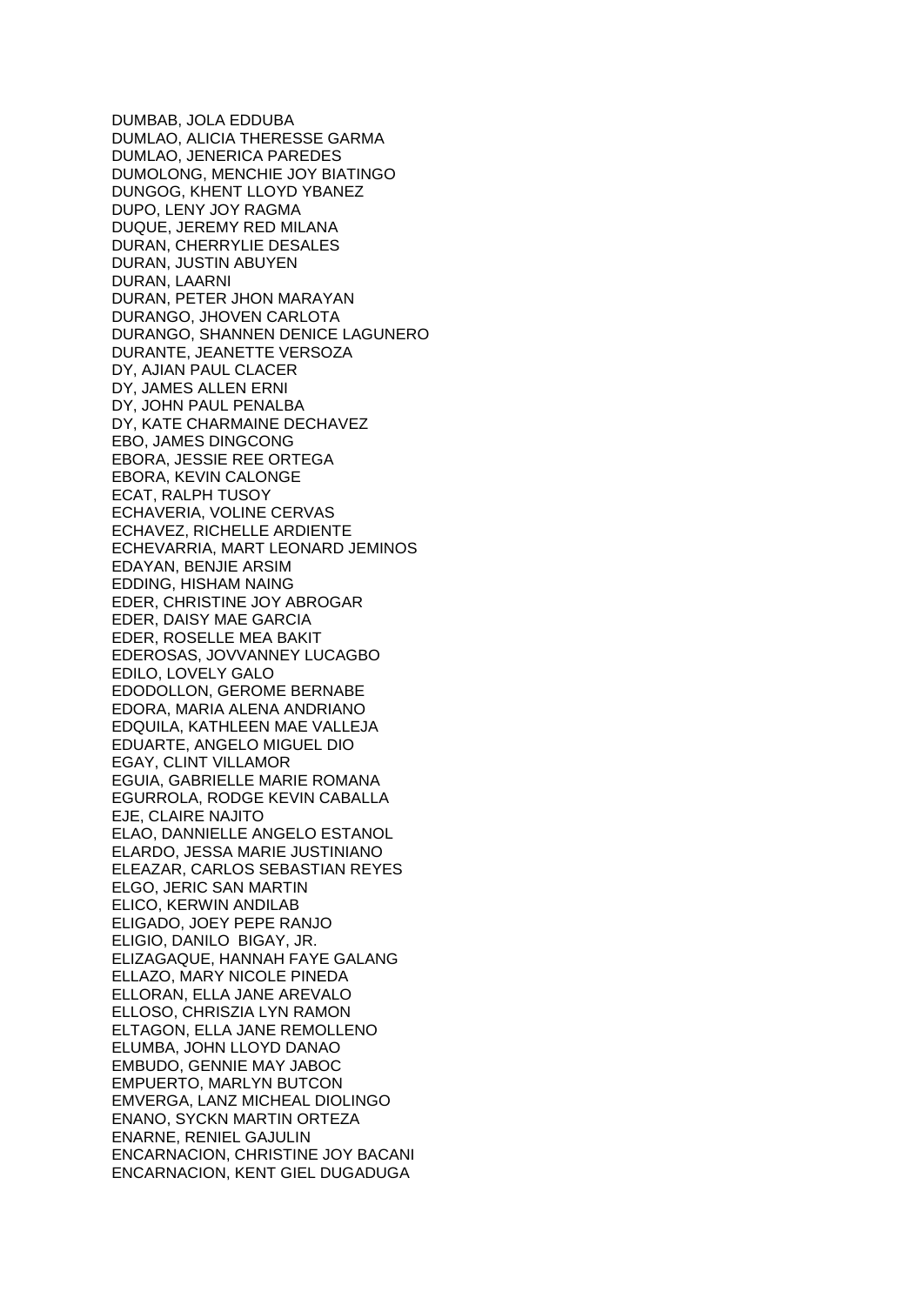ENCARNADO, RALPH EMERSON SANTOS ENCINARES, ASPER DUPAN ENDAM, JAYSAM POGOY ENDAYA, DANICA KRISTELLE LEE ENDE, SCOTT DAVE YBANEZ ENDRIGA, JOHN DAVID PAISAN ENGHOG, JERRY CASUNGCAD ENGOC, JOHN MARK TEATRO ENGUITO, LITO OGOC, JR. ENRILE, KATRINA ALTA ENRIQUE, MARK ANTHONY ALIM ENRIQUEZ, ANNA BEATRICE BARRIGA ENRIQUEZ, APRILYN DARUCA ENRIQUEZ, ARJAY OCAMPO ENRIQUEZ, JOHN MICHAEL MATEO ENRIQUEZ, TRISHA MARIE RECLAMANDO ENRIQUEZ, ZIPPORAH MARIEBELLE ROSARIO ENTED, RICAMAE AYUNAN ENTROLISO, KRIS THEA DALOGDOG ENVERGA, ERRIANE JUSTINE BANDEJAS EPHAN, RENZ JOEJEN PADIGOS EPILI, JANICE APURA ERA, RENA EZNAIRA CARINO ERAYA, JEWEL DANIELLE BAYONA ERGINA, JOHN PAUL ENAJE ERJENO, DAISY JANE DARDOL ERMINO, CHUCK EMMANUEL ABUS EROSEDO, MARVEN SIM ERRO, WENDY OLAGUIR ESCALANTE, JOSE MARI MANIO ESCALANTE, MAICA VERBO ESCALONA, JOSH ANGELO SANTOS ESCANO, GERALDINE REYES ESCARDA, CARLO ISIAH DIZON ESCARDA, MARK JESTER BAYANI ESCOBAL, JHERLAINE VALERAS ESCOBEDO, SETH KELVIN ESPANO ESCOBIDO, FAYE ASENETA ESCOBINAS, ALLAYSA ALMAREZ ESCORPION, MARIA KHYLE ROQUE ESCOSES, RICA CASTILLO ESCUADRO, JOHN CYRUS VILLANUEVA ESCULTERO, JUSTINE ROSE ALUNDAY ESCULTURA, CHRISTIAN ELLIENEL IRAN ESGUERRA, TOM RYAN NICDAO ESLABAN, NILMARC HORNIDO ESLIT, WILLIAM ISAIAH SOBEJANA ESLOZAR, CYNTHIA MAE SABER ESMA, JULIA THERESE LICERALDE ESMABE, MARK DARREN CARALE ESMERALDA, HANNAH RACHEL CEDRO ESPAGO, JOSEPH MIGUEL ABELLA ESPALTERO, GENEVIEVE MERTO ESPANOL, GEOFFREY PERDIDO ESPEDIDO, EDWILYN VELASCO ESPEJO, VINSJAYSON TANGONAN ESPENA, MICHAEL BUTLIG ESPENA, RONALD CATAGA ESPINOCILLA, WEA MARCELLANA ESPINOSA, ARVEE PORTESO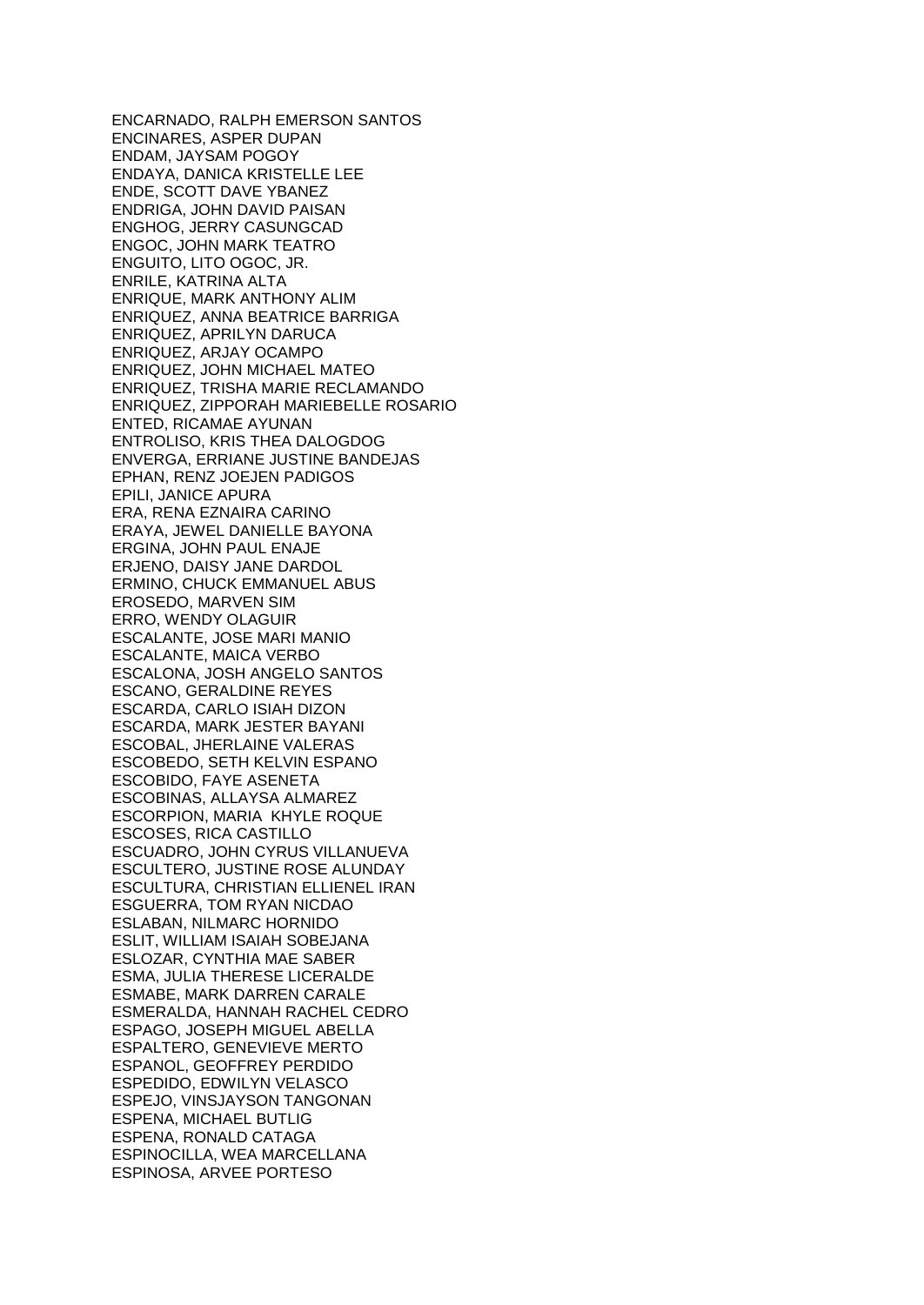ESPIRITU, JUDY-ANN GURION ESPIRITU, PRINCESS POBLETE ESPITAL, JESSA MAE ELLANA ESPLAGUERA, FRANCIS JAY BATOMALAQUE ESPLANA, JUAN MARIO LUIS TEBELIN ESPOLON, CYRUS JOHN MAGRATA ESQUILLO, CHARILYN MEDINA ESQUILONA, NINO LAURIO ESQUIVEL, ARIANE GUIANAN ESTACIO, CARL WENNBERT PANUELOS ESTACIO, MARIA YLOISA YRICKA MANALO ESTAMO, RODEL DIABORDO ESTANISLAO, JOHN RAFAEL ROJAS ESTEBAN, BIANCA ISABEL PASIGAN ESTEBAN, COLEEN ANGEL ROSE ESTEBAN, ERICKSON ROXAS ESTEPA, MICHAEL RAY TUBACES ESTERNON, ROMMEL BESMONTE ESTEVE, REYMARK FEBRE ESTIANDAN, CLOIE MAY BEATRIZ BELVEGAR ESTILLORE, NORMAN JHORIE MAYO ESTOCAPIO, DIANA JANE UY ESTOISTA, CHRISTIAN LORENZ AMPILAN ESTOLOGA, KEVEN BRYAN SOCIAS ESTOQUE, ROCKY RAMENTO ESTRADA, ASHLEY SISON ESTRADA, EDUARD KEVIN ADLAO ESTRADA, HASMEN SATUROS ESTRADA, MARK KENNEDY BLANCO ESTRELLA, RIC ERNEST CORDOVA ESTRERA, CHARRIE MAE PEROL ESTRERA, ERIC LANTICSE ESTUITA, JOHN ANGELO TIU EUGENIO, JEWEL DAVE GARCIA EUGERIO, LIEZEL PURA EUPALAO, CHLOE JASMIN ESMATAO EURAOBA, DIVINE APELADOR EUSALINA, JEROME VERGARA EUSEBIO, MARIELA ESCUETA EUSTAQUIO, ALLYSSA MAGSOMBOL EVANGELISTA, EPHRAIM CRUZ EVANGELISTA, KIT CUSTORIO EVANGELISTA, RENZ CARLO GARCIA EVANGELISTA, RHEA MARIE NIETO EVANGELISTA, RONALYN MANAIG EVANGELISTA, SAMANTHA SHANE SAEL EVASCO, ALEXIS GARCIA EVIO, ESTEVEN GAVERIA EXCONDE, RUBYLYN SERRANO EYAS, GLENDMARK PAEZ FABIA, GIAN ANDREI GEAL FABRIAG, RICHARD JABIGUERO FABRICANTE, JOVELYN APAYAO FABROS, CLARK ANTHONY CASEL FABULAR, CLARK MANATAD FADRI, RAYMOND JOSEPH CUEVAS FADUL, ALVIN JEREMY DEQUITO FAGTANAC, CRISTINE JOY ANDRADA FAJADER, REA GRACE MENDOZA FAJAGUTANA, GENEVIEVE CORAINE GUMBOC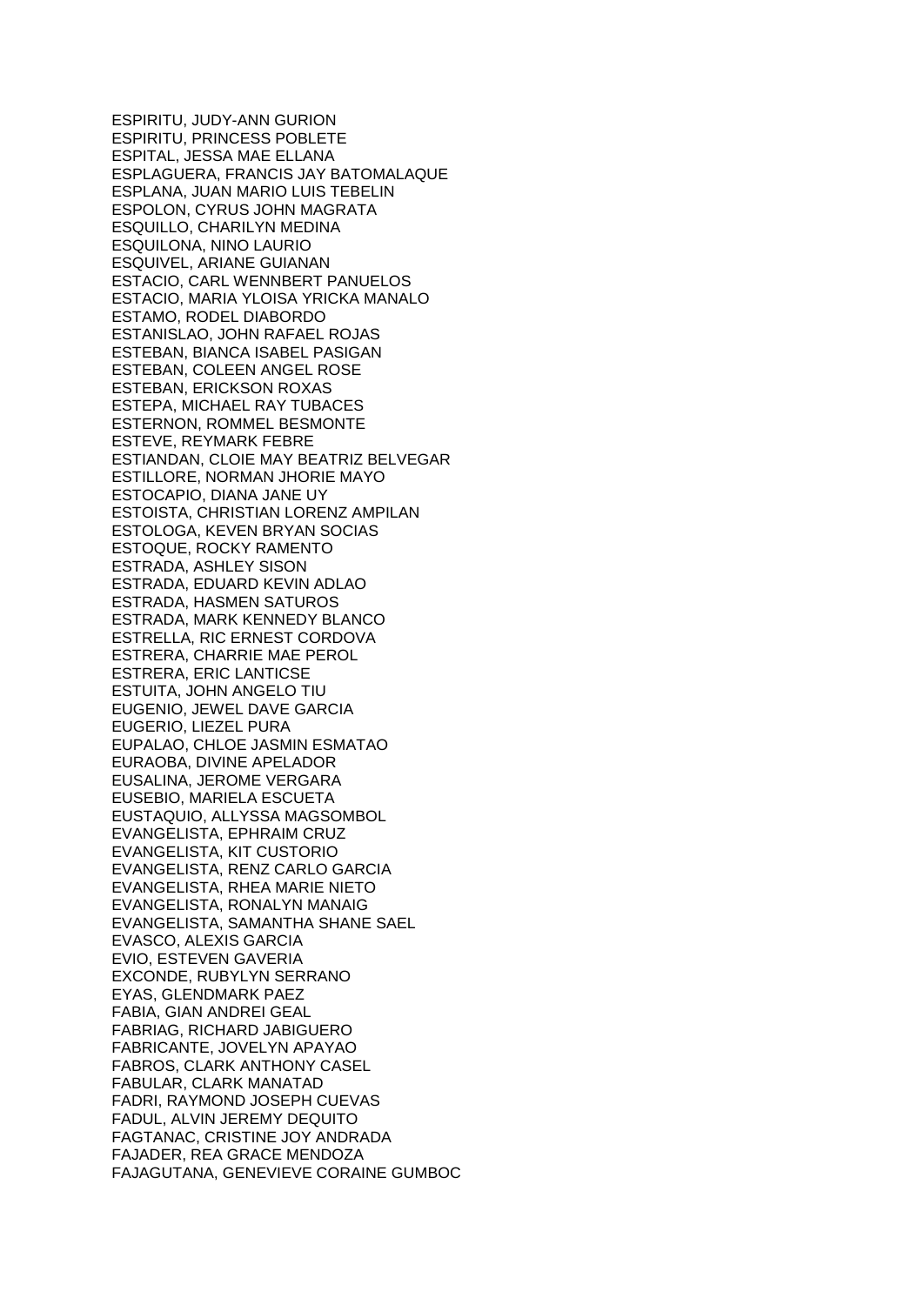FAJARDO, ANN CAMILLE BRIONES FAJARDO, APRIL JOY DALIDA FAJARDO, CARL LORENZ FAJARDO, GERALD CASTILLO FAJARDO, JEROME OLATAN FAJARDO, LANCE ASHLEY VILLARINO FAKAT, MAH-YA MAY FAGTO FALCASANTOS, JORGY ODIAS FALCO, JOHN IVAN FRONDA FALCON, EMMANUEL FAMODULAN FALCUNITIN, JOEY HERNANDEZ FALLER, KIM LIANNE CARLOBOS FAMERO, MARIE CAROLAINE CADAGAT FAMILARA, JULIUS HARRIS AGAMATA FAMILARAN, KAYLE MAE FERRANCO FAMINIAL, PATRICIA MAE CATAPANG FAMISAN, NATHANIEL ASIS FANTONIAL, BRANDON DAYAGRO FARIOLAN, KENNETH AUJERO FAULAN, JURI KHRISNA SALCEDO FAUNI, JOYCE CAMILLE DUNGCA FAUSTINO, ALECS ANJUNETTE VIDAL FAUSTINO, JOSHUA SAAVEDRA FAUSTO, MAVRICK DE LARA FAVILA, MARIA VANESSA RUPA FEBREO, KEITH JASPER DE LOS SANTOS FEDERIZO, JULEAN QUEFANNIE FAITH VILLARUEL FEGARIDO, JASON GOCO FELICES, JULIE ANN ESTARAS FELICIANO, MARICAR FELICIANO, PATRIZIA ANGELIE ORTIZ FELICIANO, RELLA LEONISSE PINCIL FELIPE, ALVIN JHON BAGUE FELIPE, LEICA JANE GALLARDO FELIPE, ROSA ELLA MONSANTO FELLORES, ZYRYLL DERLA FELOMENO, EUGENE LORENO FENIS, CHRISTIAN MISOLA FERASOL, RHEALYN LOMA FERIL, JOSE SANTIAGO ARMILDEZ FERMO, DAN GIL SONGCO FERNAN, CHARLES LOUIE CASTILLO FERNANDEZ, ABDULLAH BIN ABDUL-KARIM PAGADUAN FERNANDEZ, AIZEL SUNER FERNANDEZ, ALEKSEI DOMINIC CALUAG FERNANDEZ, ANA NUNEZ FERNANDEZ, ANDREI DOMINIC CALUAG FERNANDEZ, ANGELLIE GARCIA FERNANDEZ, BLESSED CECILIA ARCEGA FERNANDEZ, HANEL JOY PADAO FERNANDEZ, JASMINE CLEO LIGAN FERNANDEZ, JENNY MAE DE MANUEL FERNANDEZ, JESSICA PERALTA FERNANDEZ, JOMAREY DECENA FERNANDEZ, JUSTINE FREDRICK FERNANDEZ, NELBERT GANIA FERNANDEZ, PHILIP LLOYD FABIANA FERNANDEZ, RACHEL LATTAD FERNANDEZ, RIZCHELLE MARCO FERNANDEZ, XAVIER JULIAN PANGUE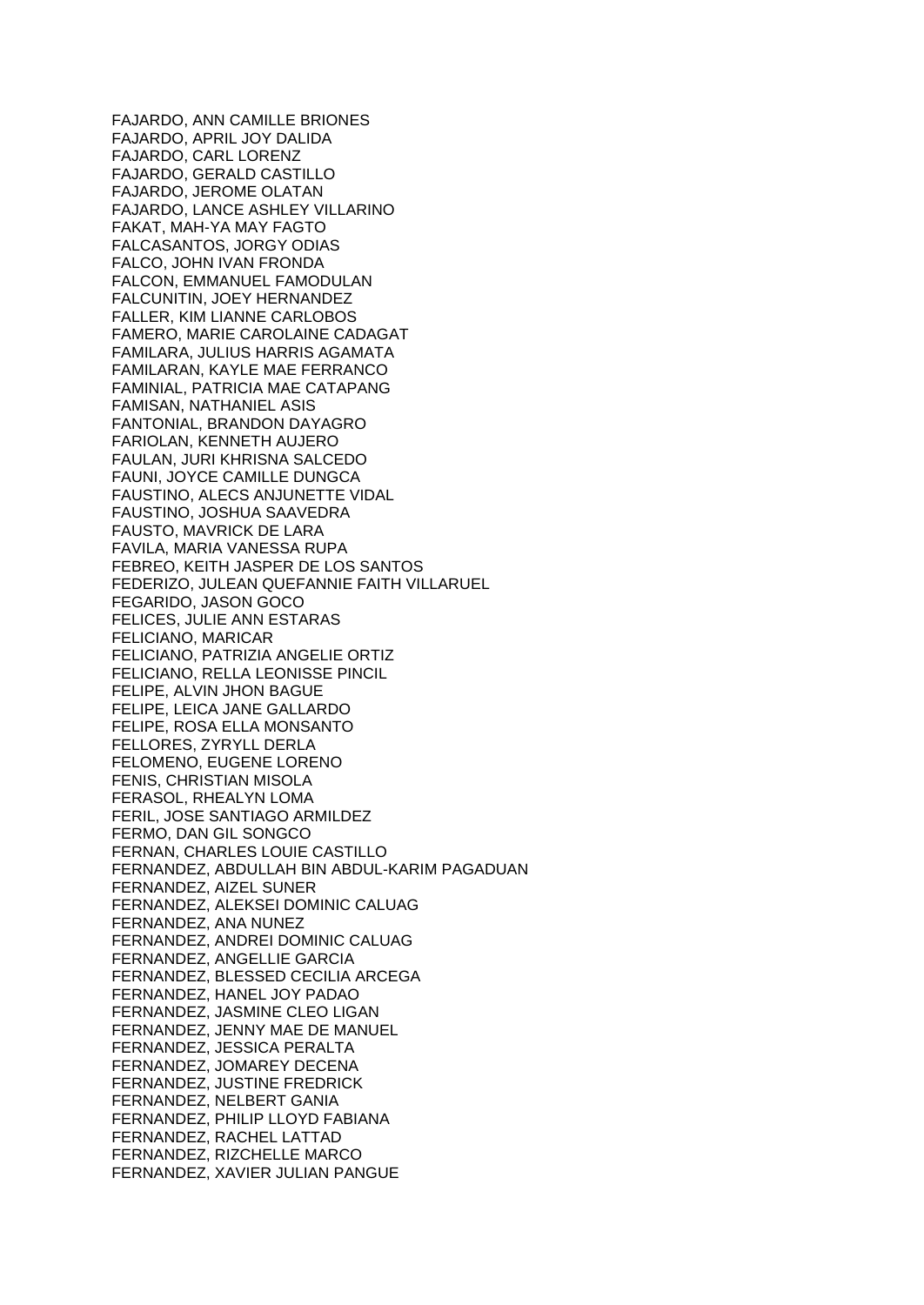FERNANDO, DIANA ROSE MUGOT FERNANDO, ERVAHN JOE MORALES FERNANDO, LUIS JOSE CASTRENCE FEROLIN, VICENTE GUIA, JR. FEROLINO, MISHEL PINA-ANDER FERRANCULLO, CARL EJ DELA CRUZ FERRARIZ, FLOREN DAMIREZ FERRER, MARVIN LOUIS SISON FERRERAS, EXEQUIEL JHETTE FESALBON, MICHAEL ANGELO DANGALAN FETESIO, EMMELINE JIRAH PILAWEN FEUDO, AIA PINES FIEDACAN, JOHANAH ROSE MALLEON FIEL, EDDA LOUISE MONTEROYO FIEL, JAMAICA PATRIMONIO FIGUEROA, ANZENETH FIGUEROA, DANIEL DELA CRUZ FIGUEROA, LORREI ANNE FRANCISCO FIGUERROA, CELINE JOY REYES FIGURACION, MARY GRACE MAPA FIGURASIN, JONESSE AERISH ARAGO FLORA, DIANNA ROSE BUCCAT FLORECE, FRANCES MAE LAGRIMAS FLORENDO, JOMARSON ATACADOR FLORENDO, MA. ELAIZA GACILLOS FLORENTINO, HANNAH CAMILLE MELOSANTOS FLORENTINO, LORENZ CRISTOBAL FLORES, ABIGAIL HANNAH RENDON FLORES, CHELSEA NICOLE MARTINEZ FLORES, CHRISTIAN WENDELL LORENZANA FLORES, CRISTINE EMMANUELLE DELA VEGA FLORES, DAIMLER TIZON FLORES, ELIZALDE MIGUEL SALAZAR FLORES, ERWIN NOEL LODEVICO FLORES, JEANROSE PAGUNSAN FLORES, KIMBERLY GARCES FLORES, KIMBERLY VALERIANO FLORES, LARKHA BATO FLORES, MARICHELLE FLORES, MARK CHRISTIAN CANDARE FLORES, MARK JHON MACABULOS FLORES, MICHAEL GARBO FLORES, RYAN JOSHUA MAJADAS FLORES, STEPHANIE MARIE OPITAN FLORES, WILFREDO SAS FLORIDA, HERLEEN MAE GABRIELA NARANJO FLOTILDES, JOHN REVEN DECEIMBRE FONTANAR, JHANIEL GENEROSO FONTANILLA, CHRISTOF ISRAEL MARBELLA FONTANOZA, LAURENS DACLES FONTE, KARL VINCENT AFRICANO FORASTERO, KARL LOUIS MAPINOGAS FORASTERO, NICOLETTE FORMALEJO, ROMALIZA BERGONIO FORMOSO, NIKKO BUENAOBRA FORONDA, BRYAN ANGELO PLOPINIO FORONDA, LUIS MIGUEL RAMOS FORTOSA, RONA JANE GAMAYOT FORTU, EARL HANZ JAIROSS FESTIN FORTUNO, PIO LIWAG, III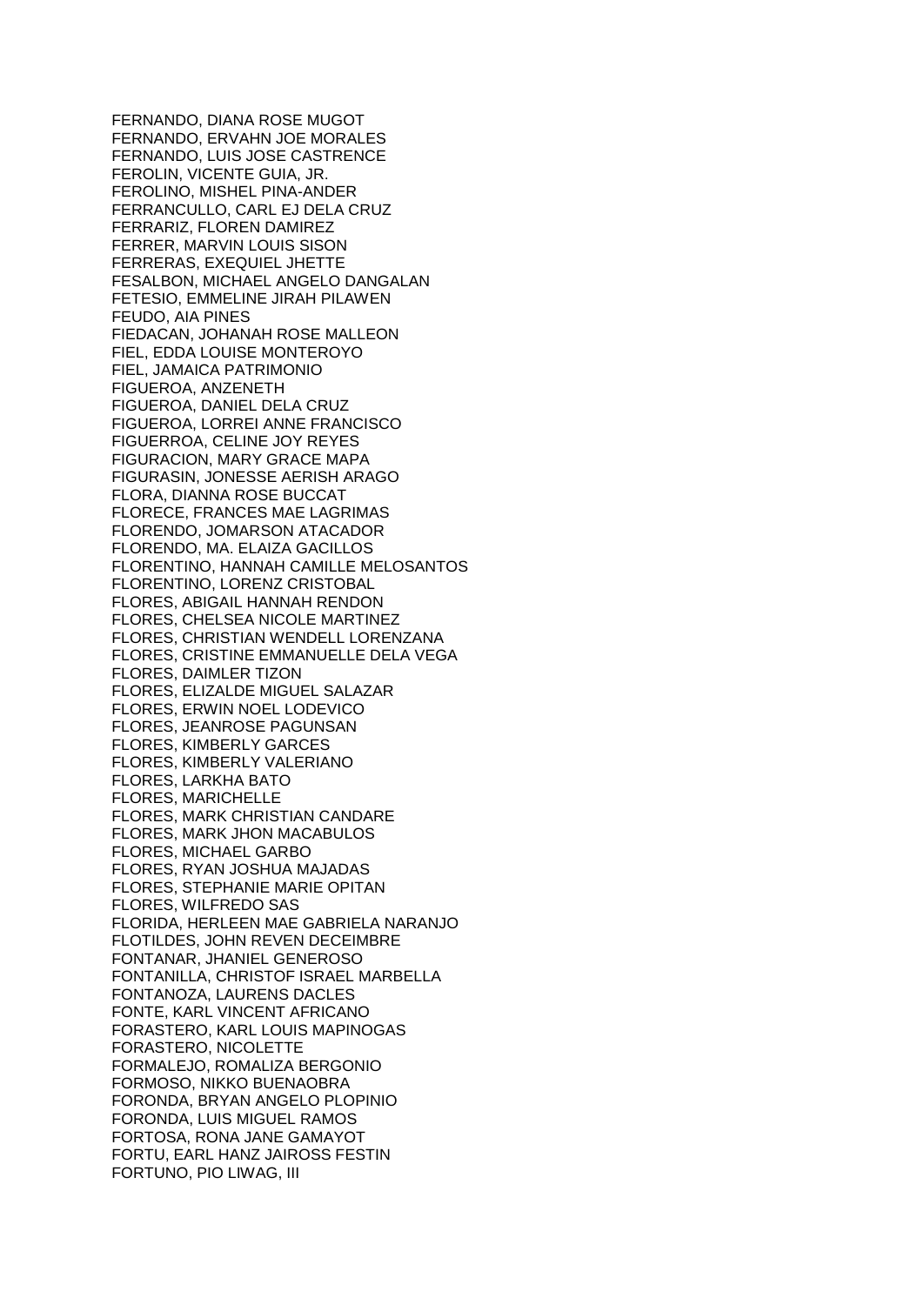FOSGATE, GILES CHIANDAVE ORACION FRAGO, ALYANNA GRACE DELA CRUZ FRANCIA, MARIA DIANA DE CHAVEZ FRANCISCO, GIAN ARA VILLANUEVA FRANCISCO, JHONA JANE BAJADA FRANCISCO, KAY ANN BALUYOT FRANCISCO, LANCE CARACENA FRANCISCO, MARC LAWRENCE ESPANOLA FRANCISCO, NHICOLE JHOSEL ADEVOSO FRANCISCO, PRINCESS CAMELLE LLEDO FRANCISCO, RALPH CHESTERFIELD ORAA FRANCO, GHORGIE MANGLICMOT FRANCO, JERON ROQUE FREDELUCES, ELLARIZZA TISADO FRESADO, JOSE MARIE PALAC FRIAZ, VILARRICA PACITENG FRONDA, JERICHO DUQUE FUENTECILLA, ADA LOUISA TOLEDO FUENTES, DEXTER RHYS TUBAL FUENTES, KARL ANGELO MORTEL FUENTES, MICHAEL LAMBERT LIM FUENTES, ROGER HAYAG FUERTES, ALONA MAE BAUTISTA FULGENCIO, ALYSSA BON FUNELAS, WELLA ENRERA FURUSHO, KAITO ORLINA FUYONAN, LEILANIE ONATO GAAS, GLEN GABANAN, FERVIEMARK MENES GABANE, CRISTINA MABANAN GABANES, JAIMEE ROSE MENDOZA GABARDA, MIKKA ANGELA LAMIGO GABAY, RACQUELYN CRUZ GABAYAN, JOSHUA LOU ALLEN MAMADES GABIOLA, CHRISTINE JAINE GONZALES GABIOLA, D-JAY MANDOZA GABOTERO, EDEN MARIE DELA CRUZ GABOTERO, JONATHEA HARO GABRIEL, KARL KEVIN MECERO GABRIEL, KENNETH LEMUEL TONGOL GABUDAO, RENZ EMIL DULAY GACETA, JESSA ZENAROSA GACO, NESLIE JOY CARDINES GADIANE, JULLIAM AGUJA GADIAZA, LILIBETH PIGAO GADOY, MARICAR SAMAS GADUT, FILIPINA DILAN GAERLAN, RAYGIELYNE CUMAHLING GAGATIGA, JOHN GERALD LUMACTOD GAGOTE, ZANDRO AVENA GAHOY, ALEJANA SUAREZ GAJETILA, NELSIE PUGAO GALADI, MARK LESTER MEDRANO GALAM, MA. CHRISTINE JAN ZARAGOSA GALANG, CRISTINA CATUDIO GALANG, JOHN EMIL OLIVERIA GALANO, JANFORD BAUTISTA GALAP, NIQUITTA BUHUNGAN GALARIO, ALAINA JESSA PALOMATA GALAZO, ENRIQUE IVAN MARQUEZ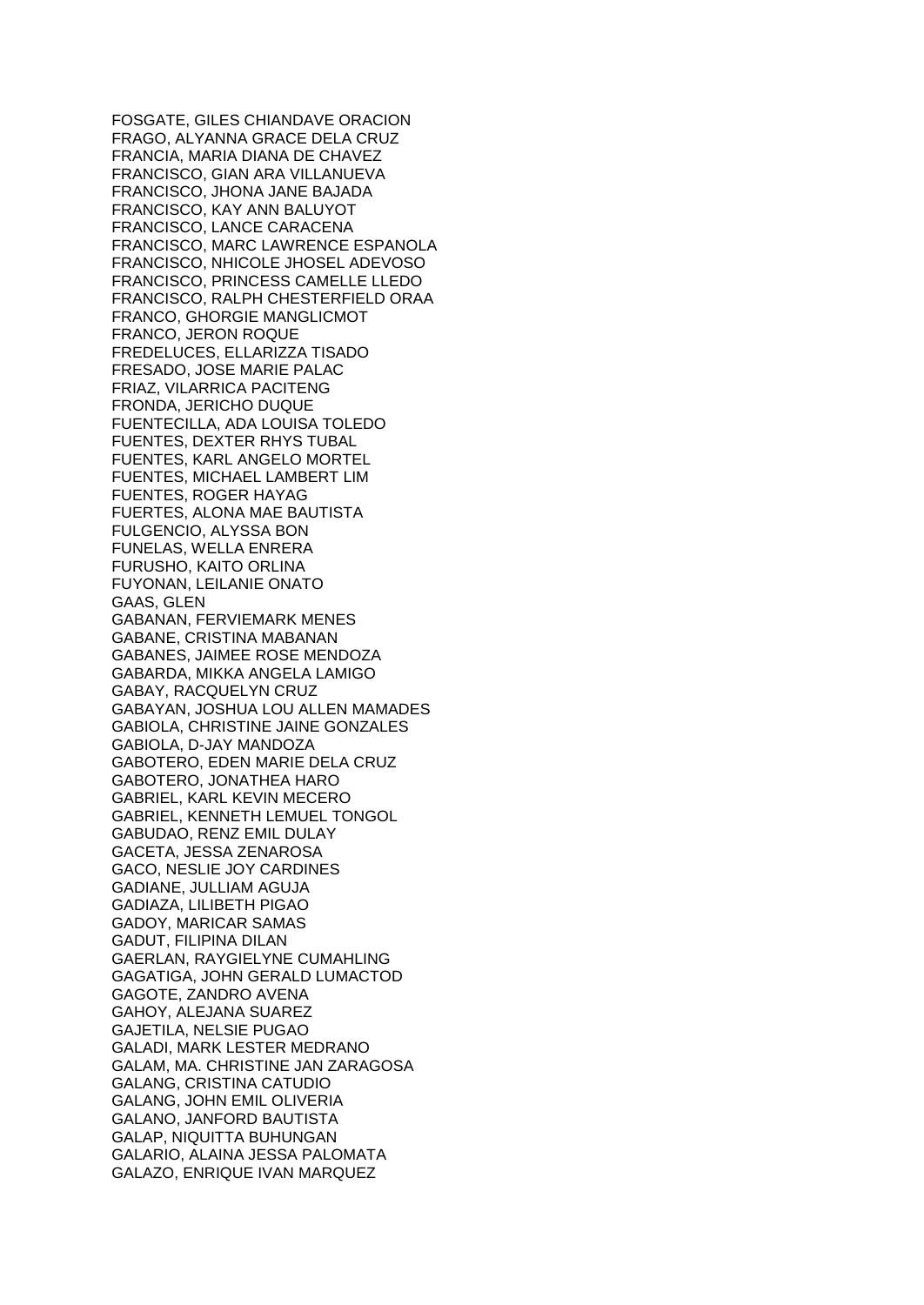GALBO, JESSIE REY SALVACION GALEDO, SEDFHER JHOLAN GILUA GALENDEZ, CHRISTIAN CAPOTE GALIA, KRIZZIA MAE PACUDAN GALIGAO, JOHN EMIL GALIMBA, BROWYN JANE MAKIL GALINDO, HONEY FAITH MIRAS GALLANO, MAE CHELL BELGERA GALLARDO, JANICE FULLOS GALLAZA, JOENEL ALAMBRA GALLEGO, JERICO ANASCO GALLEGO, PIERCE CHRISTIAN EDANO GALLOS, CINDERELLA GALLOS GALONO, FRANCIS IAN CALUNOD GALOR, JEHAN YANCY FRANCO GALOS, LYRIS ZINAH LIMBANA GALVAN, JUVEN GALANZA GALVAN, XAVIER KATE MISSION GALVEZ, CHRISMA ANNA FE CARIOTES GALVEZ, GILE LASPRILLA GAMANA, ANGELICA JOY PANGANIBAN GAMBA, CLAIRE ANN QUIAMBAO GAMELONG, ALPHA GRACE GALON GAMIER, DONALYN ELLYSA FADRIQUELA GAMO, REI JAKIM BUSTAMANTE GAMOROT, YVES RAZO GAMPONG, EID-EL HASSAN DUMAGAY GAMUROT, GABRIEL JOSE NACU GAMUTIN, LYMAR KAYE ROSALES GANANCIAL, SHALVIE GRAVINO GANAYO, PRINCE ALFRED AQUINO GANDAWALI, SOHAIRAH MANTOLINO GANEA, ALEJO ESTANOL GANI, ZAIFFUL JARDIN GANO, SALLY JOY DINAMLING GANTE, HAIDEE PENAS GAPAS, QUERUBIN PADURA GAPAYAO, NICOLE GARCERA GAQUIT, JONES FLIPPER CUTIN GARADO, LYRA KAYLE DIGO GARBIN, CYRIL SHAINE CURIOSO GARBIN, KIM LENNARD CONTI GARCIA, ALDRIN PARINAS GARCIA, ANGEL GLENN ANGRIANGCO GARCIA, ANNA REBEKAH ATENCION GARCIA, BRAD LEE DONES GARCIA, CARINE JOY DULANA GARCIA, DANISE JADE ORTIZLUIS GARCIA, ELIJAH MARK PAREDES GARCIA, GABRIELA MARTA MAYO GARCIA, GLYNISE MIRANDA GARCIA, IVANN LADERA GARCIA, JOAN GABRIEL GARCIA, JOHN CARLO MORALES GARCIA, JOMAR FINULIAR GARCIA, KEVIN JETAJOBE GARCIA, MACKY PALMA GARCIA, MARVEN SABONSOLIN GARCIA, MERALDO DONATO GARCIA, REY NINO AGUHAR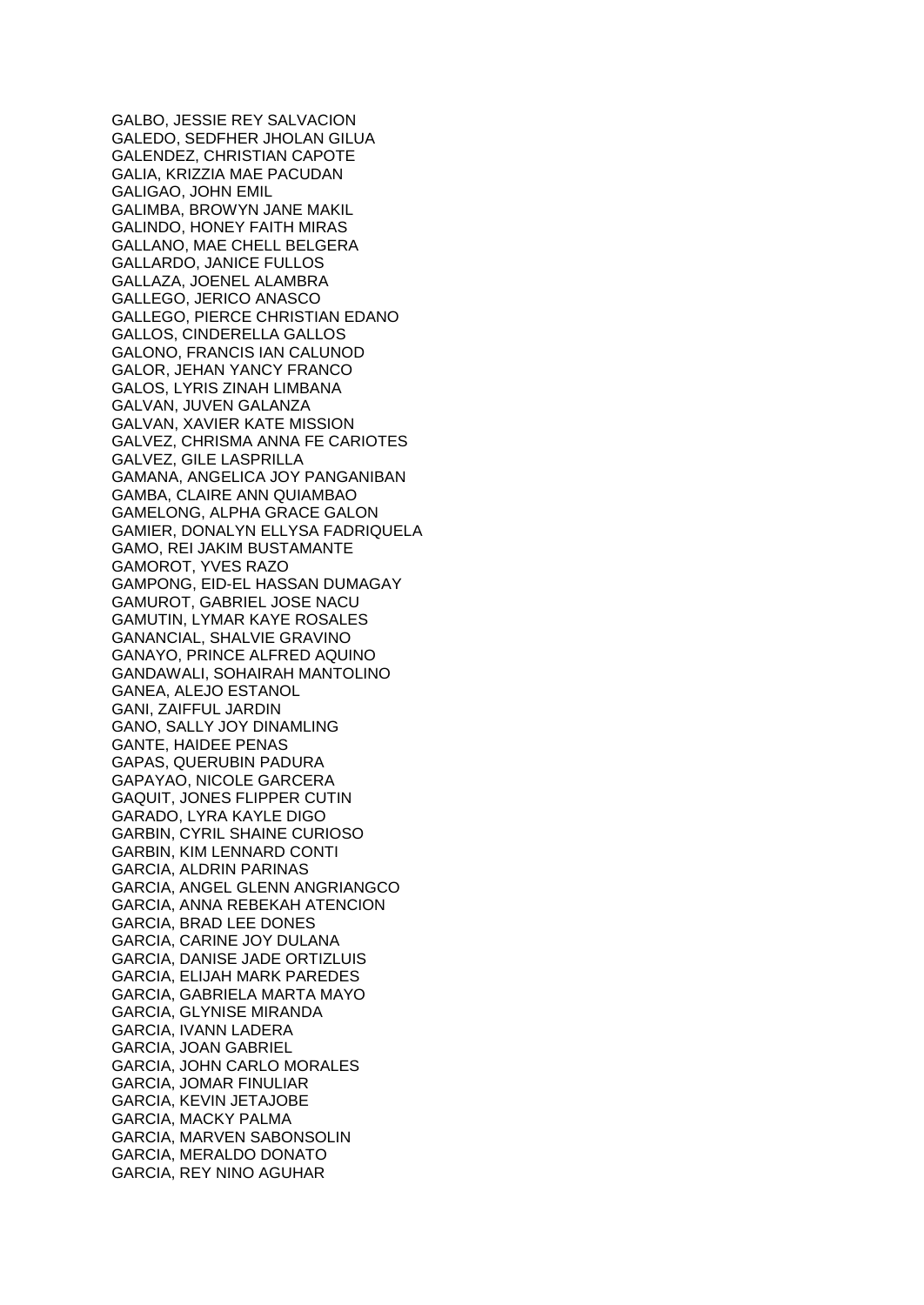GARCIA, STEVEN JOHN RAMOS GARCIA, VICTOR GABRIEL CARREON GARCIA, VIEL MARINELLA MALTE GARDOSE, NYCA-YLL ABARING GARIN, IRISH ARANA GARQUE, IVY KRIZELLE PINEDA GARRA, CARL VINCENT DELOS RIOS GARRIDO, AYRON NIKKI MADREDIJO GARRIDO, WENDHEL MARIANO GARROTE, LEONARDO MENDOZA, JR. GARSUTA, ANDY AMORES GASA, JEAN LEA JAVIER GASALATAN, ARMARIE MENDOZA GASATAN, MERVIN JUNE BRILLO GASIT, GWYN ANDREA POBLACION GASPAR, IVAN GABRIEL BETIL GASPE, JOLISSA SALVEE ARAGO GASPER, ELMER LIRAZAN, JR. GATCHALIAN, ABIGAEL FLORES GATCHALIAN, COLLEEN TAN GATCHALIAN, STEVEN BURGOS GATDULA, RICARDO PAULO LLANTO GATIL, CHARAISE ANNE MACEDA GATPOLINTAN, DANIELLE ANN VENZON GATTU, LEANDRO ESPIRITU GAUTANE, ALYSA DE VILLA GAVIOLA, YOJ YNNEL GONZALES GAWAT, RALPH DANIEL AQUINO GAYAO, JOHN JOE CADIOG GAYO, JOHN CARL GELVORIA GAYOG, LENNIE ANNE FAITH ORTIZ GEALON, RENZ JUSTIN SANTOS GEDALANGA, VINCE SIMONETTE GELERA GEGA, JOVEN REYES GELLA, JERLYN GRACE ORBETA GELOGO, JEAL MAY TOGLE GEMEDA, JOHN ELMER BOHOLST GEMENTIZA, JASPER BIBOSO GEMPARA, RONIE TABILLA GENDRANO, JANE LEONOR GENER, DONNALYN FE IGNACIO GENER, MARCELINO II CRUZ GENERAL, CARLO MHAR EFONDO GENERAL, HEIDE GANZON GENITA, FAYE JOY JAMILI GENOSA, REY SOLIS, JR. GEOCADO, JERDAN ESPANOL GERALDEZ, ERICA LYNNE EDUARD BOBOC GERALDINO, ANA DANIELLE TUMASIS GERARDO, ONIR JOHN EVES CRUZ GERASTA, EMMANUEL JOHN BACALSO GERENTE, MITZ MARIEL BAGUIO GERERO, SHAIRA ANN ZAPITER GERONA, EMMANUEL FORTUNE TEJADA GERONA, JESSA MICHELLE VALLESER GERONAGA, LANCE JAIRUE PAGUNSAN GERONCA, JHERICO RAMOS GERONIMO, KATHRINA BEATRIZ AGANG GEROY, KIRBY YSIDORE ECALDRE GESMUNDO, JAYCEL ARANGUREN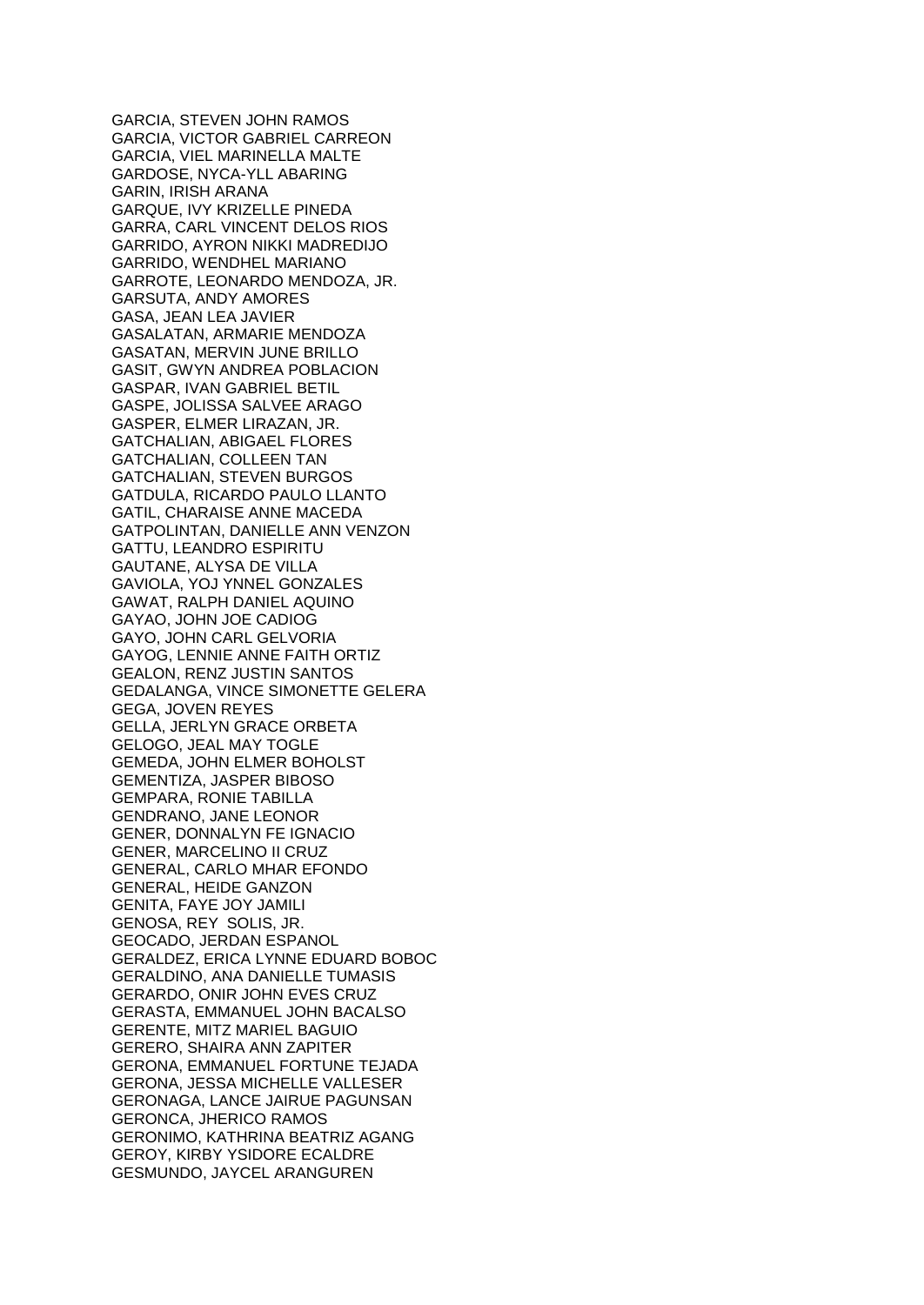GEVEROLA, BRYAN JAY POLIQUIT GIAGONIA, JESSIE MONTEALTO GIAGONIA, JI-ANNE CORUMBA GIANGAN, BONIFACIO LASTIMOSO, JR. GICALE, ALLEANDER KATE LARGO GICANAL, JHON ALPHY PAYOMO GIGANTE, EARL TERRENZ FRANCISCO GIGANTO, CHRSITINE RABINO GILLACO, VON JOSHUA DUQUE GIMARANGAN, CYREL LACQUIO GINETE, ANGELA GABRIELLE YANGA GINO, KATHRYN SEE GIRO, MARISOL ABELLA GLICO, JINGLE CARCUEVAS GLINOGA, JOAN LOZADA GLORIA, MARK JASPER ESTINOR GLORIA, RELLA DENISSE SISON GLORIOSO, HIL GULTIANO GO, BETHYL LO GO, GENE BERO, JR. GO, STEVEN LIM GO-ACO, HILLARY ANNE ESTAMO GOBRES, AL CHRISTIAN REGORGO GOCAL, DOMINIQUE GRACE JURADO GOCOYO, ROSE LYN LABINI GOLES, FRANCIS KEITH DALAMIDE GOLIMLIM, DAVE GITO GOMEZ, ELYSSA JANE VELOSO GOMEZ, GRIZEL BORRA GOMEZ, HANNAH MAE PONCE GOMEZ, JACOB MAGTIBAY GOMEZ, MARCHIE GOMEZ, REY MICHAEL APURA GOMING, JOHN PAUL ORTIZ GOMINTONG, CHERIE LYNNE CAPULONG GONITO, KEN ALLEN RAY PARINA GONZAGA, DARWIN JOHN SUDAYON GONZAGA, JANE HUBAG GONZAGA, JUSTIN PHILIP BAUTISTA GONZAGA, MANFRED ROY ACIERTO GONZAGA, TATYANA MARIE UVERO GONZAL, KING PHILIP CHING GONZALES, CHRISTIAN PAUL GOMEZ GONZALES, DANAH VIE GURION GONZALES, JADHEN NICOLO RICARTE GONZALES, JAY-R FORCADAS GONZALES, JUSTIN GERALD HUERTAS GONZALES, MONICA NICOLE CLETO GONZALES, REBECCA STA. CATALINA GONZALES, ROSALYN TUPLANO GONZALES, SHARRO BETH ARIZO GONZALES, VERGEL MANEJA GONZALES, YSABELLE GALAN GOROSPE, LARA CHRISTEL REYES GOTIS, DIANA ROSE DEJUMO GRABATO, JEB REECE HABULAN GRACIA, LOUISE SELLE ANN MARGARET ANUMA GRAFIL, GEORGIE ARCITA ANOC GRANADA, ART GIL LUMAPAS GRANDE, YRMIN CLAIRE SANCHEZ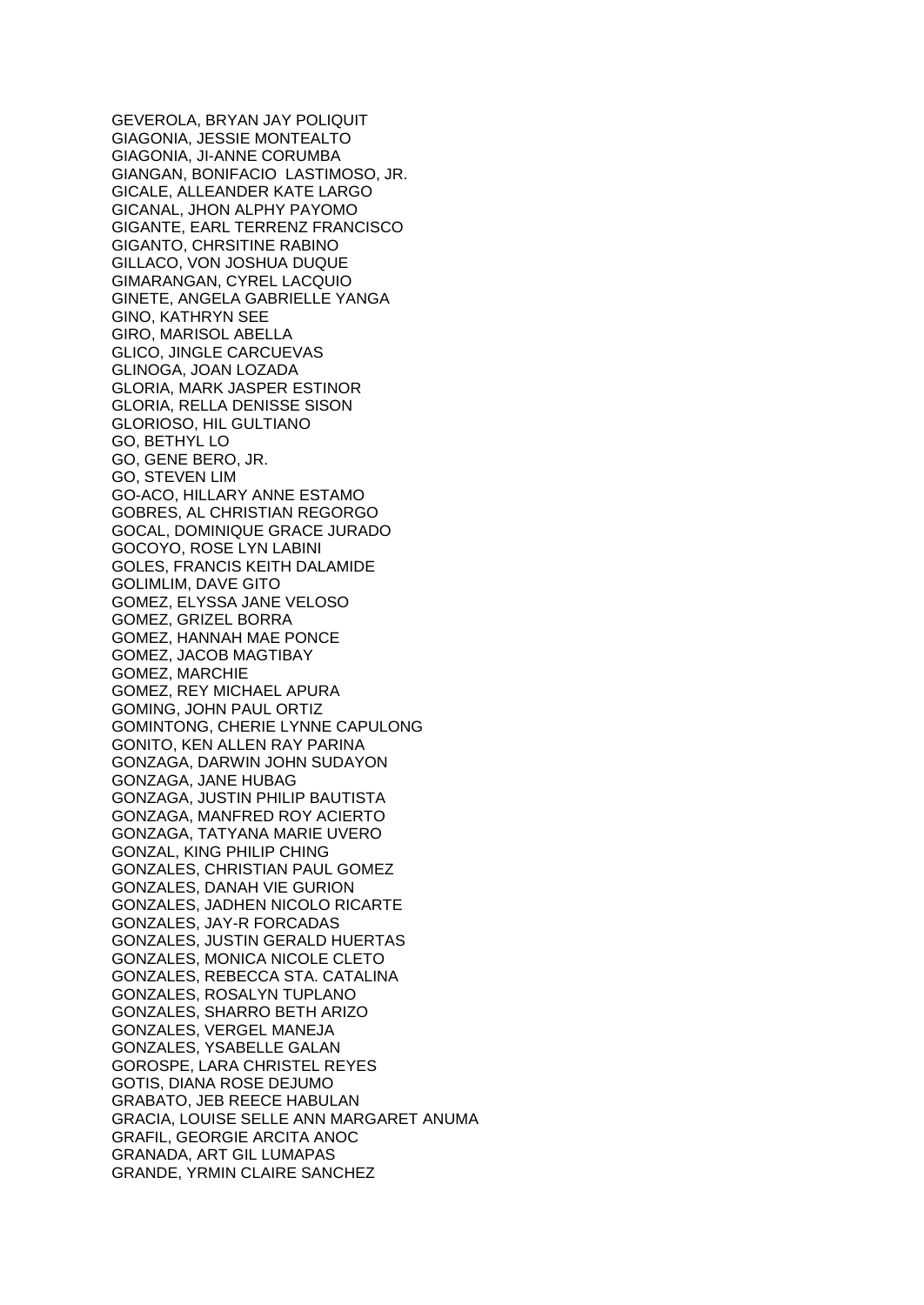GREGORI, ESTHER GRACE ARBAEL GREGORIO, JOSEPH ADRIANO GREGORIO, STEVEN DELGADO GREGORIO, VINCENT DE LEON GREGORY, TEM JOY BALIGUAS GRENGIA, NEIL TACHADO GREPALDEO, RAE GABRIELLE SY GRINO, DANIELLE MARIE TIMBOL GRINO, RAPHAELLA ANGELA TERANIA GROSPE, HANA RENZSIE RAMOS GUADIARIO, FERRYLOU LIBRON GUANZON, JIEGO BENJAMIN OSEA GUATNO, GLENN JAHRED SUBAAN GUATNO, REGINE MAE GATALAYBAN GUAVES, NIEL ALDWIN BERMUDEZ GUBALANE, CRIS JOHN RIVERA GUBALLO, ANDREY JAN MIRANDA GUDES, MA. CONXEDES BAGUIO GUECO, RIYANA ELIZABETH NAZAIRE GUELAS, RUSSELLE BERROYA GUERINA, APRIL JADE BASILLA GUERRERO, IVY ROSALES GUERRERO, MARC STEVEN PARAS GUERRERO, PAUL EDMAR FERMIN GUERRERO, VAL ZEDRICK ALBERTO GUEVARRA, DANDEL PARTO GUEVARRA, JEZIKIEL ERIC DOLORES GUEVARRA, RONA MAE BERGADO GUEVARRA, TIARA PADUA GUEVARRA, WELLAJOY LOPEZ GUIANAN, FELIZARDO FLAVIO GUIAO, CZARINAH MOIRA BAQUING GUIDO, WARREN LLOYD BUGTONG GUILALAS, DALE MATTHEW ZUNIGA GUILATCO, DEANNE PEARL ELCA GUILLARDA, JOHN LESLIE OGHAYON GUILLEN, LOREN MAE CATEDRILLA GUILLERMO, HEROHITO OJENO, III GUILLERMO, MICHAEL CONCEPCION GUIMONG, RODNEY TRISTAN TABLATE GUINGAB, FRANCIS ROIE RIMORIN GUINIT, PRINCE CHARLES FLORES GUINTO, JULIUS NERI ARELLANO GUIRHEM, KRISHYLL JOY FERNANDEZ GUIRITAN, CARL ANGELO EDERANGO GUIYAB, JENEEVA MANGABAT GULANE, JENNYCEL CONDES GULANE, KEESHAMAINE QUIAMJOT GULMATICO, FRITZ ALLEN LIMCO GUMBAN, GERALDEN LABISTO GUMBAN, MAIKA SHERRIE SENAYO GUMERA, CIARA AMPUAN GUMILAO, THAMANIA KEITH CONCEPCION GUMPAY, BRENT ADRIAN ZAPANTA GUNAO, CHARLES ANDRE RABINA GUNDAO, BERNARD SOLICITO, JR. GUNDAYA, LOVELY ESTILLORE GUNGON, KEITH MARCX ARANAR GUNGON, RAIZA JOYCE CUAREZ GURANG, JASON JAY ALOSTE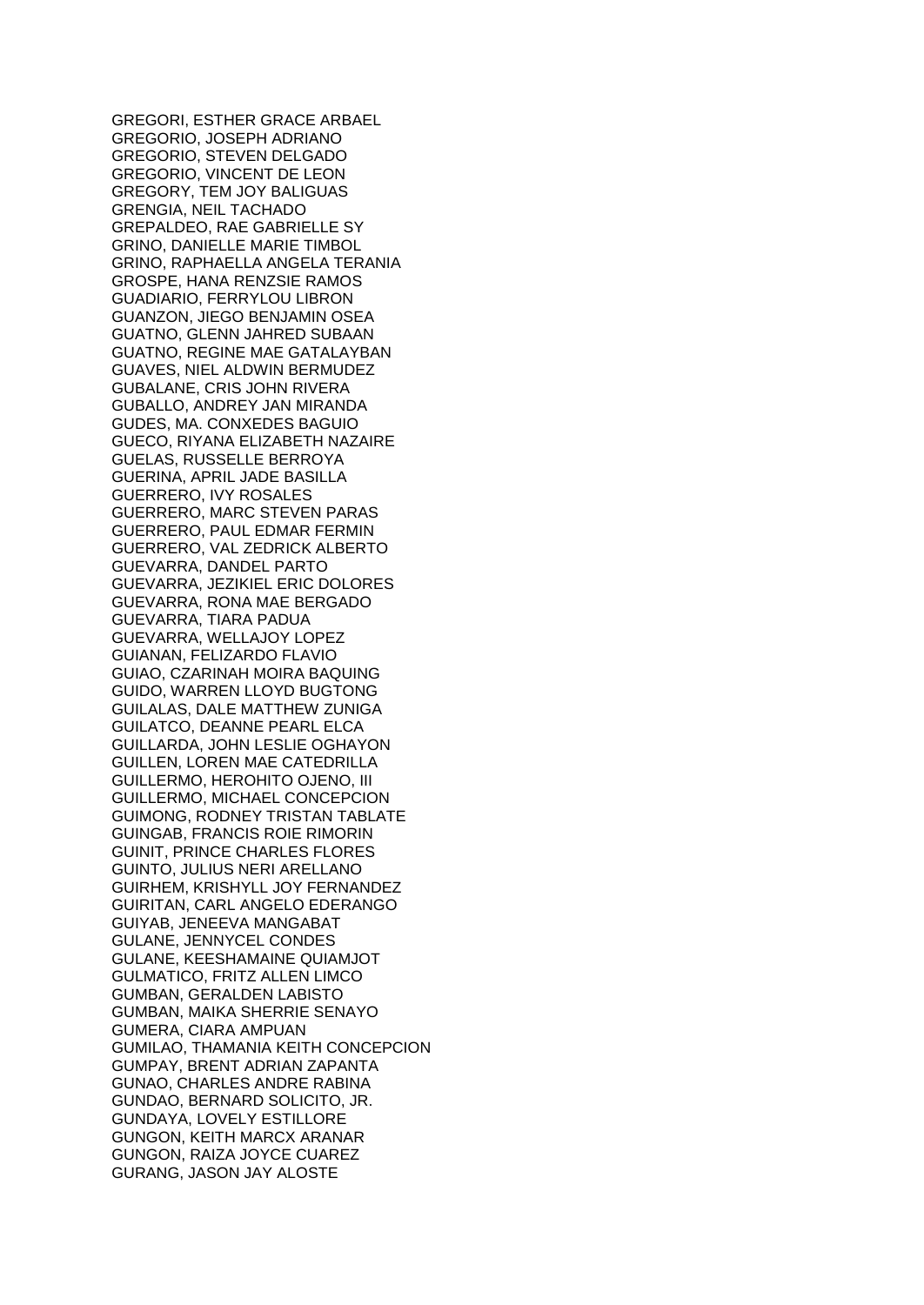GURO, AMERODIN COSAIN GUTIB, NOVATROVA MANCIO GUTIEREZ, JEMA LANIT GUTIERREZ, DANAH KAYLA ROMINES GUTIERREZ, DENMAR QUIRAP, II GUTIERREZ, KEITHLYN ANN IBANEZ GUTIERREZ, PATRICK NAPOLEON MACATANGAY GUTIERREZ, RENALYN NACIONALES GUTIERREZ, TRICIA MAE TAPALES GUTIERREZ, YVEE PASCUA GUZMAN, CRIZELLE JEAN OAFERINA GUZMAN, PHOEBE AMELIA FLORES GUZMAN, PRINCES ULTOT HABAB, APPLE JEAN JAMANDRA HABANA, JOHN PAUL CHRISTIAN JOVEN HAFALLA, CARLO BARRIOS HAGAOY, ELLAINE MUNYOB HAGURILES, JOHN REY EMBA HAGUTIN, RICKY COLICO HALLAZGO, JOANNA LYKA GALASI HALOP, JUNNALIE MALOLOY-ON HAMTO, NORMAN RICO HASSAN, ILMA MUDDIN HASSIM, AR-SHAIMA QUILINGUEN HAVANA, JOHN HAROLD CAMBALON HENSON, FILIPINAS VARGAS HEPOLITO, REMARK OMAMOS HERAMIS, IVY MYN TALEN HERIDA, ROSELYN CAMARA HERMEDIA, SHIN JOON FRANCK FACTOR HERMENEGILDO, INGRID BALDADO HERMOGENO, MARYLLE LOVERES HERNANDEZ, ARIANE GRACE BEATO HERNANDEZ, DARLENE DOROTHY FANDIALAN HERNANDEZ, ENGELBERT SILVA HERNANDEZ, ERWIN ALLEN SILVA HERNANDEZ, JAN ROGER TRINIDAD HERNANDEZ, JEZ JAYCRIS LEYCO HERNANDEZ, JOSE LEONZO TAN HERNANDEZ, MARIA ANGELIKA CALO HERNANDEZ, MARIA MERIEL ENRIQUEZ HERNANDEZ, MICHELLE JOANNE LEGASPI HERNANDEZ, PAULO MACENAS HERNANDO, MARIA JANIS ANAYA SUYO HERUELA, ALYSSA NYN LOMONGO HEYRANA, WENJAY CUMAHIG HIBALER, MARY ANGELIQUE DILLESAN HIDALGO, MARCO LACENA HILAGA, JOHN RAY OCAMPO HILARIO, HOLYPRIL JAMES AX`L ORLINA HILONGO, GINO FAYO HIMALAY, ROXETH TINA HIMOR, JOHN PETER ARELLANO HINACAY, JIBSAM BUTEN HINAY, JOSEPH AMADEUS ANAVISO HINLO, KRISTINE GEM MARCO HIPULAN, LOUELL NIKKI ARADO HISARZA, HAROLD DE CASTRO HISUS, ROBERT MORANO HITOSIS, EDLEY ROSE TIONGSON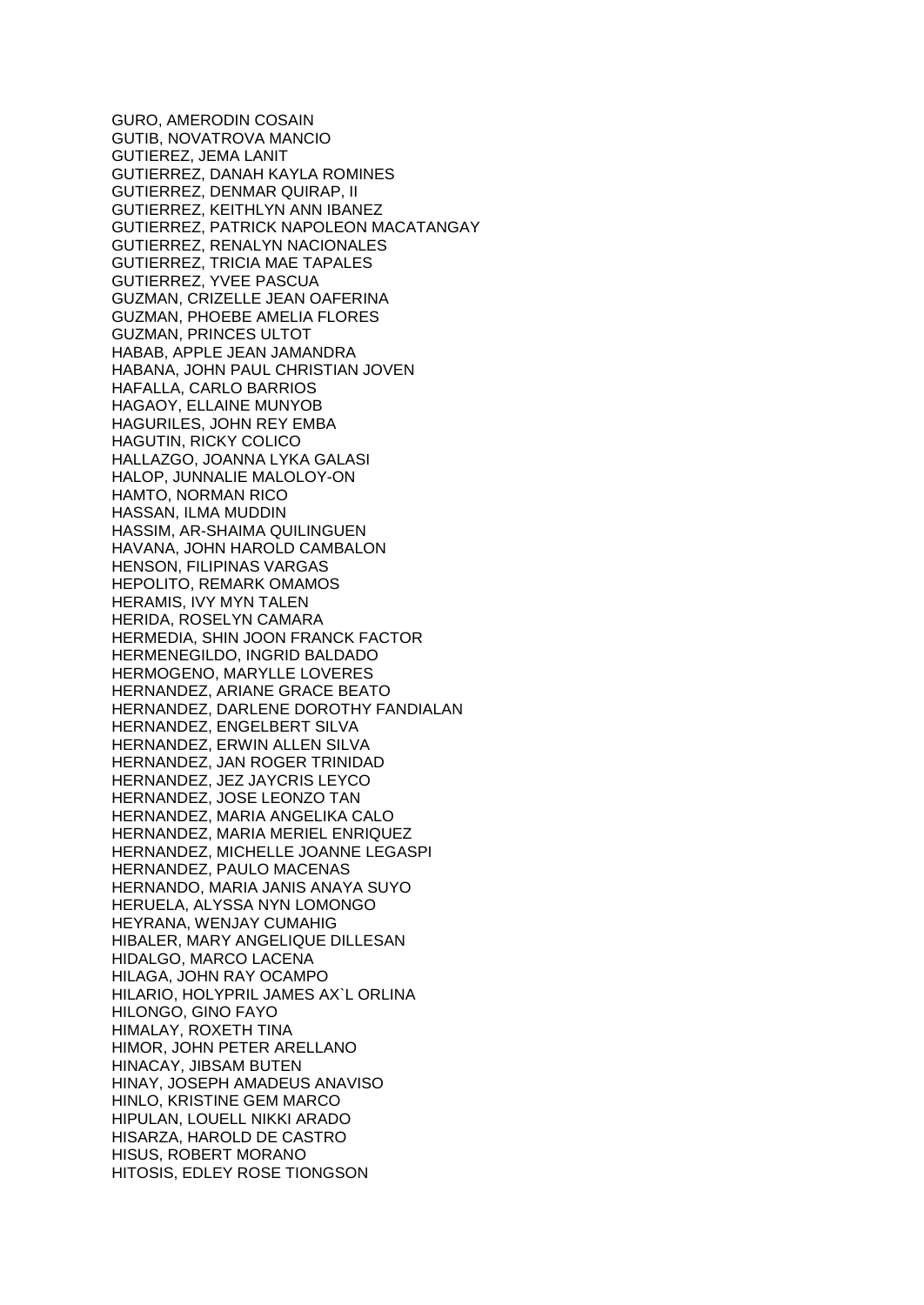HOMBRE, JOHN JERICK ARCIBAL HOMECILLO, MIKE CELADES HOMERES, JOANA MARIE TOLEDO HOMILLANO, FRANCIS ANTHONY MINO HONCULADA, CRISFEL RIZADA HONORIDEZ, JOSHUA VEN ISIANG HONRADE, KYERISSE THEIA SARABIA HOPILOS, ELORA LOUISE CUADRADO HORA, JINKY BAJA HORMACHUELOS, GLADYS DEGAMO HOSMILLO, RUSSEL GENEROSO HUANG, KEN JEN SALVO HUDIEREZ, KEITH DALE CARILLO HUELMA, CHRISTIAN CASTRONUEVO HUFALAR, KARL JOSEPH LAGMAY HUFANCIA, JUDITH BALDEVIA HUGO, JOSHUA EMMANUEL LOMOLJO HUMARANG, JEERO OWEN MANALO HUYO, HANNAH ROSEMARIE ALMENDRAS IBANA, JAMYKA VILLAROSA IBANEZ, IAN-WILL DANEZ IBANEZ, SEDNEY CATALAN IBARRA, CARMELA JOY LARGADO IBARRIENTOS, NEHEMIA BELMONTE IBASCO, ANNA PAULA ABUSTAN IBAY, CEDRIC NEIL PARAISO IBISATE, CHRISTINE JOY ARBITRARIO IBRAHIM, MOHAMMAD CAUNTONGAN IBRAHIM, SAMEER MUSA ICAONAPO, JOHN ALLEN ESCALERA ICARO, JEAN NORMAN MALOLES ICO, KARL VINCENT INGUA ICOY, NIKKI BENCALO IDIO, RALPH JUSTINE TOLENTINO IDONG, DRETSHEL ANNE CURAYAG IDOS, LANIE SUAL IGADNA, FREDALYN DANAO IGHARAS, KATE ANNE RETEO IGNACIO, EDGARDO IGNACIO, JAYSON DUMOT IGROS, MIGUEL LORENZO MATURAN IGUALDO, JEFFERSON LAPAY IJALO, ALDRIN INAN ILA, VAN RALPH UNDIANA ILAGAN, HARLENE MAY BUENAFE ILAGAN, MARY GRACE CASANOVA ILAGAN, RENCYNT ACILO ILAO, LEXLIE ANNE LOYOLA ILAO, ROMARICA COSTALES ILARDE, JARENE MAE LABILLES ILLANA, BRYAN POCHOLO MIGUEL AGUIRRE ILLESCAS, MARI VIANCA BRITANICO ILUSTRE, AILA MARIE DATU IMMAK, A-ESHA ABDULLA IMPA, HAMDANIE GUBATEN IMPAS, PHILIAM JOHN CARTILLA INAL, KRISTINE ANNE INCENSARIO, MARIA MIKHAELLA SOLATORIO INDEMNE, ANGELEE GUICO INDRINA, JEAN ADREALYN COMALING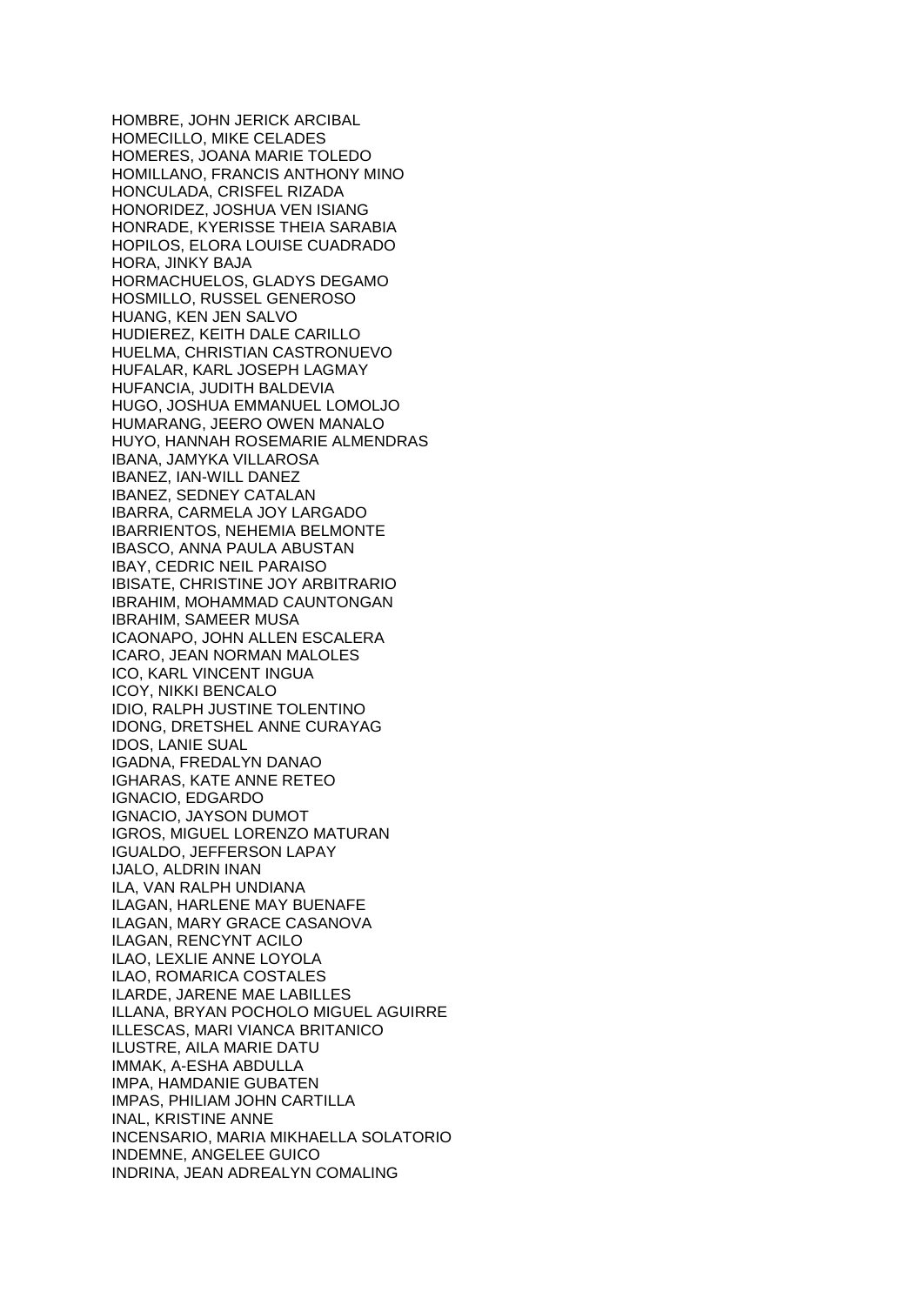INGAOD, LENY JOY TONGO INGUITO, DHODES MIKE KENNETH GENERALAO INOBIO, ROSALLY JEAN DIONALDO INOG, BENN ZARR ISMA INOSANTO, CRISTINA JANE AMISTOSO INOSANTO, KEISHA MAE ALVAREZ INTE, SHAINA BONGHANOY INTILA, NICOLE SUMAYOD INTO, FIONA IRENE ARMERO INTREPIDO, HANNIE MICHELLE FABOR IPO, OLIVER PADIS IPURONG, RALPH RYAN INIWAN IRANISTA, EMILLE JOSEPH ASTRERA IRIARTE, JARY QUISAY ISADA, MATHEW DOMINIC GONZALES ISONZA, CYDELE DE LA CRUZ ISORENA, NICOLE ERICKA PENAFLORIDA ISRAEL, NELVIE JEAN BALISTOY ITAC, LYDELINE MAE GALOSO JABIAN, REYLEN MAGBANUA JABONILLO, AL DEXTHER VILLAMOR JACINTO, JANIELLA VILLANUEVA JACINTO, JOVELYN PENETRANTE JACOB, JEROME MICHAEL DE VERA JACOB, JON LORENZ BLAZO JACOB, TREVOR JEREMY ALEMANIA JADMAN, DIANIE NAVARRO JAEN, LIMUEL GUTIERREZ JAGMIS, ARIANNE KAYE LEE JAHAM, JESEBEL FERNANDEZ JAJALLA, KYEN JAY ACOGIDO JALAC, CHRISTIAN JEROME VIADOR JALALON, JEANETTE VIVIEN REYES JALANDONI, RIAN FRITZ DELMORO JAMERO, JETHRO GITEN JAMILARIN, ROGER FALCIS, JR. JAMIN, IRAH MAE EBINA JAMISOLA, CHRISTOPHER RUBEN CALIDA JAMISOLA, PAULINE JANAPIN, DHAN ANGILYN CAMAY JAO, CHRISTIANNE MAY CASTILLO JAPIN, PRINCESS MAE CACALDA JAPITANA, CENTEL JOY CUNERA JUNTARCIEGO JARAVATA, JOHN CHRISTIAN OFILADA JARDIN, JOSHUA EVAN METEORO JARDINEL, MERIELLE BALLEBAR JARO, RICHARD ANGELO ESTOLLOSO JAURIGUE, MELVIN ANICO JAURIQUE, JASMINE CLAIRE NICDAO JAVA, RONIN ZULITA JAVATE, RONALD JOAQUIN BATUTAY JAVIER, ELJAY JOHN CASTILLO JAVIER, GLENN MARK GARCIA JAVIER, JENNELLE ANDRE REBOJO JAVIER, JULIUS CARITATIVO JAVIER, MARK FLORENCE MASONGSONG JAYLONI, JOHN AMIEL MONTERO JICKAIN, MOANA DUBAY CAMILOTES JIMENA, AIRA JANE RAMILO JIMENEZ, AIRA JANE CRUZ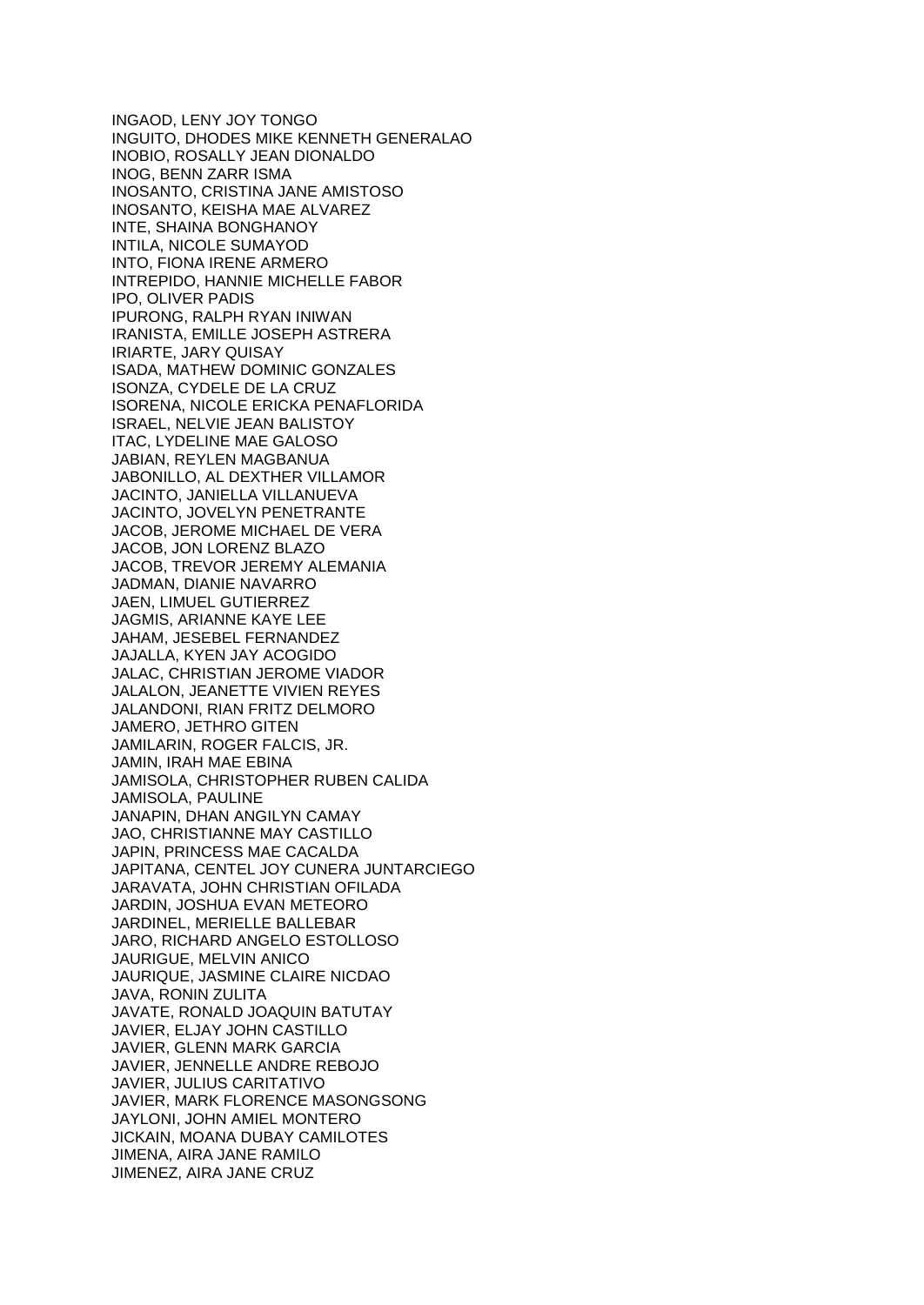JIMENEZ, AIZA PATUNGAN JIMENEZ, CARLO AMIO JIMENEZ, DON JURILLA JIMENEZ, EMMANUEL VALDEZ JIMENEZ, JOYCE GARCIA JIMENEZ, KATE DELINA JIMENEZ, ROSALIAH ZEN GILLEGO JOAQUIN, HAROLD KIM BENTULAN JOCANAS, GENNY GONZALES JOLO, JHERICK ILAYA JONGO, OWENN CHESTER PALENZUELA JOPIA, SHYLA MARIE PANTING JOQUINO, PAULO FRANCISCO PALAD JORDAN, CLARKY SHAINNE RAPSING JOROLAN, CLIFF RICHARD OBAOB JOSE, CRISTIAN MARK TA-EP JOSE, IAN PATRICK CORPUZ JOSOL, GEREMY FE ANONUEVO JOSOL, MICA MAGAN JOSUE, LISA JOVEN, MARIA JAMELINA TOLEDO JOVILLANO, ERIC DE GUZMAN JUADIONG, KATHLEEN MAE MANALO JUANCE, DENMAR JOHN CALATRAVA JUANILLO, JASMINE JOY KANSEKO JUAREZ, JOHN DAVE CAMBARIHAN JUAREZ, MICAH AVERILLA JUBILO, KEHNDEE ANN MORADOS JUCAL, GYBER GALFO JUDILLA, ARVIN BARDISCO JUGAN, CHRISTY CHAVEZ JUGANAS, JASMIN CLARY CORPUZ JULARBAL, JANELLE AUBREY QUINAGUTAN JULIAN, ALYSSA VAN ROXETTE HOSENA JULIANO, MARY JESSICA MARQUEZ JULKANAIN, SANDRA TEJANO JUMAGDAO, JERICO LABRAGUE JUMALON, JULIA JUMALON, KENT DARRYL GAJO JUMAPIT, CELSHE MAY JUMARANG, MITZI VALLENAS JUMARITO, JERICO RETARDO JUMAWAN, HAZEL UBAS JUMAWID, JOHNLOYD OSIONES JUMAWID, LLAVIINA CABUG-OS JUNATAS, JINDEL CAYANA JUNGCO, KENNETH HUMPHREY RUBI JUNIO, FRANCES FAYE AQUINO JURBAN, JOHN CHRISTOPHEN UBA JURQUINA, ANJELO ESCARO JUSTALERO, CENON CYRUS LEGASPI JUSTINIANE, RHEA MARIE LOPEGA JUSTO, JOHN VINVENT ALDAS JUTOY, JERALD CHRISTIAN LOPEZ JUVIDA, RYAN GABRIEL CARABUENA JUYAD, MARJORIE ACALA KABANLIT, XYLE TEREZ KAHARIAN, RAYNIER RELLOSA KALBI, ABUJARRIN TAHSIN KALI, JUL-HABIR USMAN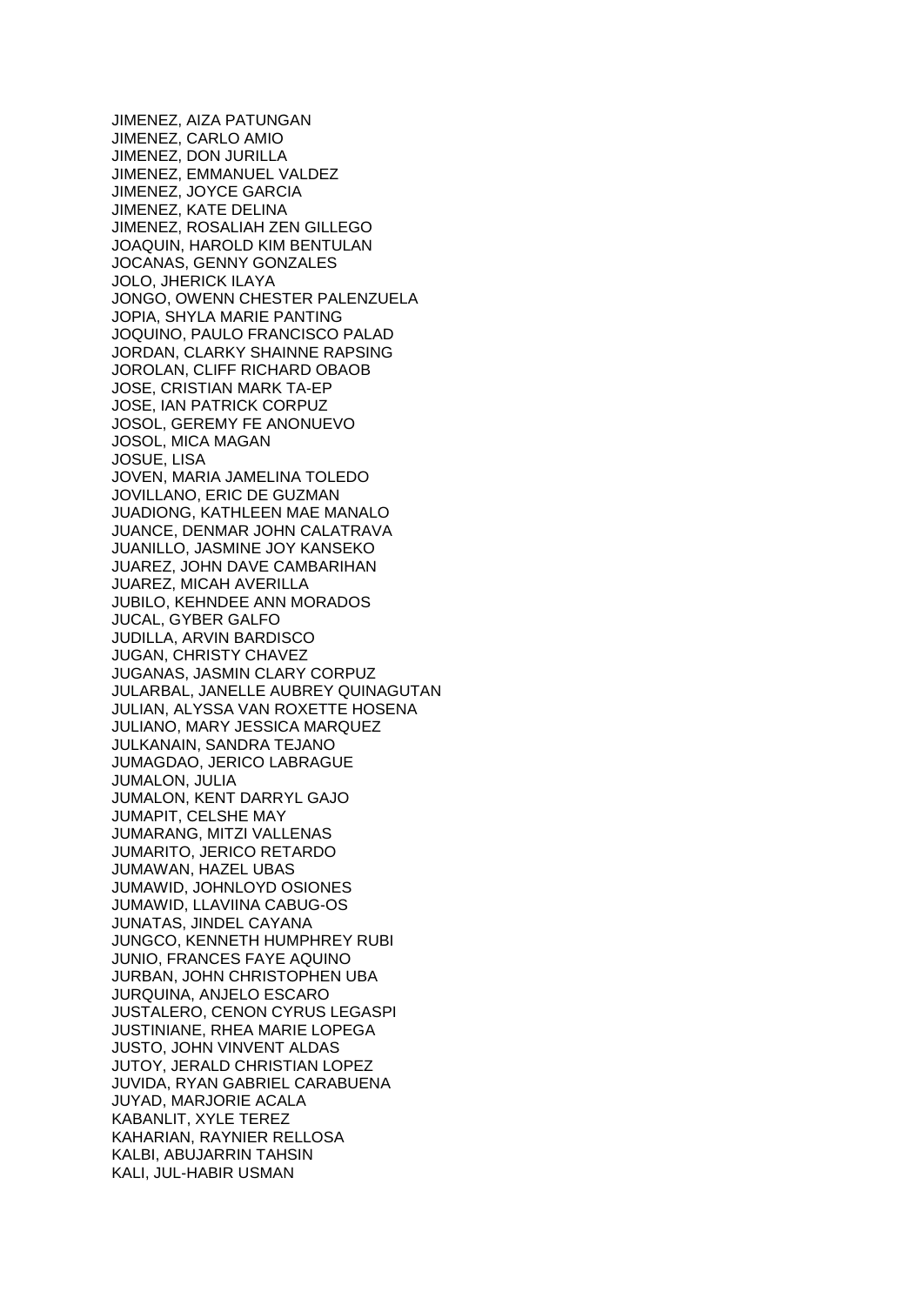KAM, ANGELEEN GRACE RODRIGUEZ KANAZAWA, JESSA MARIE SAMBULAN KANAZAWA, JOSE MARI SAMBULAN KARTIL, SHARIFA QUIOCSON KASIM, AL-FATTAH IBRAHIM KEMPIS, KENDEL ANN DELAN KHO, KAYE ALUM BAUTISTA KIBANOFF, NATHAN JOHN LIWAG KIDO, JAKE PABLO KIMAYONG, MARIA FE WILLIAM KING, HARRY CAUBANG, JR. KUA, MIKE ANGELO CABANGCA KUNTING, AMINA CORTEZA KURAHASHI, MIKI ANGELA TALAGTAG LABANDILO, JOSE ANTONIO TINDUGAN LABANG, EARL VINCENT PANILAG LABASAN, MARIAH TONI NYVA SIA LABASO, ALYSSA MAE TUQUIB LABAUSA, JOHN NICHOLAI DABALOS LABAY, RENZ JOSHUA BAZAR LABAYAN, JAYSON EDULLANTES LABAYOG, MAY LARA BEA CELESTINO LABIANO, ANGELICA LAMADORA LABITORIA, JUNE DELMAR AGOOT LABOG, ALBERT KYLE HERNANDEZ LABON, KRISHIA ANN LABOR, NADINE GLOWEN PASAWA LABRA, ETHAN ANTHONY NUNEZ LABRADOR, GRACE SHELDA GAYO LABRIAGA, AIANNE LICERA LACADEN, CASELENE BUTAG LACERNA, JAN PATRICK SANCHEZ LACISTE, VINCENT PATRICK MAGBANUA LACONSAY, ROCHESKA MAE MANGAOANG LACQUIAS, SHANNON JILL MAYLON LACSAMANA, NIJINSKY CORPUZ LACSINA, EWIN SANTIAGO AGUILAR LADICA, MELANIE ELMIDO LADIGNON, ANNA JOICE BOTE LADORES, JERIC PRINCE MARFIL LADRA, ELSON HATAMOSA LADRERA, RIA MIKAELLA JALON LAGAN, ERIN LEE DANIELLE ORTEGA LAGARDE, RICARDO MONTE, JR. LAGASCA, JIEZEL MONDEJAR LAGDAMEN, HAZELLE TRIXZY ORTIZ LAGDAN, ANNA KATRINA LAMBANICIO LAGMAN, HERODION BASILIO, II LAGMAY, ALFREDO MELIO, JR. LAGRADA, MARICAR BALANTE LAGRISOLA, KING NIXON LAGULA LAGROSA, FRANCESCA MARIE ABU LAGUISAN, FRANCIS REEVE MONTEMAYOR LAGULAY, GLENN MARK SUYO LAGUNZAD, JOSEMARI PASTOR LAID, CYD AQUINO LAILO, JEROME LICCO TAYOBONG LALAMUNAN, ANGELO SUAREZ LALANGAN, JAN AARON APOLINAR LALIC, AIRA CANNILLE CALLO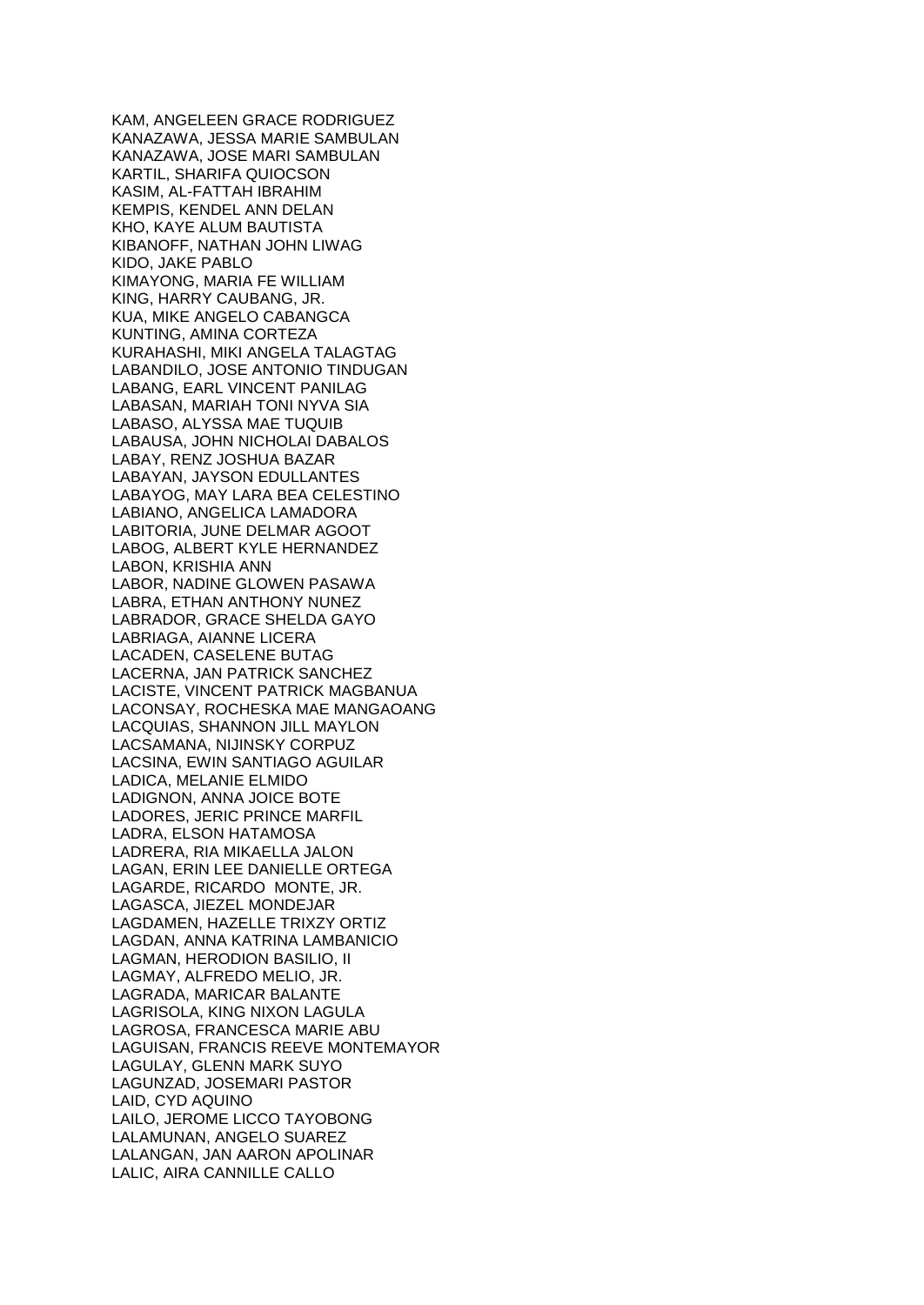LALUAN, AARON CATUBAY LALUNA, CHARLOTTE MAGDOZA LAMA, JOE MERFURT NAVARRO LAMBINO, JEZRYL MAE DUCO LAMIG, MARY ROSE SENORON LAMIS, VERA CARPENTERO LAMOSAO, CARVEY OCAMPO LAMSIS, TRISHA RIO MIRA LANDICHO, HARVY JAMES BUSLON LANDINGIN, ERVEE PARPADOS LANGUIDO, QUEENCES NIEZL NIM LANIOG, WILAN JOSHUA MADORO LANO, JOLITO RAZA LANQUINO, ORLY JOHN PAREJO LANTO, MARK LESTHER LOUDE LAO, MARC DARRYL AXALAN LAPURA, TEHILLAH LEIGH ORIGENES LAPUT, JAMES KURT RABANES LAPUZ, CHRISTIAN JEREMY MARTINEZ LAPUZ, CHRISTIAN VON RICHE DE GUZMAN LAPUZ, ERICA RAYO LAPUZ, GABRIEL MANALASTAS LARA, JIMUEL SILAN LARA, MARIELLA PORTUGUEZ LARANG, DONNA JEAN LAUREN LARESMA, ARCEL MANUCAT LARGA, MA. CHRISTINE JOYCE DE JESUS LARGO, VANEZA DELOS REYES LARIOSA, IRISH MAE GUMBA LARIOSA, MARIANE FAITH LUSDOC LARISMA, JUEZ RYLE BALLESTEROS LARITA, JESSA DEQUITO LARITA, RAIM FRANCIS ALMADRONES LARODA, MAICA MELODY ISRAEL LARONG, JANNALOU FAITH JACILDO LAROSA, JACKIELYN ENESIO LARROBIS, JAEL DEBORAH LARIOS LASERNA, JOHN RAYMOND DE CHAVEZ LASPINAS, KARLA ABANTE LASTIMA, MICCO PUATU LASTIMOSA, MYLENE TAULE LATA, JOANALYN LIGGAYU LATAYAN, ARLENE SANQUE LATEO, MAICAH DE JESUS LATINA, VINCE ALLEN INDICO LATO, JAYVE IAY ESTREMOS LAUGO, ELLEONOR JOY VILAGA LAUREANO, JONATHAN LOMBOY LAURENTE, JOYCE TANEGA LAURENTE, MAXIMO III APOSTOL LAURIO, DEBBORAH MAE DELA CRUZ LAURIO, MARC GABRIELLE BELANO LAURITO, KARL ALEX MEJOS LAUSA, JENICE GECANA LAVARES, JEFFERSON PEREZ LAVILLA, RINA CELINE BAGUE LAVISTE, ALBERT NITE LAXINA, JASHPER NANTES LAYOG, JUSTINE FAYE SOLEN LAYSA, RIZZA MAE FRABCISCO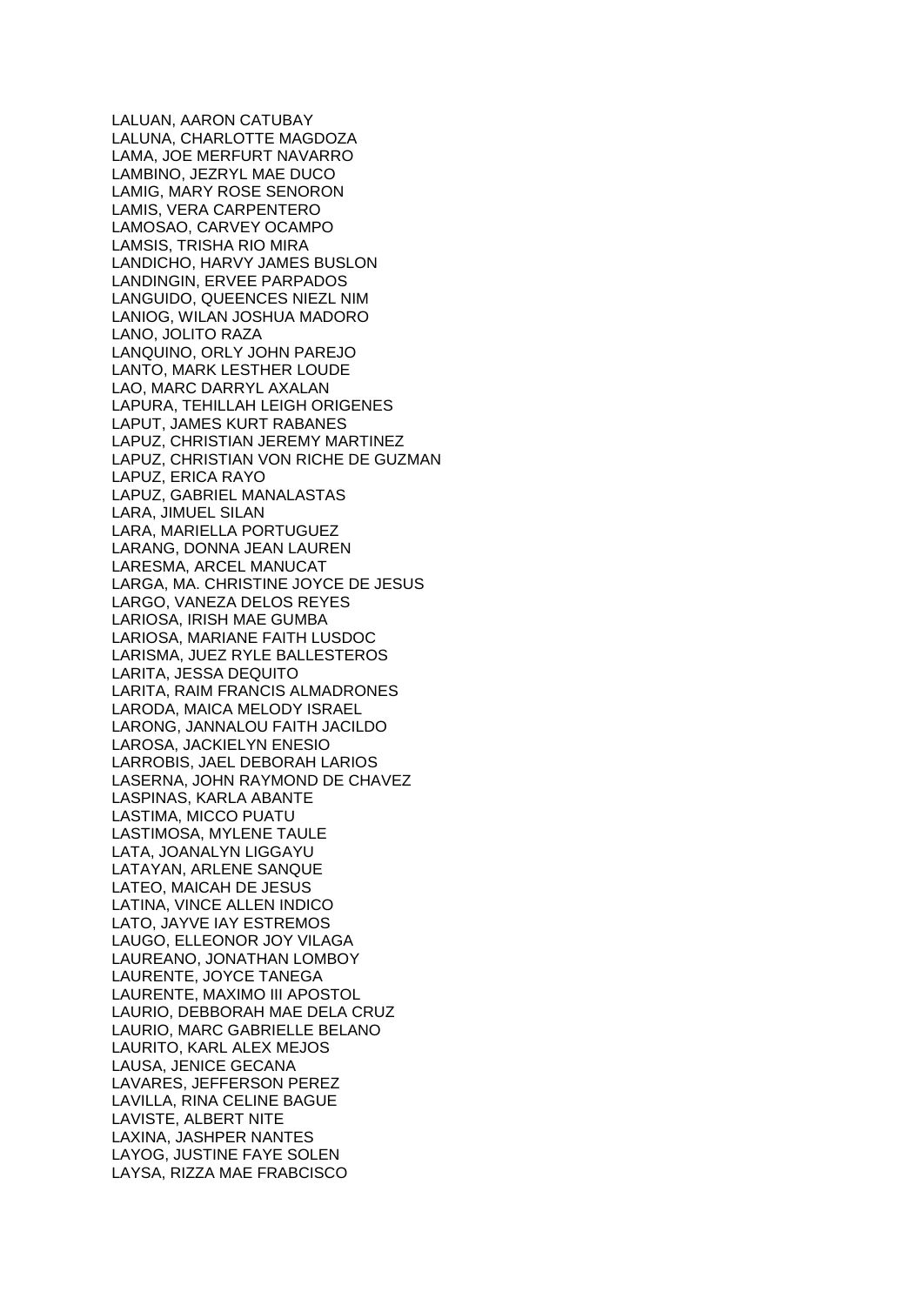LAYUGAN, RITZ SHYRIEL AGARANO LAYUMAS, GIAN RAPHAEL CANUDAY LAZARITO, SHAIRA MAE DURANO LAZARO, IGNACIO VALLADORES, III LAZARO, LUIS FELIPE SALONGA LEAL, JOEL SIMBORIO LEAL, MARJORIE DECENA LEAL, TRACY RUTH HILARIO LECCIONES, REN DAVE MASONG LEDESMA, HECTOR JAIME ALAYON LEE, CHRYSLER TAHALANG LEE, CRISTHEL JOY BRIONES LEE, HENRY SPENCER BILL LEE, KRISTINE-CLAIR BONON LEGASPI, ANALIZA ILLUSTRACION LEGASPI, DENISE MITCHELL ENDITA LEGASPI, LOUIEVI EVANGELISTA LEGASPI, MARY KRIS BLANCA LEGASPI, MATILDE MON LEGASPI, RENALD JAMES BARRENTO LEGASPI, SHAINA HANNA CAMARCE LEGISMA, JAN BRIX REYES LEGO, KIARA ALESSANDRA ROMANILLOS LEJANO, LLEIKEN LACUMBES LEJANO, MIKE JOSHUA DECILOS LEMON, KATHLEEN MAIAN OSORIO LENSOCO, DENISE FAYE GUIRIBA LENTERIA, FRANCES ANN RONQUILLO LEO, KENNETH MODESTO LEODONES, ALBERT REY MANCIO LEONANO, PAOLO JOSEPPE LEONCITO, JET GALIT LEONES, EVANIZA FEDILES LEONILLO, LEOMER LELINA LEPON, ISRAEL CADUNGGOG LERASAN, LEMUEL GAUDIANO LERIO, MARY CYRENE ANG LERUM, ADRIAN FABROQUEZ LESCAIN, JEFTE SOLIVIO LETRERO, PATRICE LIEZL DAMPAS LEUS, JELLA MARIE LEYNES, JOHN PATRICK MAZON LEYRAN, JEROMIRA LUZ VENUA LIANZA, EMERSON PANTIG LIAO, ALYSCIA NICOLETTE PATALINGJUG LIBAGO, SAM LOUIE TABACON LIBORES, ERICKA CAYABYAB LIBRE, EDIELBERT SANDOVAL LIBUIT, PAMELA AMERICA LIBUNAO, THEA KAYLEE NATIVIDAD LICERA, RHIANNEN MARIE CASAS LICLICAN, SEPHI MARZ GINES LICUDO, MARY ANN JAVIER LIGAD, ARJOHN CASTILLANO LIGPITAN, AARON VARGAS LIGUNAS, LUIS RAINIER TERVEL LIGUTAN, JASPER ARON HOMBRE LIM SUAN, MERADEL BONTOR LIM, CERX LORENZ MIGUEL LIM, DAN ALEXIS ESCALERA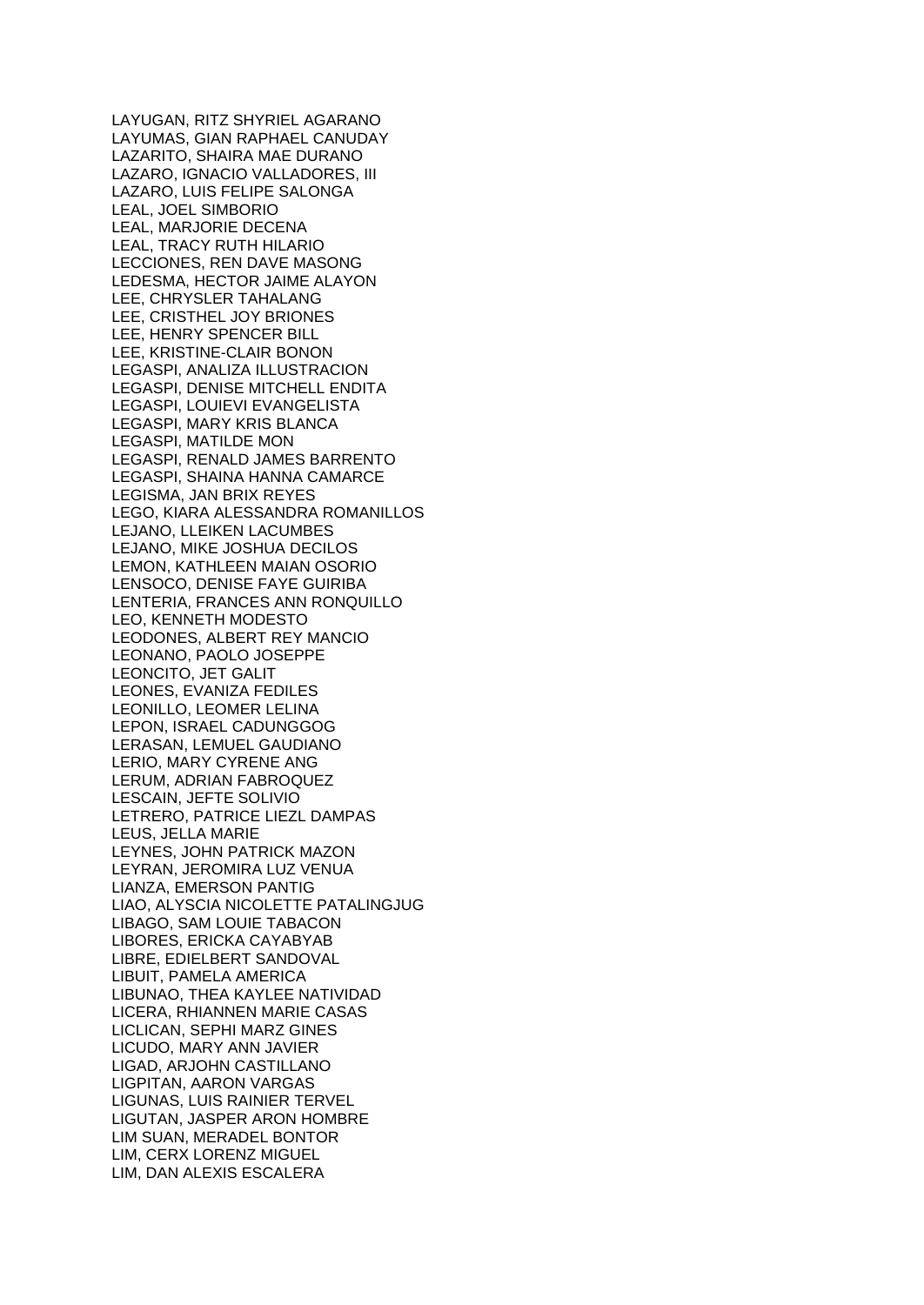LIM, DIETHER BOLO LIM, EDUARDO ANDRE RAPHAEL CALIMLIM LIM, MUSS DUPAN LIMBOC, MELVIN TERITORIO LIMOS, CLAUDINE ARCILLAS LIMPAHAN, ETHEL LUMASAG LIMPIADA, KIM KARL NOVA LIMPIN, CLEU CESAR ILDEFONSO LIMPOT, HAZEL MARIE ELOISE GALDO LINCALLO, ANGELICA BACAY LINCAY, RYAN BAYLOSIS LINGUAJE, RAYMOND CONCEJA LINSASAGIN, SHAMIRA ELIZ MERCADO LIPARDO, VENZ NORMAN VERRA LIPAT, NELLE MIKAELA INCIONG LIRAZAN, JAZER JOHN TACDA LISONDRA, BRIEN CLAVECILLAS, JR. LISONDRA, ROMAELYN SARIO LITANA, MARY SARAH SANTOR LIWALIW, LECILLE MAE VENUS LIWANAG, EFRAIM JOSE HERMINIGILDO LIWAS, KENDRIC JUDE ABAD LIZA, RENZ JASPER BUMAGAT LLAMERA, NOVA MAE LLAMOSO, WHENCY LLAMAS LLAMSON, JUSTINE PAUL BONGALOS LLANA, MELKA JESSALYN CONDE LLANDA, JOEGEMAR DE ASIS LLEGO, MARK LORENZ AGUDA LLEMIT, CHRISTIAN LOER TERING TERING LLEVARES, JAPHET BAA LLIDO, MAIKO JAY AMANTE LLONES, RACHELLE VILLAHERMOSA LLORANDO, KAILA MAE LOBATON, NIKKO JOHN ESCLADA LOMAT, ZION JOEL BARCIA LOMBRES, ARYANNE JADE MENORO LOMIGO, KCROTS PETTE OFILAN LONGCOP, LLOYD MARLOU ERANDIO LONGID, NINA DOMINIQUE FOKNO LOOR, SHAIRA BELLE GOMEZ LOPEZ, AIRISH LAT LOPEZ, ANNA ISABELLA MARANAN LOPEZ, ANNE CLAUDETTE SAVA LOPEZ, EDEL JOHN GEMPESAW LOPEZ, FRANCIS GABRIEL RACILES LOPEZ, GABRIEL CALINGA LOPEZ, JAY AR TOLEDO LOPEZ, JHON JHON CRUZ LOPEZ, KIMBERLY TANGALIN LOPEZ, MARYELLE BRITANICO LOPEZ, PAUL CAMARA LOPEZ, RICHARD AMANTILLO LOPEZ, SHEENA MAY OCAN LOPEZ, VINCENT PEDRES LOPEZ, XENIA YVONNE SANTIAGO LOPRANDADO, CLAUDINE GUEMO LOREJO, MARYBEL CANDA LORENZO, ANDREI FELIX BANTUG LORENZO, ELTHON JHON DAGURO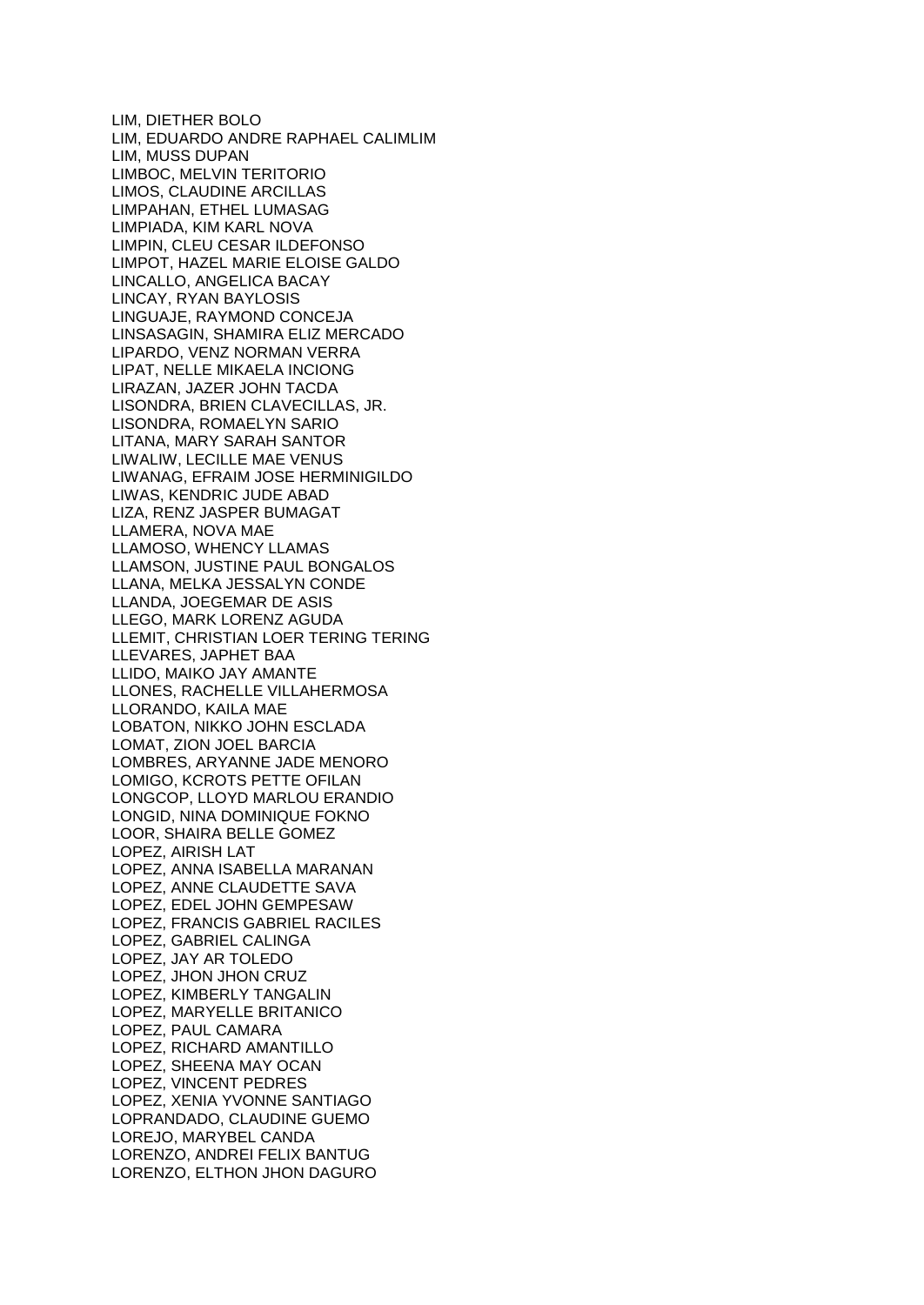LORESCO, SAMMY SORIANO LORETO, PAMELA KIARA SAGUID LORICA, MINORKA CRUZ LORO, SOLON ROI NANLABI LOSANES, RICO JOHN LEBUNA LOSTE, MILES PATRICIA CASTILLO LOTINO, SHARON PERDEZ LOVERANES, MARINA AJERO LOYAO, ALGER SASOTA, IV LOZA, LANCE ARINGO LOZANDE, STEFAN ENGEL TORRECAMPO LOZANO, SONNY CABARANGAO, JR. LOZANTA, ERICK JOHN EREDIANO LUBANG, AMEER CARLO GNILO LUBAS, DENZEY BAUTISTA LUBIANO, ANTHONY ALVAREZ LUBIANO, JHENEVIE RODRIGO LUCANAS, ANGELA MARIE BESONIA LUCAS, ARNEL MACALALAD LUCAS, CHAIRA JOY ESTEPA LUCAS, MON DANIEL VASQUEZ LUCENARIO, RYAN FRANCIS CANETE LUCERO, ANGELICA MARIE OLVIDA LUCES, CHARLES KENNETH MALLARI LUCES, REAN NEIL ALEJANDRO LUCIRIT, GENALYN TAPAR LUDOR, JOEL MEDIARIO LUGA, RODOLFO DAYOT, II LUGO, JASMIN KISHA ANGELA BINUA LUGOD, MELFRANK MOLE, II LUHA, SHIERA ERMINO LUMABAO, MAX HALLEYX AQUINO LUMANDEZ, EDWARD HANS JOSEPH BETINOL LUMANGAYA, KRIZZIA MAE REGENCIA LUMAWIG, ASHLEY KAY BAGUILAT LUMAYAG, JESSEL BAJAMONDE LUMAYOD, HAROLD PAROL LUMBA, MICH JUSTINE TOGUENO LUMIBAO, XIANDARA HABON LUNA, CHRISTINE JOY SARANDON LUNA, JOHN RAY ABELA LUNA, MARCO ELIEZER ESCOBIA LUNA, SHAINA NICOLLE COLOBONG LUSARITO, DIZZA MARI ESTRADA LUSICA, JESSA MAE BAURA LUSTAN, FRANCIS JIM ERNACIO LUYAHAN, GUYNETH SERVANDO LUZADA, JOSHUA ROEL MONLEON LUZANO, LUKE ADRIAN LUMAHAN LUZONG, JASON BAYBAYON LY, SOPHIA EMM SECHICO MAALA, RENELYN MYKA PARUNGAO MAAN, JULLIE MAE MEDIA MAANO, LORENCE MAGALLON MABATID, CLAUDE NOEL BAUTISTA MABITAZAN, CHRISTIAN JAY ALICNA MABUNGA, JOHN MICHAEL FONTILO MACABUHAY, AUBREI FERROLINO MACABUHAY, LENARD SAYSON MACALALAD, NADINE SANTOS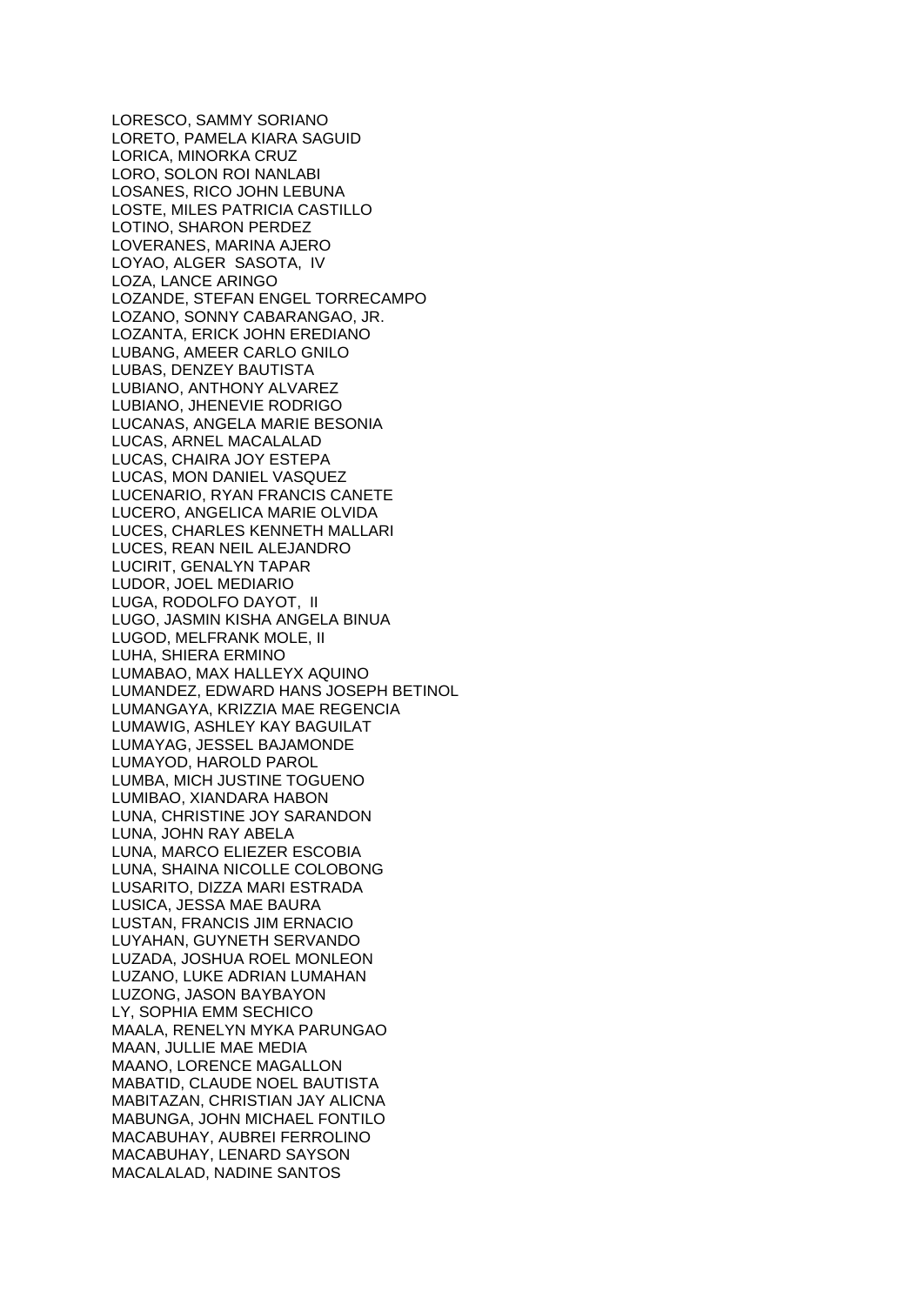MACALALAD, ROSE-AN HERNANDEZ MACALINAO, ROJHUN ORPILLA MACALINDONG, ANTHONY OBAL MACALINDONG, ARLYN JOY GAMBOA MACALINO, VIRGINIA ISABEL OBISPADO MACALINTAL, RENEL PERTEZ MACALIPIS, MELVIN BAUTISTA MACALISANG, JEAD MALINAO MACAPAGONG, CLEA JANE BATENCILA MACARAEG, MARNELLA DELA VEGA MACARAEG, SHARLENE CARANTO MACARAIG, RUBELYN MACARASIG, JOBELLE CARLOS MACARIOLA, KRISTOFFER TURIJA MACARUBBO, RICHMON BABARAN MACASAET, ANDY LLANITA MACASPAG, JOHN RAY ABALELE MACATO, ALLIAH CZARIELLE JAVIER MACATUAL, LOUIENE GRACE BINGCANG MACATULA, MARICON MIRANDA MACAWAY, CINDY LARIOGUE MACAYAN, JOSE NOE CANSON MACION, GABRIEL TOROTORO MACKAY, DONNA LYN MACLOY, CHRISTINE LOUISE LINGAYA MACO, MC. LOURENZ DELA ROCA MACOROL, MIKHAEL ROY INFORNON MACUTONG, MARK JOHN CONSALUDO MACWES, NOREEN FACLANGEN MADALI, JEZEL CADELINA MADANGUIT, MARK ELDON RANES MADARCOS, LERRY ANN PIGA MADDELA, CHARLES DARIOUS CIPRIANO MADELO, MIKE JESTER PAUL ARANETA MADERA, MARBEN MANGUBAT MADJID, JOEY SALVACION MADLANGBAYAN, CATHRINE MACALINDOG MADLANGBAYAN, KATHERINE JAYO MADRIDEJOS, MIGUEL ANTONIO CAROLINO MADRIDEO, ANGELICA PAZ MADRILEJO, GISSELE GAPASAN MADUENO, KARL IMPERIAL MADULID, JOHN JOSEPH CORONADO MAESTRADO, MARIA SHELLA SITON MAGA, FRANCIS NICOLE GABEJAN MAGAD, HANNAN SOLAIMAN MAGALLANES, MARIA LUCILLE MOSTERO MAGALLANO, AERRHYLLE JEANNE LANGUBON MAGALONG, THYTUS JOHN SALURIA MAGANA, CHARINE SACAYAN MAGARSO, JESSA MAE BANTOLINAO MAGAT, JOHN LAWRENCE PABELLANO MAGAYANES, ANDREA JAVE ARBES MAGBANUA, CATE MERREL GRACE PASAN MAGBANUA, EL PHILIP FRED MAGBATO, JEAN NATHANIEL ESPINOLA MAGBITANG, MARVIN JOHN DAMAYO MAGBUO, JOHN MARLON PAMBAGO MAGCALAYO, JOHN MARK GABAY MAGCAWAS, ELAINE PIMENTEL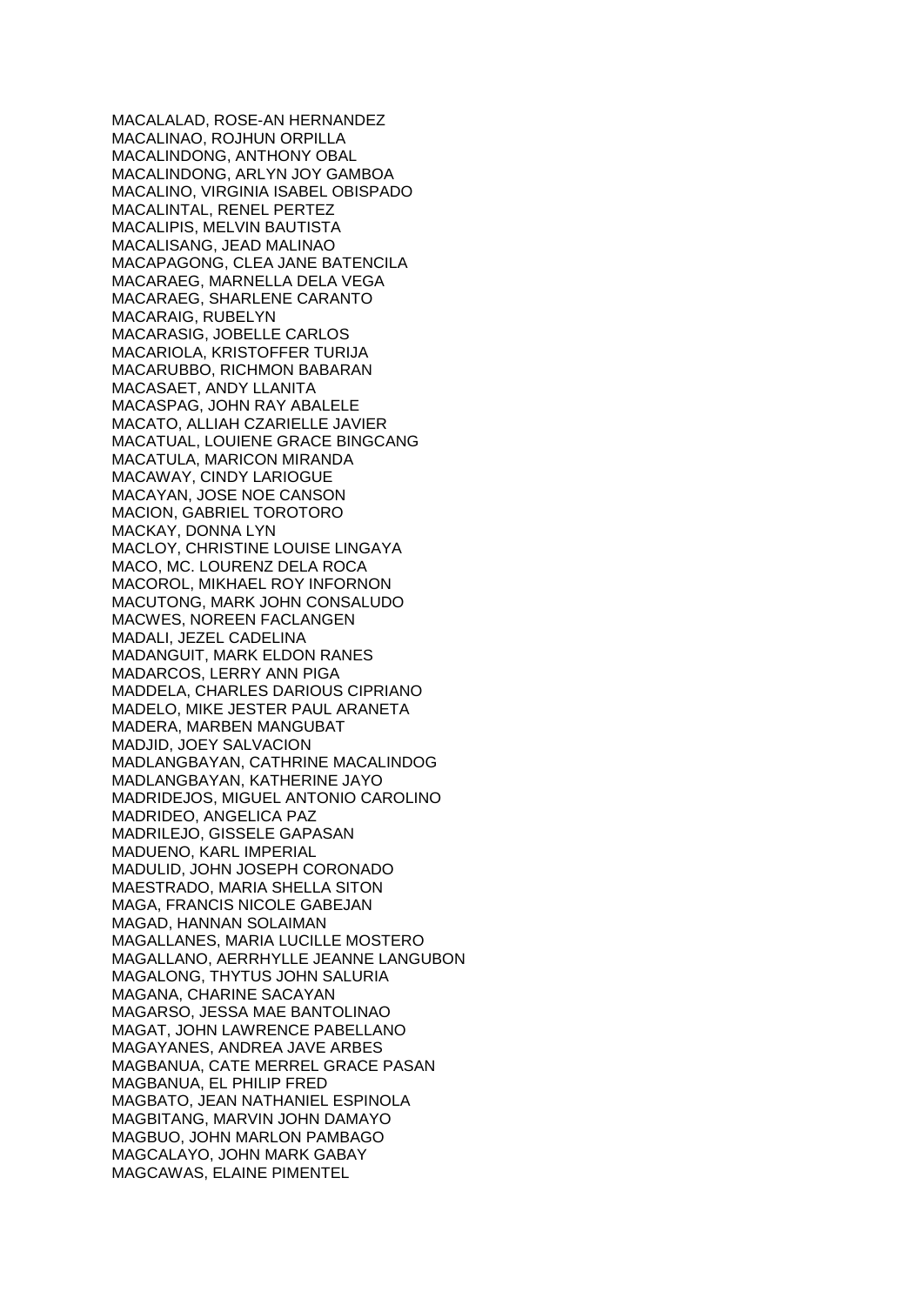MAGDADARO, MITZIE TANTIADO MAGDALAGA, MARK JOSEPH MAGDALUYO, JESSA MAE DOLETIN MAGDAMIT, LEMUEL MOSTAZA MAGDARAOG, MYSA BRILLANTE MAGDASAL, KESY I CABCABAN MAGDULA, JOHN DANIEL MAGLAHUS, AMIABEL AVELYN BENDANA MAGLANGIT, MARY GRACE MORALES MAGLASANG, ANESA PEPITO MAGNO, BOBBY BERSUSA MAGNO, CLESHANNE DECE OBENZA MAGNO, GIL ERROL DAVID MAGO, GEORGE MICHAEL ESPALMADO MAGPANTAY, ROSSLYN CAROCHE MAGPILI, JADE KRIZANNE DALIPE MAGPUSAO, JOSE OSCAR CHUA MAGQUILAT, LEOMAR GELANCIO MAGSALAY, JIM CHRYSLER RAMIREZ MAGSANAY, ALYSSA YUNGOD MAGSANOP, NATHAN JOVINZ MAGSAYO, LAWRENCE JAY GUMOP-AS MAGSAYSAY, JESUS DIEGO DUBOUZET MAGSINO, RICA CUETO MAGTAAS, REMJOHN ARON HOMBRE MAGTANGOB, KRISTOFFER RAYE DELA CRUZ MAGTULIS, RICHLIE LYNDON SUZUKI MAGURA, ERMIE GLENN DELOS REYES MAGURA, MATT ALFRED LADICA MAIDO, JOANNE ENDRIGA MAJORENOS, DARRYL CAJETA MAKAERAN, PRINCES ROMA ORIDIALES MALABANAN, ABEGAIL SAMOZA MALABANAN, SARAH JOY BAUTISTA MALABAO, KHAYLA MINDO MALABAS, IRENE BATINGAL MALABONGA, KAYCEE SUSA MALABORBOR, DENNIS NARBONETA MALACURA, ALICE JANE MIER MALAKI, EARL TIMOTHY DORON MALALUAN, MA. IRIS MIKAELA RIVERA MALAPIT, ARTURO BELEY, III MALATE, SHIELA MAE NOLEAL MALAYANG, JULIENNE ALEXANDRA ARANA MALAYO, ANGEL ALVAREZ MALDO, BRYAN HELI MALIAO, CLENT ORDISIE PAGLINAWAN MALIBIRAN, ROSE BELLE VALENTON MALICAY, KIMBERLY QUIROZ MALICSE, HARK JOUSES CENIZA MALICSE, RONALD LANZE LASI MALIGAS, MARY JANE ALIMANZA MALIGAT, JHONALIZA ILAN MALIHAN, KRISTALEE IRISH SORIANO MALINDAO, JUSTIN FIAROCHANG MALINIS, KRYSTEL VERONICA ARANZADO MALIWAT, RYAN JOSHUA ANG MALIXI, RAPHAEL CARLOS TUASON MALLAPRE, JANE FRANCIS DON MALLARE, CINDY GAYLE MAYLON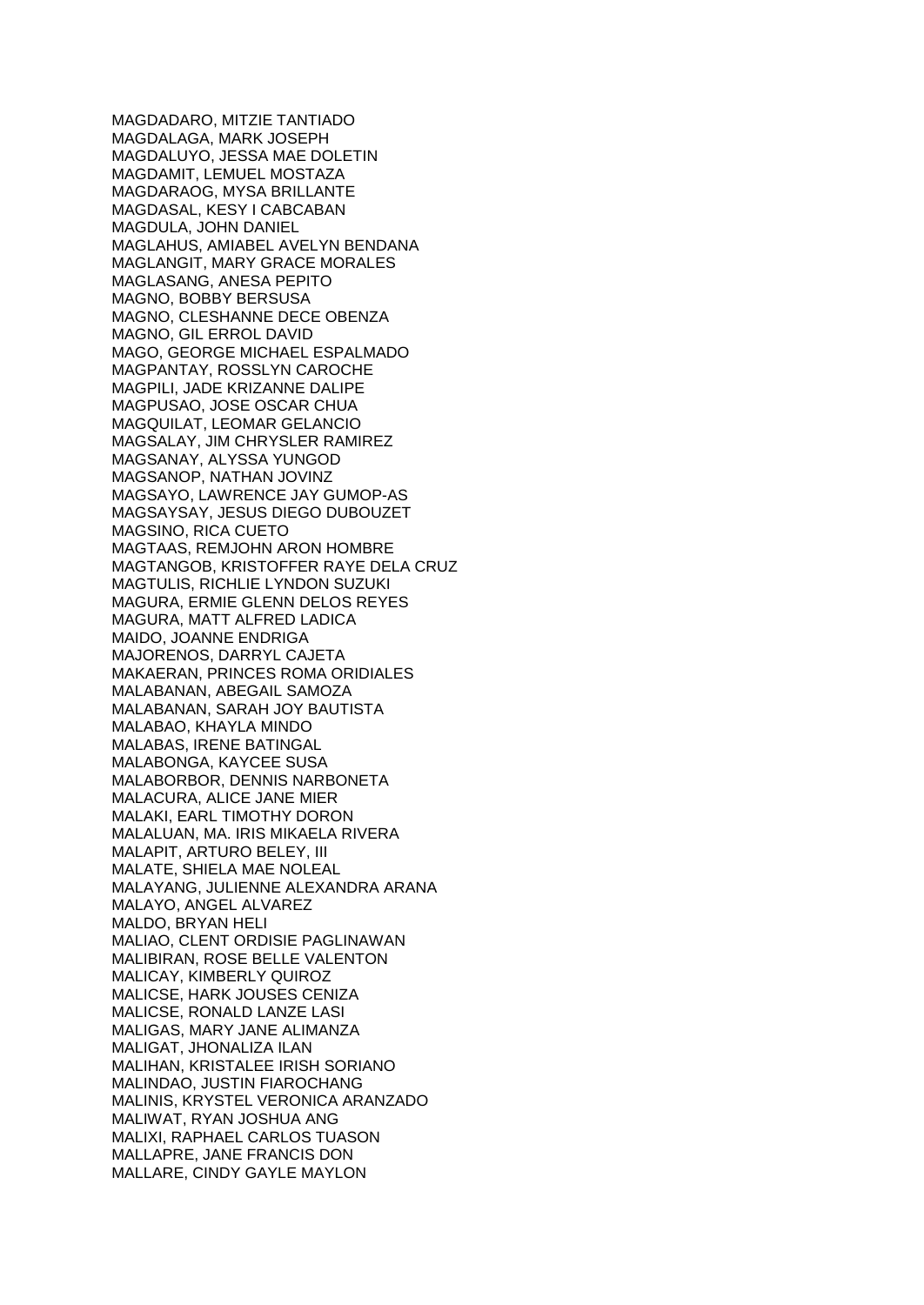MALLARE, ROSEN DALE PUNGTILAN MALLONGA, KYLA LORRAINE LIBANG MALLORCA, ANTHEA MALLARI MALLORCA, JOHN LESTER BANDA MALOLOY-ON, RECHE COMPRA MALTO, JESSA MAE SALOMON MALTO, KERVY GALAN MALUBAY, MAHARLIKA AMAE ANORE MAMA, FARHANAH SACLAO MAMAC, MECEL JOY MAGBANUA MAMACUD, KAREN NICOLE ESPINOLA MAMALATEO, CATHLENE JOYCE MUNOZ MAMINTA, JEMMUEL GARCIA MAMPUSTI, ARJUN REGIDOR MAMPUSTI, JAN EROL BULOSAN MAMPUSTI, MARK JEROME MORALDE MAMUNTA, JOSHUA ROBERT LENOGON MANADONG, MYLENE CABANATAN MANAGUELOD, DINARA GETALADO MANAIT, JADE AIVAN ENDICO MANAJERO, RAFF GABRIEL AARON MANALANG, JANELLE IRRA ZAMORA MANALANSAN, EURO JEROME SANTOS MANALO, JOHN DALE TAPNIO MANALO, JOHN PATRICK REYES MANALO, MIRASOL NOVA DELOS REYES MANALUNDONG, ABDUL BASIT AMER MANANGAN, RHODA LISBO MANAOG, KATHLEEN BHEA ALMERIDA MANAOG, MA. JACKIELYN GUTIERREZ MANAP, SITTIE NURLAILA MAULANA MANATAD, IAN BENEDICT IGOY MAN-AWIT, SHEIRA CUSTODIO MANDAL, RYNZ RYAN ASTILLERO MANDALAWI, MADRIGAL OBAMOS MANDIA, MARBERT MALICSI MANEGOS, FREDDIE MAR ALAURA MANGA, EUNICE PUNIT MANGABAN, JONALYN MATA MANGAHAS, KRISHA MAE LEIDO MANGARIN, RACEAN VINCE COGOLLODO MANGARIN, ROSENDO MARVIN VERANA MANGAWANG, ANDREO JADAP MANGIBIN, JEANNE MARIE THERESE FEIR MANGOBA, JOMAR CANETE MANGROBANG, MARK JOSEPH GUERRERO MANGUBAT, PAULINE DINGLASAN MANGUIAT, MARK ADRIAN LINATOC MANGUIAT, MERVILLE MENDANIA MANGULABNAN, JASMINE AUDREY GUTIERREZ MANGUNDAYAO, VERONICA PANER MANILA, ANGELICA MANIMTIM, MARK DIETHER MENDOZA MANINGAS, MARJORIE GOLD DIVINA MANINGAS, MARY ALLAINE LOIS LUMABAN MANINGO, ANGELO LOBERIANO MANIWANG, CRESHA LYNN SILAGAN MANLAPAZ, GILLEN JAVIER MANLAPAZ, JARRELIN ROQUE MANLUNAS, THERESA MAE PENDANG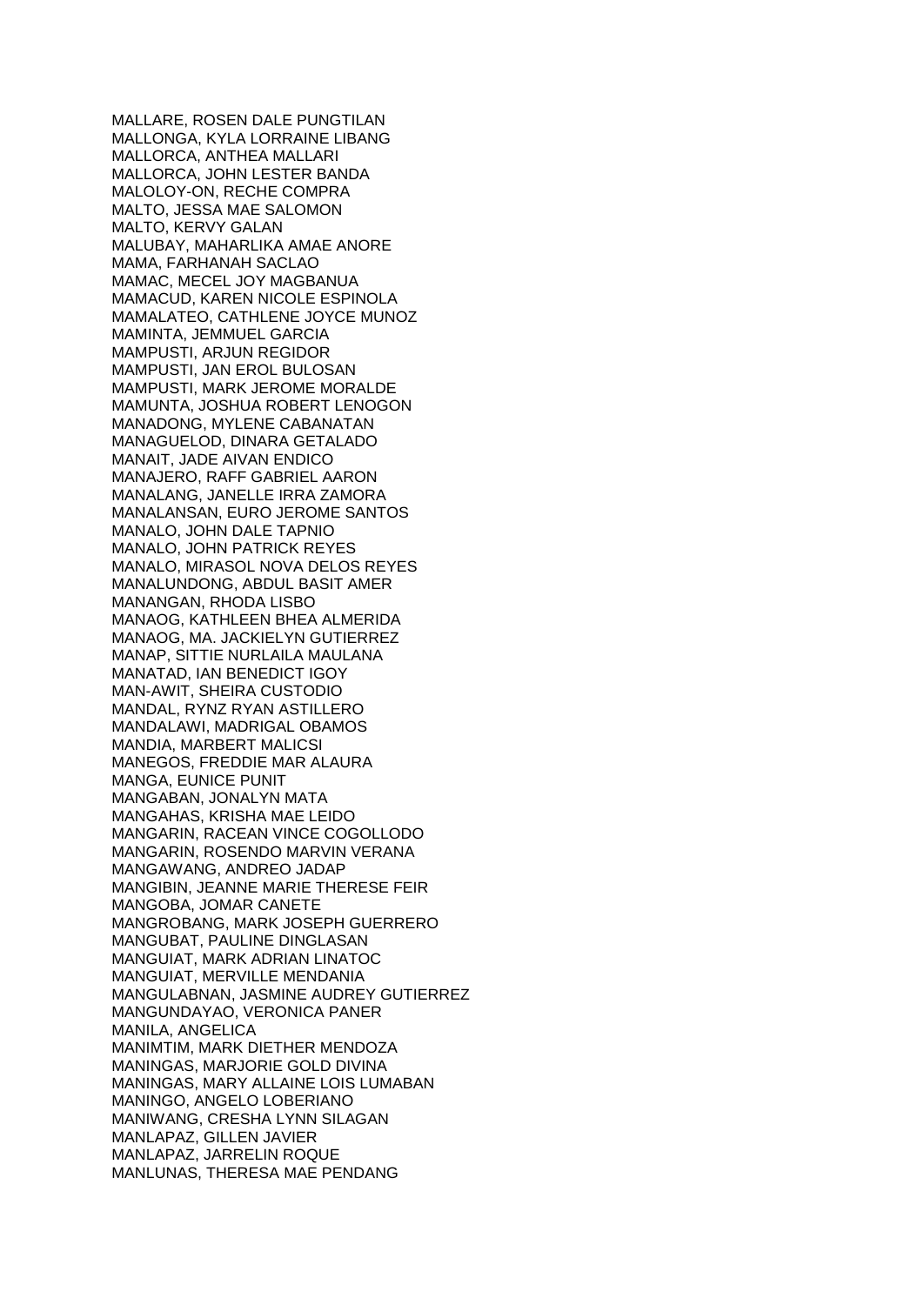MANLUPIG, SEAN KENNETH ERES MANMANO, ENGELBERT ORDINEZ MANNIKKO, PAULO MANRIQUE, FRANCOIS CLAIRE MARTINEZ MANRIQUE, JAMES DOMINIC RAPAL MANRIQUE, JOHN DANIEL PANTOJA MANSA, YANAMERA SARIP MANSILLA, HAROLD ROBLES MANSOY, LAURENCE JAY DOMINGO MANSUETO, CEDAV CARYL BAJAO MANTONG, JENELOU CUTIN MANUBA, JUSTINE MONDERO MANUBAG, NADITHA MARIE CASIPONG MANUEL, EMMANUEL ADRIAN CARBON MANUEL, JONEL MANUEL, JOSEPHINE TOPINIO MANUGO, ALLIAH CZARIELLE NIERVA MANZANAS, ABE ABRAHAM LEQUIN MANZANO, ANGELA APRIL VILLAPANDO MANZANO, JAN CALEB SALVADOR MANZANO, PATRICK BAY-AKEN MANZANO, ROSE ANNE CHARLOTTE ORPILLA MAON, YASMEEN REYES MAOY, MARLON ALQUIZAR MAPALAD, ALEX ARMANDO ESTOROSAS MAPALAD, ANGELO GABRIEL VILLAMOR MAPALO, MARC MICO ABEGONIA MAPPALA, ROBERT PACIS, JR. MAQUI, JACKIE ROSE SEE-LING MARAAN, ELDRE KURT ILAGAN MARABULAS, JOARA CANDY ALAAN MARANAN, EDJAY BANTUGON MARANION, KAYECELYNE NARVAEZ MARASIGAN, VINCENT ERICK REYES MARAVILLA, CARLO ROCA MARAYAG, JAY-VEE BAUTISTA MARAYAN, JESSIE PALUA MARBEBE, WENDEE ENTERO MARBELLA, SHEIGFRID REPLAN MARCELINO, JOHN PAUL BARRIENTOS MARCELO, KATRINA MARIA CRUZ MARCO, EVANDER MANATA MARCO, VIANCA ANGELOU RECREO MARDOQUIO, KAREN SANDOVAL MARGALLO, JANELLE MAE CALUDAC MARIANO, BRYAN JAY RITUAL MARIANO, MARIANNE RODRIGUEZ MARIANO, MARJORINE ALTARES MARIANO, MARVIN SABADO MARIN, CHRISTIAN LAPID MARIPOSQUE, SANDRA MANAL MARITANA, WILSON JACOB AGUILAR MARIVELES, KARINA ISABELLE REFIL MARMITA, CRIS JOHN GANZON MARPURI, KIM CYRILLE CASTRO MARQUEZ, ANALIZA JOY ESTRADA MARQUEZ, ATHENA LLUPAR MARQUEZ, DANILO RECIO, JR. MARQUEZ, JOHN MATTHEW ESTRADA MARQUEZ, JOSSEL ITTO SALAO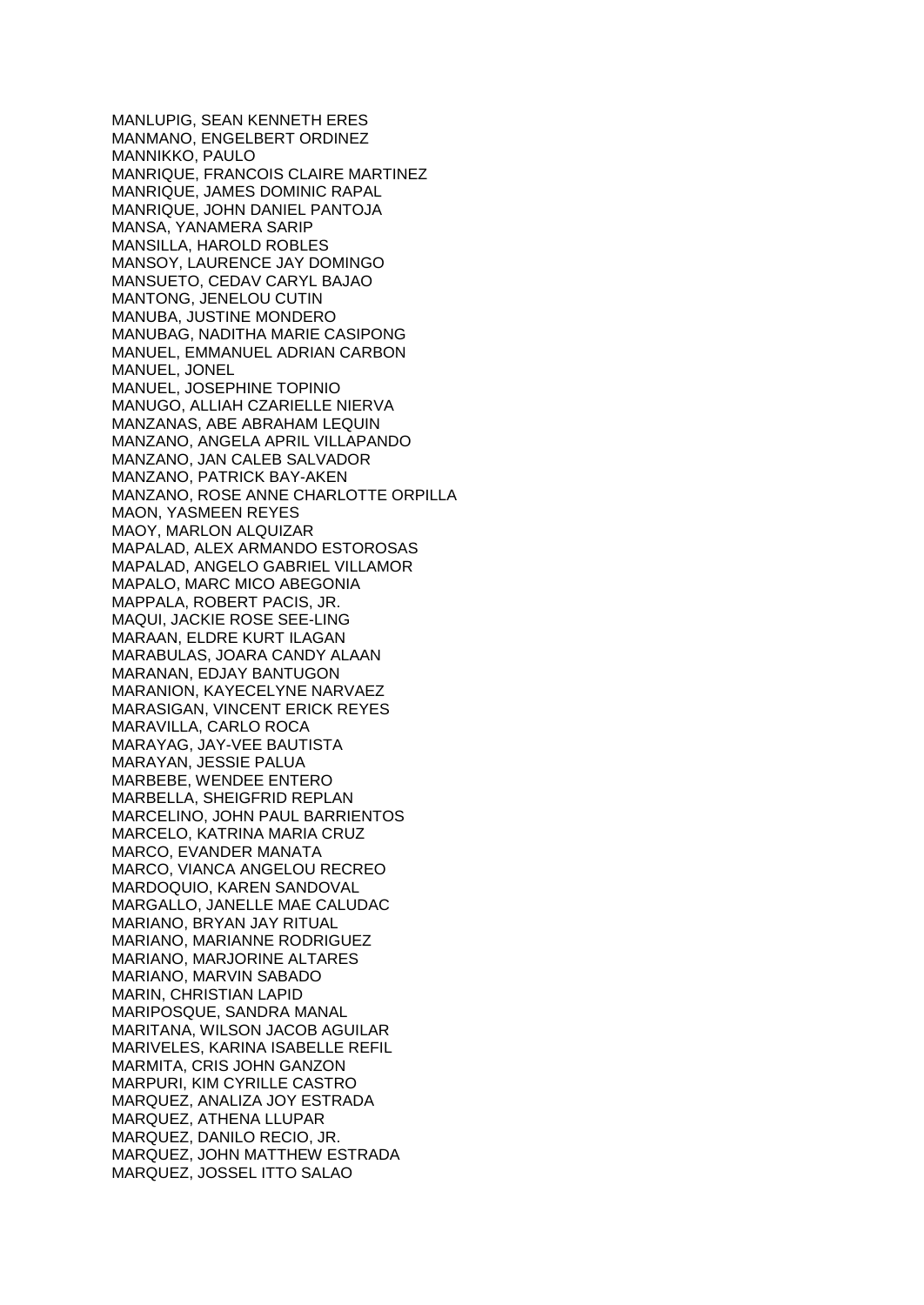MARQUEZ, KIM LOYD COMETA MARQUEZ, LUDOVICO MARCELO, JR. MARQUEZ, MARIJHUNE CAM MARQUEZ, XYRZA MAE TANGALE MARQUITA, RICHELLE MANDALIHAN MARTAGON, PRETZ MARTICULAR, JHECO ALENCIAGA MARTIJE, DAME AUGUSTINE MELICOR MARTIN, JOHN RUSSEL QUETUA MARTIN, JONAS VASQUEZ MARTINEZ, ANNA PATRICIA FRANCISCO MARTINEZ, BRAINA RIEGN BUCONG MARTINEZ, CHERRYL ASUNCION MARTINEZ, ISABELLA GALAROSA MARTINEZ, JESSEL YU MARTINEZ, JONALYN ELEGIDO MARTINEZ, LENEGEL BARCELLANO MARTINEZ, LIAN JOSE ROSANA MARTINEZ, LINDSAY JOSEPH MARTINEZ MARTINEZ, MARC NICO MAGASO MARTIR, KAYE CANDA MARTOS, MARC KLINT RUBIO MARUHOM, HANNAN DIMALNA MARUNDAN, AZRIEL PAUL PALANG MARZAN, BELJAN QUILANG MARZON, JOHN PATRICK DESPI MASAHUD, TERMIZIE JR. GANIE MASIPAG, ARJAY ALAGAO MASLOG, MA. ANGELIKA JANE RIVAS MATA, HONEY GRACE BONACHITA MATABILAS, ROWELL JONES ROCIO MATAYA, MARK GABRIEL MENDIOLA MATEDIOS, KIMBERLY MATEO, JAN LAWRENCE PERALTA MATIAS, CHRISTIAN JAMES ATIENZA MATIAS, MARY GRACE DOMINGO MATIENZO, JOHN LOUIE JUAREZ MATILDO, MIHO ANGEL LITANG MATIVO, JONNEL SULARTE MATRANAS, JASON TROY CARAS MATTA, JANNAINE JAYNE DYGUAZO MATUGAS, LEILLA KEITH JACA MATULAC, ANDREA BEDIA MATUTINA, CHRISTIAN DANIEL TUMANG MAULI, MARK ANTHONY MARIANO MAUYAG, BOHARI PACASUM MAYA, CARL ADAM BADAR MAYNAGCOT, NICKO BANGUIT MAYO, MICHAEL DARYL PARDINAS MAYOL, ELAINE JOY PARACUELLES MAYOR, JOHN ANGELO MERCADO MAYORMENTE, MICO SALVADOR MAZAREDO, ALYSSA GUALBERTO MECA, KATE GLYNISS PADAPAT MEDALLA, SAIRA MORCILLA MEDALLE, TWILITTE AE QUEZON MEDENILLA, JANN DANIEL BENITEZ MEDIADO, MICHAEL REQUILME MEDILLO, JHAM SELANOBA MEDINA, ANGELICA ELONA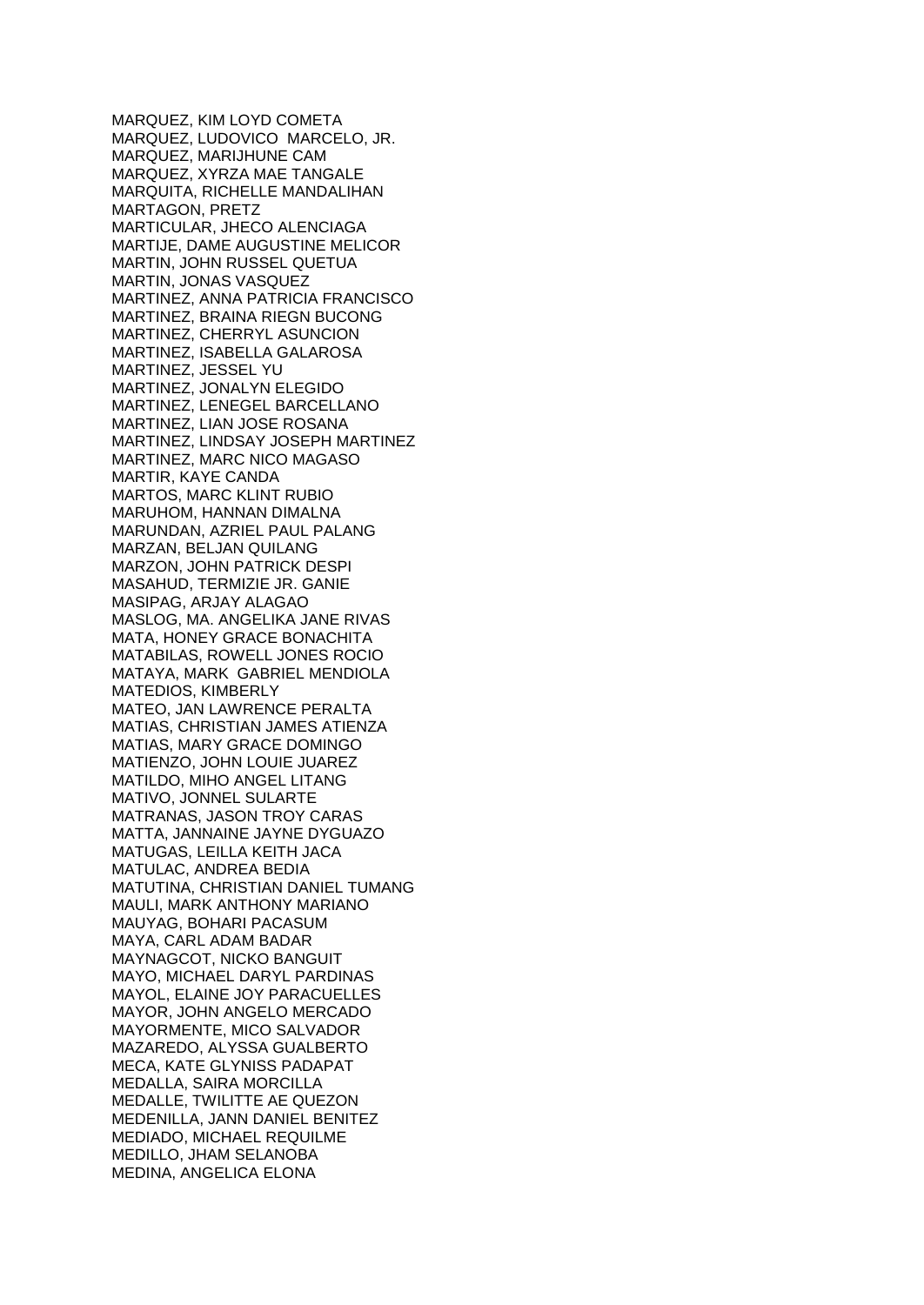MEDINA, JHON REY VALLEROS MEDINA, MARK JASON APOSTOL MEDINA, MARK JOSEPH APOSTOL MEDRANO, NATHALIE BUNGALON MEDRANO, TIFFANY JADE SOLIS MEDROCILLO, WILSON FLORES MEGIO, VENCE NEIL ACAMPADO MEJALA, CHARLENE ESPANOL MEJIA, JELINE ESPINOSA MEJIAS, NINO CELUMEN MEJOS, LEE SAM PORTOLAZO MELICIO, JENNY OBRADOR MELLA, JOSHUA GUIDO BROQUEZA MELLIZAS, MARY DIANE LEYSO MEMIJE, FRANZ LORD CABELOS MENDADOR, ARTHUR MANLANGIT MENDEZ, JAN VALERINE GREGORIO MENDIGORIA, BRYAN JOSEPH LACASANDILE MENDIOLA, MICHAEL JOHN BALLEZA MENDIOLA, SOFIA MAE ENCARNACION MENDOZA, ALDUS RIELLE OBDAMEN MENDOZA, ALICIA DUBAO MENDOZA, APRILYN MAE VALLES MENDOZA, ARLYN MENDOZA, DANIELY MAE ZARASPE MENDOZA, JEUS KIM CIUDAD MENDOZA, JUAN MIGUEL SABIDALAS MENDOZA, MARC NICOL MEDILO MENDOZA, MICHELLE ANGELIKA ESTARDO MENDOZA, NOMER RECIO MENDOZA, RALPH CHRISTIAN MORA MENDOZA, RENNE ANNE MONDEJAR MENDOZA, TIMOTHY MILAN MENDOZA, VON MARK CRUZ MENESES, MARIA GWYNETH DELEON MENOSA, ANGELENE MADLOS MERA, HIROSHI SEN TIMOTEO MERADORES, ELMER OSIO MERCADO, HAINA ORTEGA MERCADO, JOHN KEVIN ESGUERRA MERCADO, JOSHUA AGACETA MERCADO, MAE THERESSE MERCADO, ROSNEL KRISTIANNE PLETO MERETE, MEITSE MAE MESAJON, JUPITER, JR. LACSON MESANA, DENISE DIANNE FABUNAN MESCALLADO, ISABEL TISMO MESIAS, JONATHAN HERNANDEZ MESIONA, JENELYN ALCONABA MESOZA, SETHRIC ANDRE SERIL MESTIOLA, MARVIN ADRA MIAKOUN, BENSON AMORA MICAYAS, GERARD BITURO MICLAT, MIMI LAPIZ MICOMPAL, MARIE CARMEL MAGPATOC MIER, JE REINA ROSE LARIOSA MIER, VENCH CLARK VELOSO MIGALBIN, RIO MICAH CALLO MIGUEL, JEAN MARANTAN MIGUEL, ZHARY BIACO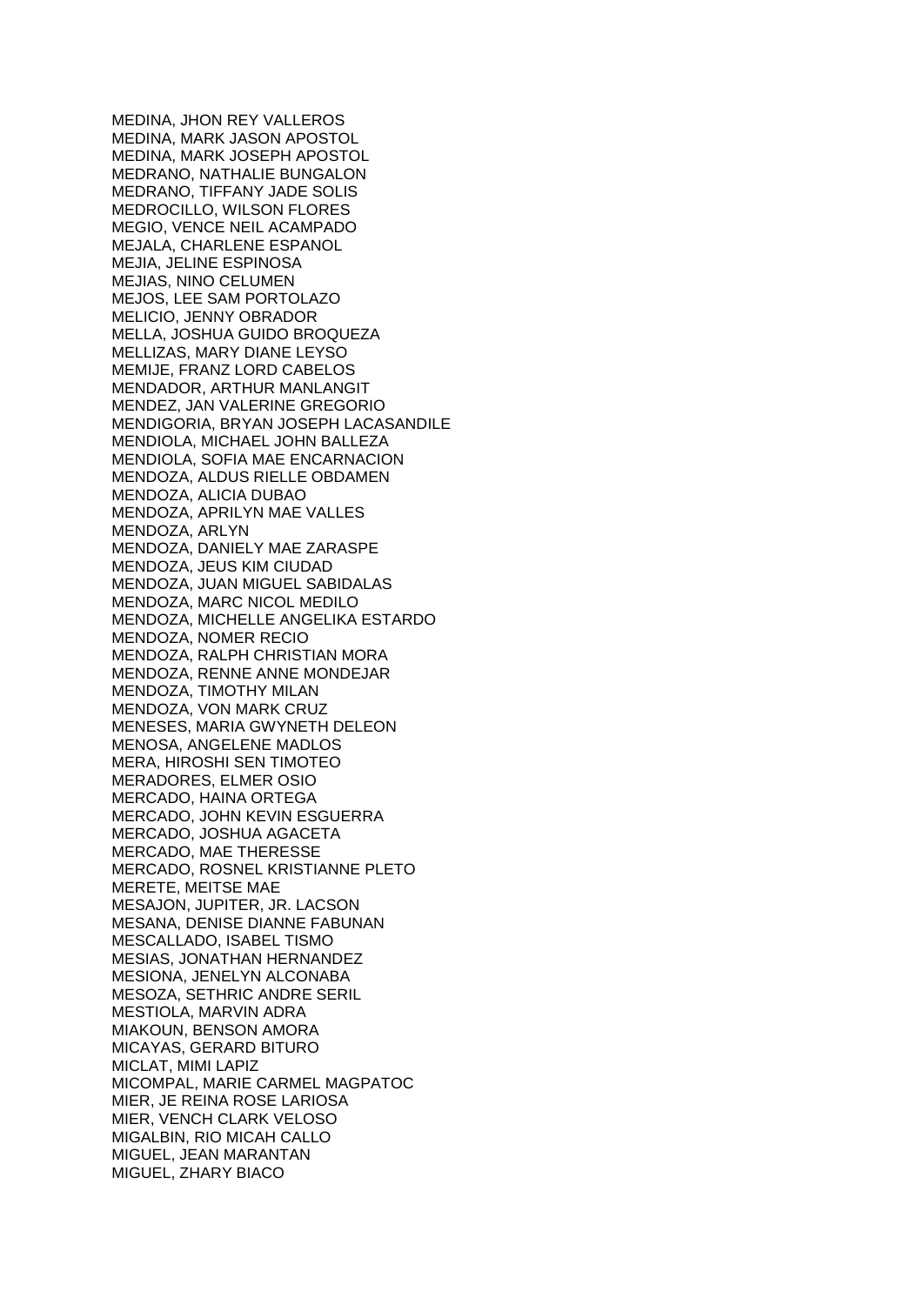MIJARES, AARON JOSEPH EMPLEO MIJARES, IVY LOURELIN BOHOL MIJARES, JADE NOPRE MIJARES, JASPER BERLON MIJARES, JIEL COS MILA, ERWIN JOHN BONGO MILANES, JOHN CHRISTIAN ORDINADO MILANO, VINARD GOMEZ MILITAR, GIENA NUNEZ MILLAMA, JIM LLOYDS COLOMA MILLARE, ARIEL NERIZON MILLAVELEZ, ALCAZAR ABUHAN MILLOS, SAMANTHA JOY MUSA MIMIS, BENJIELHYNE RUFINO MINALANG, KHAYRIA GALLARDO MINERVA, BRIAN RAY DE JESUS MINGKE, JOHN CLARK LASTIMOSO MINISTERIO, LITO PABILLARAN MIRADOR, JESSICA PAVA MIRADOR, RICKYMER MIRANDA, ANNA DENISE DEL ROSARIO MIRANDA, JOSHUA DANIEL RABINO MIRANDA, JUANITO DUENAS, JR. MIRANDILLA, MEAGAN AMADOR MIRANDO, JASTIN JESCKY SACUEZA MIRASOL, JONATHAN LEE SENTING MISA, ELOISE PEPITO MISCREOLA, PRECIOUS FAITH VOLANTE MOCAY, REDDICK IVANNE DAGUMBAL MODESTO, FRECIL JANE SABIO MOHAMAD JR., EBRAHIM BALADING, JR. MOHAMAD, STEPHEN LEO MOHAMMAD SHARIEF, FERDAUSY CACASI MOHAMMAD, NARJAM AMOROTO MOHAMMAD, OMELKHAIR DATU-OLAMA MOISES, RYAN JAY ALCANTARA MOJARES, MIA MAARJA JAE CALVO MOJICA, SEVERINA MAPHA MOKALID , BENNY BOY ANAYATIN, II MOLAVIN, JOHN RAY MONSALE MOLINA, MARELLE LAGUITAO MOLINA, PIA REBECCA CAJUTOR MOLOWA, REBY SEALMOY MONARCA, MIEL CHRISTIAN DE VEGA MONARES, JACOB RAMOS MONASTERIAL, JOHN CHRISTIAN AZANES MONDEJAR, ALISSA JANE SAN ANDRES MONDEJAR, JOSHUA ZOLETA MONDERO, LINREB GUAYAN MONDRAGON, JIFERSON MONEVA, AXEL PAUL ANCOG MONFERO, ALBERT REYES, JR. MONGE, CLYDE DUERO MONILLAS, JOHN ARTHUR GERONES MONJE, AVIEGALLE CAYABAN MONLEON, VIRGINIA LACORTE MONREAL, KEITH BAUTISTA MONREAL, MICHAEL ROIE SOLEDAD MONROY, ANDRIAN CONTE MONROY, MARIANNE CONTE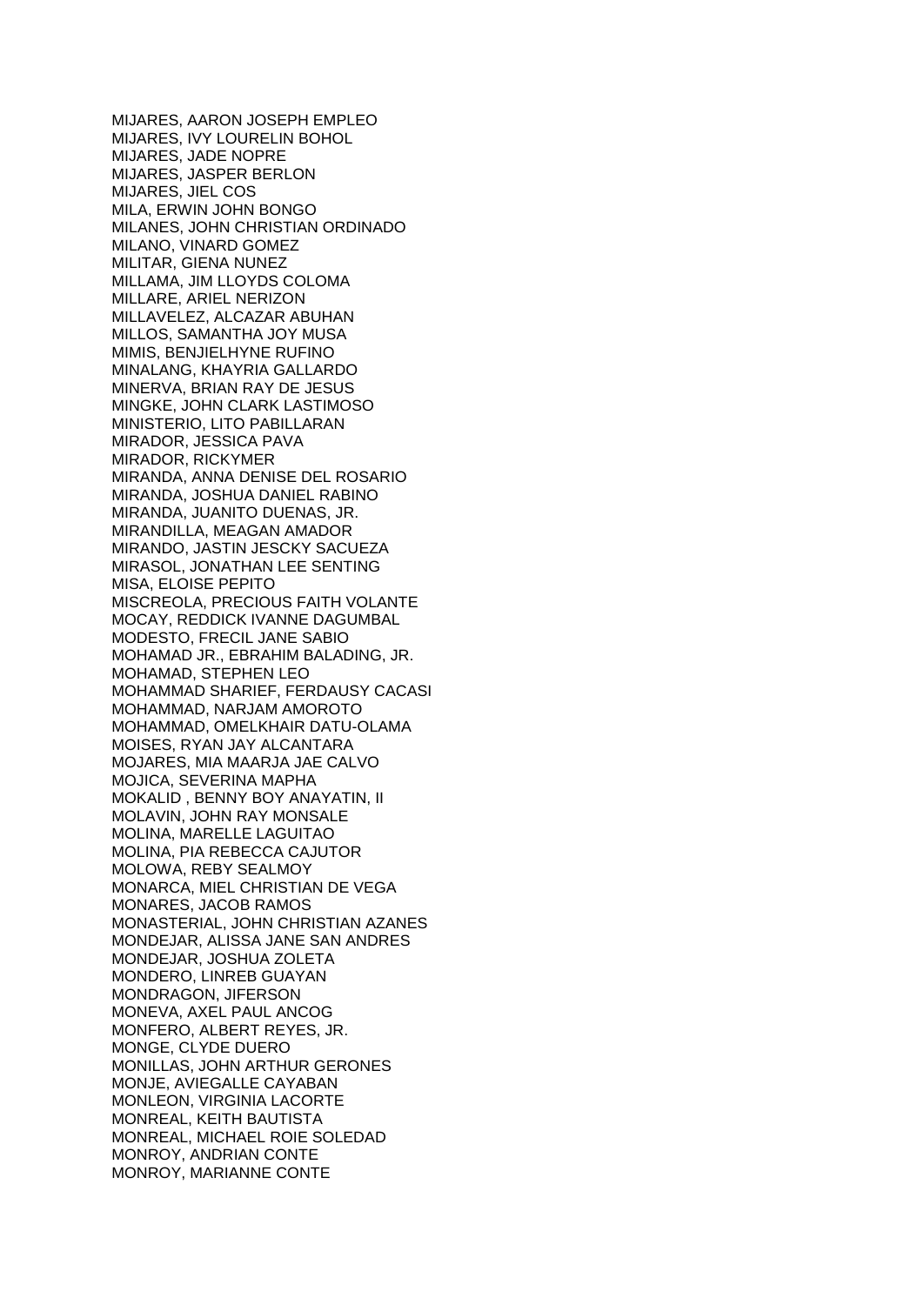MONTANEZ, TRISTAN MIGUEL TAMAYO MONTANO, JIARA LAINE TURIJA MONTANO, JOSHUA LUIS VINALON MONTANO, NEVILLYN PESTANO MONTEBON, JOHN PAUL GENDRAULE MONTECLARO, EIDERF KYLE MONCERA MONTEFALCON, LAIKA JAYNE CAPALAC MONTEFALCON, SAINT JAPHETH ADAZA MONTEJO, MARIAMAE FRANCIA GOMEZ MONTEJO, ZEUS DEOCARES MONTENEGRO, PATRICK LYLE DELAN MONTERA, MARK JOSEPH VILLARUEL MONTERO, NOVEM IDLE MIJARES MONTERROYO, ROQUE TINGAL, JR. MONTESCLAROS, CARLO LOUIS PAMI MONTESCLAROS, RAY MART MONTILLA MONTIBON, KHEA ROSE ATUBANG MONTILLA, JOHN PAUL PANLILIO MONTILLA, PAMELA TAMAYO MONTOJO, JOHN WILLIAM NAVA MONTOYA, PAULO GAVINO MONZALES, ROGELYN MACALALAY MONZOLIN, TIFFANY BRACERO MOPADA, GLYCA ANGEL CUENCA MORA, LILIANNA MAE MANALO MORAL, JENOR POLISTICO MORAL, NOELSA KATRINA LOZANO MORALES, JAY BULAHAN MORALLA, ELYONISSI JHE PIAL MORANA, REGIE AMORANTE MORANO, ANGELIKA BENEGILDO MORANTE, HAZEL OXIDENTAL MORATA, JULIUS PANES MORATIN, AUBREY DELA PENA MORBOS, KIMBERLY MARIZ GOLONG MORENO, ANGELICA DIVINAGRACIA MORENO, ARGEFEL LAYNO MORENO, GWYN CHRISTIANNE ESPIRITU MORENO, JENNY LOU ARGENTE MORENO, ROY VINCENT ZAMORA MORES, MARY ROSE BASTILLADOR MORGA, MAYNARD NUEVA MORILLA, MARIE JHOANNE FEBREO MORILLO, ARLAN JOHN MORILLO, MAFFY JOY PAJEMOLIN MORILLO, ZYRA JOY SUBONG MORILLO, ZYRINE JOY SUBONG MORTALES, MEGAN SUZANNE MONTERO MORTERA, JOHN GABRIEL SAMIA MOSCOSA, MARIELL GUILLENO MOSQUITO, LOVELY SELISANA MOTAS, ALLEN JOHN DUMANDAN MOTILLA, ARIANNE JOY LIRIO MOTIN, SHAIMON MONTESA MUCADDAMAN, MURSIM HATAMAN MUGAR, RISHEIL VARGAS MUGOT, KATE CAALAMAN MUICO, DARIENNE SHANE YAMBAO MUJAR, JONEY JOY BONGARES MUNALIM, MARK LEVI LUPANGO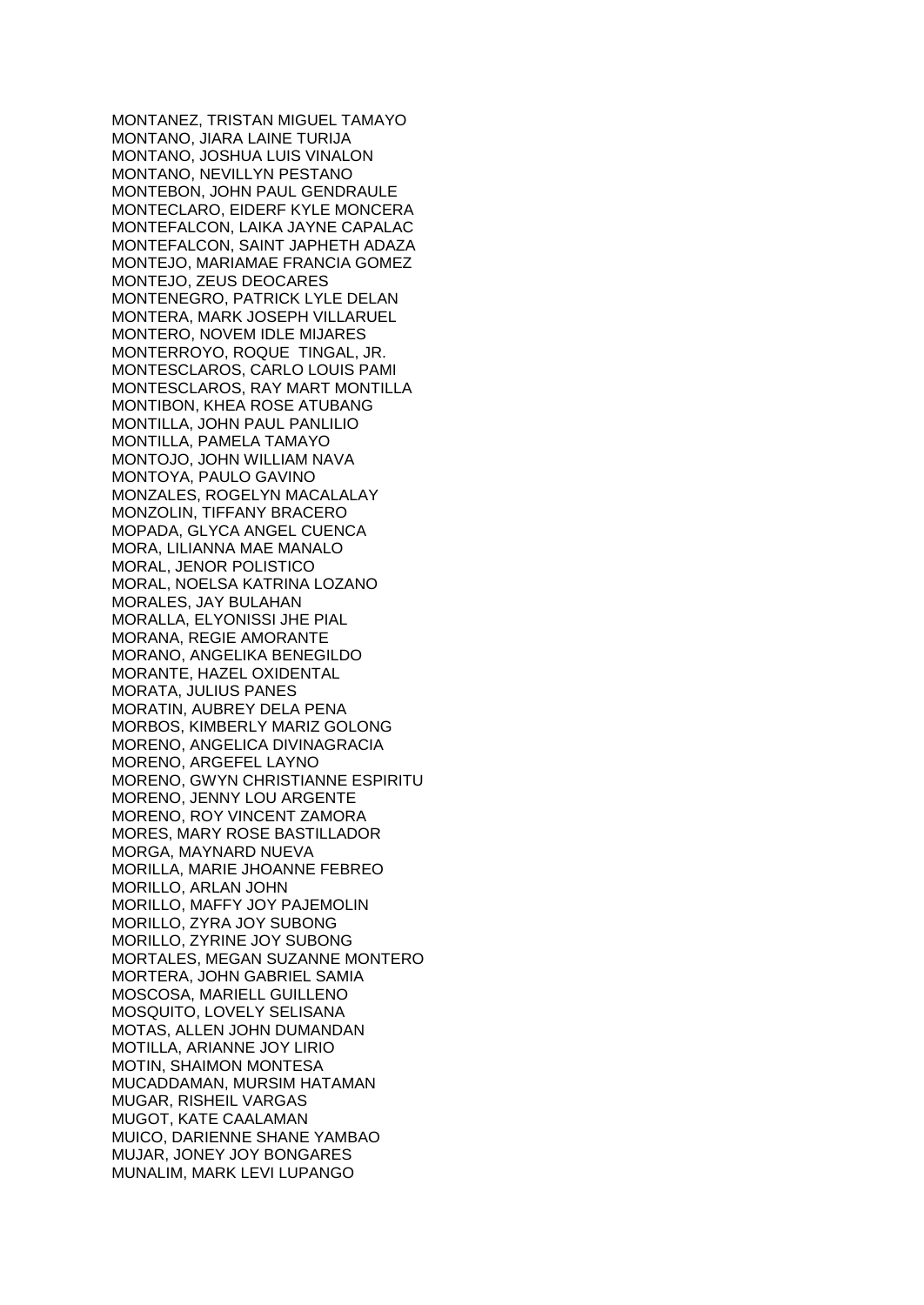MUNCADA, NELISZA MAE DELA CRUZ MUNDALA, CHRISTIAN ALLAN ZAPANTA MUNEZ, TRISTAN CHARLES LACSON MUNOZ, CHRISTIAN PAULO MUSTAPHA, JUHARY MATUAN MUSTAPHA, MAULANA CAUAN, JR. MUTIA, MICAH TIO MUTYA, BOBBY DE VERA NAAG, ALJUN BRAVO NAAG, MARIA AMY RODELYN MARCELLANA NABLE, CHRISTOPHER JOHN DOMINGO NABONG, SHARMAINE QUINTOS NABOR, TRINA LEYENES LINGAYA NABUA, BRIAN REMOSIL NACAR, ARLENE MAE JURCALES NACARIO, LEO LABORINA NACINO, DANICA GLOBIO NACION, YVETTE NACO, ANGELA SOBREVINAS NACULANGGA, VILESER TIOLO NADADO, NERLISA AGENGA NADAL, JHOANNA FAYE TALAGTAG NAHIAL, SAMSI WANLI GONZALES NAINGUE, LYNNEL DELA CRUZ NALANGAN, MARIEL ZAQUITA NALAPO, MARK ANTHONY CABBAB NALLA, IAN KEITH MAGAN NALUNDASAN, CHRISTIAN JOSHUA DAWANG NALZARO, MANTE CROS GALEZA NAMATA, MAXIMO LUMACANG, III NANDING, SANDRA ABO NANGIT, MEREGAY BACULINAO NANQUIL, CRISTY JOY JORDAN NAPAGAL, ROSIE MERCADERO NAPARAN, AIMEE JOYCE DONCILLO NAPILA, STEPHANIE GALAMITON NAPIZA, MARK JOSHUA TUMAMBING NAPOLES, AUDRINA MARIELE BALDERAMA NARAGA, VIDA CELLA BAGUIO NARAGAS, CHRISTIAN NIKKO CABILLAN NARAVAL, PAUL JEREMIAH DELFINADO NARCA, MARY JOYCE RIZON NARCISO, MINDETTE LOVE MIRAFUENTE NAREDO, KRIZIA ANGELA PADILLA NARISMA, CYRIL JOHN CARAIG NARSOLIS, DANAH MAE GARINGO NARTEA, EMMANUEL SAMANIEGO NARVADEZ, PATRICIA NICOLE SUNER NARVAJA, MARY JOY NASAYAO, ARIANNE FAITH ABLAO NASAYAO, SPERRY GYRO GAPULAO, II NATIBO-OC, ARIM PANERIO, JR. NATIVIDAD, MEL ROGENE CARLOS NATUEL, JUAN CARLO NIMO NAVAL, FROILAN BUEZA NAVARRA, PABLITO MERGAL, JR. NAVARRO, JENNY ROSE MATABANG NAVARRO, JUSTIN BRYLE PAGUIO NAVARRO, KAREN JOY TUSE NAZARENO, EARL DOMINIC MAULEON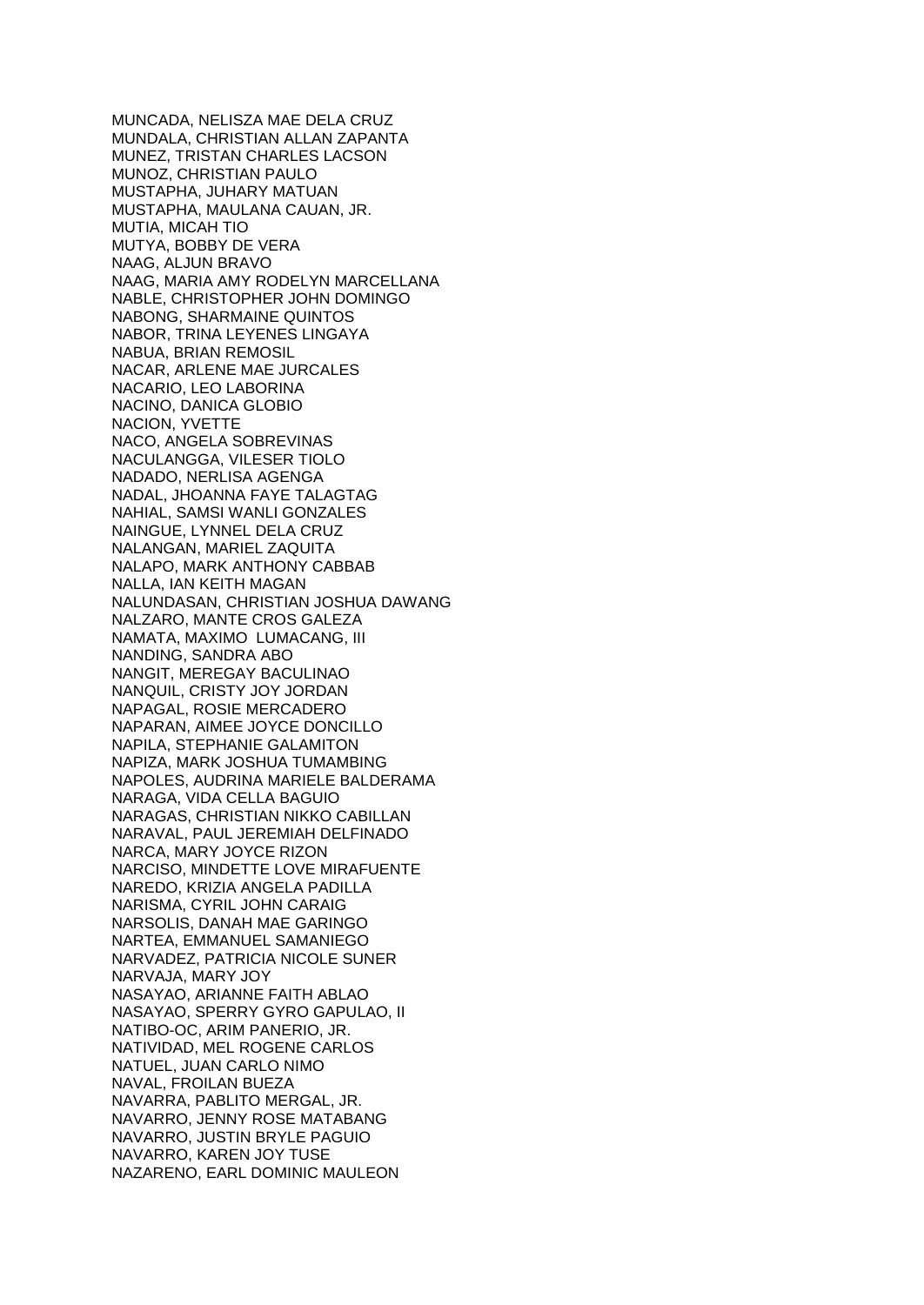NAZARENO, MARY GRACE CARINAN NEBRIL, ENRIQUE JATULAN NEDAMO, DONABEL DAVA NEIS, MARK KIM ANDO NEMENO, JEHDAIAH JANE DANIEL NEPOMUCENO, REXELL SAIRA ALEJANDRIA NERO, LEANDRO EVANGELISTA NICDAO, DEBORAH SIA NICOL, ROSE ANN MINARDO NICOLAS, ALLYSA RAYNNE ANDRADE NICOLAS, DARREN IRECE NICOLAS, MARY JOY BIERZO NICOR, NICOLAINE MAE VERDEFLOR NIEDO, KATHERENA KAY GELACIO NIERA, MA. LORIELYN ESCOTO NIETO, RODENEIL CARL DE GUZMAN NIEVA, EDRIEL DAVE ROYO NIM, JAMES PHILLIP MISOLA NIONES, SHIRLYN JOYCE FABRIA NIRENZO, ANDREA CLAIRE AGUYLO NISAY, JERICHO BAGTAS NISMAL, PRINCE EDMAR NALUIS NIVERA, TANYA FAYE SANTOS NOCEDO, MAE LYNNE MEDEL NOCHE, MIA KIMBERLY FERRANCO NOEL, ARONN ANGELO ROSALES NOGA, CHRISTIAN LEGASPI NOLASCO, MANEFEI PADUA NONO, KARMELA KATHLEEN NIKOLA UY NOPIA, ALLAYSA BARRIO NORCIO, MICHAEL DIZOL NOSCE, FATIMA CALINOG NOVERO, JUAN CARLOS CONSTANTINO NUDO, SYDNEY ALYSON VALLADOLID NUEZ, SARAH MAE TORREDA NUGUID, IVANN ASHLEY REYES NUJAPA, JOHN MICHAEL MALDECIR NUNAG, LANCE TRISTAN SORIANO NUNEZ, HEZEIL ROSE GEBILAGUIN NUNEZ, JANE-ANN FABABAER NUNEZ, JOSHUA PHILIP CORTECIANO NUNEZ, LYKA SAMONTE NUNEZ, MIKAELA JULIO NUNEZA, MACEP LABANDRIA OANE, REY EMMANUEL PANGANIBAN OBEJAS, JORELEEN CATAYNA OBIDOS, EMMANUEL JOHN ARLANZA OBISPO, HERLORRAINE PEACH AGUSTIN OBLIGADO, MARIEL BATE OBRINO, IVAN GIL GUEVARRA OCABA, ELEAH LIM OCAMPO, ALMIRA BONDOC OCAMPO, MARK ADRIAN SALAS OCAMPO, RUZZEL BUEN OCAMPOS, ARES ABIGAIL JO OCAROL, MARIAH KRYSTEL CORTES OCASO, SIGNORI JON BACOR OCCO, APRIL LECHIDO OCHIA, ARMANDAILE SALVIO OCHOA, JELMER JON BATIN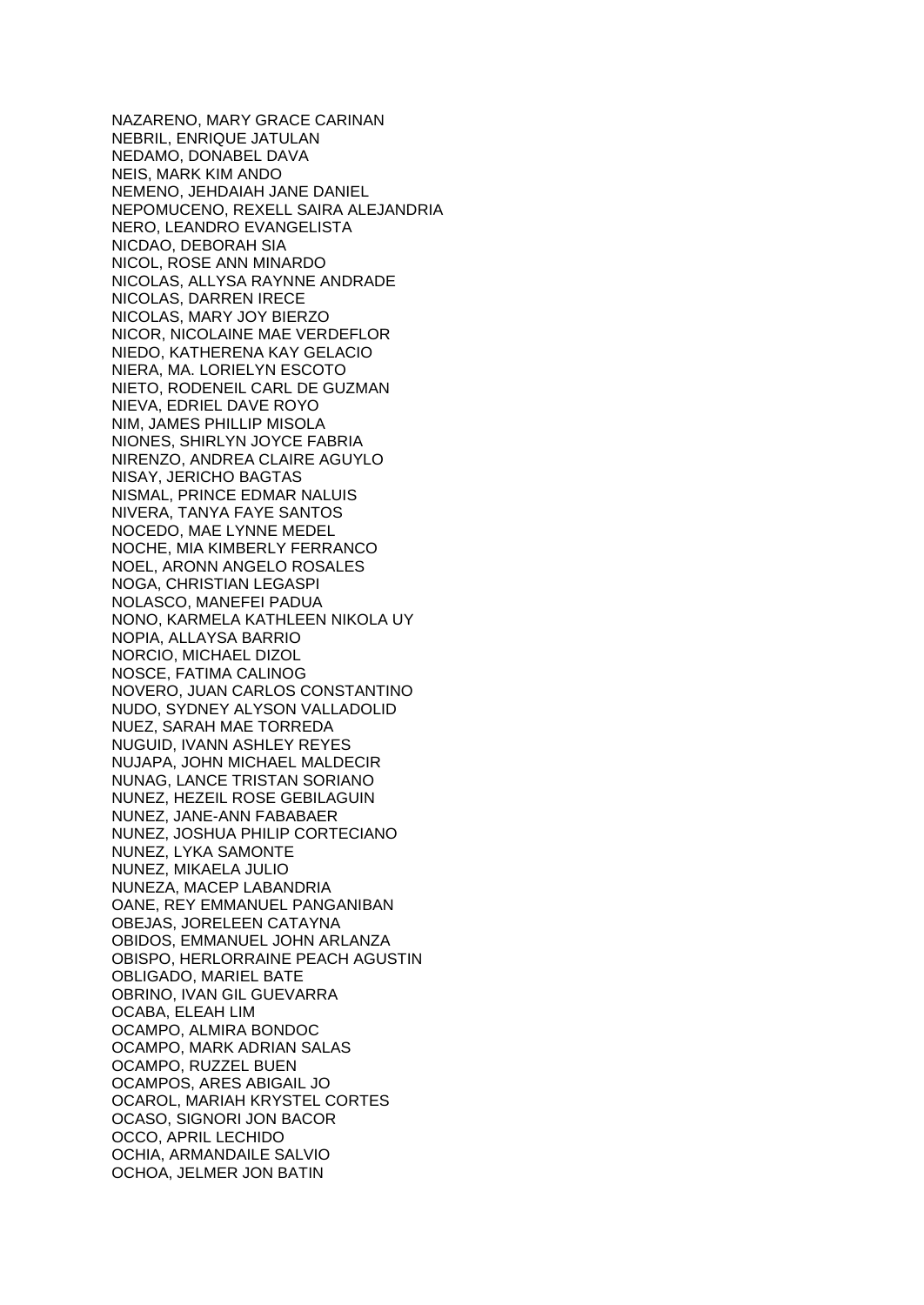OCHOA, KING MATTHEW PELLETERO OCIAL, KLEINT TADEM OCO, CAENNA CAMILA BELEN OCOP, MARNIFE JANE ADEL OCSO, IVY MONTANO OCULAM, LEONEL LAWAS ODARVE, CINDY UCAB ODASCO, EDRALIN CABANTING ODI, BEATRIZ MARIE OLANDRES ODIO, VANESSA MAE EDRALIZ FERRER OFALSA, FRANCESS RICAFRENTE OFICIAR, CARYL MARIE SALAZAR OFINA, EDRIEN DOMINICK DEL AYRE OFO-OB, NIKKO SALDO OFQUERIA, REY MIKEFEL HORTELANO OGALESCO, THEA VIKTORIA MADRIAGA OGNITA, NORLAN CABANELA OGREMIN, EARL JAN SISON OLAER, ALOURAH LIAO OLAER, ELTON MAE LAMBAYONG OLAER, GERALDIN MAE DAGUPLO OLAGET, OLIVIA MAXUIN OLALIA, MARCDAVE ALEXIS BERMUNDO OLAN, KIM TRICIA VILLANUEVA OLAR, GRACE CIRIACA OLARTE, JEWELLE VILLANUEVA OLARTE, MARINEL OBILLO OLARTE, VICTOR TELLOR OLASIMAN, JOVANIE LUEGA OLAVARIO, JAEVANY OLAYA, ALBERT JASON ZAPATA OLAYES, ARNEL OFRACIO OLAYRES, MARIO DAYANGHIRANG, JR. OLAZO, JENSINE CHARMILLE ARCEO OLEA, GLENMAR SILVA OLEGARIO, JOHN LANCE GUIAO OLERMO, SHEKINAH RUTH CASANA OLIDAN, CHRISTINE MAE GANAPIN OLINDANG, KEN RHOMAR VALDON OLING, JOHN MARLON TERANA OLIPAS, RETH EDRIAN RAMIREZ OLITOQUIT, ROGEN PANIZARES OLIVA, HEATHER MARLAND VALLEJO OLIVAR, CAROL DIANNE BARRAMEDA OLIVARES, IVAN LLOYD DE LOS SANTOS OLIVAS, MARVIN GERON OLIVEROS, MARK ARLOR OLIVEROS, RONALD CLARENCE HIDALGO OLLER, KRISHA ANN NOVELA OLOY, MAY JOY DIWAWEN OLPINDO, RAPHAEL ENCARNACION OLSIM, CHARISSE DE LEON OLVIDA, IVY ABEGAIL COSGAPA OLVIDO, ALCRIS AUDITOR OMANA, QUENNIE SANICO OMAR, JOHAIMEN MADID OMBAO, ALETTE MARIE MIRABALLES OMBAO, CHATHRIN NAPUCAO OMBIGA, DUANE JIOVANI MORISS BAYAGNA OMEGA, FLEUR JEAN MARIE OLORVIDA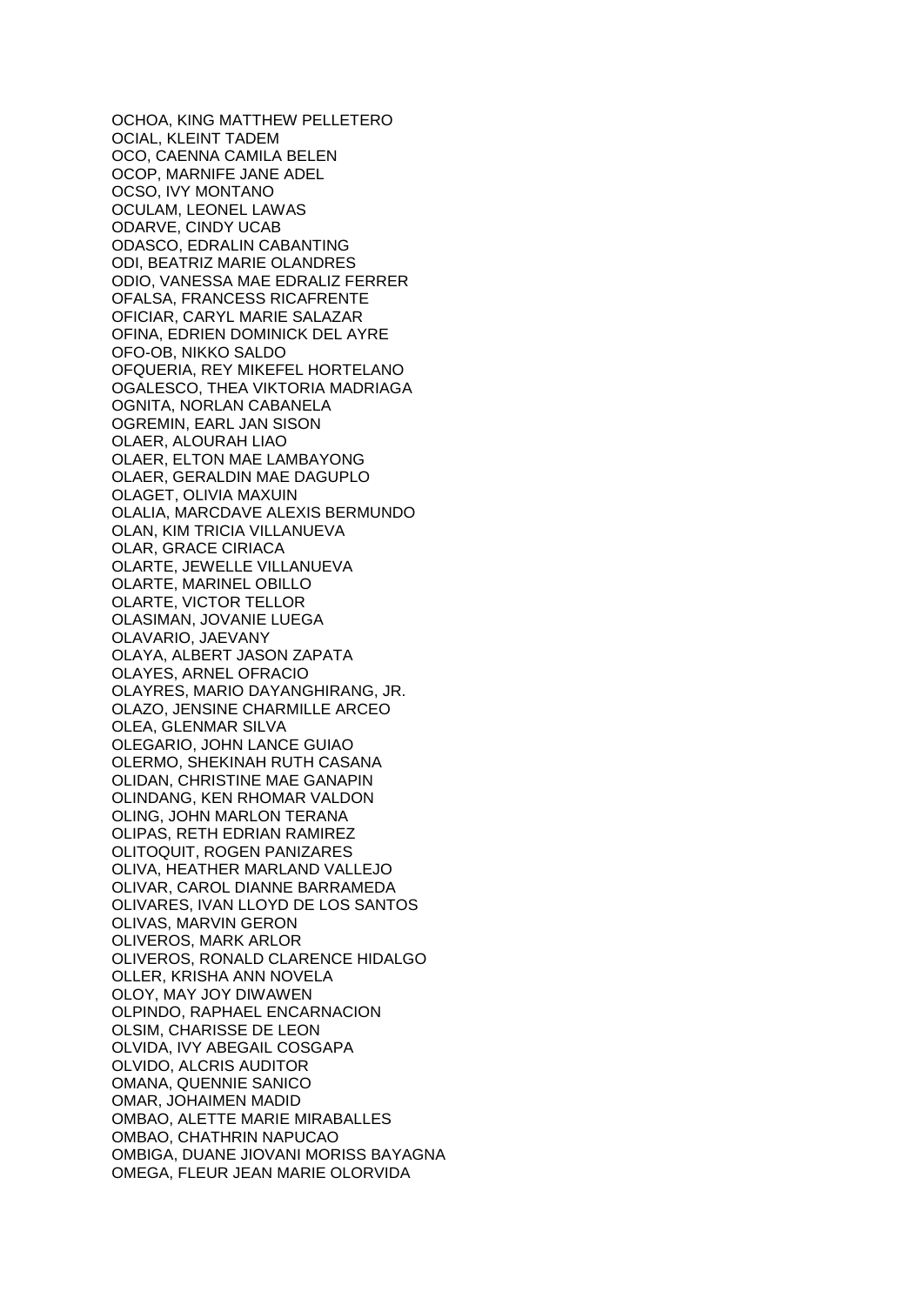OMIBOG, JOHN MELVIN TANGUIN OMICTIN, JOHN CARLO SENORIJAS OMILA, DAVID DE LEON OMILA, JETTO LILLA OMIPLE, JAY ALDRIN PODPOD OMNOS, REY TUBAT OMO, ELLAH JANE CARPIO ONG YIU, VINCENT JOHN SANCHEZ ONGGON, BELLKIM KEITH SALARDA ONRUBIA, ANALYN BERGONIO ONSAT, JOVANIE MANALTAG ONZA, JOSHUA QUINTOS OPENA, MARK JOSHUA DE LARA OPENIANO, MIKEE BULOS OPESO, DYNAH RUIZA VERGARA OPLAS, ANDREW MACUGAY OPULENCIA, ALYSSA CAPISTRANO ORACION, TRICHIA PREZA ORALE, JOHN RAYMER ASILUM ORANO, AIRA MIRANDA ORBE, KENNETH CARL SALVA ORBETA, CIDD NICOLAI DESABILLE ORBITA, LUZ CLAIRE GALANG ORBON, MAE PURSIA VINAS ORDONA, JANZREL KYLE DE GUZMAN ORENDAIN, PAMELA DELOS SANTOS ORGANO, GLORY PATINGAN ORIEL, STEVEN TAMESIS ORILLANEDA, JOSHUA AGAPAY ORILLO, JAMES BENEDICT ALIBA ORIOL, JEZZAMEA SOFIA TORIBIO ORIZONTE, JONA MAE PALASUELO ORONG, JESTHER MARLOU CANOY ORONGAN, MANNY LIBIT, JR. OROS, DEXTER LOMUNTAD OROZ, REJINO FLORES OROZCO, JESSICA BAUTISTA ORQUE, AMIYAH GLORIELLE CASIO ORTEGA, RYAN DOMINGO ORTEGO, ALBERT SALUDARES ORTIGAS, FRITZ ZOMIL ORTIZ, JOHN ALBERT MALICDEM ORTIZ, KARL ANDRE OGUIMAS ORTIZ, NECERGIO DELGADO ORZALES, VINCE KRISTIAN DADO OSANO, NERFE GEM ELEGINO OSORIO, MICHAEL ESQUIVEL OSWA, MARK JAMES ARANAS OTERO, SWEET DURAN OWEL, SHEILA MAE NARBONITA OYANGWA, GIBSON UTANG OYAO, FRITZEL OBREQUE OYCO, JURIEL CLYDE GALEDO PAANO, SOFIA MARIE BARROZO PAAT, HELBERT AGLUBA PAATAN, CHARLES ABEYA PABILLO, GERCHE KEITH SERFINO PABILONA, JOHN LEWIS LAGANA PABINGUIT, GWAINETH STEFHAN ESCLETO PABLO, JOHN PAUL ROSALES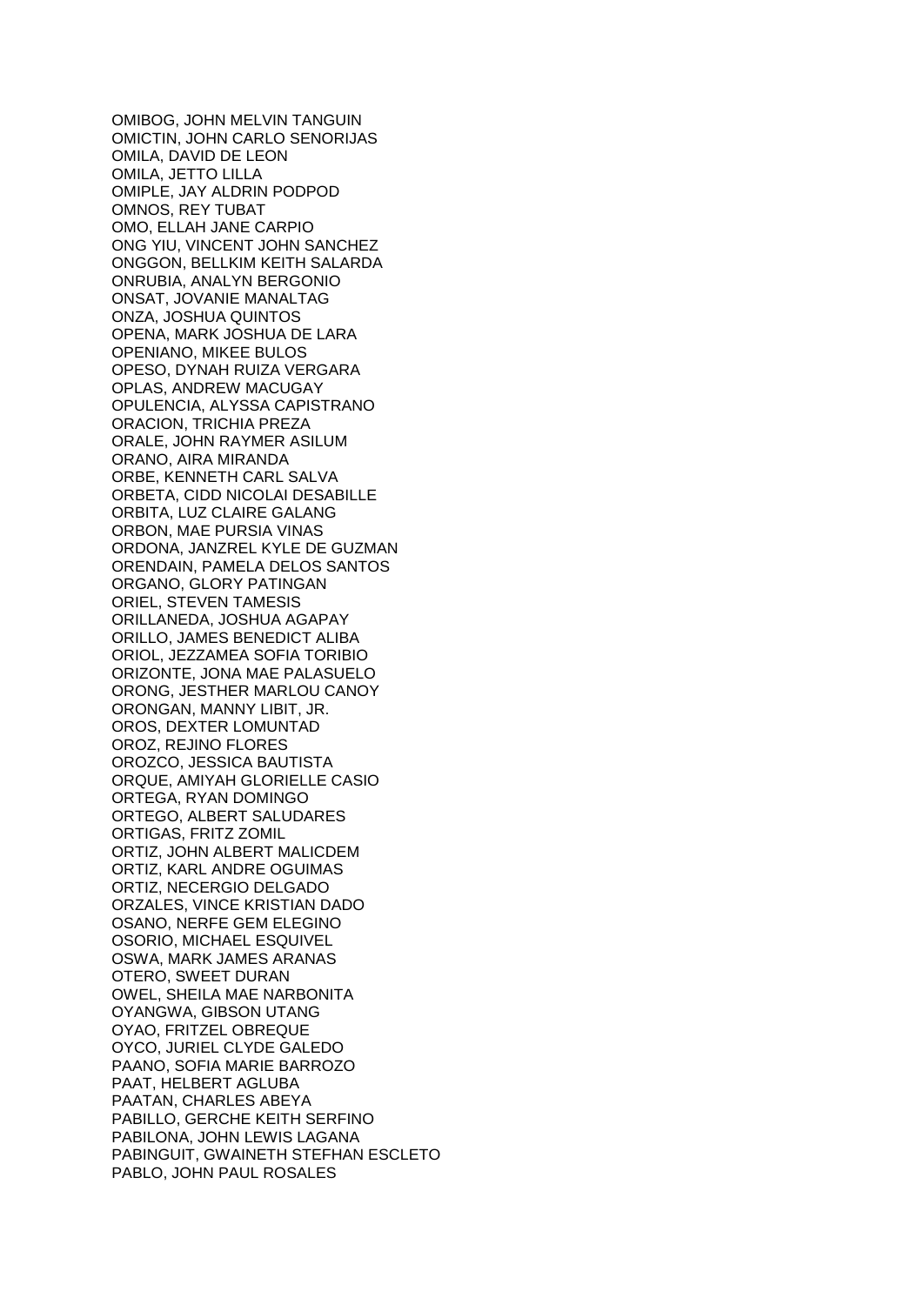PABLO, NICOLE SALAPARE PACANA, MICHAEL ERVIN BACAY PACHECO, PATRICK PALACIO PACIENTE, NINA JANE ROUADO PACINIO, CHERRYMIE PACIFICO PACIPAS, KING JANPERSON ILDEFONSO PACIS, JERIC DE DIOS PACLE, GILSAR DULLER PACTURAN, VERNALIZA LAGARE PACULANAN, REY MARK TOCMOHAN PACULBA, AIRA SHAYNE PACYAYA, JOVEN BRETT SALVADOR PADAYOGDOG, CHRISMAR LEONERO PADERANGA, KEZIAH PARILLA PADERES, CHRISTIAN ARCOSA PADERES, JEANYFAIR VILLANUEVA PADERES, RHEY MAR DELI PADERNAL, BRITE CONTEMPLACION PADILLA, DIANA JOY ATENTA PADILLA, HYVI VALERIE JARLEGO PADILLA, KURT AUSTIN PADONIO, SHANE PANES PADPAD, CHRISELTI ESCOTE PADUA, MONICA JOY VISPERAS PAELMO, MARK RESURRECCION PAESTE, LEILANIE ESQUILLO PAGALANAN, ANN JANNELLE MASCARINAS PAGATPATAN, ROBERTO MARTIN CALINAGAN PAGAYATAN, PAOLO RAMON EDUARTE PAGAYGAY, AARON CALUNOD PAGCALIWANGAN, IVY MENDOZA PAGILA, KLYDE JEFFERSON CASEM PAGLICAWAN, JOHN ROBIN PELESES PAGUICAN, IVY MARJORIE SALAN PAGUIO, CARL NICHOLE GATBONTON PAGUIO, JESSA MAE ASTORGA PAGULAYAN, EDGAR JOHN CARANGUIAN PAGUNTALAN, AGNES SOL BALICLIC PAGUNTALAN, KIANNE MARIE TUMPALAN PAJARON, JERLYN DALAGUIT PALAC, MARIEFER BONJOC PALAGANAS, BEA WINEZA GARCIA PALAHANG, KENT MELVIN RUPINTA PALANCA, MARK VINCENT SOUBIRON PALAWAN, SOHAIMAN ARIMAO PALAZO, ARNEL MENDEZ PALCON, JONH MARK BELASANO PALIVINO, NHEL ROMAR TONGA PALLEGA, JAY-R NOTORIO PALMARES, XZ LOUISE PAULEEN SUMABONG PALMERO, RANECYL REY ESTILLORE PALMERO, ROBIE LEE DULAY PALMES, JOHN MICHAEL BUENAVISTA PALOMAR, LEOVY MASACOTE PALOMARES, CHRIST IAN OROC PALONPON, PAMELA JOY GALINDO PALU-AY, MARY BLYCE DECRITO PALUBON, KRISTIA GAIL LAYOC PALUGA, CHRISTINE BETE PALUSTRE, NARCHELLE RAVAGO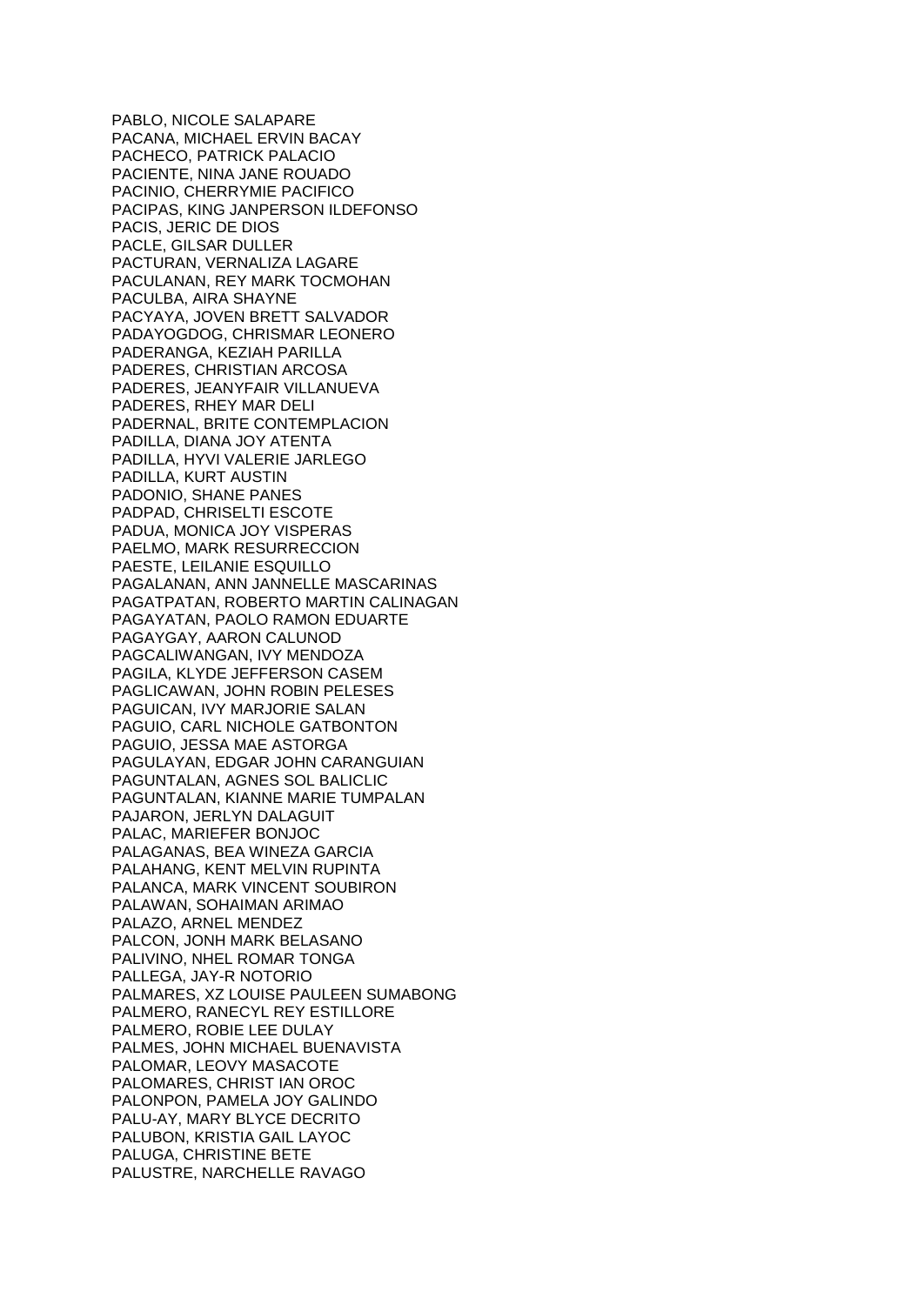PAMA, KARL EVAN RAMOS PAMA, PASCAL BERNARDINO NOVENARIO PAMINTUAN, AERONE GUZMAN PAMINTUAN, JOLICIA AICILA MARIE REYES PAMLIAN, RHEHAN MACAUNDAS PAMULAKLAKIN, MARK JOSEPH SAN JUAN PAN, JENNYLYN BENEDICTO PANA, ARVIN AYING PANA, JOSHUA JAMES BELGA PANA, OWEN ANGCO PANAGA, KIMBERLY JOY ABELLO PANAMA, GERALD SEGUNDO PANDAPATAN, MUSTAPHA NASANANG PANDAY, JOHN KEVIN CAPARAS PANDAY, JULIUS CABANTING PANER, JOSEPH ROMEO OBIAS PANES, KRISTIE RENZ ANNE JURADO PANG-AG, LOURRIECEL VILOG PANGAN, ARLEY ACE ALONZO PANGANIBAN, ANGELA COTAS PANGANIBAN, JAPITH BARRIOS PANGANIBAN, VINCE ALDRIN FULUGAN PANGAPALAN, MYRVONNE JANE GALO PANGCOGA, MUJAHED OLOMODING PANGGAGA, SITTIE AINA PANDI PANGILINAN, ELCID AARON RAMOS PANGILINAN, PAULINE MARIE FERRER PANIDA, ALDRENE BRIOLA PANILAGAN, JAY RIZA BENIGAY PANIMDIM, CELINE PANIS, SELWYN IAN ROCHA PANITERCE, JOHN EDWARD RAYMUNDO PANOPIO, EMMANUEL BALTAZAR PANTALEON, KAYE JUNELLE MABASA PANTALEON, REYNELYN ARCAYNA PANTANO, MARIA KRISTINA CALDERON PANTE, SYMON ESPESO PANUNCIAL, PEAVEY CLAIRE MANUGAS PAPEL, KATRINA BALANG PAPIO, ALIEZA PANA PAQUIT, ROGEL NATHANIEL BONOCAN PARADO, BIEN FREDERICK GUNTANG PARADO, CHALY II CALIGAN PARADO, ROMMEL GAAN PARAMBITA, JUSTINE SHAINE DE GUZMAN PARAMIO, KENT GABRIEL NAVIDA PARAS, ABEL LEANDRO BORJA PARAS, KEREN CLAIRE EBORDA PARAS, MARCO POLO JOSE PARAS, MARSGANN PATRICK BARTIANA PARAS, NICOLE ANNE SABAS PARCIA, JENIROSE PASTOLERO PARCON, EMERALD GRACE DAGUIA PARCON, JHED ANGELO NEMUEL PAGURAYAN PARCON, VINCE KYLE ABUCAY PARDILLA, LHEA MARIE BLAS PARDILLO, CHARM ANGEL RELADO PAREJA, JOCHELLE ANNE LACANLALE PARILLA, LESTER JOHN CHAVEZ PARINAS, ALYSSA DANE SATURAY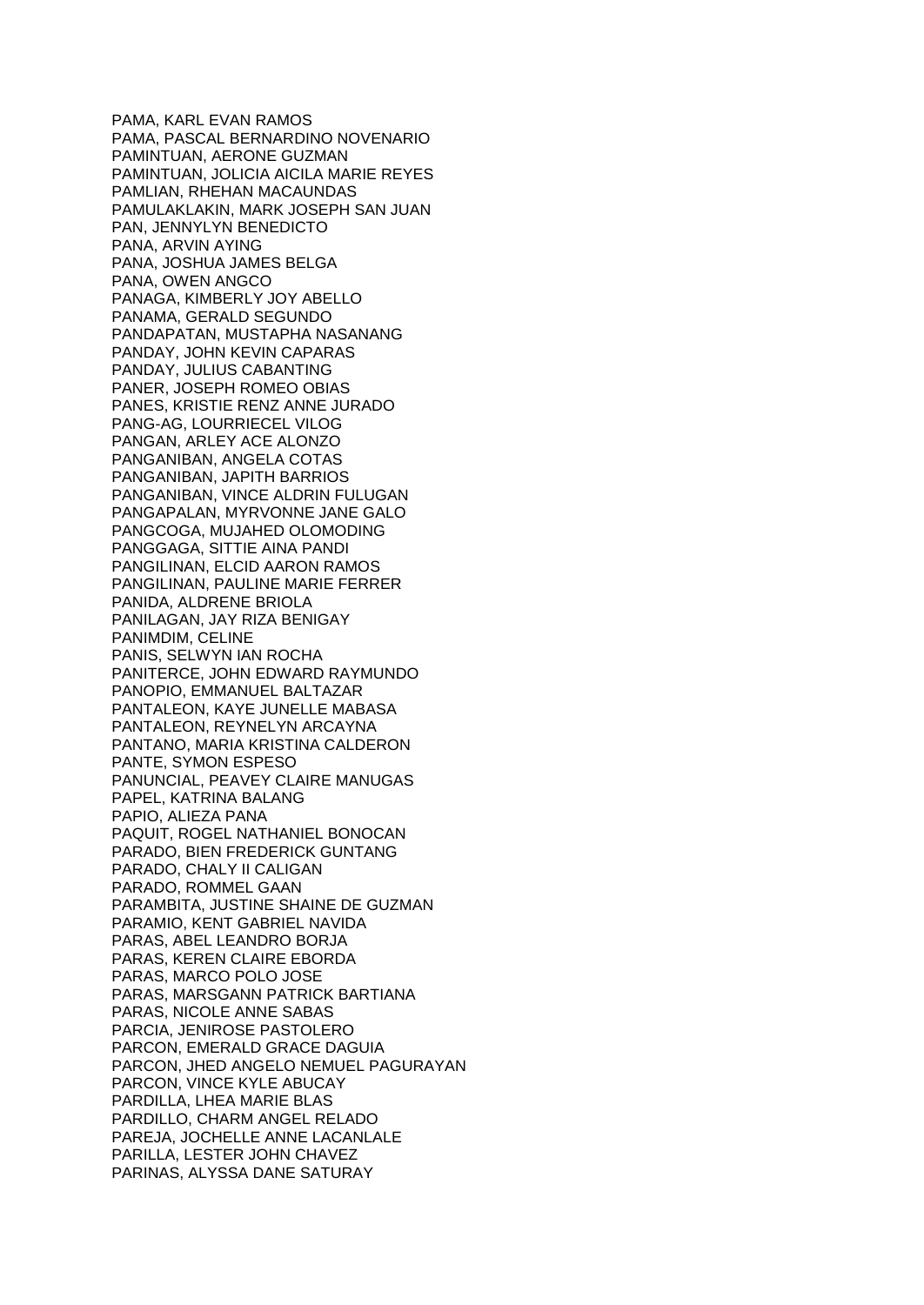PARINGIT, AIRA YZABEL PANTANGUI PARONDA, IVAN CAJURAO PARONE, PATRICK FREMISTA PARRENAS, LIANNE GRACE SANTOYO PARRENO, JUSTINE LAYNE TRINIDAD PARRO, PAMELA JOY OLESEA PARUCHA, EULI KATE NACION PASANDALAN, SITTIE FAIRODZ PURONG PASCO, ELTON JAY SALUDSOD PASCUA, GERALD MENDOZA PASCUA, RYAN CHESTER TOMAS PASCUA, WILHELMINA ALBERT MAMAAT PASCUA, WRESLER CATUBAG PASCUAL, CARMEL DESIREE JAVIER PASCUAL, MARIA ELIZA SORIANO PASCUAL, MARIANE JOY PINGOL PASCUAL, WENDELL BARACIDAN PASIA, PATRICK NEXXUS CASABUENA PASICOLAN, DAISY JANE ATUP PASIGAN, ED JOVAN ROSALES PASILIAO, ROMEL ESPIRITU PASSI, ABBEY JANINE MANDAPAT PASTOR, DREXEL RHEY APALE PASTOR, MARIVIC NARAG PASTORIL, JIANE BEA PATALINGHOG, MEJEI MASCULINO PATAYAN, FREXCEHL VJ OBEJERO PATCO, CARL ADRIAN PRINCIPIO PATERNO, DARREN MEI CABATO PATERNO, JO ANNE ARTIAGA PATINGAN, KYLA MAEGAN LOPEZ PATINGO, IVY SALIGO PATINGO, JOHN PAUL PURPURA PATIO, MARGIE QUINITO PATOC, LEONEVILLE CEA PAT-OG, ALBERT DALUNAG, II PATRIARCA, PRECIOUS ANN BULOS PATRICIO, CLARISSE REPUBLICA PATULA, LENNUS EZEKIEL AMPATIN PAUS, ALELI JOY SUYAT PAUS, CARLO LIGAYO PAYUYO, ANGELIE FE VARGAS PAZ, DAVID IAN OBRERO PAZ, JESSA MAY FAJILAN PEDRERO, JADE KRISTOFER CADILA PEDREZUELA, BIANCA MARIA LAUREANNA PANGILINAN PEDROCHE, CHRISTIAN JAYSON GAHASAN PEDROSA, FATIMA SANCHEZ PEDROZO, MARY ALISON YDIA PEDUCA, ROGIEEN JOY DELGADO PELAEZ, ANTON RAFAEL GARCIA PELAEZ, RANIEL RIVERA PELAYO, LAURENCE LAMELA PELIAS, GLECYL ANN GALENO PELIAS, PATRICK ANDREW PELOSAS, JOHN MARK ACOL PENA, JEAN ROSE LONTO PENAFIEL, LEIRA VINAS PENAFIEL, MARK JULIUS CARUBIO PENANA, MARY GRACE TRAMBULO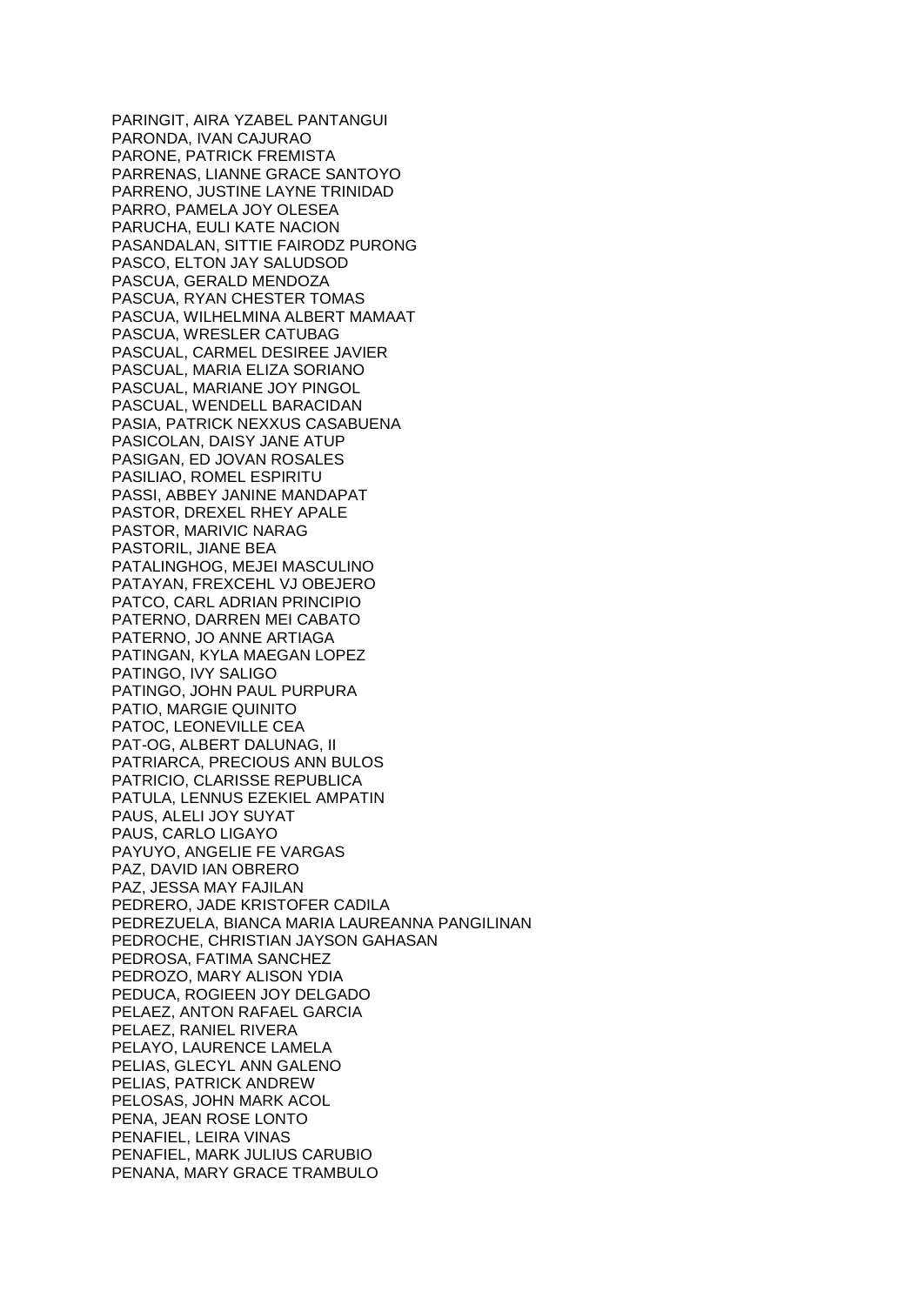PENARANDA, IVIN ESTOPIDO PENARANDA, SHAMMAH FAITH CARANDANG PENDON, JOHN ERIC DAKINGKING PENDON, KIM JANELLE MAMON PENEDA, HYACIENTH LLENADO PENETRANTE, JOY TORMON PENEYRA, GELLIE NOAH SABADO PENTOY, MARK CHRISTIAN DELAN PEPANIO, CARA LOU ESCASURA PEPANO, EDWARD VERANO PEPITO, RICHMOND CAYA PERALTA, DEXTER SANOY PERALTA, DIETHIER QUIJANO PERALTA, ENZO BERNARDO BAULA PERATER, CHRISIA MAE OTERO PEREGRINO, CLAIRE DANIELLE YAP PEREGRINO, JESARAH MAE PEREGRINO, RAY TILLO, JR. PERENA, SKIZZO ANTONIO ENRIQUEZ PEREZ, CLARABEL PEREZ, CRISTINE ACITA PEREZ, EDRIAN AMAHAN PEREZ, GLENCY ALPAPARA PEREZ, ISAIAH JAMES BALISTA PEREZ, JUBERT ALORRO PEREZ, MARK ALLAN LAPADA PEREZ, MHON ALDRIN HORTALIZA PEREZ, NICOLE ANGELEE MERCADO PEREZ, ROMEO GILE, JR. PEREZ, RUTH ARA BONA PEREZ, VICTOR ELIJAH MANANSALA PERILLO, ELIZA JOYCE MALINIS PERMEJO, GLENN REMANDABAN PESCADOR, SHIELA MARIE CARCILLER PESTANO, SONNY SABERON PESTOLANTE, CHARLIE MAGNE GALOPE PETALVER, ARLYN EMMELLE GRAHAM ODONES PETALVER, JOSHUA ELVIN ABIA PETRALBA, GAMALIEL ESGANA PIAMONTE, JULIE ANN CANUBAS PIANDIONG, JORDAN COLICO PICAR, CHERUBVIM COTILLON PICO, AUBREY BIANCA VASQUEZ PICPICAN, KISHA GRACE SAONG PIEDAD, APRIL QUEEN GABONADA PIEDAD, EDMUND JOHN PIEDAD, LERSON CUSTODIO PIEDAD, YEDDAH JOY MATIENZO PIEDRA, HOMER MANALO PIELAGO, LOUISA ANDREA OLLET PILAKED, VIA KATE CUTA PILANDO, YOSHI ASEBIAS PILAPIL, CEJIE MORALLA PILAPIL, JOHN DEL MANGUBAT PILAR, JERROLD FEGI PILLORA, VERLIN RODRIGUEZ PILO, MARILIN BAGUNU PILOR, KATELYN JOY VALERA PIMENTEL, BIANCA ZONA MARIE VALBUENA PIMENTEL, DEXTER TEJADA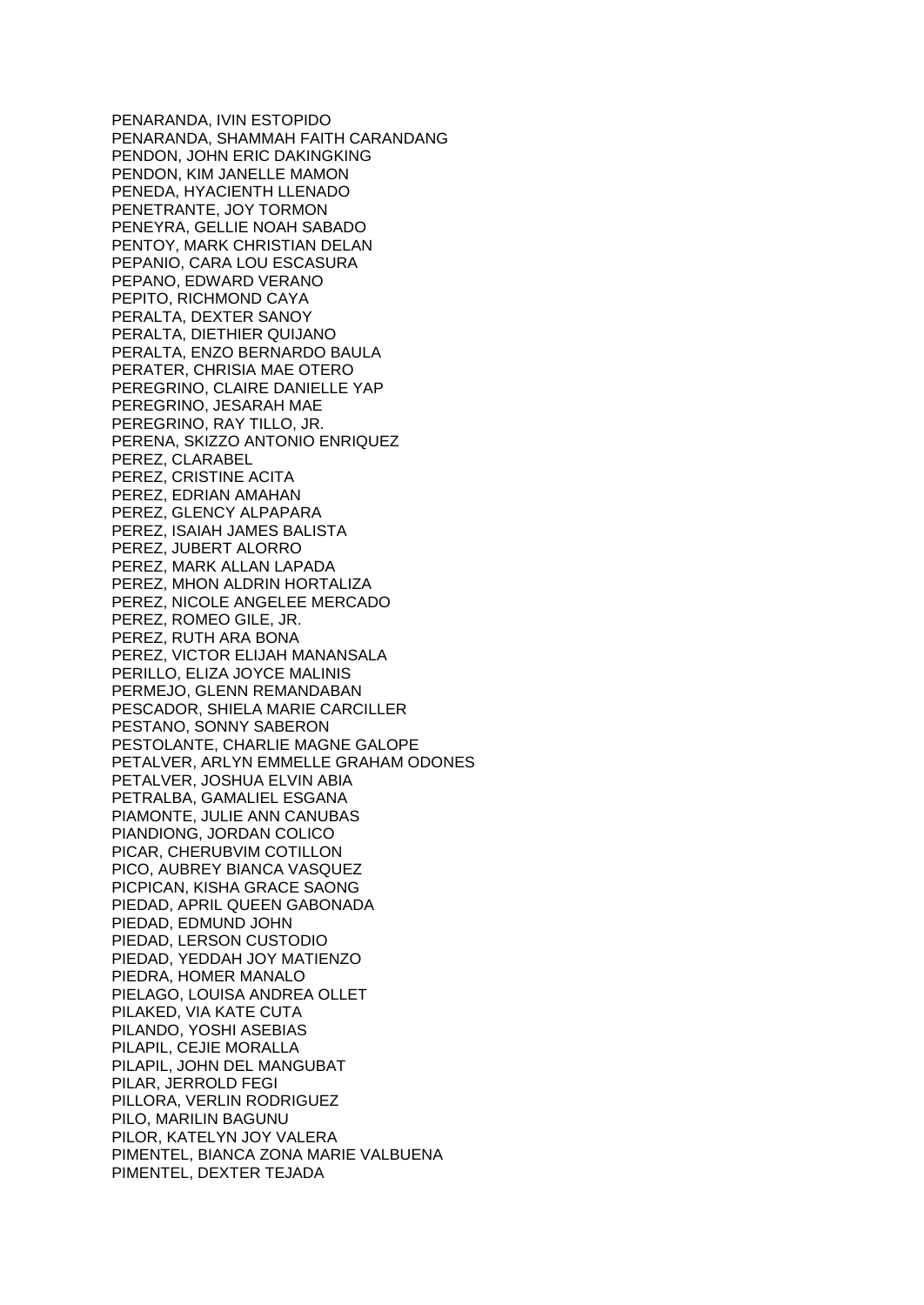PIMENTEL, ERIKA JOY SERENIO PIMENTEL, KRIZZA JOY FELIX PIMENTEL, MIKHAEL VINCE FENIZA PIMENTEL, MIYA KAYE DINO PINE, ANDREI CHRISTIAN CAPUL PINEDA, ANGEL GABRIEL DAGDAGAN PINEDA, BEN GEORGE RODRIGUEZ PINEDA, JANINE AMAR PINEDA, KRISTINE DIANE ARANDIA PINEDA, SHELLEY ANN GUZMAN PINEDA, TEREZIA MICHAELA CATOLICO PINGAY, FATIMAH VIVIAN JALILUL PINGGOY, DEXTER PATRICIO PINGUEL, MARICON DELMONTE PINLAC, KATHRYN MAE MITRA PINO, ADAM AEROL MANGLAPUS PINTOR, JUDEL AQUINO PIODO, CYREL JAY RAPLIZA PIPON, JOHN RYAN MESIAS PIPONCO, LENIE MAY RICAPLAZA PITEL, RYAN PAUL QUIACOS PITIQUEN, TRISHA MHAE TITCO PIT-OG, LUGER LEX FANGED PITONG, RHEMJOHN DAVE NESTOR PITOY, MA. KRISTINA OFQUERIA PLACINO, RODERICK SARTO PLARIZA, PAMELA ELLAINE RAMAL PLATA, EDUARDO LORENZO APALE PLATA, GILBERT MORILLO PLAZA, GLAIZA FRIAS PLAZA, LAMBERT NEIL SOTELO PLAZA, MA. INNA KATHREEN LAMELA PLENOS, ACERILYN CARTAGENA PLENOS, CLAIRE YERRO POGOY, GESELLE NUEZ POJAS, EMMANUEL ALBARICO POJAS, RYN RIEL GOMEZ POJAS, WELFRED SUHAYON POL, CYRIL KAYE GONZAGA POL, NICOLE BIANCA BALDOVINO POLICARPIO, ANDREI JOSEF ASIS POLICARPIO, MHEL ANGELO CUEVAS POLO, ELLA MARIE GAMAYON POMIDA, SHAIRA JOYCE BALACA PONCE, KEITH LORENZ DAPAL PONCIANO, CATHERINE NOBE PONDAVILLA, KREZIL MATUNHAY PONO, NEIL PUTON PONTECILLA, JANINE IVY DELA CRUZ PONTILLA, JOHN HEDRICK MAGANA PORNIA, CLIFFORD REYES POROL, CHRISTIAN LLOYD WABE PORTAL, MARY DENIZE CELINE VILLAGOMEZ PORTARCOS, KENN HARVEY MARATAS PORTOS, MARY GRACE REJUSO PORTUGUES, ANGELICA JANELL MELO POSADA, ELIJAH RAFAEL LOYOLA POSADA, JESSA MARIE ANDREA ISALES POTANE, JULIE ANN MONFERO POTENCIOSO, NIJELL TIU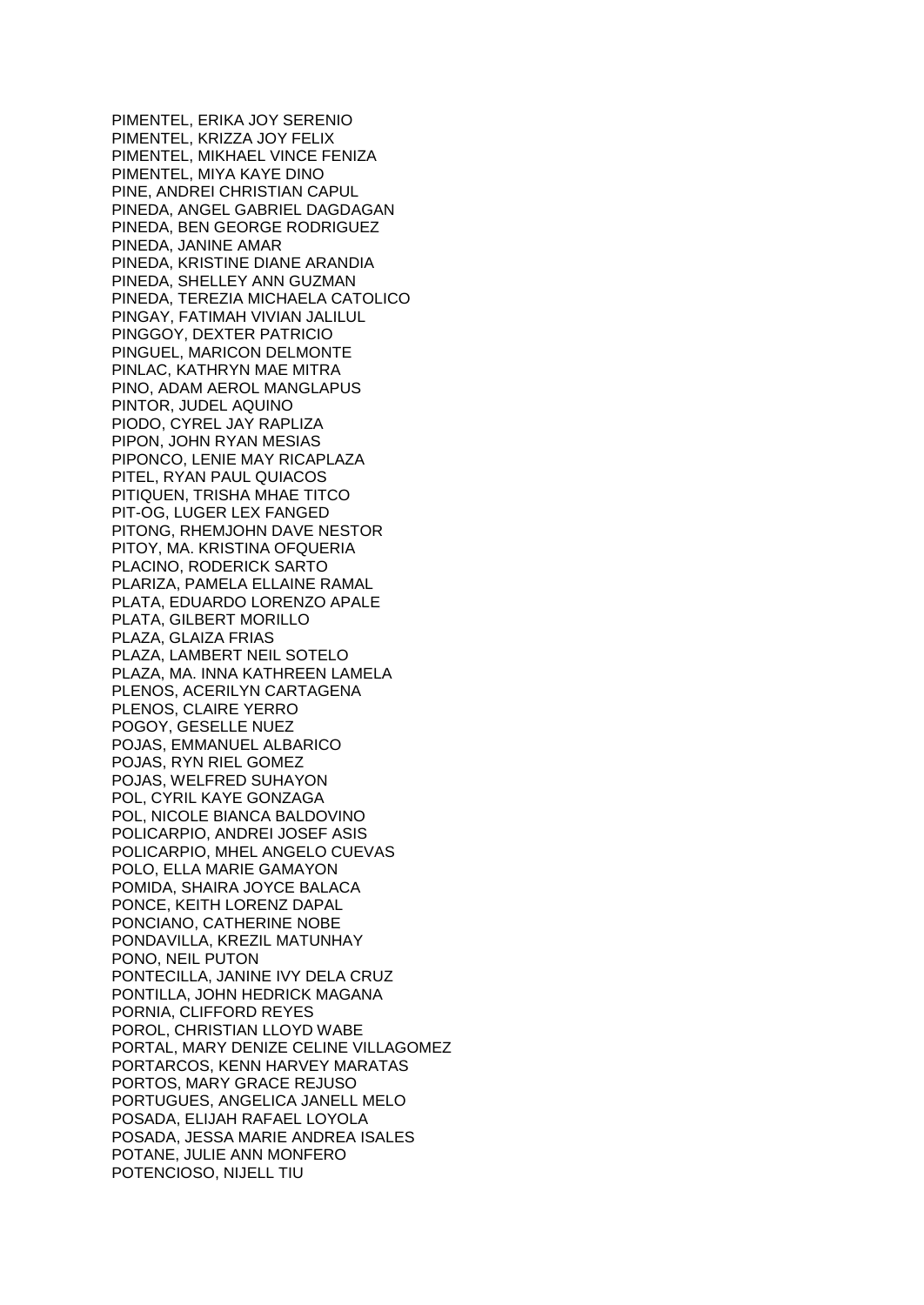PRADES, BEVERLY LUBINTO PRADO, JAY STA. ANA PRADO, MEDESSA MALAYAS PRADO, PETER CARL DAQUIPIL PRAXEDES, MADELENE ABRIGONDA PRAYCO, MARY GRACE NOBORA PRENCEPE, MISSY MAY CASTRO PRESILDA, JAREN TARUCAN PRINCESA, GLYDEL JOY BAIS PRINCIPE, RENE, JR. LIBO-ON PROGELLA, MARYGRACE SANTIAGO PUA, JOHN DOMINIC BAUTISTA PUBLICO, PAMELA LAGUNOY PUCOT, JAYSON REDELOSA PUGAO, JERRY MAE GANJE PUGEDA, ROMAN RUIZ PENARANDA PULIAN, RAE ALLYZABEL BONGUIN PULLICAR, JONATHAN VILLASECA PULMONES, GERLIE LEONOR PULMONES, VINCE ACE LAYAO PUNO, DEIRDRE IZOBELLE PERAN PUNO, RIO AMOR BEDANA PUNTUAL, TYRONE JOHN TRAPERO PUNZALAN, GEWELLE MAE LEGASPI PUNZALAN, GIANNA JORDAGNE REYES PURAY, JAILENN JANNARAINE SABARIA PUTON, IRISH LOREZO QUEBRAL, EVALYN LAGUA QUEJANO, NIKKA ESCABA QUEROGA, LOVELYN GUIA NENA MARZON QUEROGA, RIC GLENDON MAUREAL QUEROL, CHACYLYN BAWIT QUERUBIN, ANDREA NICOLE BAUTISTA QUEZON, RENANTE QUIJANO QUIAMBAO, DANE MYKEL MANALASTAS QUIATCHON, RONALD FANCUBILA QUIATZON, KENNETH JOHN LLADOC QUIBEDO, ALESSANDRO BAYSA QUIBILAN, LLOYD OPPUS, JR. QUIBLADO, JUDEEMER BELISARIO QUIBRA, SHEKINAH LUMACAD QUIEL, AIRA SHANE RODRIGUEZ QUIETA, RENUEL JAYSON VENTE QUIJANO, SAIRA MAE CABARRUBIAS QUILANG, ALTHEA TIONGSON QUILANG, MA. CASANDRA CANETE QUILAY, LOUISE ANNE PEDRAZA QUILOQUILO , FRANCISCO NERI, JR. QUIMPAN, JOMAR TABIS QUIMSON, ADRIAN TROY PASCUAL QUIMSON, PAULA MAY VELASCO QUIMZON, MONIQUE BAUTISTA QUINAY, ROMEL CASTILLO QUINILITAN, MARY JEAN CAUBA QUINO, DAISY LUMANTAS QUINO, RONNIE BUSTAMANTE QUINONES, LOVELY MAE LUCERO QUINTANA, KIA JOY MANALO QUINTANS, SEAN KANE LLOYD MINGUITO QUINTO, JEREMIAH JUDAL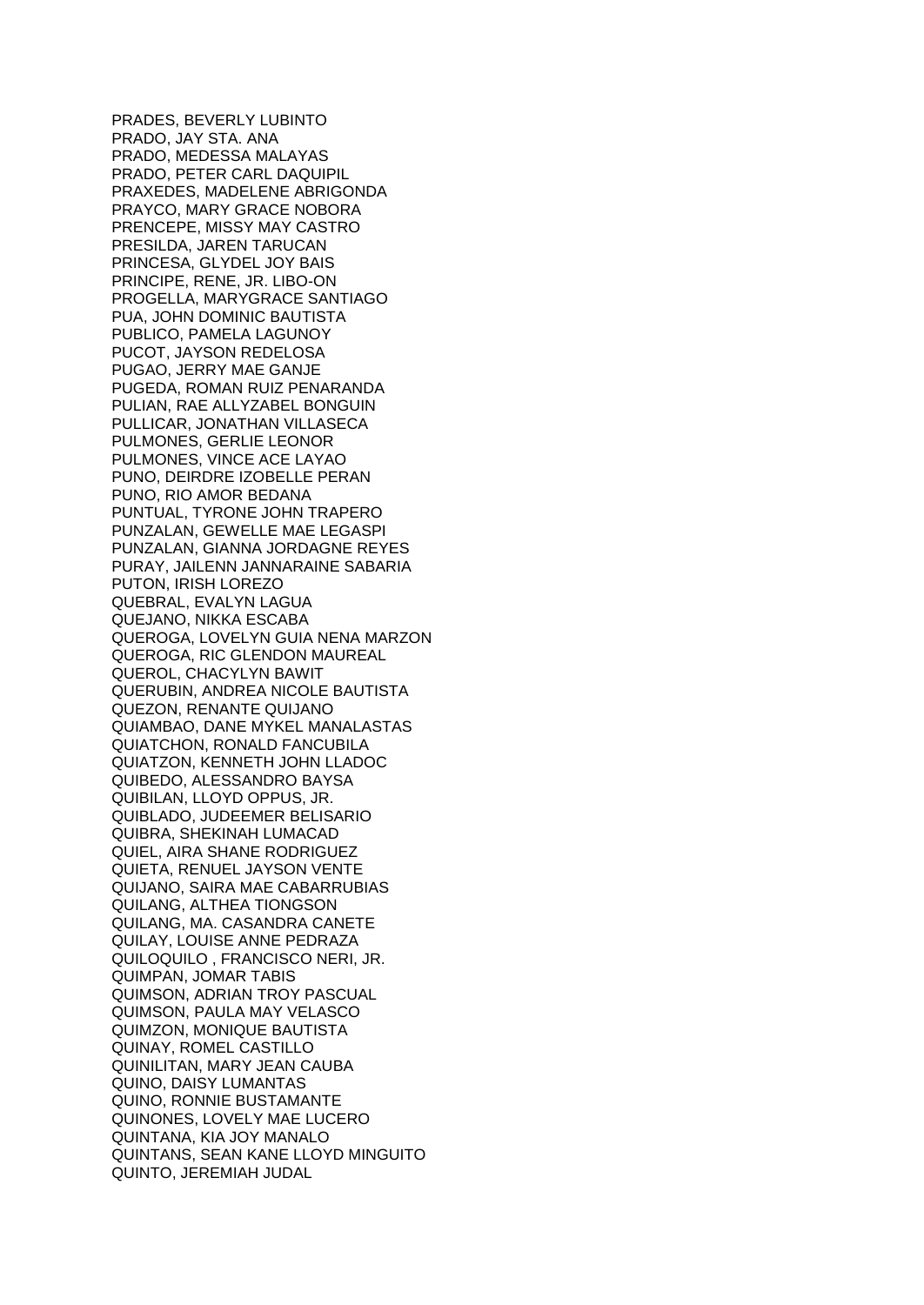QUINTO, KERVEE SALALILA QUIRANTE, JEFFER JAMES ALIMASAC QUIRANTE, JERWIN COLLADO QUIRAO, HAZEL ANNE CAROG QUIRIM, SANDRINE AMOY QUIROBENES, RONJAN COMEDIA QUIRONG, TWIEZZYLLE PEARL LUANA QUISOTE, MISHA PABUAYA QUISTADIO, JOHN PHILIP UY QUITANGON, NEIL IVAN ELAMPARO QUITIL, RYAN JAY BELAYA QUITIOAN, RENIER JONES ENCARNACION QUIZO, LEVE CAULAWON RABAGO, JOHN RUSSELL THOMAS OTIC RABAGO, MARIA HIMAYA PASASADABA RABANAL, JOHN GILBERT PACIA RABANES, EUNIKE YEDDAH LORIA RABE, NIKKI ROJO RABINO, RIVVA ISABEL ROJAS RABINO, RYNNA KATHLENE BUNDALIAN RABOR, CHRISTIAN BANQUIREGO RABOY, MARK JASON TIPON RABUTIN, CHARLENE MANGILA RACELA, ROBIN VICTORIA NERI RACELIS, JETHRO DECENA RACILES, MARK JIRO REGONDOLA RACOMA, VINCENT JOHN PUGAL RACOMA, VINCENT RYAN ARAO-ARAO RADAZA, IVY CAMILLE BUNGABONG RAFAELA JR., ROLANDO CAGO RAFANAN, FLORABEL PAA RAFANAN, JEAN CARYL CALIMPONG RAGANAS, KATHLEEN DULOT RAGASA, JOHN LLOYD PACUANCUAN RAGAY, MARK ANDREW MACABINGUEL RAGMAC, MADELEINE MANIACUP RAGUDO, HEIDEE PABITON RAIZ, AQUIA JANE OBSIOMA RALLOMA, JOSEPH ANGELO ESTRELLA RAMA, VINCENT JOSHUA EARL JONES FLORALDE RAMADA, MA. CATHERINE DUERO RAMAS, GIL PARMISANA RAMIENTO, MARY FRANCES RAE REMONDE RAMIREZ, ADONIS LLANES RAMIREZ, CHERRIE ANN BUADA RAMIREZ, DENISE NAVASERO RAMIREZ, JANINE BRECIA RAMIREZ, RALPH JOHN SERBITO RAMONIDA, JEFFRY ARAMBALA RAMOS, ALYSSA ANDREI BONDOC RAMOS, ARTURO FAJARDO, JR. RAMOS, BERNARD SORIANO, JR. RAMOS, DANIEL CARPIO RAMOS, GILIAN REINALIE BORELA RAMOS, JADE BACULIO RAMOS, JAN CALIX PENA RAMOS, JEREMY KENT LOZADA RAMOS, JOENUEL CORALES RAMOS, JOHN PATRICK CRUZ RAMOS, JUSTINE GALLE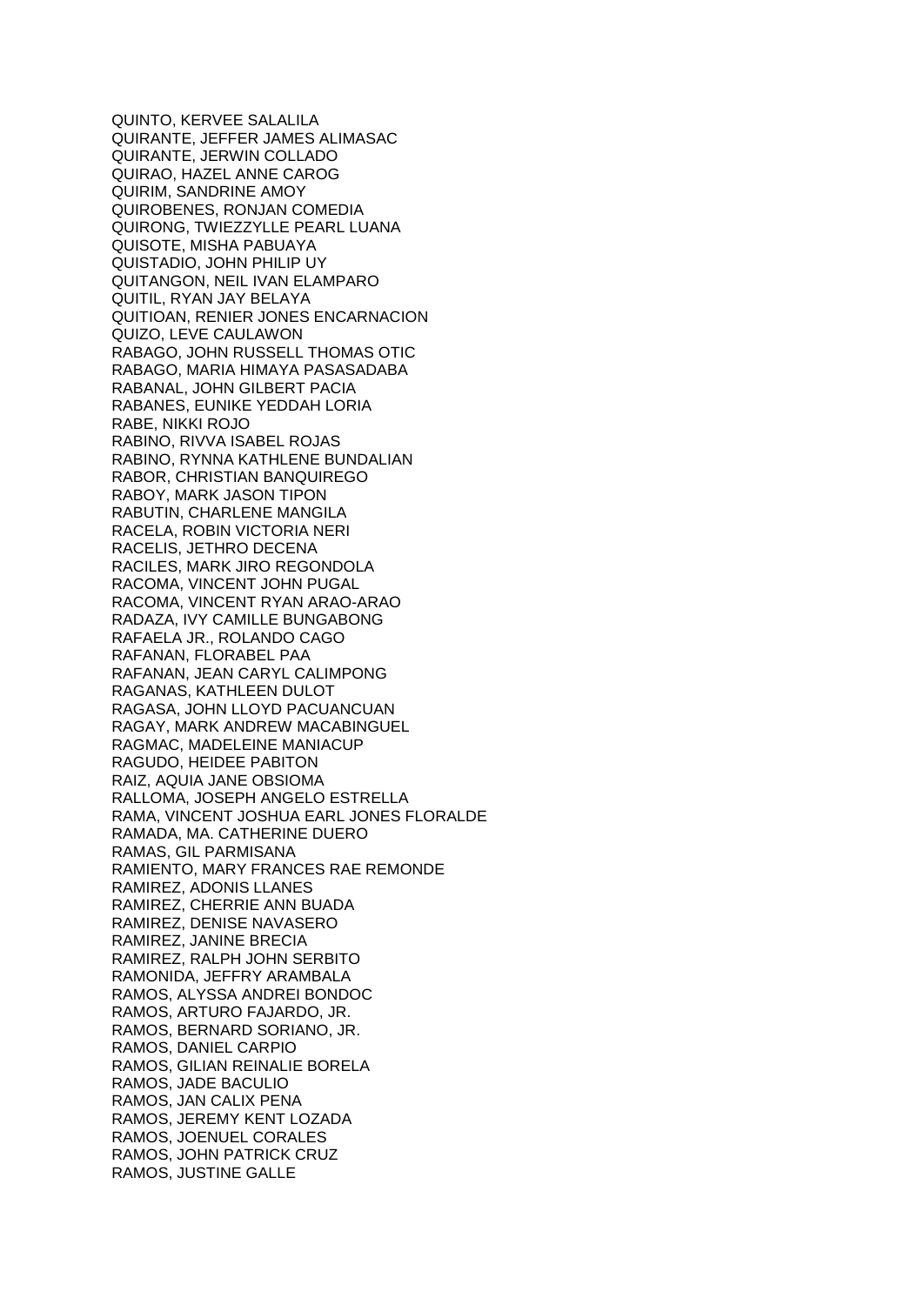RAMOS, LORENCE BANG RAMOS, LUVY LAXAMANA RAMOS, MA. ROMINA ROGEM VILLASANTA RAMOS, PETER JOHN MAMARIL RAMOS, RONALD LANDICHO RAMOS, THED DOMINIC MARIANO RAMOS, VANESSA BANE-ENG RAMPAS, BRENIEL MEJIA RANA, MARJHANE PADAGDAG RANCES, JOHN CHRISTIAN RIVERA RANGIRIS, ANIFAH MACABANTOG RANTE, CHRISTINE MIA GAPUSAN RAPISTA, PRINCE MARYLITS NEPOMUCENO RAPISURA, JAYSON RIODIL RAQUEL, MA. CELYN JOYCE JOSE RAQUEPO, MICHELLE ABRERO RASCO, JOHN IRVIN BAYLON RATILLA, ROMEO KINANAHAN RATON, DAVEED KYLE REYES RAVALO, DENNI DOMINIQUE AZARCON RAVELO, KURT RUSSEL RUYANA RAVINA, ANDREA YANDOC RAYMUNDO, JEWEL MAY TORRES RAYMUNDO, JUANCHO DEL ROSARIO RAYMUNDO, STEPHEN JOHN BERNARDO RAYTANA, KENEN KARL BIGCAS RAZON, ANN BALLERES REAL, MARK KEVIEN PALOMARES REALINGO, ADELIZA MAE LANA REALIZA, CATHLYN JOY REYES REALUYO, JAMES ALEXIS PALMA REAZON, RANIEL PALABRICA REBADAVIA, JOHN RYAN LORENA REBAO, MONTESA JOY REAS REBATADO, JOHN MEDEL REBAYA, NIKKA BALATUCAN REBOLLO, KRISEL JANE VILLAMOR REBONG, MARIE ALLEN MANALO REBOSURA, DAVID ETHAN MANUS REBUA, MITSZI EDILLORAN REBULLAR, MARK JHON FRANCIS LOQUINERIO REBUYA, ROMAR JAY CLADO RECALDE, LEECHEL ELLA MANANSALA RECANA, RACHEL FRANCISCO RECINTO, MARELLE JULLIA DURAN RECLUSADO, EJ CHRISTIAN TEJADA RECOSANA, GILBERT OCLARIT RECTO, ZEUS KARL FRANCIS BELOSO RED, JAN DALE RACADAG REDILLAS, PAUL REDONDO, ARVIR JANE RAMOS REDONDO, RONNIE JAMES BERINGUEL REFAZO, JOHN CARL ETORMA REFUERZO, ADRIAN ERISSLE AMISTAD REGALADO, JOHN ROBERT SANONE REGALADO, JULIENNE SELENA HIPOLITO REGALADO, RHODALYN ROBLES REGANIT, MIEL CARLO RODRIGUEZ REGASAJO, ALVIN SIENES REGINO, GERARD BOY AVESTRUZ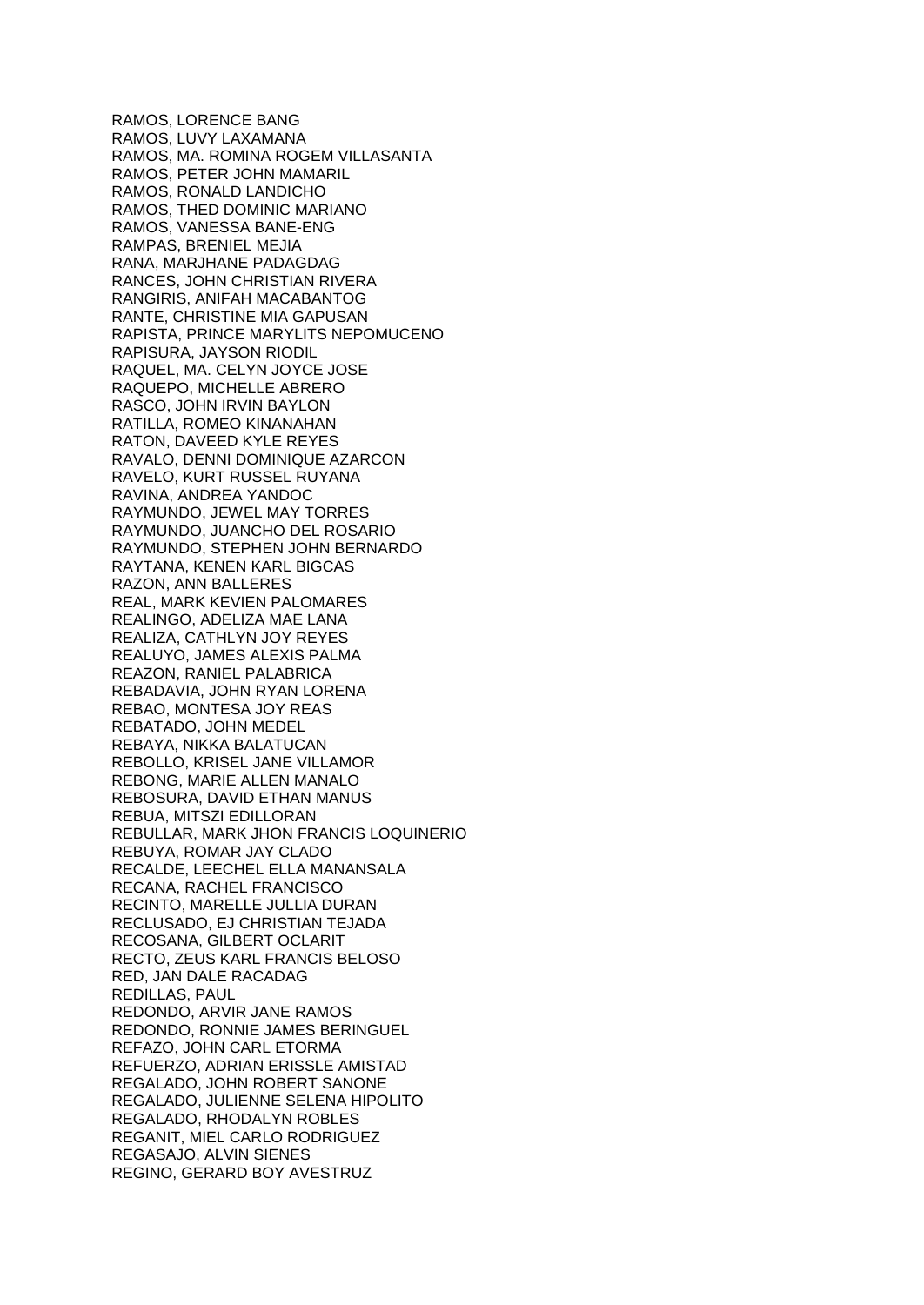REGULAR, ANTHONY RAVEN REGUYA, CHRISTINE RESTIFICAR REJAS, DEAN LESTER PITAGARA RELATIVO, CHELSEAJYN TAMBANILLO RELLAS, RAZMIN MAE AGATON RELORCASA, CHARLOTTE PABLO RELUNEA, RAYMARK ELEPONGA REMEGIO, ANGELA AMANDA CO REMIGIO, SUN ROSE MARTINEZ REMOLTA, KIM CLARIZZE RICAFORT REMON, KHYSEL TEODOSIO REMORERAS, ELOISA JEAN SARMIENTO REMPILLO, JOSEPH AMIEL REDOBLADO RENDEZA, JOHN SYDRIC TABON RENDON, MA. LEOCHE PORAL RENS, MONIQUE ESTRADA REOTUTAR, CHLOE PASION REPATACODO, ANGELICA LORICO REPEL, ROSEMELJOEY TUANTE REPERUGA, JAYSON AGGALUT REPIL, ALEXIS JUNE OLANDRIA REPOL, ROSAURO CALDITO, JR. REPOLLO, GLIDYL SOTTO REPONTE, ANGELI MAE LEIA DELA CRUZ REPRADO, JOMEL TORIAGA REQUINO, FRANCHETTE PEARL MANQUIQUIS REQUISO, JULIE MAY GUNTING REQUIZO, PRINCESS JHAJARA MAE VESAGAS RESOL, DAVE CHRISTOPHER SOLLESTA RESOTA, MARGIE ABIS RESPECIA, LEIBNIZ ALMEROL RESPICIO, SHERRY-AN MATILLANO RESURRECCION, KIEL BENIDICT SABER RETANA, PSYDONNIE CECIL DEDAL RETARDO, JHON MARK ALDAVA REVILLA, JOHN MARQUEL PRADO REVILLA, LESTER PAUL RAYOS REVILLA, LYCHEA EMBODO REVILLA, SAMUEL ALEONAR REVUELTA, CHARLES WENDELL YYANCE REVUELTA, JUSTINE MARIE LACUARIN REY, ANGELA GRACE ALAMPAY REY, LORENZO MIGUEL INIEGO REY, REINHARDT PANG REYES, CHRISTIAN DIETHER BINUYA REYES, ISABEL LOURDES DANO REYES, JERVIN LOUIE LANUZA REYES, JOHN ANDREI JACINTO REYES, JONATHAN GABRIEL STA. ANA REYES, JOYCE ALYSSA DELA CRUZ REYES, KARL ANGELO GABRIEL RAZON REYES, LARA JANE TABONTABON REYES, MILES BRIAN MORALES REYES, PAUL ADRIAN MONGE REYES, PAULA MAE GUTIERREZ REYES, REA MAE LLAMZON REYES, RECCA OMOSURA REYES, RICAELLA REALEZA REYES, ROMMEL DAVE CRUZ REYES, RUSSEL RIVATO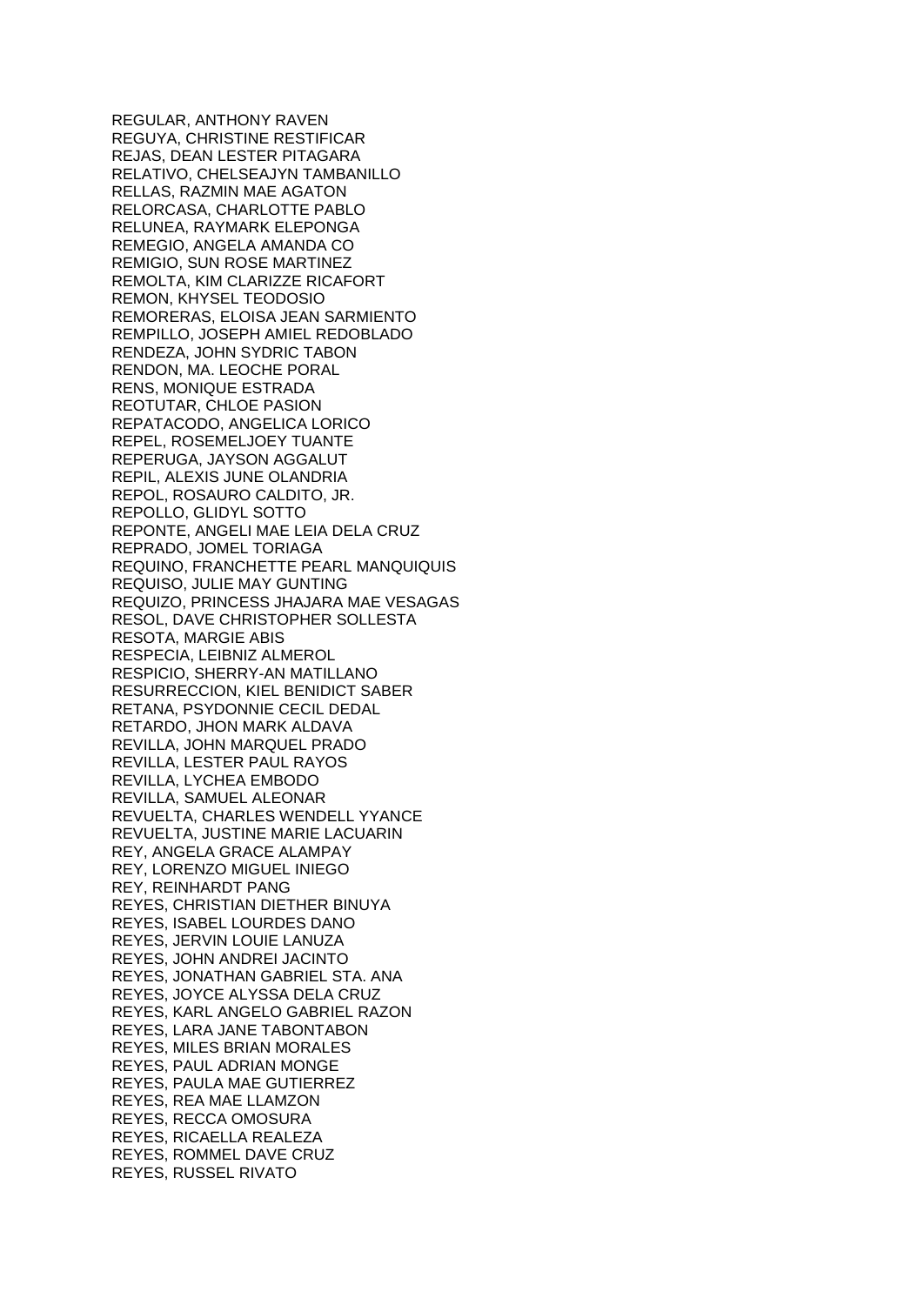REYES, VANESSA MARIE CASTRO REYNANTE, VERA JOY ROQUE RIBOT, JOY ROBISO RICALDE, EARL JERICO BARTOLOME RICAMATA, CEDRIC PAUL REGENCIA RICARSE, JOHN LEONARD SABERON RICO, FRANCES STEPHANIE RICOHERMOSO, ADRYLLE XYRADEN JOY RIGOR, MARK LESTER ROBELLOS RIGOR, THERESA MARIE TUASON RINT, MARC RENNIEL LAGARTO RIO, NICA NOVA BITOCA RIPARIP, RONI ANGELA GALEON RIVAS, CLARIVEL CALAMBA RIVAS, KER KENNETH CONDO RIVERA, CHESTER KEITH ABORDO RIVERA, ELEAZER QUIJANO, JR. RIVERA, JAIME SALMINGO RIVERA, JALANE CHRISSIA RIVERA, JUNIVERSE GANDA RUNAS RIVERA, MARCO IMMANUEL BAYLE RIVERA, MAVERICK CORPUZ RIVERA, SHEILA MAE BATAIN RIZABAL, YESSA ANGELA CLIMACO RIZADA, GERARD BEBANCO RIZADA, JOHN FRANCIS GOLEZ ROA, JOHN MARK LEONA ROBANG, ALICIA SZE ROBANTE, GLADYS MAE WONG ROBIELOS, RAINE ALEXANDRA SANCHEZ ROBILLOS, JEDIDIAH JOVE ROCAMORA, DAN LESTER GALLENTES ROCHA, ANLENE JANE BONDAD RODIL, MARIA ANGELLYN RICAPLAZA RODILLAS, NELSON JUNIOR TABULA RODINO, ALEXIA MAE OCTAVIO RODRIGO, MARICAR ESTOLONIO RODRIGUEZ, ELIJAH JOHN SANTOS RODRIGUEZ, EVAN WILSON CAMALLERE, JR. RODRIGUEZ, JANE XENA FLORES RODRIGUEZ, JOHN VINCENT DIRECTO RODRIGUEZ, JOSE MARI ONTOG RODRIGUEZ, MARIA PATRICIA CARMELA PAPA RODRIGUEZ, MICHAEL JOHN SULIT RODRIGUEZ, NORBERTO OLIVERIA, JR. RODRIGUEZ, REIMON IAN NUNAG RODRIGUEZ, RIA CATHLEEN GUANLAO RODRIGUEZ, RICHMOND ROI BACULPO ROGALES, MA. LOURDES PABITO ROGEL, ALLEEN ROSE ANN AVILA ROJAS, MICHAEL JAMES PORMANES ROJAS, REINE CLARISSE IBARDALOZA ROJERO, JESRAEL BAMBALAN ROJO, KENNETH ROY MACAS ROLDAN, JOSHUA JUALO ROLDAN, MA. NITA GALANIDA ROLDAN, VINCE CRISHAN HUTALLE ROLLOQUE, ADRIAN PAUL CAPISTRANO ROLLOQUE, AUDRIC MATTHEW CAPISTRANO ROLLOQUE, CARMEL ROSE MALONES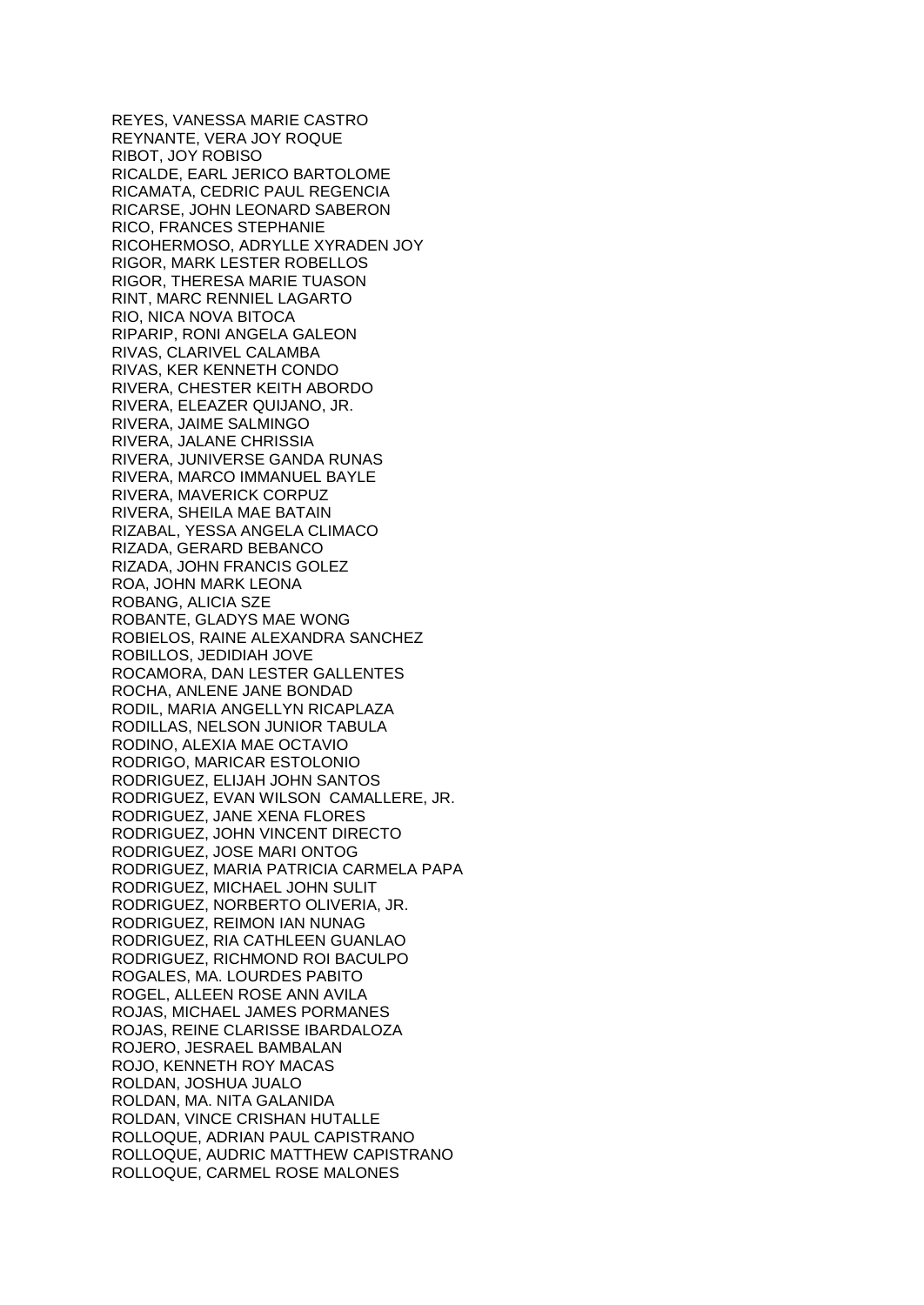ROLLORATA, RICA AGON ROMA, LARRY QUINONES ROMAGUERA, PAOLA JAYME MANALOTO ROMAN, JAMAICA MERRIEL YANGO ROMANTICO, RALPH JERSEY SANTUA ROMAQUIN, NETHANEL MASICAP ROMERO, AIRA MONIQUE BAUTISTA ROMERO, DAPHNE CELINE HERNANDEZ ROMERO, DAVID VINCENT LAZO ROMERO, DEFERSON CANDARE ROMERO, DIANA GIMENA ROMERO, GEROME MAMARADLO ROMERO, JEREMY BAUTISTA ROMERO, NATASHEEN TAMANO ROMERO, THOM LOUIS SURBANO ROMERO, TOM JASPER PALO RONDILLA, CHARLEN MADALI RONDINA, JAYVEE QUIROS RONQUILLO, DANNA ROSE ANDAL RONQUILLO, JACIE NATANAUAN RONQUILLO, JAN MADELIND ORTIZ RONQUILLO, MARICRIS KING RONQUILLO, MARK VINCENT OBUSAN ROPA, JOEMEL RICAMONTE ROPA, JOSEPH ANDREW PANALIGAN ROQUE, RICHELLE MAE QUITO ROSA, IVAN JAKE FALLURIN ROSAL, CHRISTIAN JAY PAESTE ROSAL, JOHN MICHAEL DESPOJO ROSAL, RADELYN CASTRO ROSALES, MARIA ANGELICA MORTEJO ROSARIO, REMIELYN AGUDA ROSEL, MARC ANGELO CABRERA ROSELLO, VICTORINO AGUS, III ROSETE, DANICA LOGRONIO ROSETE, HILARION ANTALAN, III ROSETE, KING NEBUCHADREZZAR AKIATAN ROSIMO, NATHAN OSCAR TANCINCO ROSLINDA, JHON FREITZ PANTERAS ROXAS, HAROLD JAMES PLATON ROZAL, DJ OLANO RUARO, ERIANNE NASHRIN GARAY RUBANTE, SHAIRA DE VERA RUBIO, JAYSON INDOY RUEGA, CHRISPER LEO PEREZ RUELOS, RICHELLE ANNE DELOS SANTOS RUFIN, MARICRIS PALADIO RUIZ, JOHN PAUL MARATAS RUIZ, LICA JAZMIN JUNGAY RUSTRIA, CLINT BRYAN MONTILLA SAAVEDRA, JOSHUA VINCENT VILLANUEVA SABADO, JANINE RAMOS SABADO, MARY ALLYN GUTIERREZ SABALA, KRISTIANNE DEIPARINE SABALO, WENILYN BODUS SABANAL, DANEILLE BANZON SABANDAL, JEANETTE SABANDAL, LINDSAY EVANGELIO SABANG, JUVY SABANGAN, ROD EDUARD BACLEA-AN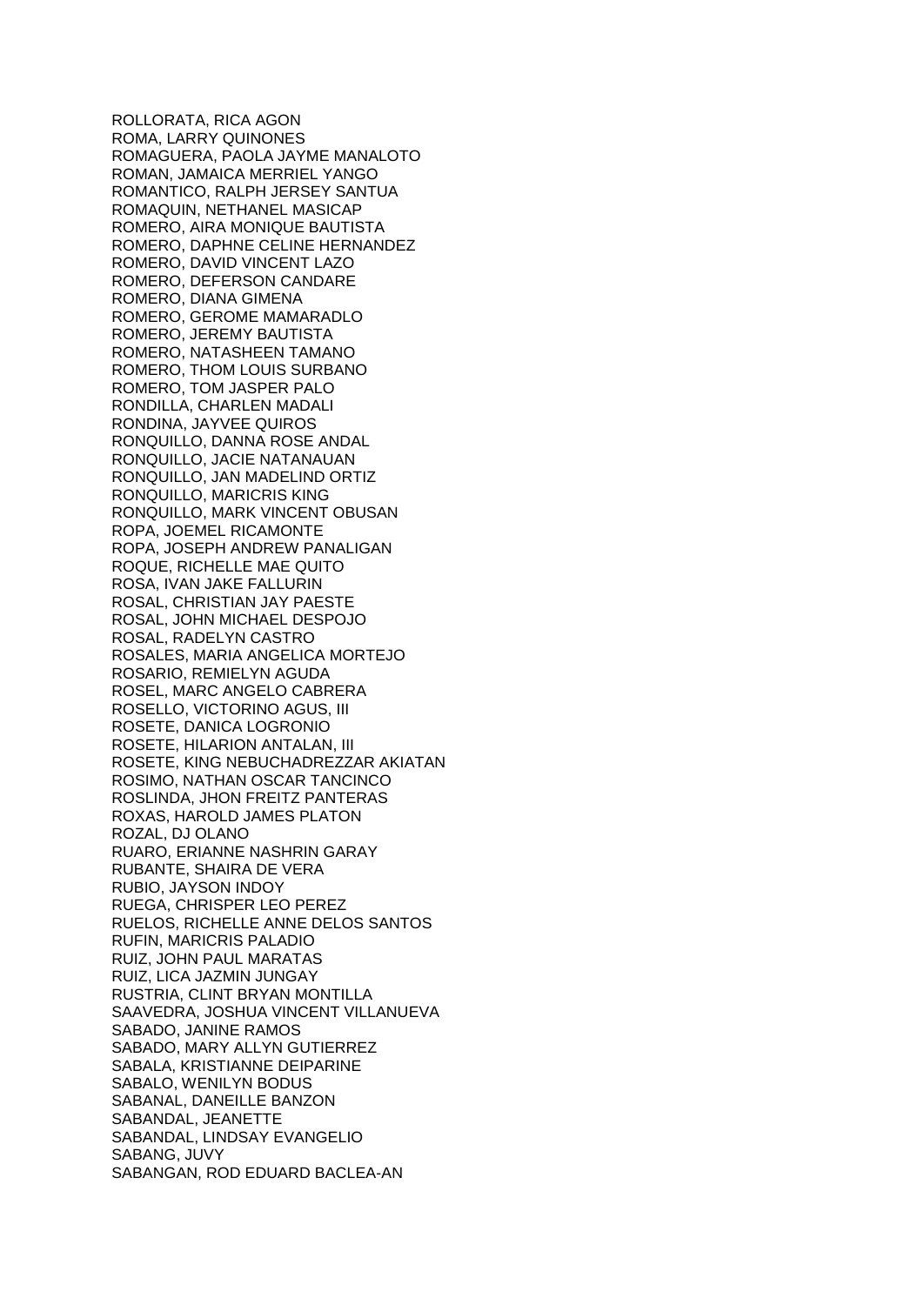SABAYO, KARA NICOLE CABUG-OS SABELLA, JENNIFER ESCALONA SABINAY, RIZA LALAINE LADIA SABINIANO, DONNA GAYLE MANAOIS SABIO, JAN NICHOLO REFALDA SABLAN, CARLO JAMES QUINSAYAS SABORNIDO, MACKY JONES ESTROSAS SACATANI, NOEL GRANADO SACOBO, CHRISTIGALE YADAN SACULO, JOHN PHILIP SADIA, ETHEL APOSTOL SAGALES, AL DOMINIC CATANGCATANG SAGAO, ELAINE DIAZ SAGENES, IVY NICOLE REGIS SAGUM, JOHN DERRICK FRANCISCO SAHAGUN, NOEMI MACATANGAY SAHALI, MA. TERESA MORANO SALA, SEAN KENNETH TEE SALAC, ARIZEO CUEVA SALALIMA, JHEREMIE LOIS BAUTISTA SALAMANCA, ROBBY PULUSAN SALAMATE, BEATRICE DARIELLE PATDU SALAS, BLESSIE MAY DAL SALAS, GENEVA CLAVES SALASAYO, ZAIRAH ANTIQUINA SALATIC, KRYSHA MAE LESINO SALAYO, FRANCES JARAMAE BUENZALIDA SALAZAR, AIRA MAY DEL CAMPO SALAZAR, BRIAN SEBASTIAN SALAZAR, CYRINE PENAMORA SALAZAR, DIANE TORRALBA SALAZAR, HAROLD LOTINO SALAZAR, JOHN RAYMOND BASAGRE SALAZAR, LUDWIG KARLO VIZCONDE SALCEDO, SHELLOU GRACE VILLAMAR SALDAJENO, RALPH JOVI BALDIMOR SALDE, MARY JOY DIWA SALDIVAR, MAVELL ABAREDES SALELE, KRIZZIA MAE DELA VEGA SALEM, ANDREI JOHN TALENTO SALES , ROLANDO LOVENDINO, III SALES, IRISH SANTIAGO SALES, SHIELA MARIE SAMACO SALGADO, MICAH JUGUAN SALIBA, MARTIN THOMAS DIASANTA SALIDO, NICKY LAGROSA SALIG, RONIELYN CUARESMA SALIGUMBA, JEFF STEPHEN MANALO SALIK, MANSOR PUDTED SALINAS, BING BONG SALUDES SALINAS, CORNELIO SALVADOR HISOLE, III SALINAS, STEVEN JUMAWAN SALINGSING, NESXELL BARRIENTOS SALLEDO, JOSHUA BENEDICTO SALLENA, ROVIN JAY BINLAYO SALON, CHRISTIAN LLOYD BUNGABONG SALTING, KATHLEEN MARAY MAURE SALUBRE, JESSA SAGADSAD SALUDARES, NICOLE JEAN GUILLEMA SALUDO, SAMRA BALUNTANG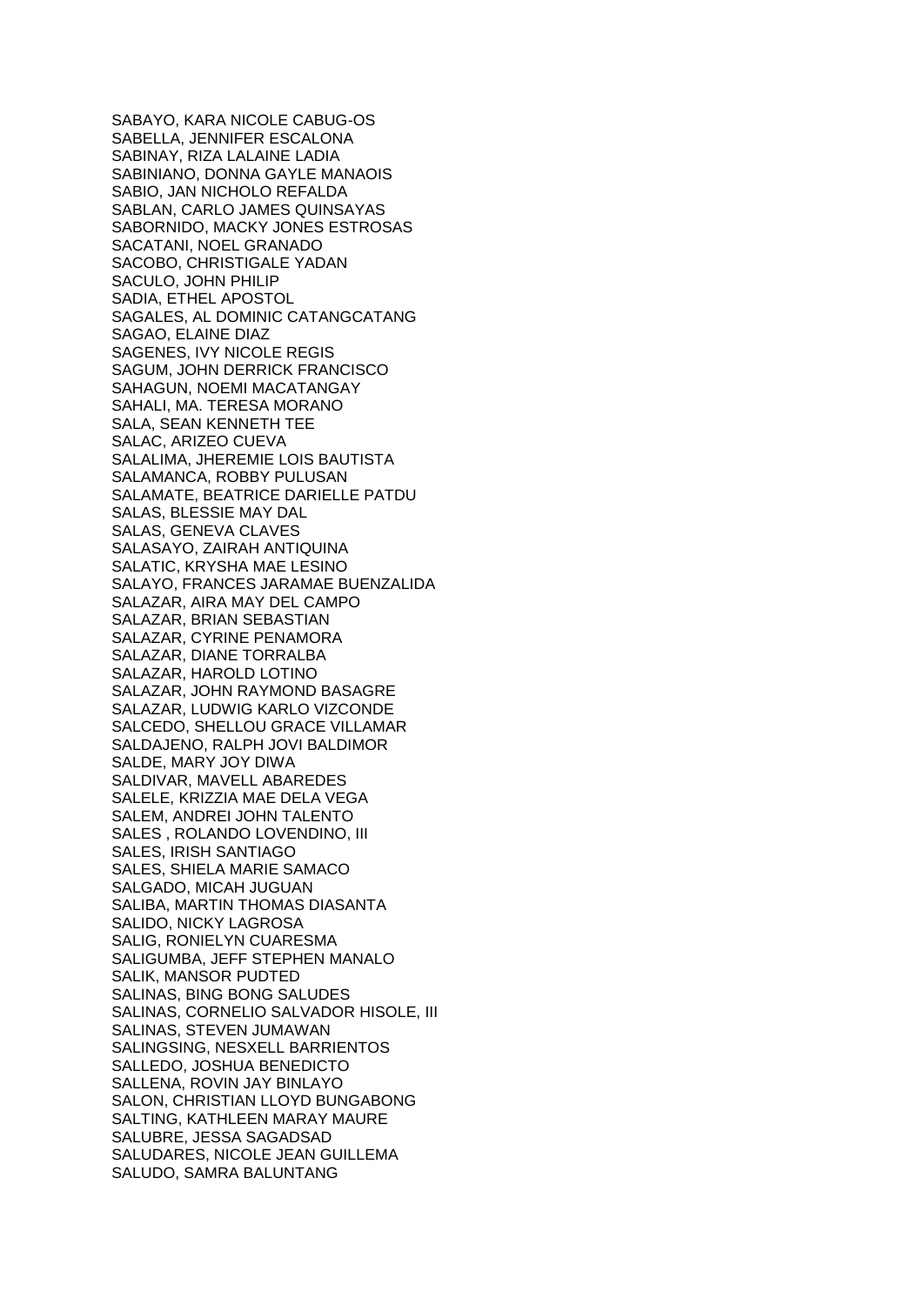SALUMAG, MARIE ANNABELLE CEA SALVACION, MA. CASSANDRA JUNE PETALLANA SALVADOR, ATHENA JADE BANISAL SALVADOR, DAVID LIBRADELIA SALVADOR, EXEQUEL KIM ISAAC INGENIERO SALVADOR, FRANK ALBERT LUNARIA SALVADOR, JACQUELINE CRUZ SALVANERA, MARC NELVER BORROMEO SALVAR, JEZIAH RABBI SOLIS SAMALIO, JEYZHIE KINNO ORTEGA SAMBAJON, NICOLE EMELO SAMBERE, DESLIE ESCOTE SAMILLANO, JERKIN BING CAAGAO SAMONTE, JESSA MAE SABATE SAMPAGA, LOVELY DIANNE BASILIO SAMPANG, MIKA ELLAH SANTIAGO SAMSA, HANIFA JEMIMAH YANEZ SAMSON, CATHERINE TORRENDON SAMSON, HAZEL RUBAS SAMSON, JOHN MICHAEL NICKOLE ESCOVER SAMSON, NANCIE BALDELOBAR SAMSONA, MC DAVE VIEJO SAMUDIO, NOEL BORJA SAMULI, MA. IRENE JOY CORDERO SAN ANDRES, MARIA ANNE SAN ANTONIO, VAN LESTER CULIBRA SAN CARLOS, PATRICK BOTER SAN JOSE, NATHANIEL COSIO SAN JOSE, RANJIT GUTIERREZ SAN JUAN, HAZEL MAE GALLEGO SAN JUAN, JENEZA PEBRES SAN PEDRO, JAMES NOE ANGELES SANCHEZ, AGUSTIN BARGAMENTO, JR. SANCHEZ, CHRISTIAN JOY BONA SANCHEZ, GERARD ANGELO VICTORIA SANCHEZ, JAMES ALFANTE SANCHEZ, JOHN PAOLO ENRIQUEZ SANCHEZ, KARL DOMINIQUE TORIO SANCHEZ, KIMBERLY JOY REGINALDO SANCHEZ, MA. AVE VIRGINIA PALCES SANCHEZ, NICAH ANDREA SANCHEZ, REGINALD JAMES SANCHEZ, SHERWYNE TIGNO SANCHEZ, VICTOR PAOLO LUSTADO SANDIGAN, MARKIM DALIGDIG SANDOVAL, ELLARIE CASTRO SANDULAN, MARY JOY TULOY SANGALANG, ANDREA MONZON SANICO, REGINA ANDREA CANUBAS SANIEL, ROYETH TANIERLA SANJORJO, JEFREY MEBATO SANOY, NELSON TOLERAN, JR. SANTELICES, MARTIN HABIG SANTIAGO, ANGEL MAE CALAGO SANTIAGO, BEA DELOS SANTOS SANTIAGO, BJORN IVAN GUIBONE SANTIAGO, JO-ANN CABRADILLA SANTIAGO, KENNETH JAMES ALBA SANTIAGO, MARY NEIL AUSTRIA SANTIAGO, RALPH BAUTISTA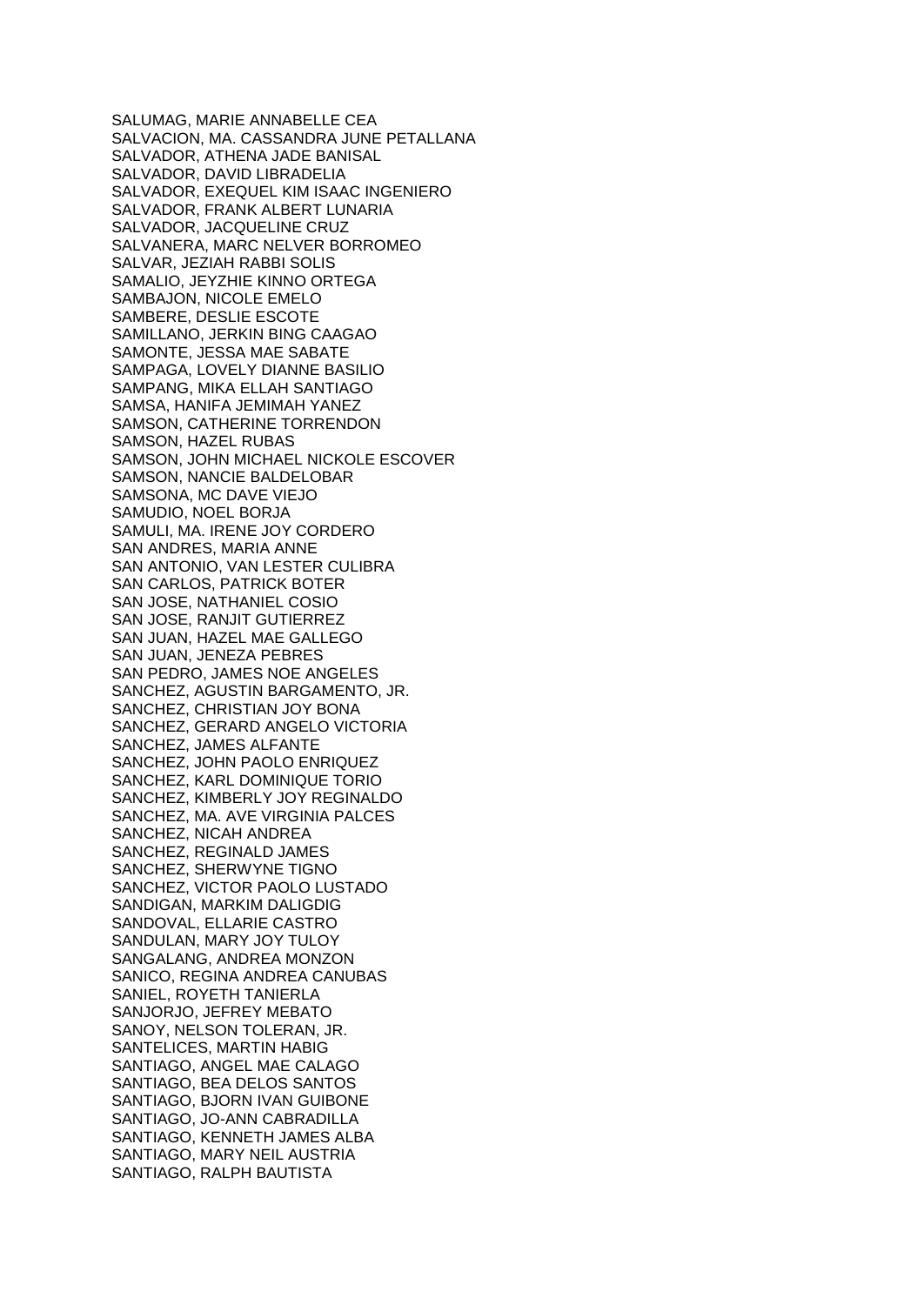SANTIAGO, TRINA ISABEL DEL ROSARIO SANTILLAN, MARCY MAE VARON SANTISTEBAN, JIEVAN ABONIAWAN SANTOS, AARON GABRIEL ETING SANTOS, AERON JOHN QUITA SANTOS, ALDREA MARIE ADRIANO SANTOS, ALLEN JOHN MALLARI SANTOS, CAMILLE ANN VARGAS SANTOS, CARL ANGELO DE LEON SANTOS, DARYL JOE DINGLASAN SANTOS, GUIA KRYSTELLE MARANON SANTOS, IRISH SHANE CAPARAS SANTOS, JERWIN MUSA SANTOS, JOSHUA EROISA SANTOS, JOY DENET DE VILLA SANTOS, JULIAN JAVING SANTOS, KENNETH AMBOY SANTOS, MADELEINE CORTES SANTOS, MARIEL DELA CRUZ SANTOS, MARY JOSHUA CALEGAN SANTOS, MIGUEL KARLO REYES SANTOS, NICKO DEL MUNDO SANTOS, PATRIZIA MIKAELA PALO SANTOS, ROGER BRIAN ALVIS SANTOS, SHAINE DOMINIQUE CRUZADA SANTOYO, SEDALE MERCADO SAPAD, RICHARD PARALLAG SAPAO, MICHAEL VINCENT TOLENTINO SAPIANDANTE, ROY JASPER CAPATE SAPIO, SHAINA JANE LUCANAS SAPUGAY, KIMVERLY SUAN SAPUL, MILEA KIM CARLA GABOG SAPUNGAN, JOHN CARLO ENRIQUEZ SARABOSING, JAQUIE ANNE LOPEZ SARCENO, IRENE MAGPATOC SARCO, JELOVEM GEVEROLA SARET, LEMUEL GAVIN GULAY SARHENTO, JADE GAMIS SARIGUMBA, CHARINA LAGRIA SARIO, ALEXIS SANOSA SARIPADA, NORAIMA PALOMAR SARKER, JARYL JOY ALGE SARMEN, JEFF KHIRVY KYELL CANETE SARMIENTO, ANGEL MAE JANGUIN SARMIENTO, DANA MARIELLE MENDOZA SARMIENTO, DARLENE BALORO SARMIENTO, DHANIEL PINEDA SARMIENTO, ELIZABETH LOMONSOD SARMIENTO, NICOLE IRISH SIGUA SARMIENTO, RUTH CRUSIM SARMIENTO, TRISHA ANGELA ELEMIA SARONG, MANUEL GUMA, JR. SARRA, CHRISTINE MAITEL SARSALEJO, CARL JOSEPH SAGARINO SARTO, PAUL LANDER SUNGA SATORRE, ALEXIS FAYE LOR SATUR, DEJELL ANNE MOGATO SAUMAT, DEJIE MAE MACASAMBAT SAWAL, JAYVEE CABAIS SAYAGO, RICA JOY CASQUEJO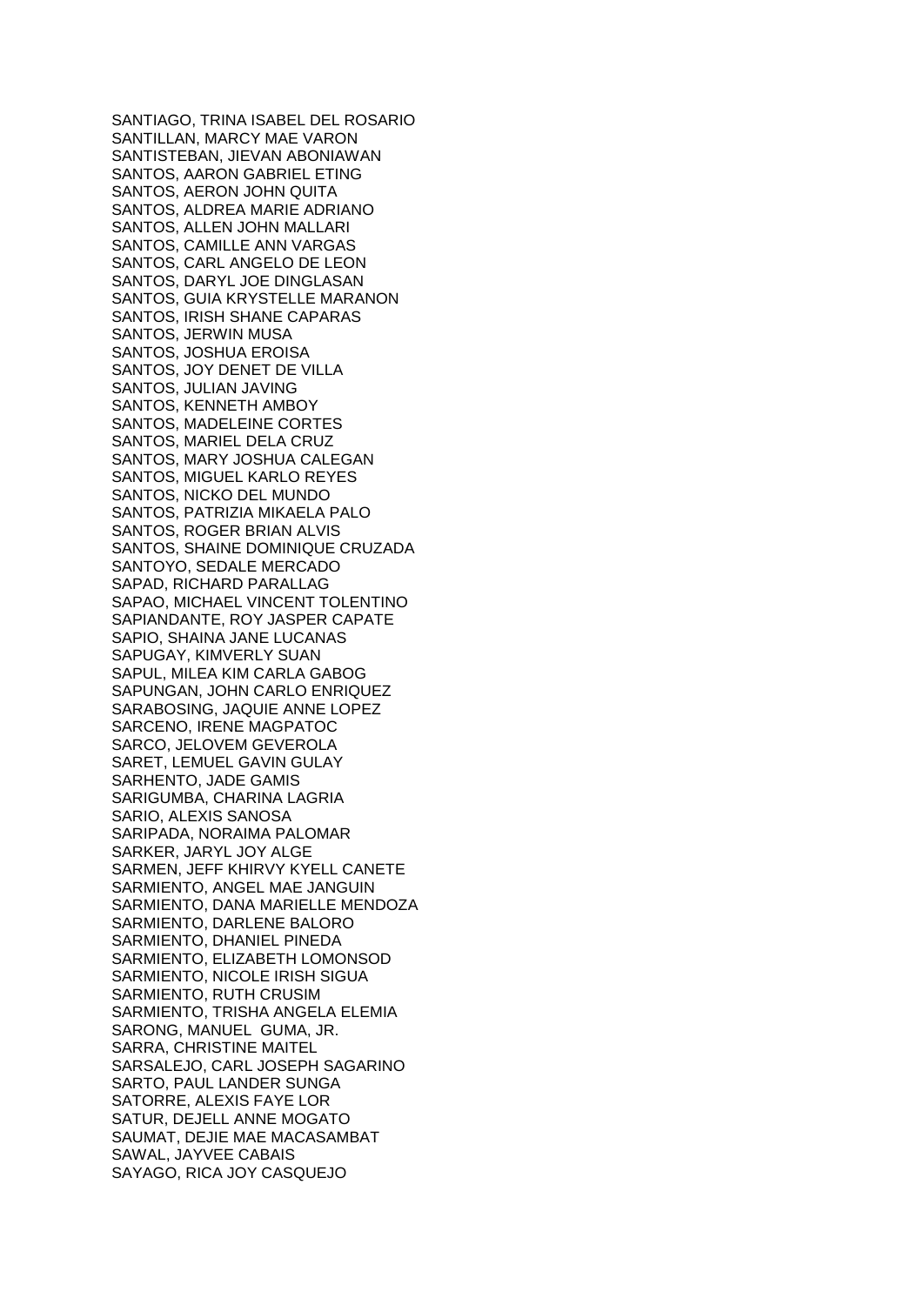SAYAO, KATHLEEN PEDREGAL SAYCON, SHEENA CATAPUSAN SAYOSA, MA. KARLYNE MARGA DANIEL SAYSAY, ROMEL SASUTONA SAYSON, CEDRIC LLOYD DAHILIG SAYSON, FRISBONIMAR LEBRILLA SAYSON, THOMAS PAULO GONZALES SAZON, PAUL VINCENT MELENDRES SEBAYAN, LARIE LUSAY, JR. SEBELINA, ANGEL GRACE MACAPAGAL SECOBOS, MARY PHIL AGBAY SEDIGO, JACLYN SANTAMENA SEEPING, JOSEPHINE DUMAQUITA SEGOVIA, AUBREY MADRILEJOS SEGOVIA, PAULA CELINE LAGAYAN SELANOVA, JAN CHRISTIAN BARRERA SELEN, JACKY MAE IMBO SEMANA, MARIAN AMMYLOU SOLIS SEMILLA, FRANCHESKA MARIE PELAEZ SEMILLANO, ANGELA BANES SEMPINO, CHRISTINE PATAG SEMPIO, SOFIA BEATRICE MANGILIN SENA, MINELITO AL JABEZ IGNACIO SENARA, GLENN RJ ABLAO SENO, MARVIN ROBERT LAO SENTELICES, JOHN REY GABITIN SEPE, SIMON MARK APUANG SERABO, ALINOR HASSAN SERDAN, HANNAH RACHEL JANE SERDENA, JARON BAUTISTA SERDENA, TRIXIE NICOLE DUBLIN SEROJE, JOHN VINCENT ROBANTE SERRA, ERNESTO MAYBITUIN, III SERRANO, ANNA SOFIA REALUBIT SERRANO, MARK ANGELO ARNOCO SERRANO, SHEMUEL SIBLANG SERVEZA, DANICA SUPERTICIOSO SESE, CHRISTIAN JUSTIN MUSNI SIA, ANAVIE CLARISE MENDOTE SIA, FRITZIE SUSON SIA, MARIA LOURDES SOPHIA DELOS REYES SIAROT, REYNALYN BASTAWANG SIASON, CHRISTIAN DELA CRUZ SIBAYAN, RHEYAN HEBRES SIBONGHANOY, JUSTIN DEMORAL SICAT, RICHARD NAKAKE, JR. SICCIO, VINCE LOUISSE TUMONONG SICCUAN, KERWIN ADRIAN SALARDA SIENES, APPLE STEAVEN CLAIRE BALABA SIENES, GABRIEL LEONARDO VILLAREAL SIGUAN, MARK ANTHONY PAGATPAT SIGUENZA, MICHAELLE ORTEGA SILAO, EMMANUEL RELANO SILARAS, MARK LEONARD SIONG SILOR, ALAN CESAR II SAAVEDRA SILVA, KIEREN MANICANG SILVA-LLANA, SOFIA CLARE PARCON SILVANO, VINCE NEIL LABANAN SILVEDERIO, JON BARAQUEL SILVEDERIO, JULIENNE MARIE BRITANICO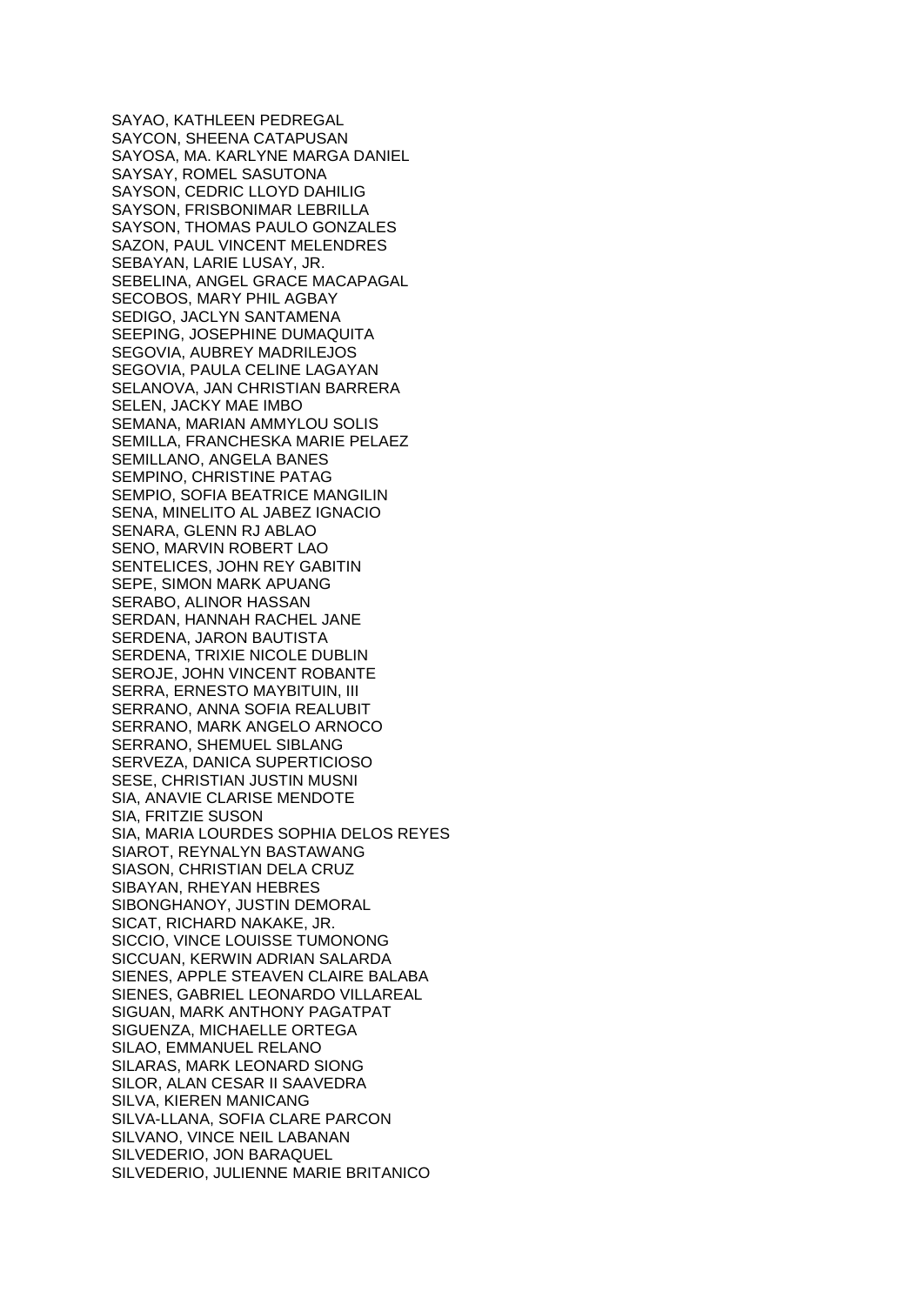SILVESTRE, JUSTINE RYAN DEL MUNDO SILVIO, NOAH DOMINIC MIRANDA SIMANGAN, STARZL SALVACION LAVIN SIMBAJON, JOAN VALERIE PENAGUNDA SIMBAJON, REYMAR BODIONG SINDANGAN, IRENE MAE SALAUM SINDAYEN, DENVER PARANTAR SINDO, KHIER IAN DELA CRUZ SINDOL, AILYN UMAYAN SINGH, NORHAMIN KAMIDON SINGSON, PRINCESS NINA TOMCO SINSONA, ANGEL MAE ELTAGUNDE SISMAET, SAMANTHA MAE ABREA SISON, PAULA JHEA ESTRADA SISTENE, FRANCIS INOCENCIO SITON, ALBERTO LONGA SITOY, EVA MAE BORLAZA SITOY, HEMIELL GRACE TORREJOS SITOY, OLIVERT MADELO SOBREVEGA, BEVERLY FERNANDEZ SOBRIO, JEROME SUAN SOLACITO, JOVIEL OBLIANDA SOLAIMAN, FAISAL ARAGON SOLANGON, KREZIL FAITH LABOS SOLANO, ANTHONY NAS SOLANO, JOSHUA MACASAYA SOLANOY, VINZ TROY MANUEL SOLAS, NORBERTO LUMAPAS, JR. SOLDEVILLA, ROSELYN DE PABLO SOLEDAD, ERVIN JOSEPH DE LEON SOLIDO, AUBREY PATANI SOLIGAN, CHRISTIAN ELIM SOLIS, MARY JANE GREGORIO SOLLA, EUGENE ENRIQUEZ SOLO, MAREVIN JANE DE GUZMAN SOLUTA, JULIETTE ANN MARI CORTEZ SOMBRIO, JUSTAIN AVHYGAIL TRAZO SOMIDO, ALYSSA TILBE SON, JAYCO SANCHEZ SON, MORELLA NINA QUIRAO SONICO, AIFFY SALAS SONON, JERICHO LUSANTA SOQUE, GESILLE MAE TUMABANG SOQUILA, CHRISTINE EDNA RODRIGUEZ SORDILLA, KENNETH YORPO SORIA, SPENCER CABRERA SORIAGA, RALPH ADRIAN BENITEZ SORIANO, BEVERLY KEY PACETE SORIANO, DIONEER ABRAHAM CATAPANG SORIANO, EARL JEAN SUMBI SORIANO, ELISHA BERSAMINA SORIANO, JOSE ANTONIO ARCEO SORIANO, JOSHUA EMMANUEL SALAZAR SORIANO, JUDY ANN TALATTAD SORIANO, MARIO PAMPILON, JR. SORIANO, MIGUEL RYAN OLANDESCA SORIANO, SOPHIA CHALEENE DE LEON SORIANO, STESSEY ANNE SORO, ARIES JOHN SORONGON, SIERRA MAE TANGLE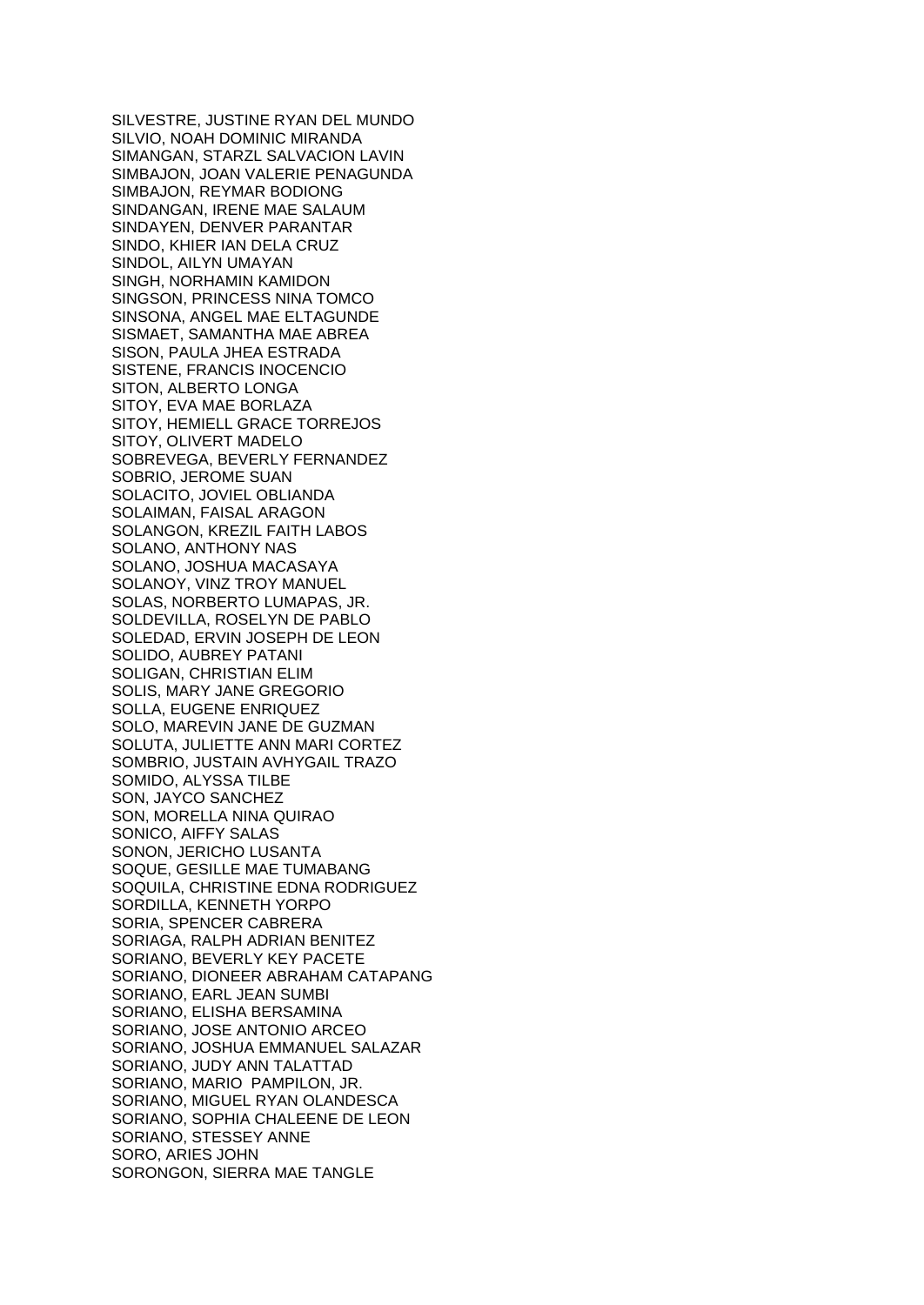SOROTE, BETHUEL ROSE LAYUGAN SORRERA, CLAIREVIFER NAVARRO SORZA, JAYMAR YU SOTELO, CRISTAN JOHN LABUGUEN SOTINGCO, FRANZ EDRIANE MARIANO SOTO, EARL GERARD DEDASE SOTO, LALAINE EROLES SOTTO, ALYSSA AMERY ECASA SOTTO, HANNA MAY CORNELIA SOTTO, JEANNIBEB BALIGUAT SOUSA, JUSTICE MANAYON STA. MARIA, DENNIS DALISAY SUAISO, RAYMOND JAMOLIN SUANES, PATRICIA NIEVERA SUAREZ, JESSELE BALIONG SUAREZ, KATHLEEN KATE LANDICHO SUAREZ, MA. JOREENA ASCINAS SUAZE, JOHN RUSSEL BUETA SUBEBE, MERRAH JOY BLAYA SUBIBI, AILEEN GUINGGUE SUBINGSUBING, ANNE MONTEALEGRE SUCGANG, ROGIE CARBAJAL SUDAYAN, GABRIELLE ELAMPARO SUELA, RYNZ CHARL MACERO SUELAN, GLENN ROSE MANIMBAYAN SUETA, DAIRDRE MAR CANASTILLO SUGANOB, FABIENNE ANN VILBAR SUICO, DEWI GILLIAN ENARIO SULICIPAN, KRISTN MARGARETTE CASTRO SULONG, HANNAH FAITH LEANO SULTAN, REGIE ORNOPIA SUMAGAYSAY, IZZHAR CHRISTIAN PADILLO SUMAGUE, JANAINE BIANCA MORALES SUMAKEY, AEGANAY ANGLIOAN SUMALDE, ALBRETCH PARROTINA SUMALINOG, AMAESIE CARANDANG SUMAMBOT, JHELFE QUEEN CARLOM SUMAOY, HELYN COSINAS SUMBILON, REISID MAY BUCOD SUMEDCA, JEANNEE GALACYAN SUMIRAN, SHAZNAY NICOLE BADILLA SUMODOBILA, JELLY ROSE CUYNO SUNIGA, QUENEE KATE TARNATE SUPILANAS, JERIC ABECIA SUPNET, NICOLE AMANDA ESCOBAR SURIGAO, ARSENIO LAUREA, JR. SURIO, RUSTY DELA CRUZ SUSANA, CHRISTINE JOY URIARTE SUSON, FARRAH ANGELICA MICABALO SUYAT, DANNIE RUTH AO SY, ALEK DANIEL LUMAY SYSY, PAOLO MARI REYES TABACO, DESIREE RAPISORA TABADA, ANGELO LARIZA TABAFUNDA, MARY RUTH LASTROLLO TABAGO, JIMUEL PATCHICO TABANG, WENDELL JAMES BALMONTE TABAOSARES, FRANCES JEFF GEANGA TABASA, LEZAMAE PASAYLO TABBAY, MARK STEPHEN NATINO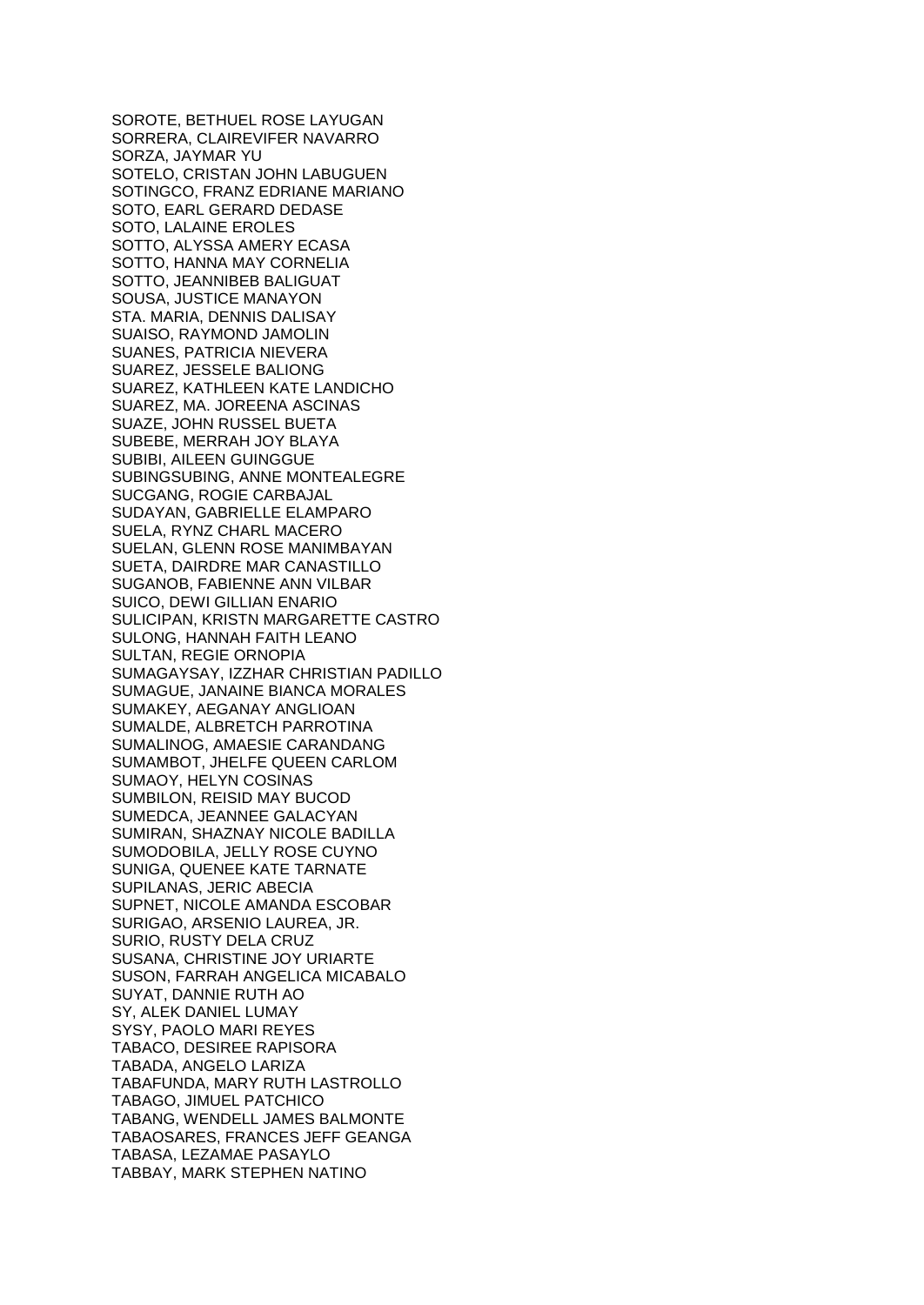TABERNILLA, ROMARIE DINGLASAN TABIEROS, RACHEL ANN TACARDON TABIL, JOHN JEREMY SANTILLANA TABIOLO, FRANZ JUNTO TABIOLO, JOHN KENNETH LOJO TABIOLO, MARY KAILENNE ANN GALARION TABORA, CARISSE MARIA BETINA BORJA TABSING, NINA NOREEN PEDREGOSA TABULINAR, ELJON TAGAYGAYAN TACASTACAS, PHIA LYN MANLANGIT TACBAS, ESTRELLE ANNE DE GUZMAN TACPALAN, FAITH MARIE OPERIO TACUD, JIAN CARLO GUEVARRA TADEJA, SARAH JOY VELASQUEZ TADENA, ELISHA JAMES TANGONAN TADLE, MARIZ BALABA TADLIP, MELISSA CYRA BRIN TADO, JUVILLE REY PAJERMO TADTAD, BRIAN JOHN CERO TAER, MICHELLE IRISH PAGALAN TAGACAY, LORENCE ATORDEDO TAGADIAD, MA. TRISHA ENDRINA TAGAO, SELDANE DONNE TARUC TAGARIAN, NIKHOLE JANE RUECO TAGAZA, JOREYN ANGELO TOLO TAGHOY, SHERWIN LIMPAG TAGLE, OLIVER DEL MUNDO TAGLINAO, JAN LOYD VIVO TAGLUCOP, MHARIETH IRISH SORIANO TAGUBA, MELCRIS ALCASID TAGUBAR, ALEXIES CAOILI TAGUBARAS, KERWIN MANOOK TAGUIAM, KRISTINE ROXANNE DE LEON TAGUINOD, MARY GRACE FRIAS TAGUM , MANUEL BUSTARGA, JR. TALABON, JERIEL JADE DEMERIN TALADUA, LILY DIANE SANTURCAS TALAGTAG, NINA RICA BELTRAN TALAN, FATIMA GRACE FLORENDO TALAUGON, ARVIE VILLAMOR TALAVERA, ANGEL ROSE FLORES TALAVERA, NADINE ESCALER TALISAY, SHAIRA MAE DAMULO TALLADA, HANNICA LAURENCIANA TALPIS, LEZIEL LEGASPI TAMARES, EARL JERICO DELA FUENTE TAM-AWEN, KYM CHRISTIAN SULIT TAMAYO, JAYBIE MESUELO TAMAYO, NISA BURAGA TAMBIS, JOGE BURCE TAMBOR, RODNEY VERGARA TAMPIL, GYLE DORINGO TAMPOL, FIL JUSTIN OBALLO TAMPOS, KRISTO VER PUTONG TAMULAK, FITZMEE ANN DULLIN TAN, AIMEE MOSENDE TAN, ALLEN JASON ARELLANO TAN, CATHERINE ANN CANLAS TAN, CHLOE MARIE MARIKIT TAN, EDMUND RIOS VIGO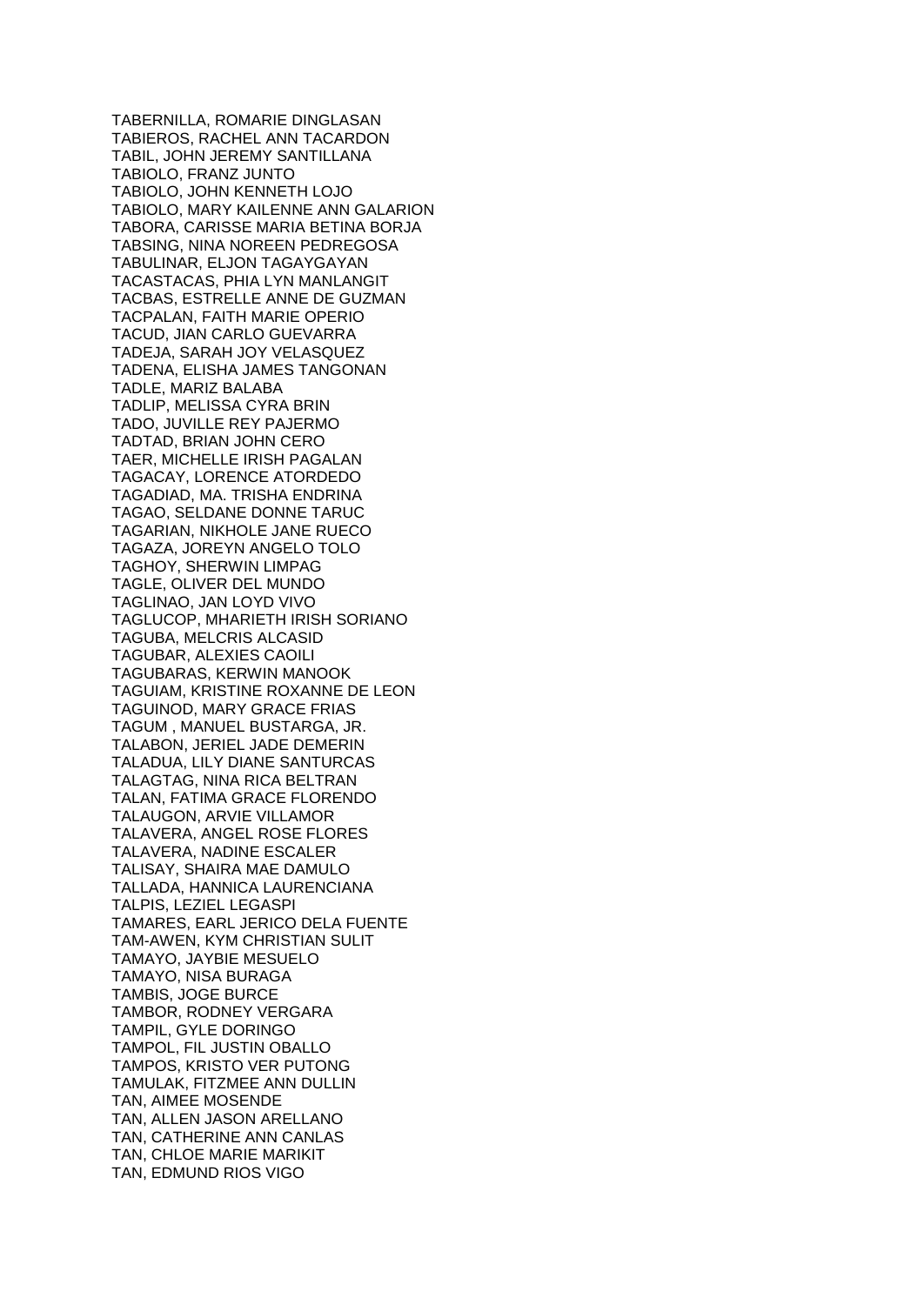TAN, EDRIAN GABRIEL CARANDANG TAN, HIGHRYLL CJ ESPINOSA TAN, JOCEL MAE QUIZON TAN, MARK FRANCIS CORBO TAN, MARY GILLIAN HOPE YU TAN, RAFAEL VALIENTE TANADA, PATRICK ALLEN SABADO TANAN, VERONICA BACARON TANDIAMA, VANNY ALLEN ABELLA TANGAN, JIKELJAKE BANGIBANG TANGAPA, SALMI MAGLINAO TANGONAN, BRYAN RONHELL ALBAO TANIONGON, KIT HOMER MEDINA TANO, ANGELITO DELA PENA TANO, MARIE FE TANAEL TANQUE, FROILAN EFONDO TANSIONGCO, ADA BALANDRAY TAOPO, MARY NEIKOL BALLESTEROS TAPIRU, CHRIS BRYNER UTIT TARAY, KIRK JIMENEA TARCENA, JOYCE TARIQ, RAHEAL ATIENZA TARNATE, PRINCE JAIRON DELAVIN TARONGOY, CRIS MARIELLE JAKOSALEM TARUN, POL CHRISTIAN CARREON TATLONGHARI, JETHRO LUNA TATOY, CAMILLE MARIE HORTELANO TAYABAN, JUMEE FLORENDO TAYABAN, VINA GUINANGHAN TAYAM, KRISNA SHANE BORLAGDAN TAYAO, ARLENE GUILAS TAYLAN, ANABELLE TESORIO TECSON, ROMEO DELA CRUZ, JR. TEE, JHAMYLL GLEN ARGUELLES TEJADA, GEIANNE ARRAH TINAGAN TEJANO, CATHERINE BACALSO TELAN, DAREN REVILLES TELEBANGCO, SHAIRA KIM ALDE TELEBRICO, JAYVEE PLATA TEMPORAZA, JEMINA LYNN CABACANG TENDIDO, ACER FRANCISCO TENEBRO, DARA ISABELE TENG, THOM AUSTIN ALCANTARA TENGAY, DICK MAMATTONG TENGCO, ANTHONY ALEXIS CRISOSTOMO TENGCO, LAARNIE BALAGTAS TENORIO, GILDA ROSE AMLAG TENORIO, JOAN ARARAO TENOSO, FRANCHESKCA THERESE BELAMIDE TEODORO, PAUL ANTHONY QUITAIN TERROBIAS, TRISTRAM KYTH BARENG TERTE, DANIEL GREY ARGUEZA TESORO, REGINE FAILAGO TEVAR, GNEUS MARK SANTILLAN TEVES, CHRISTIAN CORRAL TEVES, MARC ELIZETTE REYES THOGERSEN, LEONICO MEJARES TIA, PATRICIA TENE GERONIMO TIANCHON, ADRIAN GELO FELECIA TIANGAN, ELLIAN JOHN SALO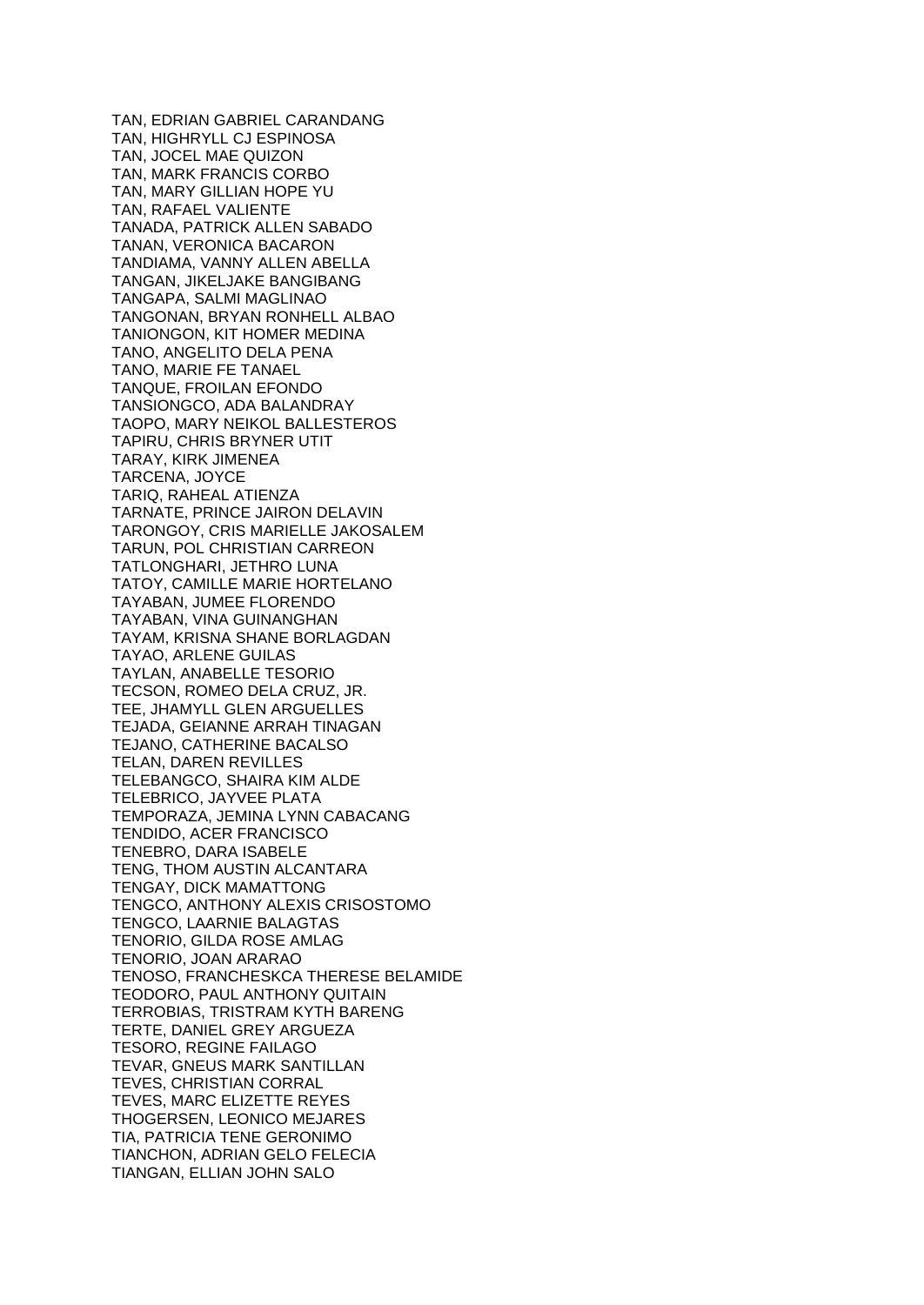TIANGCO, DARYL LOUIS LIM TIBAY, ANDREA MILLARE TIBAYDE, JESSA BOYOC TIBIG, LEMUEL BAUTISTA TIBURCIO, GUILLERSON CRISOSTOMO TICYADO, LIEZEL FAME ABIVA TICZON, RAFAEL UY TIEDRA, APRILLE SHANE ABAO TI-IN, JAY ANTHONY SECUYA TILLERBA, MARK JANSEN VECINTE TIMTIM, NOVA ROSE LANSANI TINAMBACAN, BERLEN JOYCE ABUGAN TING, LALAINE BERAME TINGCANG, KRISTINE JOHANN BATTAD TINGDAY, KRIS ADRIAN FESTEJO TININAHAN, THEA CASTILLON TINTE, BIENICA YZABELLE GAPASIN TIONGSON, ALYSSA SISTINA LAZO TIONGSON, JAN MIKHAIL CARANDANG TIONGSON, PATRICK JEANNE JOSEF TIONGSON, VINCE MICHAEL MORENO TIPDAS, JOHN PAUL NUFABLE TIRADO, BRYAN MALLO TIRADO, FRANCES NICOLE FALCUNITIN TISADO, MARIA EDELYN DEL ROSARIO TISOY, BRYAN PALANGI TISTON, KARL ALBRIGHT ZABALA TITONG, MARNEL MERIOLES TIU, RAMON KENNETH SAGUIL TOBIAS, DANIEL ANGELO ROGELIO TOBIAS, LAARNI MAY SAMANTE TOBONGBANUA, JANNEL MINON TOGONON, JUSTIN ADRIEL ZENT GAUTIER TOJENO, JESSA MAE PARAS TOLEDO, CHERRY MAE MATA TOLEDO, DARYL RAMIREZ TOLEDO, MARY LYZZABELLE PANTUJAN TOLENTIN, CHARLIENE MERCADO TOLENTINO, ANIEL PAUL CASTILLO TOLENTINO, DEAN JASPER DIZON TOLENTINO, JOSHIAH TAPAN TOLENTINO, KIM AARON UMALI TOLENTINO, LEOBERT PEDREGOSA TOLENTINO, MARIA AMOR CIELO OGANIA TOLENTINO, MARIA SALOME BELEN TOLENTINO, NATHANIEL CATABAS TOLENTINO, YSABEL MARIA VELASCO TOLIN, OWEN MASECAMPO TOLOMIA, ANGELI JOYCE AUSEJO TOMACRUZ, JAN GORAN TAVERA TOMAMPOS, SHOOBY MULLANIDA TOMARONG, JED ALONSAGAY TOMAS, AARON DAVE TABUZO TOMAS, JONATHAN BALITON TOMAS, PAULINE JANE OPIAZA TOMATAO, SIR YDAN GODFREY DAGUPLO TOMIMBANG, RICO PATAY, JR. TOMONONG, MA. ROWA JEAN PAREJA TONGA, TRIXIA KATHYRYN REY VILLA TONGCO, ANGELICA MAE PALABRICA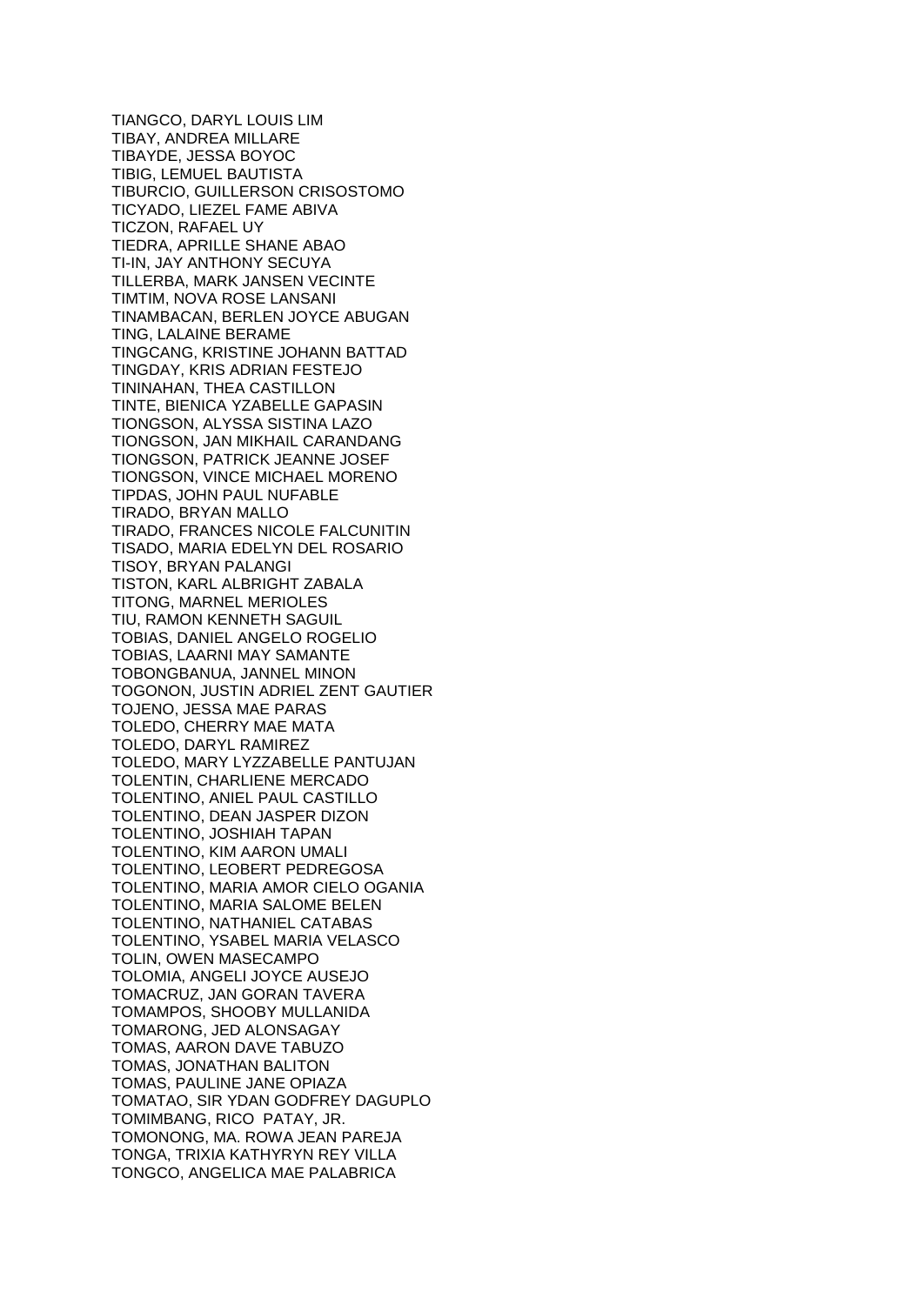TONGOL, NIKA MAE PEREY TONIDO, KATHLEEN YAPOT TONO, JAN LINZELLE PRADAS TONZO, ANJO JOHN MIGUEL TOPACIO, APRIL ROSE CANEDO TORAJA, MELIZA SENDIONG TORAJA, MYLENE OCOY TORALDE, CHERRYHEL BERZUELA TORDA, LYNDSEY JOYCE DELA CRUZ TORRADO, MARY SHEINE JOY HILAPO TORRALBA, BRYAN CARLO CALALANG TORRE, ZENICA BALBIN TORREFIEL, JANELLE STEPHANIE MANALILI TORREGOSA, DAWNAH INSENALES TORREGOSA, SHAMMAH TAGSIP TORREGOZA, JESSA VIE CASIANO TORRENO, YUSTIN PABUAYA TORRENTE, DESIREE IVAN CRUZA TORREON, CRISTINE CASUL TORRES, AIRA ORESCO TORRES, DAISY JOY CONJE TORRES, GLORYBELLE SISMAR TORRES, JEM ELORDE TORRES, JULIUS DALE DUASO TORRES, MARY COLEENE TAMPIOC TORRES, MONICA CLAIRE RAVANILLA TORRES, TED CHRISTIAN BAUTISTA TORRES, VIRGEL CUGAY TOTESORA, VENUS ALSOSA TOUZO, MANNY BOY SUASE TRAVILLA, EARL FLOYD PETEROS TRIA, SHAN HERROL DIWA TRILLANA, IVY GRACE SEREBAN TRILLES, ALVIN MARAVILLAS TRINIDAD, MARIKA JAVIER TRINIDAD, PAUL TRISTAN TORALBA TRIPULCA, JEFFREY MOLLASGO TRIVELES, ANN LOUIE PEARL MALCON TRONGCAO, KYN MARK TSE WING, PAULA MARGARITA JINON TUALA, MICHAEL BARCELONA TUALLA, WILLIAM IVAN BONIFACIO TUASON, RAMON DEXTER RUBIO, JR. TUBAL, LOVELY MAE MARI TUBICE, NOEL GARCIA TUBICE, QUICY CONDENO TUBLE, ALEXANDER GULMATICO TUBOG, STARLET ALABAN TUBONGGAN, CLAREDANE TUALDON TUCENO, ROMAR ABASTILLAS TUGADE, ARTJOEM DICHOSA TUGARE, DOREEN MAEGEN CALUGCUGAN TUGBONG, JOEMARI RESANE TUGNAO, MACY FLOR AGUSTIN TUGUINAY, XELA MAE TAYABAN TUIZA, DONNA MAE VILLAPANDO TULABING, CHRISLENE LEGARA TULAUAN, VIENNA NIKKA AREOLA TULAWIE, SHEHANA JALAL TULELES, KENNETH CABATINGAN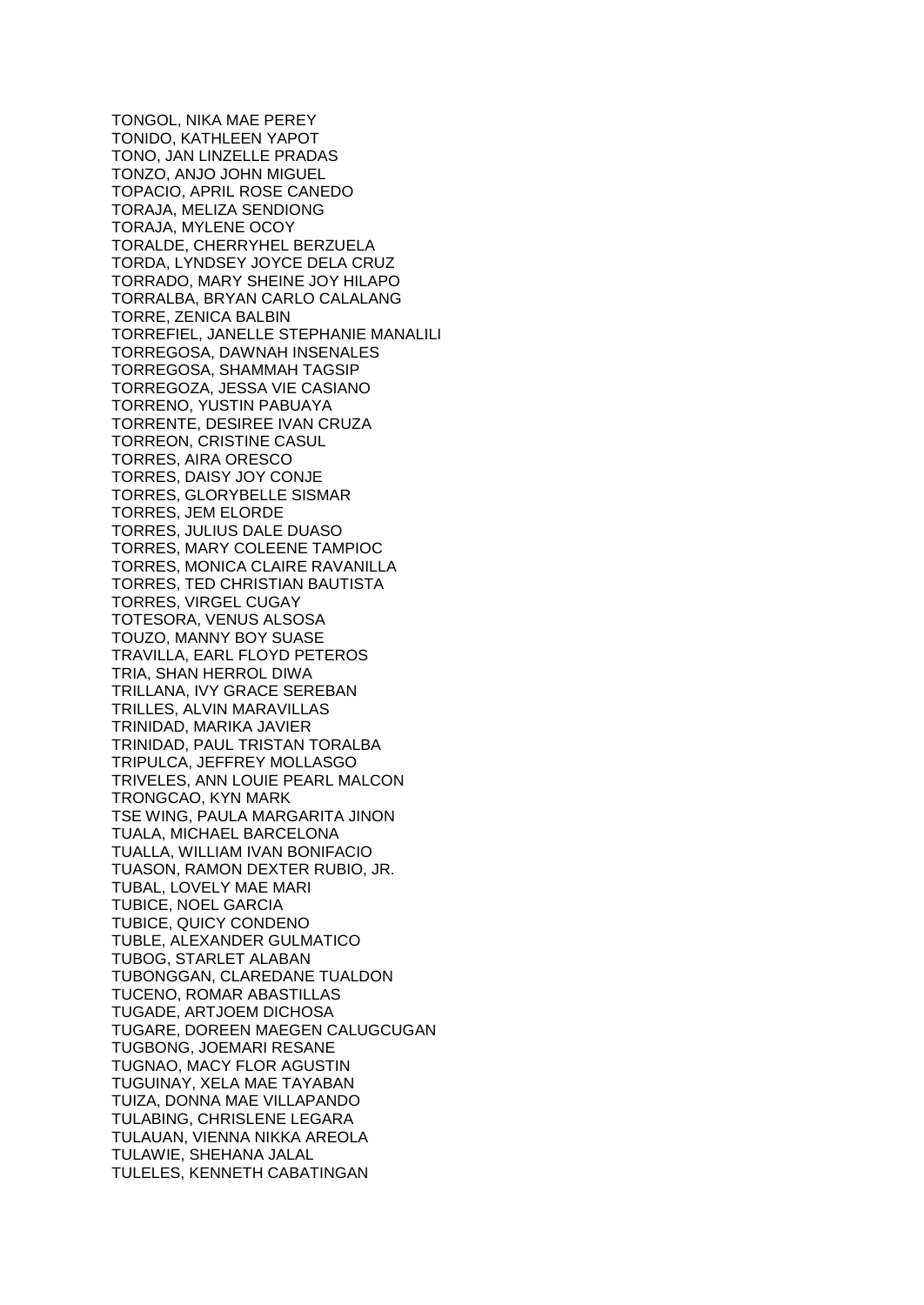TUMAKAY, CHARLSMAINE BAYOCBOC TUMALE, ALJANE MAE GALLENERO TUMAMAK, ROMARI NUNEZ TUMANENG, GLORSON DIMPLE SAFLOR TUMULAK, DANICA MARIE GEPAYA TUMULAK, MARY EIMEREN PARTULAN TUNAN, NINA MADEL TUNGOL, WYNCEE KIMBERLY BASILIO TUNGPALAN, ALVIN RALPH ANCHETA TUNGPALAN, EMMA LUCENA TUPAS, JANELLA MAE ALIPO-ON TUPAZ, GEORGIE FAYE PERMIJO TUPRIO, ELIJAH PATRICK DE LARA TUQUERO, MARK SPENCER BALDONADO TURA, GLOBERLIE SASUMAN TURLA, JOHN MICHAEL IGNACIO TURNO, FRENCES MAE AMONCIO TURQUEZA, CHERRY MAY BERGONIA TUSO, CHRISTIAN AMOR TAMON TUTOR, CHRISHA ALYSSA MADJILON TUTOR, JEITH PONS SUAREZ TUTOR, MARLOWE RANOLLO TUVIERON, CHRISTIAN MANALO TUYOR, ESTER JOY ZAMORA TUYOR, MIKEE PACANA TYCHINGCO, ARLEN JOY PREGONER UAYAN, RONNEL DAIPAN UBANA, MERINELLIE VILLEGAS UBANOS, TRISHA NICOLE BALAYO UBAS, KURT STERLING MARAVILLA UBAS, RAPHAEL MAGNA-ONG UBAS, RYAN GABRIEL ASUPAN UDO, ZECHAINA VILLERO UDTOHAN, JAN JERRY TANGUB UMACOB, FRITZ LUIB UMADHAY, ANN DEMONTANO UMALI, MA. ANDREA LISA ADABAN UMALI, PRINCESS MARIEL MEGALLON UMPACAN, ARA JANE CADAPAN UMPAD, NICOLE FRANCES ANDREA UNABIA, SPENCER MACOROL UNIDA, KARL ANGELO PASCUA UNTALAN, MARKO ZOLO GOZANO UNTALAN, PAOLA ANGELU TOLEDO URBANEJA, HAZEL ANN DESABILLE URBANO, FRANCES DIANE TUMALAD URDELAS, RHITTZUEL GEN GABRILLO URETA, LEONA SHYLENE LAZARTE URGEL, AMIELLE MARIE MALIWAT URQUIOLA, MICHAEL ANGELA JASO USA, JAY ALILAY USMAN, MHITZLYN VICTORIANO USMAN, ROBIE SHERLYN CLORIBEL USOP, ALYSSA PARANGAN USOP, SHASHWA MALASIGAN UY, BRIAN ANTHONY GAMBOA UY, LEAHMIL SABULAO VACAL, JUNRICK MATE VALDERAMA, JAN RICA SAN JOSE VALDEVIESO, MARIA BEATRICE THALIA CAGAS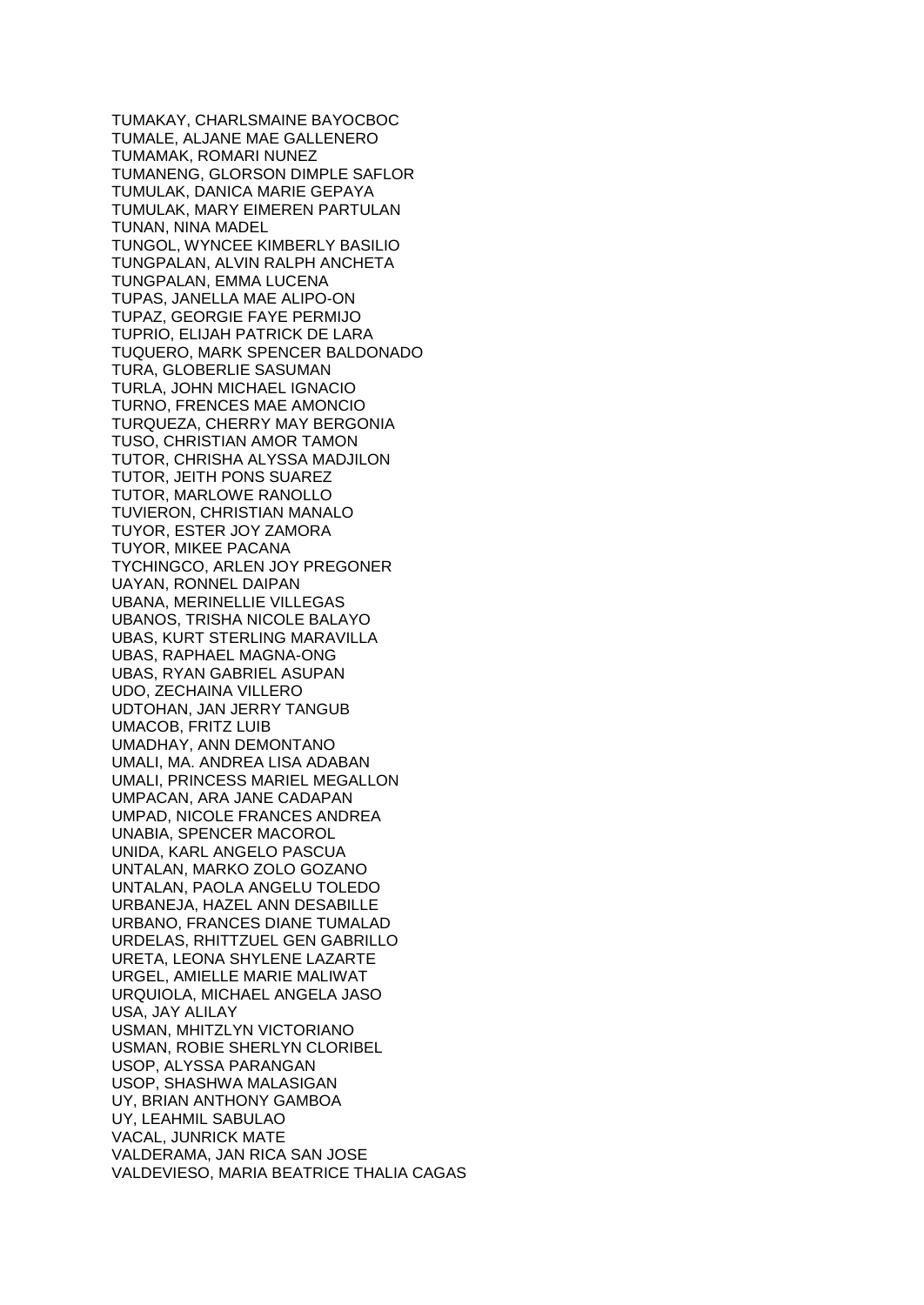VALDEVIESO, RIZABEL SOLINAP VALDEZ, BENJAMIN KADUSALE VALDEZ, EDELYN MADULID VALDEZ, JEROME LAJARA VALDEZ, RICA MAE ANGEL LEONARDO VALDEZ, SAMANTHA ANGELA BERNAL VALDEZ, SHAIRA MARIE SEGURO VALDORIA, RYAN JERICHO NIERVA VALDRIZ, JONAS BAJADO VALE, FRANCIS EMMANUEL MUNDIN VALENCE, JEANNETTE OLGA SERENEO VALENCIA, ABBYGAEL SABA VALENCIA, CARL VINCENT MAGLALANG VALENCIA, EDWARD REL AMOTO VALENCIA, JAFET YASAY VALENCIA, KEIHL JAMES FONTANILLA VALENCIA, LEE ANNE KATE MAMPUSTI VALENCIA, REGINE DELA PUNTA VALENCIANO, DIANA MARCE AMBROCIO VALENCIANO, PORTIA JOSON VALENTINO, KHAIRA MICHELLE SARAH LADERA VALENZUELA, AILEEN PEROL VALENZUELA, CLIEFORD FIGURA VALENZUELA, GABRIEL BATUTAY VALERIANO, GABRIEL ANGELO VALIENTE, KAYE VALIENTE, LEOPOUL JECK UBANAN VALITE, JAN NEPHI LUCERO VALLADA, ROVAL ALEMANI VALLADOLID, CATHERINE JOYCE BALDOSA VALLEDOR, RALFP JOSEPH JALANDONI VALLEJOS, KENNETH DELA ROSA VALLOYAS, REIGNIELLE DAVID VALMORIA, MELVEN IHADA VALOROSO, MEL VINCENT GANIBO VANGUARDIA, GLORY JANE FABALE VANIDAD, JEMMA COSTALES VAPOROSO, JAYVEE TAN VARGAS, DENIZE ERIGA VARGAS, EDLIE JOSHUA CRUZ VARGAS, KIMBERLY MADAMO VARGAS, MIGUEL LUIGI MENDOZA VARGAS, REIGNNETH BARROZO VASQUEZ, MARY JANE PINTOR VASQUEZ, TYRON VIEN CORRAL VELARDE, CELINE MARQUEZ VELARDE, RIZZA LAINE CANLAS VELASCO, ALEXANDER TABLATIN, JR. VELASCO, AUDREY ZIGOURNEY CORTEZ VELASCO, DWIGHT LOUIS HAMOY VELASCO, EDWIN DACURAN, JR. VELASCO, JERIC PAUL BALOLONG VELEZ, DANIELA JANE RESTAURO VELONTA, JUNELIE ANTHONY VELORIA, MATHEW AERON ARPON VENENOSO, LOVE SYL LAPINIG VENERABLE, MA. YLAIZAH BENITEZ VENTURA, JIANNE MEI QUIBAN VENTURA, JONATHAN TABOR VENTURA, JOSHUA JETHER SANCHEZ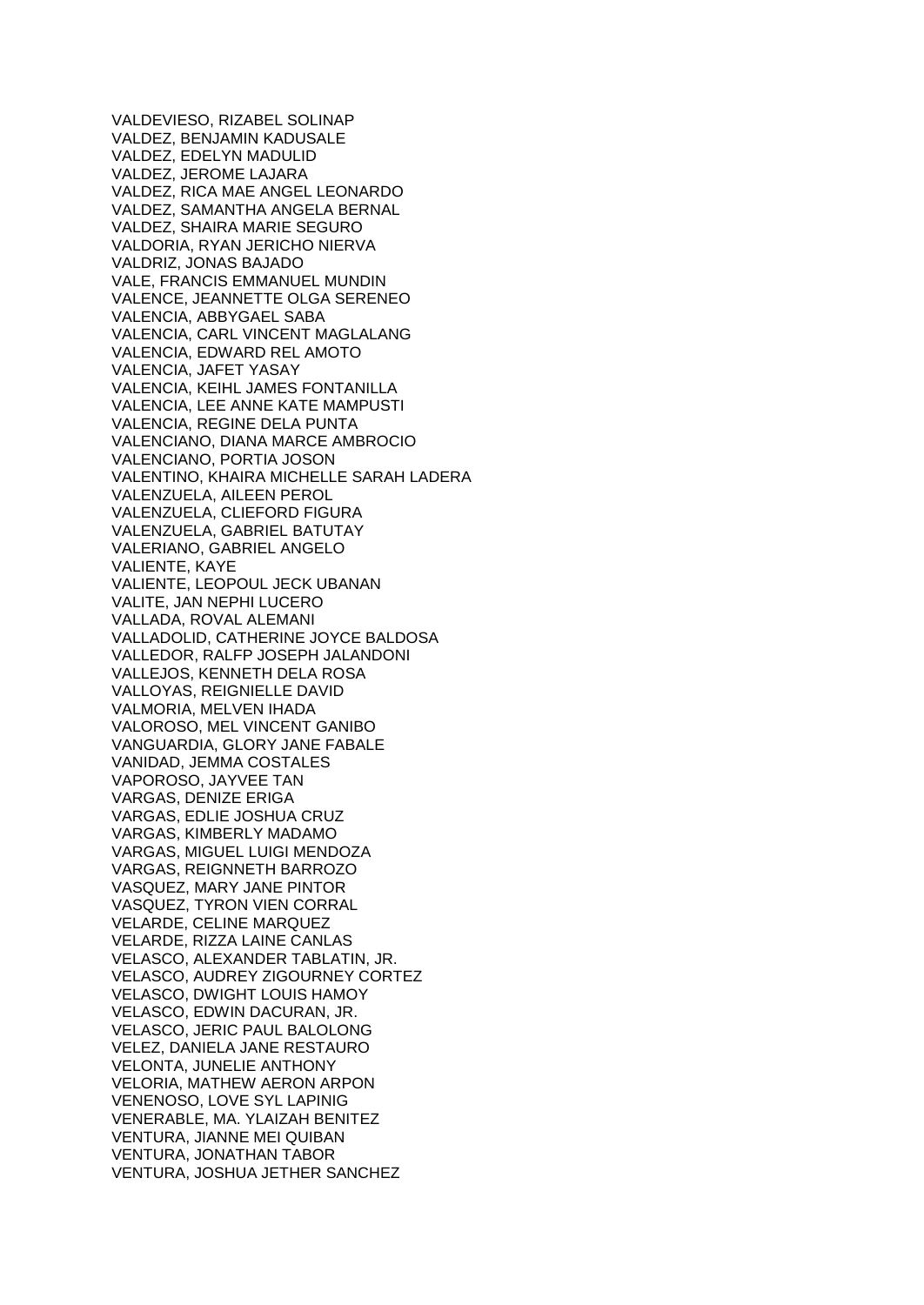VENTURA, MICHELLE DE VERA VERANA, ALLIYA MARIZ GUTIERREZ VERDIDA, NINA FAITH COMINGUEZ VERE, LENNON JOHN ALMOQUERA VERGARA, EZRA VICTORIA PRUNA VERGARA, JONYLLE IRA DELA ROSA VERGARA, LIEZEL MERCADO VERGARA, RHONDELL ANNE SABADO VERI, JOHN ELVER BALUTAN VERSOLA, JOSHUA JAMES NOGODULA VERZOLA, INA MARIE RAPISURA VERZOSA, DANIELLA MARIA FLORENTINO VESTIL, CHRISTIAN NOEL NODORA VIANA, HYNER AGUILAR VICEDO, RIA ROCEL DIZON VICENTE, CHARLENE LEE EVANGELIO VICENTE, CLARK JAYSON GALANGA VICENTE, KATE LOREN VICENTE, SAHRA ALANZALON VICTORIANO, MICKA MACABALE VIEJO, CHRISTIAN DONES VIERNES, ABBYGAIL GARCIA VIERNES, PHILIP GARY BEDANA VILLA, JIMELA ELYZEL LORENZO VILLA, RONNE GABRIEL MARAYAN VILLABEZA, SHAMERIE SAGUN VILLACORTE, SHAN GIL FERNANDEZ VILLACRUEL, CLINT JERSON HERNANDEZ VILLAFANE, JOHN LAWRENCE SALVADOR VILLAFLOR, DANIELLE UBALDO VILLAFUERTE, JOSEPH RACELIS VILLAFUERTE, VHE J POLLENTES VILLAGANAS, MARY ANN LISONDRA VILLAGANTOL, LENARD CZAR LARANIO VILLAHERMOSA, ERNIE JEASH CHIQUILLO VILLALOBOS, PRINCES GISELLE LASIG VILLALON, ANGELICA LIWANAG VILLALUZ, JOSEPH SINGGIT VILLALUZ, NESTOR JHUN TOLENTINO VILLAMOR, CESAR JOHN RAPSING VILLAMOR, IVY COLLENE GO VILLAMOR, JUDY ANN CADAYONA VILLAMOR, SHIELA MAE VILLANEZA, LEAH MATIDIOS VILLANUEVA, ANDREI MILAR VILLANUEVA, DECENA DUAT VILLANUEVA, ELSBETH NICOLE PABATAO VILLANUEVA, GLOVER JEAN RAMITERRE VILLANUEVA, JOHN CEDRIC ABLING VILLANUEVA, JOHN KRIER JABONETE VILLANUEVA, JOSE MA. ANTONIO MATRIANO VILLANUEVA, JOSHUA REYES VILLANUEVA, JUNRIEL ACEVEDO VILLANUEVA, KATHRYN JOY DE SAGUN VILLANUEVA, MILES JIAN BANARES VILLANUEVA, ROMEL ORDONA VILLANUEVA, VERONICA VILLAOS, JOHN DIEGO PALANCA VILLAPAZ, CRISTINE JANE TOMALABCAD VILLARAN, JIANSONNY FLORES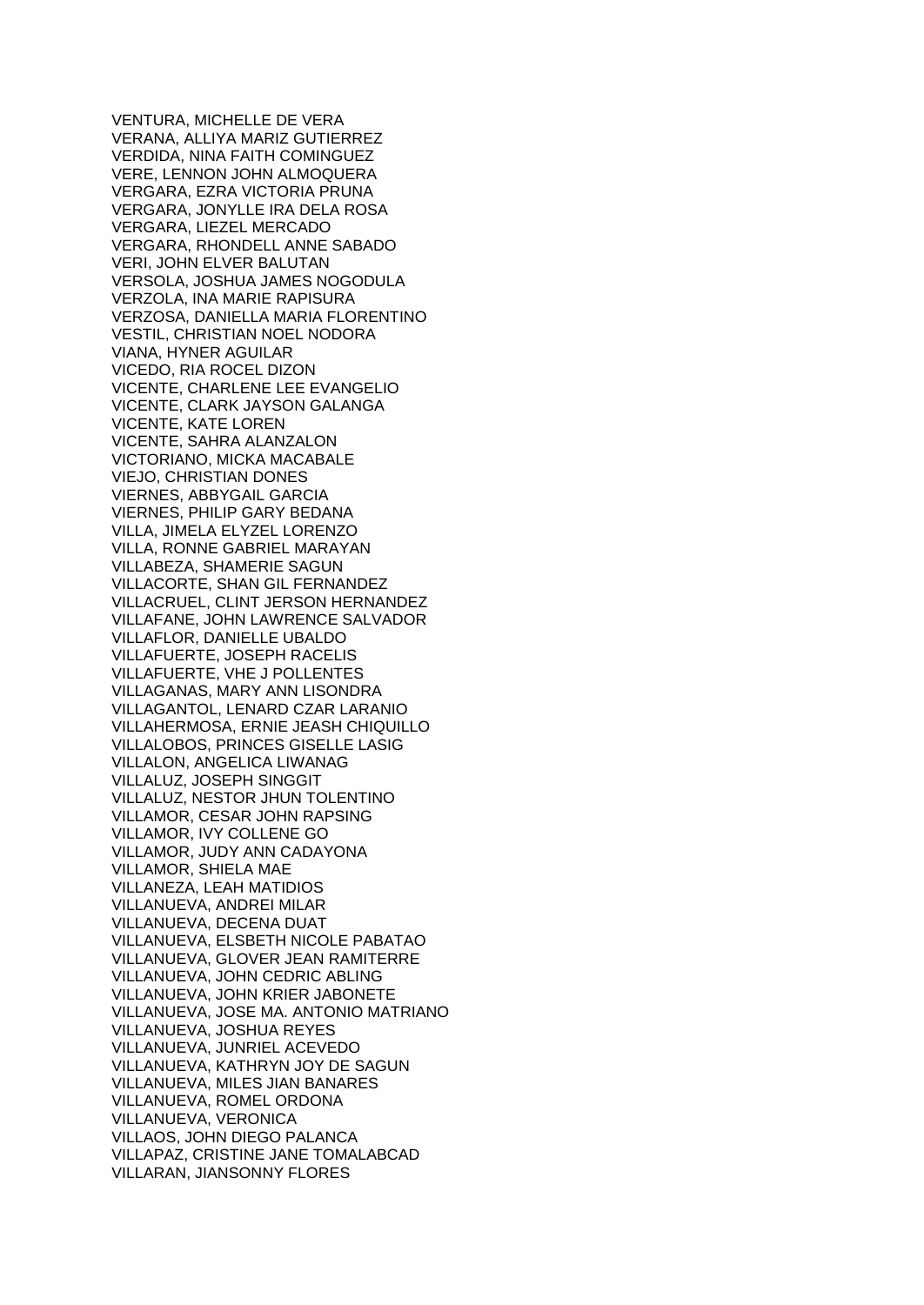VILLAREAL, CELMER CHARLES QUIBAN VILLAREAL, JELL HERMOSURA VILLAREAL, JONARD FALCOTO VILLARIASA, DENESSA QUITARA VILLARIN, VANESSA JANE BALIDA VILLARINO, HANNAH FAYE MATUNDAN VILLARMA, JOVIE PORRAS VILLAROYA, JOHN PAUL MATURAN VILLARUBI, MARC TUAZON VILLARUEL, IVY ROSE CELESTINO VILLARUEL, SWEET ANGELIKATE LURA VILLAS, RONA TAN VILLASAN, RENOEL SANO VILLAVILLA, ROI ALANO VILLEGAS, CAILA CABALLES VILLEGAS, CHRISTOPHER ODIN LEGASPI VILLEGAS, ROBY GENE PAUL MULDONG VILLENA, JAKE CORTEZ VILLENA, MIGUEL VICTOR ACOSTA VILLENA, ROCHELLE KAYE IGNACIO VILLUAN, WOOGINE TEANO VILOG, BRYAN BALNEG VILORIA, LEVON JARELL COREA VINALON, JEZZA MACABABAT VINES, BEA JEWEL CALLEJA VINLUAN, ALYANA LILAC ALAMIL VINLUAN, DAVID MARTYN REGILME VIOLANDA, JUNNIELLE MEDALLA VIOLANTE, RENZO DE GALA VIRAY, JASTEN NYLE VILLAVITO VIRGO, AL-JHUN ROMEL VIGO VIRTUCIO, JHON ANGELO CUEVAS VIRTUOSO, KRIZA GLAYRIE ARANDA VISAYA, JULIUS LOPEZ VISPERAS, MOSES LANGIT VITANGCOL, DAINIELLE ANNE CASTILLO VITE, ERWIN MARCELINO VIVAR, JERICHO TIBURCIO WAGA, JASPER JAY HISARZA WAHING, KAREN ANNE HERNANI WALES, KYLA TOLIBAS WANDAGA, HAIDE PADAYAO WANSON, JAISYBEL GAAYON WATIL, CHRISTMALYN RINGOR WAYCO, MARY JEANNE TUGAY WEE EBOL, ZEILORD KENT YCAZA WEE, KYLE CHRISTIAN DELA CRUZ WONG, CHARLENE BOLANOS WYCOCO, MA. DOLORES ANONUEVO YABUT, JEANETH BACROYA YABUT, ROY CHRISTIAN TUBIG YABUT, ROY CHRISTOPHER TUBIG YADAO, LABELENE TANGONAN YAGIN, MARY ANN GAJULTOS YAGUEL, JOAN ORO YAHYA, RAHIMA AMINTAO YAHYA, SITTIE NORHAILYN VILLAGRACIA YAMBAO, MICHAELA ALIM YAMBAO, VINCENT DIOSHUA ANTIOQUILA YANGA, MICHELLE BEJERANO